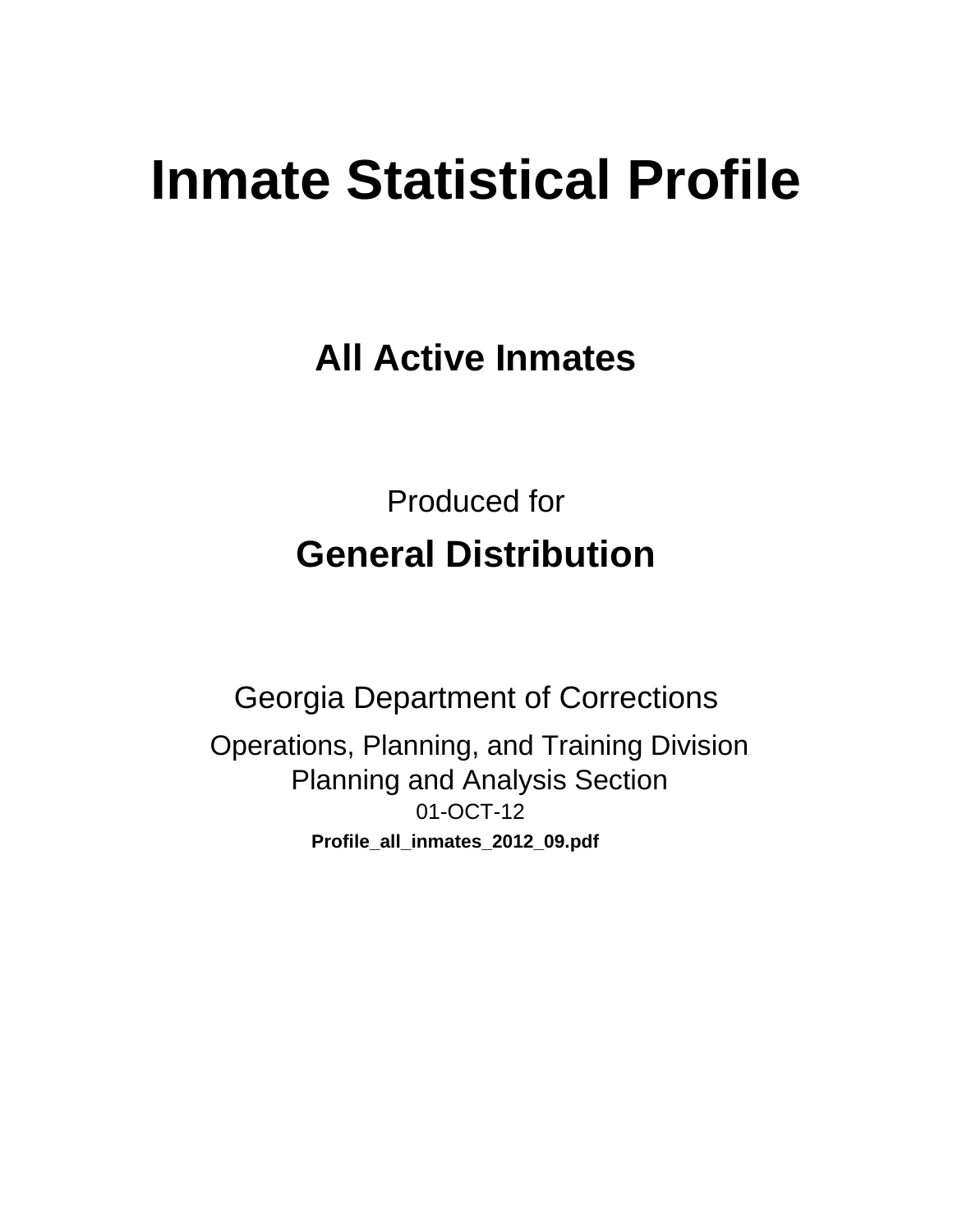#### **Inmate Statistical Profile 01-OCT-12** Contents

**All Active Inmates** 

Produced for General Distribution

# **Table of Contents**

|    | <b>Demographic information</b>                                       |
|----|----------------------------------------------------------------------|
|    | 5 Current age, broken out in ten year age groups                     |
|    | 6 Race group                                                         |
|    | 7 Marital status, self-reported at entry to prison                   |
|    | 8 Number of children, self-reported at entry to prison               |
|    | 9 Religious affiliation, self-reported at entry to prison            |
|    | 10 Home county - self-reported at entry to prison                    |
|    | 15 Socioeconomic class, self-reported at entry to prison             |
|    | 16 Environment to age 16, self-reported at entry to prison           |
|    | 17 Guardian status to age 16, self-reported at entry to prison       |
|    | 18 Employment status before prison, self-reported at entry to prison |
|    | 19 Age at admission                                                  |
|    | 21 Height, measured at entry to prison                               |
|    | 22 Weight, measured at entry to prison                               |
|    | 24 Military service                                                  |
|    | <b>Correctional information</b>                                      |
|    | 25 Type of admission to prison                                       |
|    | 26 Current / last security status                                    |
|    | 27 Current / last institution type                                   |
|    | 28 Institution type - transitional centers                           |
|    | 29 Institution type - county prisons                                 |
|    | 30 Institution type - state prisons                                  |
| 31 | Institution type - private prisons                                   |
|    | 32 Institution type - pre-release centers                            |
|    | 33 Institution type - inmate boot camp                               |
|    | 34 Number of disciplinary reports                                    |
|    | 35 Number of transfers                                               |
|    | 36 Number of escapes                                                 |
|    | 38 Probable future release type of still active inmates              |
|    | 39 Time served in current (or last) institution                      |
|    | Educational, psychological and physical information                  |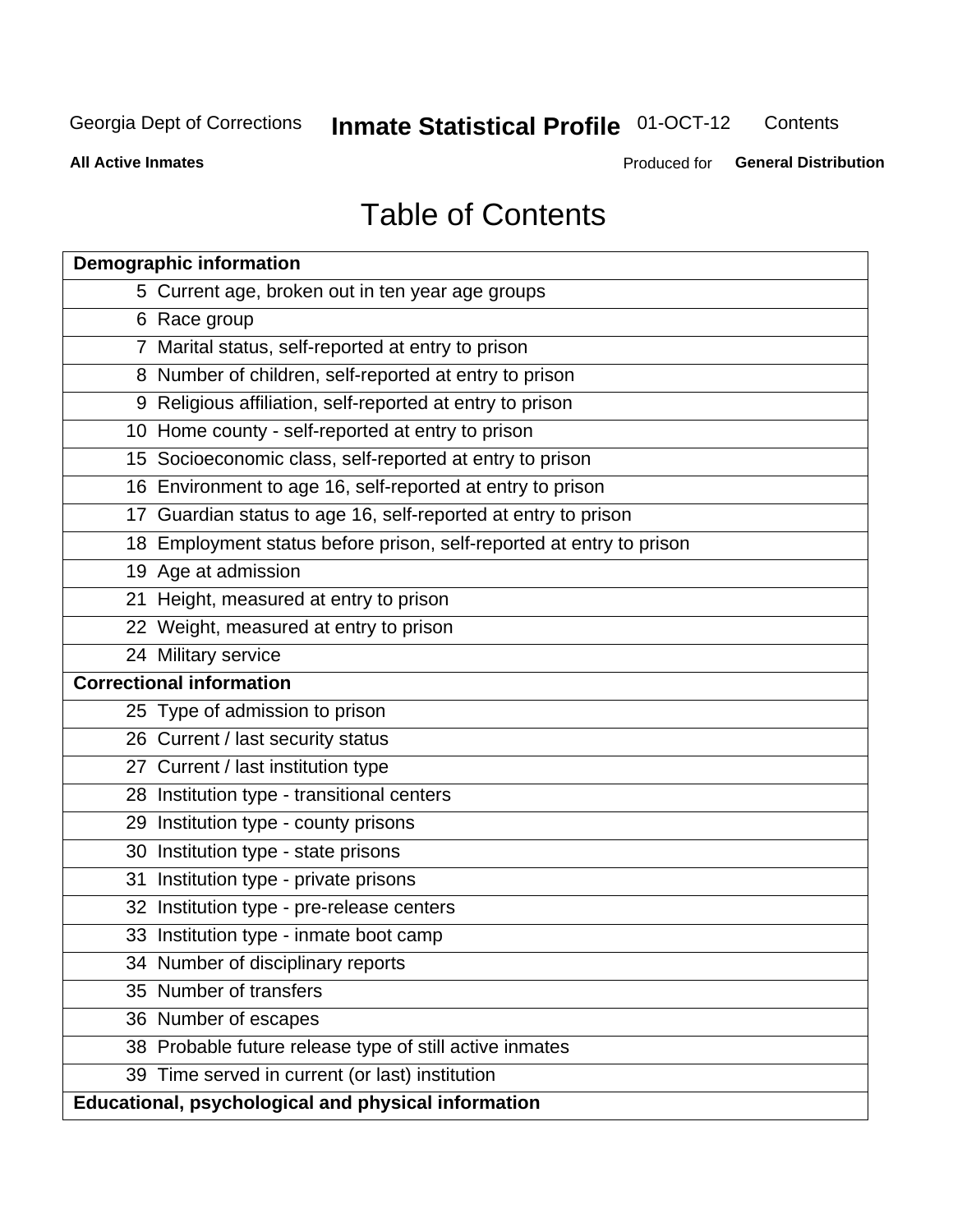#### **Inmate Statistical Profile 01-OCT-12** Contents

**All Active Inmates** 

Produced for General Distribution

# **Table of Contents**

| <b>Educational, psychological and physical information</b>       |
|------------------------------------------------------------------|
| 37 Culture fair IQ scores                                        |
| 40 Highest grade level attained                                  |
| 41 Culture fair IQ scores                                        |
| 42 Wide Range Achievement Test (WRAT) reading score              |
| 43 Wide Range Achievement Test (WRAT) math score                 |
| 44 Wide Range Achievement Test (WRAT) spelling score             |
| 45 Scope of substance abuse - summary                            |
| 46 Scope of substance abuse - detail                             |
| 47 Current / last mental health treatment level                  |
| 48 PULHESDWIT medical scale - 'P' overall condition ('P'hysical) |
| 49 PULHESDWIT medical scale - 'U' upper body                     |
| 50 PULHESDWIT medical scale - 'L' lower body                     |
| 51 PULHESDWIT medical scale - 'H' hearing                        |
| 52 PULHESDWIT medical scale - 'E' vision                         |
| 53 PULHESDWIT medical scale -'S' psychiatric                     |
| 54 PULHESDWIT medical scale - 'D' dental                         |
| 55 PULHESDWIT medical scale - 'W' work ability                   |
| 56 PULHESDWIT medical scale - 'I' impairment                     |
| 57 PULHESDWIT medical scale - 'T' transportability               |
| 58 Criminality in family, self-reported                          |
| 59 Alcoholism in family, self-reported                           |
| 60 Drug abuse in family, self-reported                           |
| 61 Subjected to frequent beatings, self-reported                 |
| 62 Father absent during inmate's childhood                       |
| 63 Mother absent during inmate's childhood                       |
| 64 Inmate diagnosed as manipulative                              |
| 65 Inmate diagnosed as assaultive                                |
| <b>Crimes and criminal history information</b>                   |
| 66 Number of prior Georgia incarcerations                        |
| 67 Prison sentence in years                                      |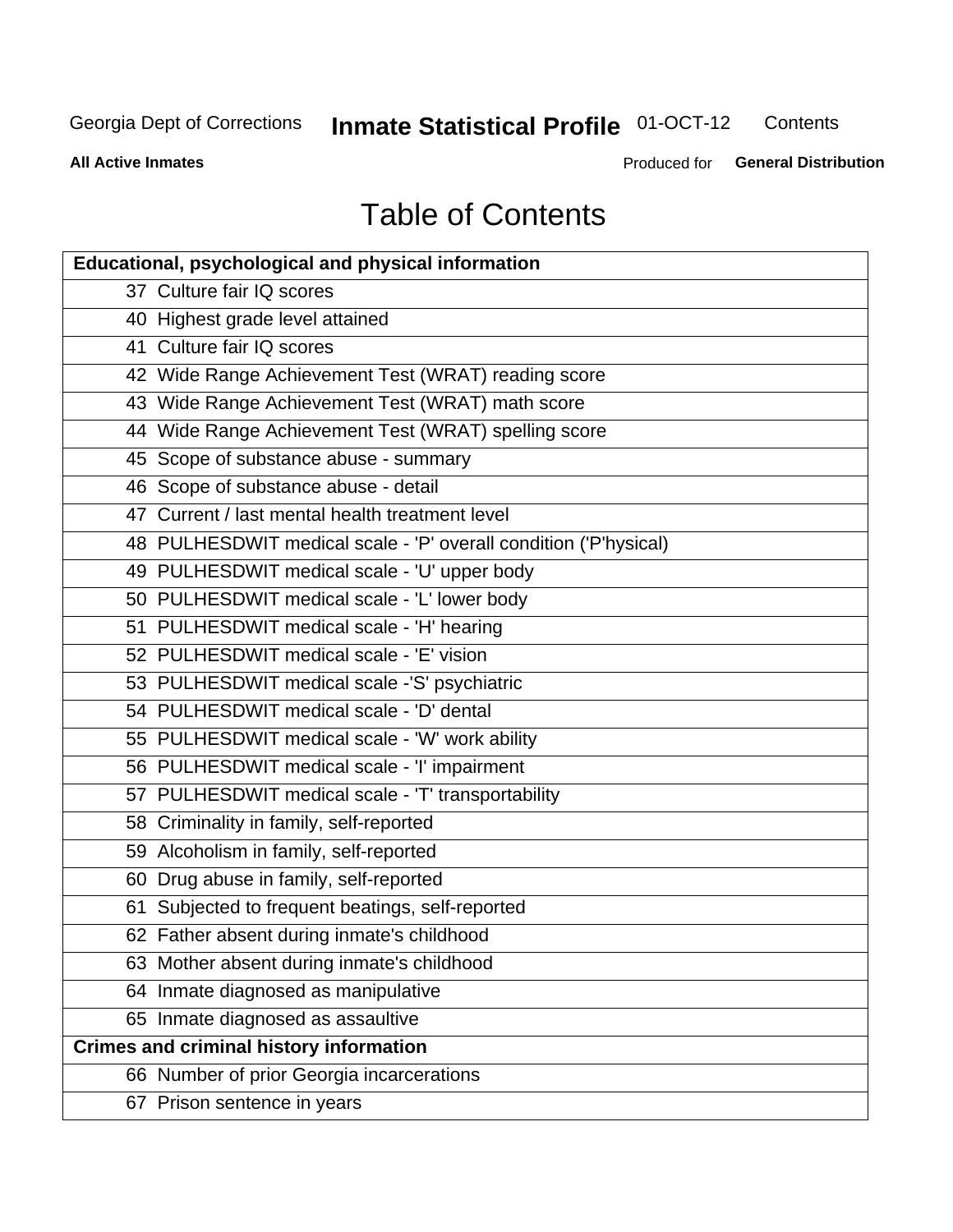#### **Inmate Statistical Profile 01-OCT-12** Contents

**All Active Inmates** 

Produced for General Distribution

# **Table of Contents**

| <b>Crimes and criminal history information</b>                 |
|----------------------------------------------------------------|
| 68 Primary offense, broken out into felonies vs misdemeanors   |
| 69 Primary offense, broken out into six broad crime categories |
| 70 Primary offense, detailed offense code                      |
| 79 County of conviction of primary offense                     |
| 84 Circuit of conviction of primary offense                    |
| 86 Years served (jail + prison) in this incarceration          |
| <b>Medical information</b>                                     |
| 87 Results of most recent HIV test                             |
| 88 Results of most recent tuberculosis test                    |
| 89 Results of most recent syphilis test                        |
| 90 Results of most recent Hepatitis-C test                     |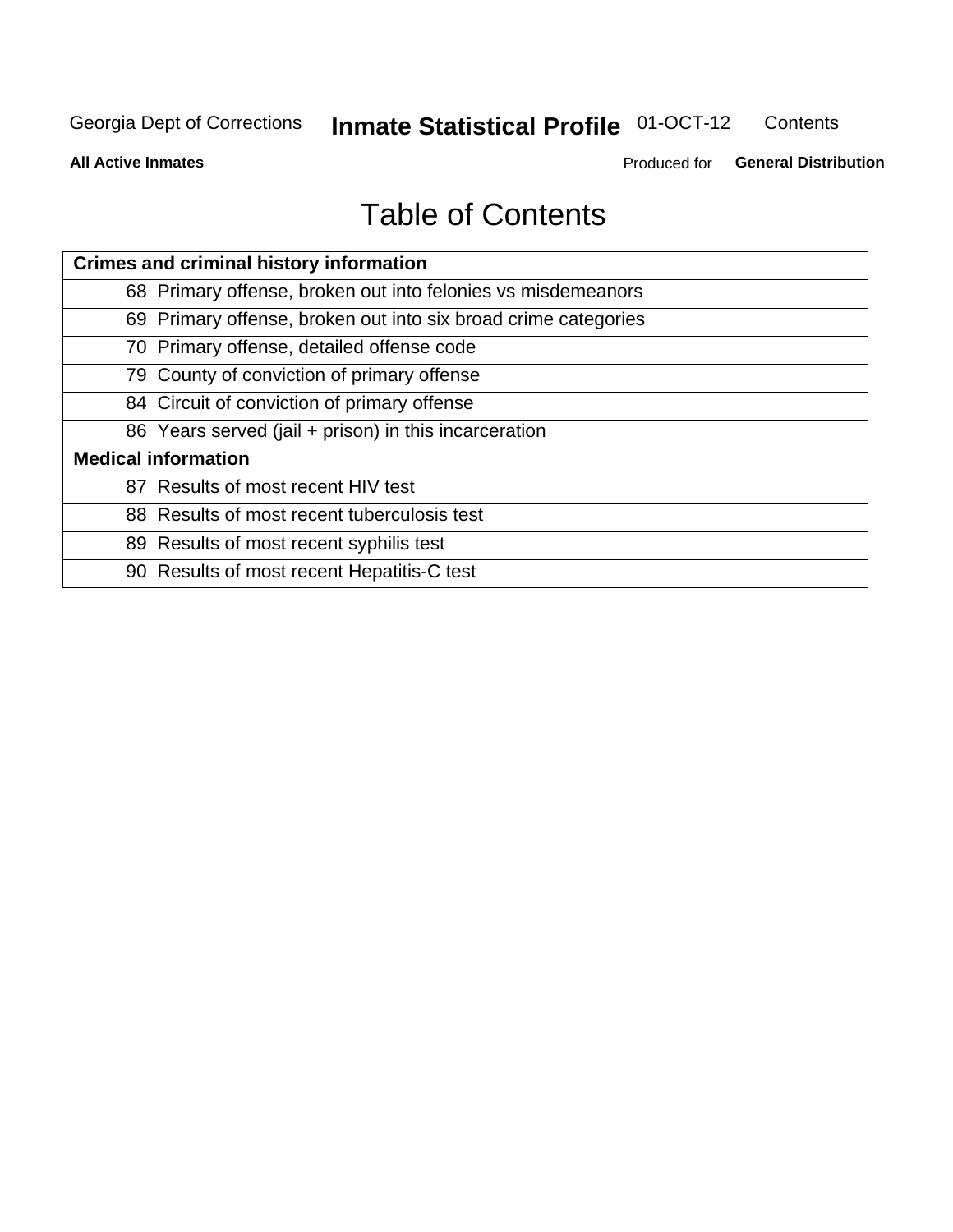#### Inmate Statistical Profile 01-OCT-12 Page 5

### **All Active Inmates**

### Produced for General Distribution

### Current age, broken out in ten-year age groups

COL % - percent each COUNT is of its particular column

|                          |              | <b>Male</b> |        |              | <b>Female</b> |       | <b>Total</b> |               |
|--------------------------|--------------|-------------|--------|--------------|---------------|-------|--------------|---------------|
| <b>Current Age</b>       | <b>Count</b> | Col %       | Row %  | <b>Count</b> | Col %         | Row % | <b>Total</b> | Col %         |
| <b>Teens (1-19)</b>      | 1,042        | 1.94%       | 97.75% | 24           | 0.62%         | 2.25% | 1,066        | 1.85%         |
| <b>Twenties (20-29)</b>  | 16,780       | 31.27%      | 93.91% | 1,089        | 28.09%        | 6.09% | 17,869       | 31.06%        |
| <b>Thirties (30-39)</b>  | 15,605       | 29.08%      | 92.46% | 1,272        | 32.81%        | 7.54% | 16,877       | 29.33%        |
| <b>Forties (40-49)</b>   | 11,528       | 21.48%      | 91.98% | 1,005        | 25.92%        | 8.02% |              | 12,533 21.78% |
| <b>Fifties (50-59)</b>   | 6,508        | 12.13%      | 94.33% | 391          | 10.09%        | 5.67% | 6.8991       | 11.99%        |
| <b>Sixties (60-69)</b>   | 1,656        | 3.09%       | 95.34% | 81           | 2.09%         | 4.66% | 1,737        | 3.02%         |
| Seventy + (70 and above) | 541          | 1.01%       | 97.30% | 15           | 0.39%         | 2.70% | 556          | 0.97%         |
| <b>Total Reported</b>    | 53,660       | 100%        | 93.26% | 3,877        | 100%          | 6.74% | 57,537       | 100%          |

| <b>Not Repo</b> | 00     |      | $\sim$ |
|-----------------|--------|------|--------|
| orted           | υu     |      | ັ      |
| <b>Total</b>    | 53,696 | 2070 | 57,574 |

| <b>Mean</b><br>(average) | 36.78    | 36.87 | 36.79 |
|--------------------------|----------|-------|-------|
| Median (middle)          | 2F<br>vu | 36    | 35    |
| Mode<br>(most frequent)  | n,<br>◡▵ | 29    | ⊾ت    |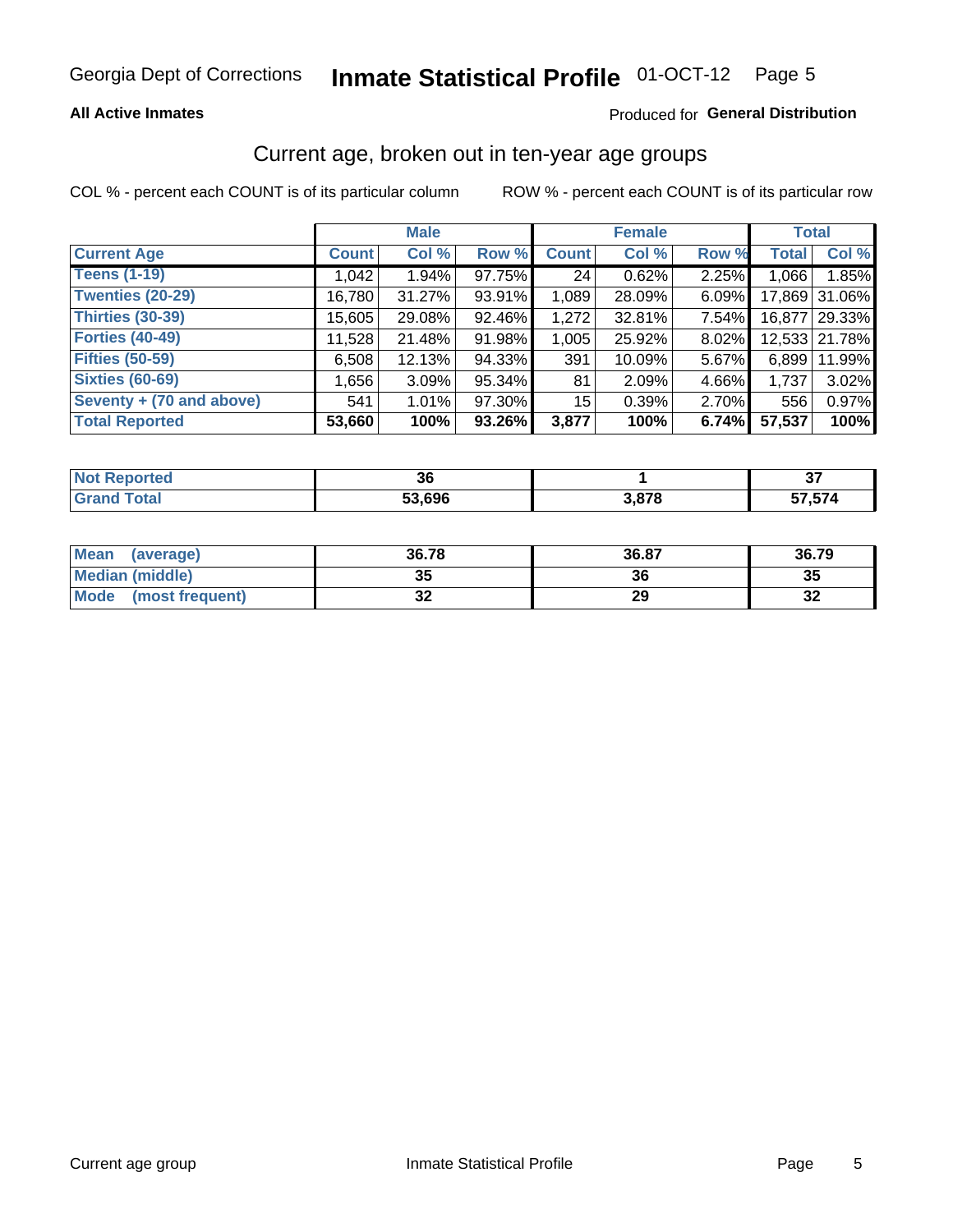#### **Inmate Statistical Profile 01-OCT-12** Page 6

### **All Active Inmates**

### Produced for General Distribution

### Race group

COL % - percent each COUNT is of its particular column

|                   |                        |              | <b>Male</b> |             |       | <b>Female</b> |         |              | <b>Total</b> |
|-------------------|------------------------|--------------|-------------|-------------|-------|---------------|---------|--------------|--------------|
|                   | <b>Race Group</b>      | <b>Count</b> | Col %       | Row % Count |       | Col %         | Row %   | <b>Total</b> | Col %        |
|                   | <b>White</b>           | 17,315       | 32.25%      | 89.32%      | 2,071 | 53.40%        | 10.68%  | 19,386       | 33.67%       |
| 2                 | <b>Black</b>           | 33,773       | 62.90%      | 95.18%      | 1,709 | 44.07%        | 4.82%   | 35,482       | 61.63%       |
| 5                 | <b>Other</b>           | 48           | .09%        | 85.71%      | 8     | .21%          | 14.29%  | 56           | .10%         |
| 6                 | <b>Asian</b>           | 145          | .27%        | 94.16%      | 9     | .23%          | 5.84%   | 154          | .27%         |
| 9                 | <b>Unknown</b>         |              | $.01\%$     | 100.00%     |       |               |         |              | .01%         |
| 10                | <b>Hispanic</b>        | 2,387        | 4.45%       | 96.88%      | 77    | 1.99%         | 3.13%   | 2,464        | 4.28%        |
| $12 \overline{ }$ | <b>Native American</b> | 27           | .05%        | 90.00%      | 3     | .08%          | 10.00%  | 30           | .05%         |
| 13                | <b>Native Hawaiian</b> |              |             |             |       | .03%          | 100.00% |              | .01%         |
|                   | <b>Total Reported</b>  | 53,696       | 100%        | 93.26%      | 3,878 | 100%          | 6.74%   | 57,574       | 100%         |

| norted<br>N  |                    |       |        |
|--------------|--------------------|-------|--------|
| <b>cotal</b> | ,696<br>гΛ.<br>ວວ, | 3,878 | 57,574 |

| Mode (<br>tenti<br>most tren | こうへん | White<br>$\sim$ $\sim$ $\sim$ | <b>Black</b> |
|------------------------------|------|-------------------------------|--------------|
|                              |      |                               |              |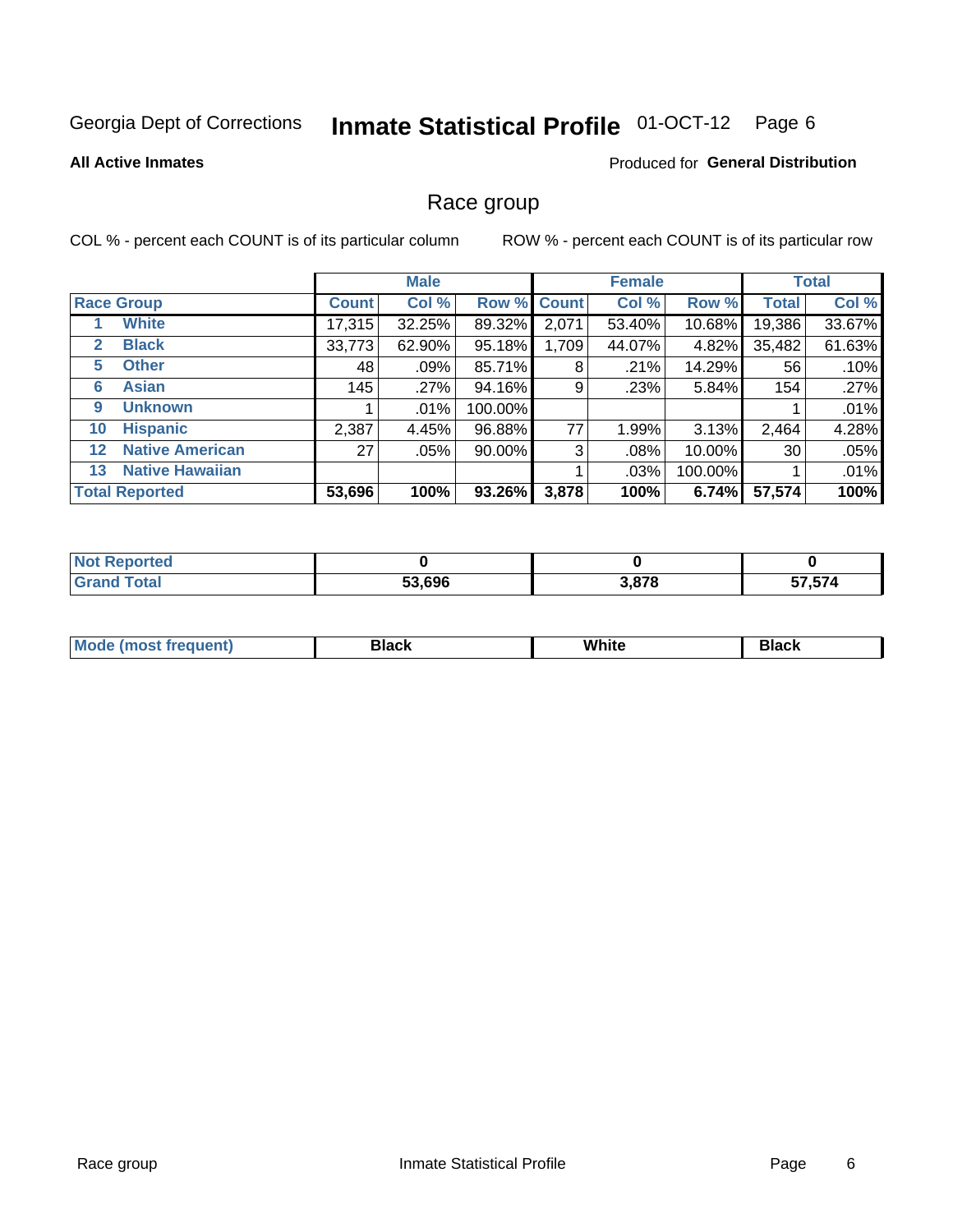# Inmate Statistical Profile 01-OCT-12 Page 7

**All Active Inmates** 

### Produced for General Distribution

### Marital status, self-reported at entry to prison

COL % - percent each COUNT is of its particular column

|                            |              | <b>Male</b> |        |              | <b>Female</b> |        |              | <b>Total</b> |
|----------------------------|--------------|-------------|--------|--------------|---------------|--------|--------------|--------------|
| <b>Marital Status</b>      | <b>Count</b> | Col %       | Row %  | <b>Count</b> | Col %         | Row %  | <b>Total</b> | Col %        |
| <b>Unknown</b><br>$\bf{0}$ | 556          | $1.04\%$    | 87.84% | 77           | 1.99%         | 12.16% | 633          | 1.10%        |
| <b>Divorced</b><br>D       | 5,152        | 9.59%       | 88.84% | 647          | 16.68%        | 11.16% | 5,799        | 10.07%       |
| <b>Married</b><br>M        | 7,298        | 13.59%      | 91.88% | 645          | 16.63%        | 8.12%  | 7,943        | 13.80%       |
| <b>S</b> Separated         | 1,894        | 3.53%       | 84.97% | 335          | 8.64%         | 15.03% | 2,229        | 3.87%        |
| <b>Unmarried</b><br>U      | 38,317       | 71.36%      | 95.00% | 2,015        | 51.96%        | 5.00%  | 40,332       | 70.05%       |
| <b>Widow</b><br>W          | 479          | .89%        | 75.08% | 159          | 4.10%         | 24.92% | 638          | 1.11%        |
| <b>Total Reported</b>      | 53,696       | 100%        | 93.26% | 3,878        | 100%          | 6.74%  | 57,574       | 100%         |

| ortea →<br><b>NOT</b> |        |      |       |
|-----------------------|--------|------|-------|
| $\sim$ 10             | 53.696 | 2070 | 7,574 |

|--|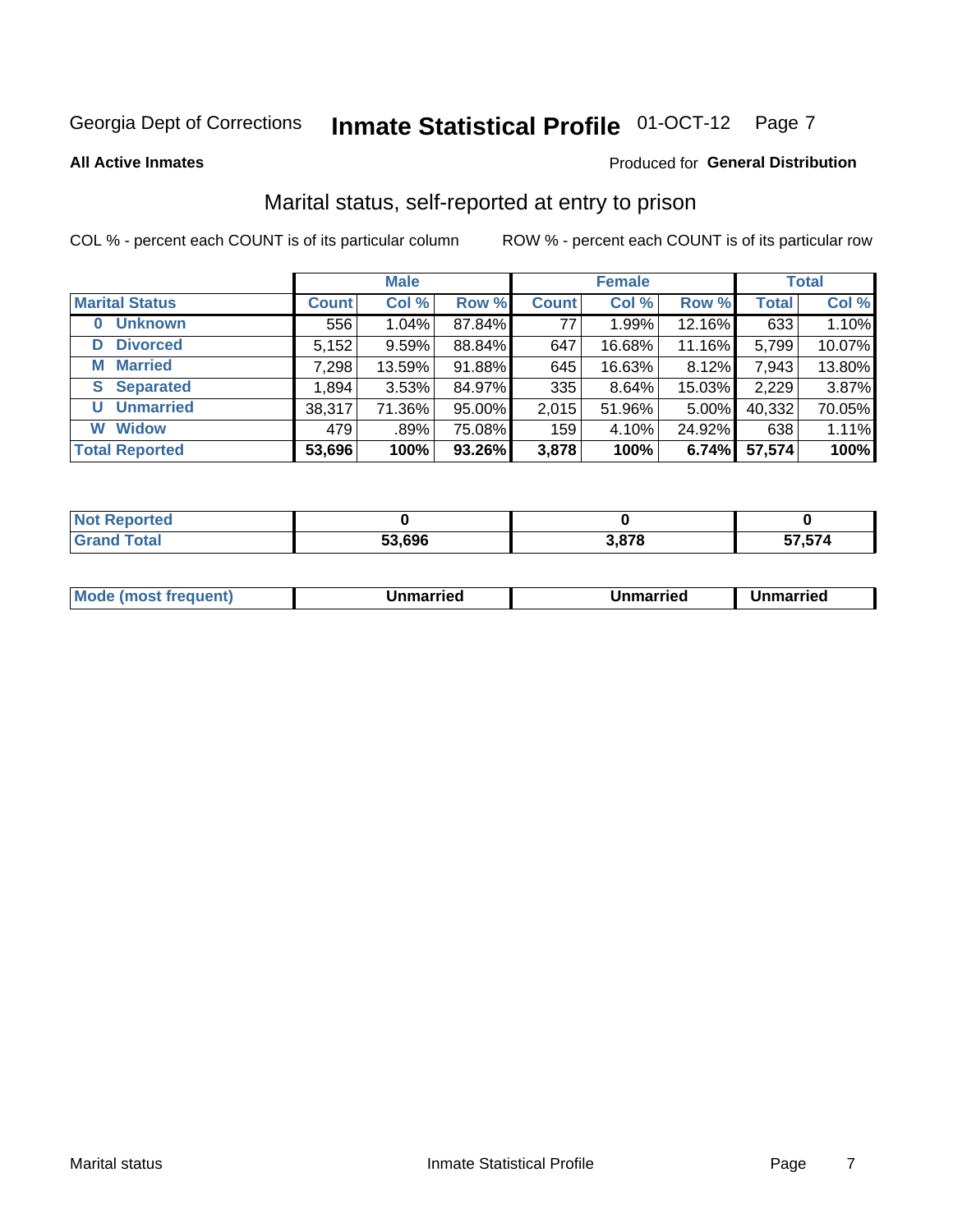#### **Inmate Statistical Profile 01-OCT-12** Page 8

#### **All Active Inmates**

### Produced for General Distribution

# Number of children, self reported at entry to prison

COL % - percent each COUNT is of its particular column

|                           |              | <b>Male</b> |        |              | <b>Female</b> |          | <b>Total</b> |        |
|---------------------------|--------------|-------------|--------|--------------|---------------|----------|--------------|--------|
| <b>Number of Children</b> | <b>Count</b> | Col %       | Row %  | <b>Count</b> | Col %         | Row %    | <b>Total</b> | Col %  |
| $\bf{0}$                  | 21,969       | 41.32%      | 94.89% | 1,184        | 30.57%        | 5.11%    | 23,153       | 40.59% |
|                           | 11,960       | 22.49%      | 94.18% | 739          | 19.08%        | 5.82%    | 12,699       | 22.26% |
| $\overline{2}$            | 8,793        | 16.54%      | 91.20% | 848          | 21.90%        | 8.80%    | 9,641        | 16.90% |
| 3                         | 5,184        | 9.75%       | 89.29% | 622          | 16.06%        | 10.71%   | 5,806        | 10.18% |
| 4                         | 2,633        | 4.95%       | 90.57% | 274          | 7.07%         | 9.43%    | 2,907        | 5.10%  |
| 5                         | 1,278        | 2.40%       | 92.54% | 103          | 2.66%         | 7.46%    | 1,381        | 2.42%  |
| 6                         | 664          | 1.25%       | 91.97% | 58           | 1.50%         | 8.03%    | 722          | 1.27%  |
| 7                         | 294          | 0.55%       | 93.93% | 19           | 0.49%         | 6.07%    | 313          | 0.55%  |
| 8                         | 160          | 0.30%       | 90.40% | 17           | 0.44%         | $9.60\%$ | 177          | 0.31%  |
| $\boldsymbol{9}$          | 101          | 0.19%       | 98.06% | 2            | 0.05%         | 1.94%    | 103          | 0.18%  |
| 10                        | 58           | 0.11%       | 93.55% | 4            | 0.10%         | 6.45%    | 62           | 0.11%  |
| Over 10                   | 76           | 0.14%       | 96.20% | 3            | 0.08%         | 3.80%    | 79           | 0.14%  |
| <b>Total Reported</b>     | 53,170       | 100%        | 93.21% | 3,873        | 100%          | 6.79%    | 57,043       | 100.0% |

|      | ちつに<br>JŁU |             | <b>E94</b><br>JJI |
|------|------------|-------------|-------------------|
| υιαι | 53.696     | 2070<br>1 C | -- -- -<br>710, ّ |

| <b>Mean</b><br>(average) | l.35 | 1.38 |
|--------------------------|------|------|
| Median (middle)          |      |      |
| Mode<br>(most frequent)  |      |      |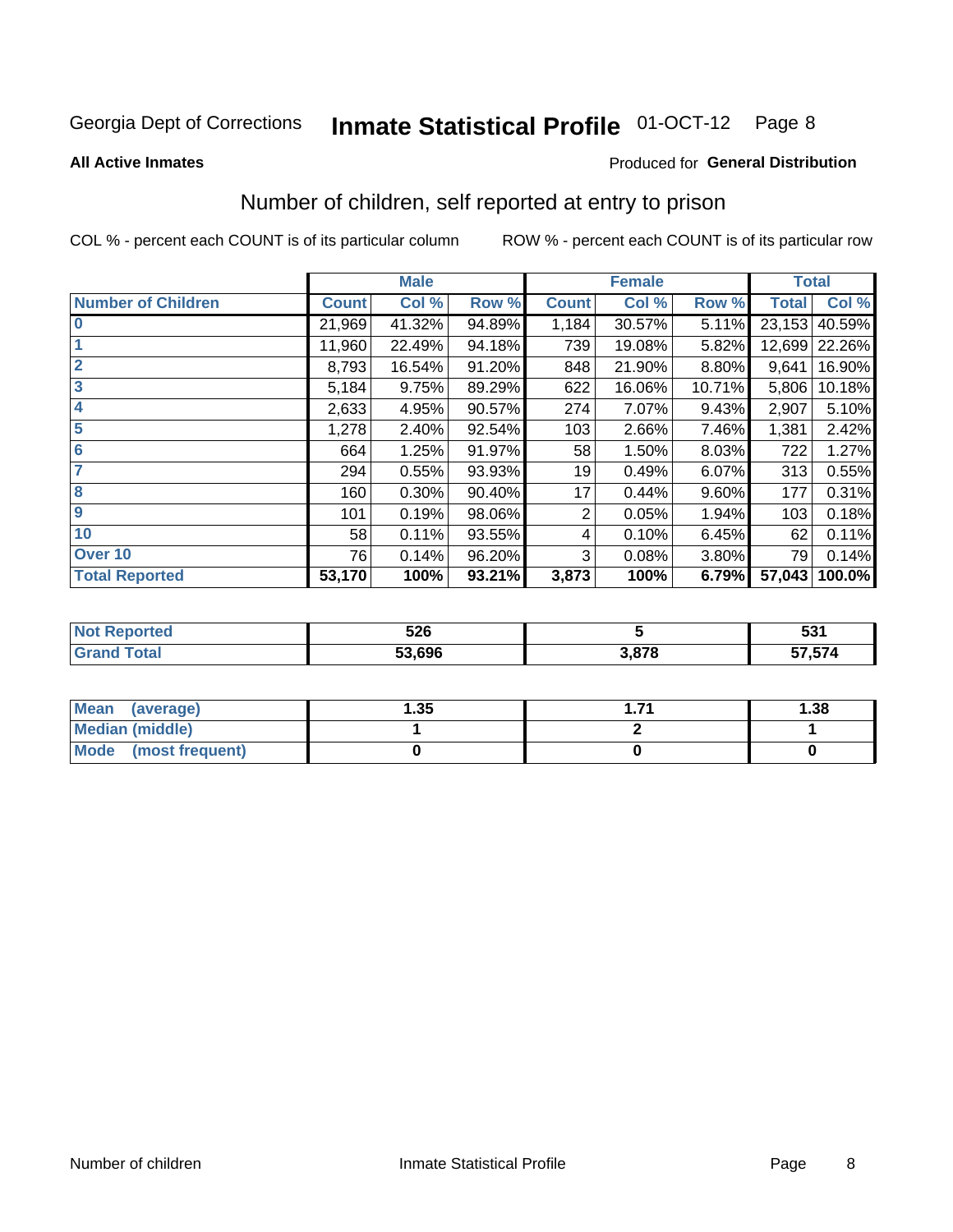#### **Inmate Statistical Profile 01-OCT-12** Page 9

#### **All Active Inmates**

### Produced for General Distribution

### Religious affiliation, self-reported at entry to prison

COL % - percent each COUNT is of its particular column

|                       |                              |              | <b>Male</b> |         |                | <b>Female</b> |        |              | <b>Total</b> |
|-----------------------|------------------------------|--------------|-------------|---------|----------------|---------------|--------|--------------|--------------|
|                       | <b>Religious Affiliation</b> | <b>Count</b> | Col %       | Row %   | <b>Count</b>   | Col %         | Row %  | <b>Total</b> | Col %        |
| 1                     | <b>Islam</b>                 | 1,060        | 4.14%       | 97.88%  | 23             | .83%          | 2.12%  | 1,083        | 3.82%        |
| $\overline{2}$        | <b>Catholic</b>              | 1,288        | 5.03%       | 88.77%  | 163            | 5.88%         | 11.23% | 1,451        | 5.11%        |
| $\mathbf{3}$          | <b>Baptist</b>               | 12,732       | 49.72%      | 87.58%  | 1,806          | 65.10%        | 12.42% | 14,538       | 51.22%       |
| 4                     | <b>Methodist</b>             | 538          | 2.10%       | 87.77%  | 75             | 2.70%         | 12.23% | 613          | 2.16%        |
| 5                     | <b>EpiscopIn</b>             | 45           | .18%        | 84.91%  | 8              | .29%          | 15.09% | 53           | .19%         |
| $6\phantom{a}$        | <b>Presbytrn</b>             | 75           | .29%        | 91.46%  | 7              | .25%          | 8.54%  | 82           | .29%         |
| 7                     | <b>Chc Of God</b>            | 459          | 1.79%       | 77.01%  | 137            | 4.94%         | 22.99% | 596          | 2.10%        |
| 8                     | <b>Holiness</b>              | 869          | 3.39%       | 83.08%  | 177            | 6.38%         | 16.92% | 1,046        | 3.69%        |
| 9                     | <b>Jewish</b>                | 39           | .15%        | 95.12%  | $\overline{c}$ | .07%          | 4.88%  | 41           | .14%         |
| 10                    | <b>Anglican</b>              | 12           | .05%        | 80.00%  | 3              | .11%          | 20.00% | 15           | .05%         |
| 11                    | <b>Grk Orthdx</b>            | 4            | .02%        | 80.00%  | 1              | .04%          | 20.00% | 5            | .02%         |
| 12                    | <b>Hindu</b>                 | 10           | .04%        | 100.00% |                |               |        | 10           | .04%         |
| 13                    | <b>Buddhist</b>              | 37           | .14%        | 80.43%  | 9              | .32%          | 19.57% | 46           | .16%         |
| 14                    | <b>Taoist</b>                | 7            | .03%        | 100.00% |                |               |        | 7            | .02%         |
| 15                    | <b>Shintoist</b>             | 4            | .02%        | 100.00% |                |               |        | 4            | .01%         |
| 16                    | <b>Seven D Ad</b>            | 88           | .34%        | 91.67%  | 8              | .29%          | 8.33%  | 96           | .34%         |
| 17                    | <b>Jehovah Wt</b>            | 308          | 1.20%       | 90.06%  | 34             | 1.23%         | 9.94%  | 342          | 1.20%        |
| 18                    | <b>Latr Day S</b>            | 34           | .13%        | 89.47%  | 4              | .14%          | 10.53% | 38           | .13%         |
| 20                    | <b>Other Prot</b>            | 4,136        | 16.15%      | 93.79%  | 274            | 9.88%         | 6.21%  | 4,410        | 15.54%       |
| 96                    | <b>None</b>                  | 3,864        | 15.09%      | 98.90%  | 43             | 1.55%         | 1.10%  | 3,907        | 13.77%       |
| <b>Total Reported</b> |                              | 25,609       | 100%        | 90.23%  | 2,774          | 100%          | 9.77%  | 28,383       | 100%         |

|                 | 28,087      | 104   | ,191<br>29 |
|-----------------|-------------|-------|------------|
| $\sim$ 4 $\sim$ | .696<br>гΛ. | 3,878 | 57,574     |

| Mode (most frequent) | <b>3aptist</b> | 3aptist | <b>Baptist</b> |
|----------------------|----------------|---------|----------------|
|                      |                |         |                |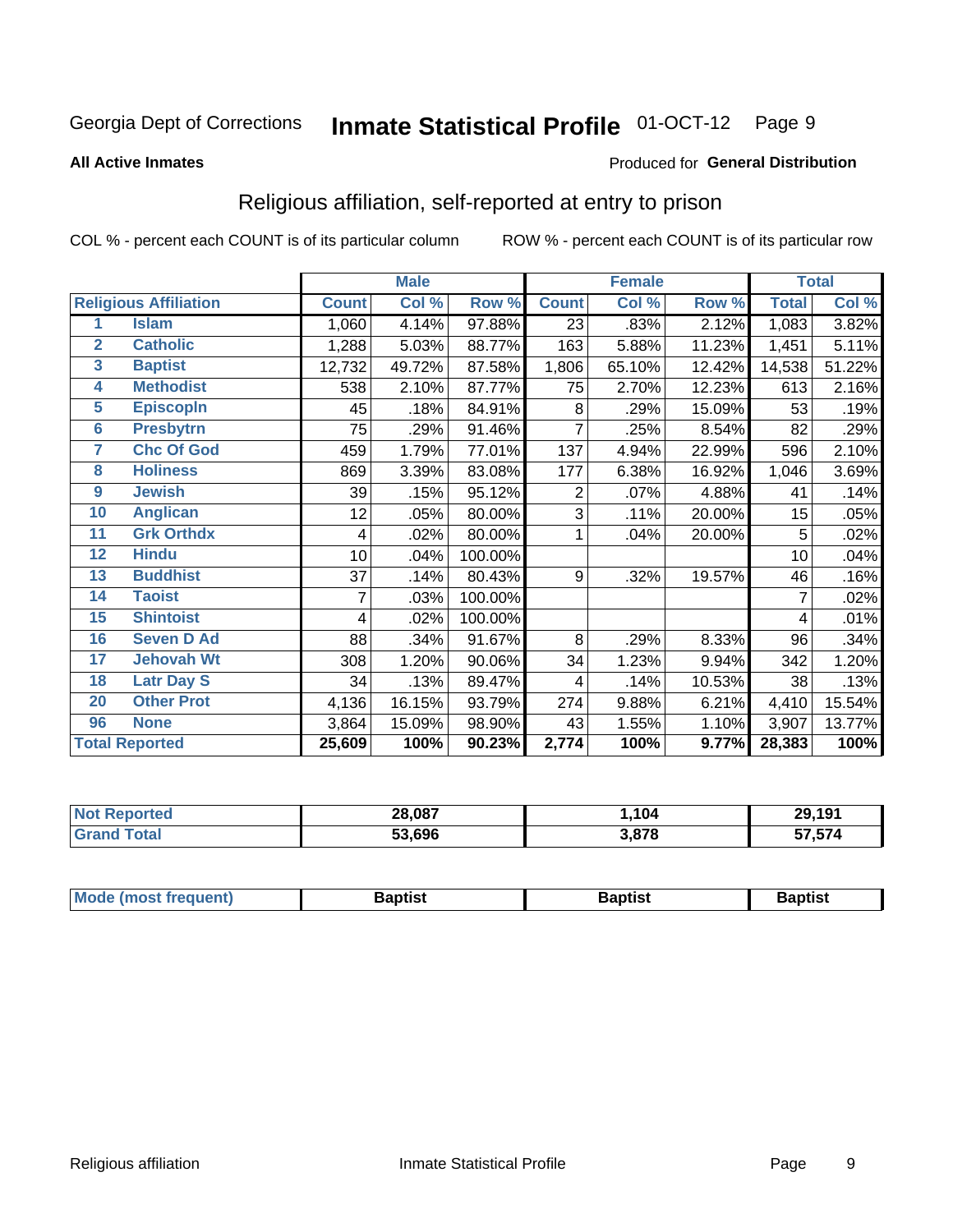#### **Inmate Statistical Profile 01-OCT-12** Page 10

### **All Active Inmates**

### **Produced for General Distribution**

### Home county, self-reported at entry to prison

COL % - percent each COUNT is of its particular column

|     |                             |              | <b>Male</b> |                  |                | <b>Female</b> |        | <b>Total</b> |       |
|-----|-----------------------------|--------------|-------------|------------------|----------------|---------------|--------|--------------|-------|
|     | <b>Home County</b>          | <b>Count</b> | Col %       | Row <sup>%</sup> | <b>Count</b>   | Col %         | Row %  | <b>Total</b> | Col % |
| 000 | <b>Unknown</b>              | 5,439        | 10.13%      | 95.00%           | 286            | 7.37%         | 5.00%  | 5,725        | 9.94% |
| 001 | <b>Appling County</b>       | 120          | .22%        | 96.00%           | 5              | .13%          | 4.00%  | 125          | .22%  |
| 002 | <b>Atkinson County</b>      | 46           | .09%        | 93.88%           | 3              | .08%          | 6.12%  | 49           | .09%  |
| 003 | <b>Bacon County</b>         | 73           | .14%        | 97.33%           | $\overline{2}$ | .05%          | 2.67%  | 75           | .13%  |
| 004 | <b>Baker County</b>         | 20           | .04%        | 100.00%          |                |               |        | 20           | .03%  |
| 005 | <b>Baldwin County</b>       | 298          | .55%        | 94.30%           | 18             | .46%          | 5.70%  | 316          | .55%  |
| 006 | <b>Banks County</b>         | 48           | .09%        | 94.12%           | 3              | .08%          | 5.88%  | 51           | .09%  |
| 007 | <b>Barrow County</b>        | 278          | .52%        | 90.85%           | 28             | .72%          | 9.15%  | 306          | .53%  |
| 008 | <b>Bartow County</b>        | 583          | 1.09%       | 88.47%           | 76             | 1.96%         | 11.53% | 659          | 1.14% |
| 009 | <b>Ben Hill County</b>      | 197          | .37%        | 93.81%           | 13             | .34%          | 6.19%  | 210          | .36%  |
| 010 | <b>Berrien County</b>       | 96           | .18%        | 93.20%           | 7              | .18%          | 6.80%  | 103          | .18%  |
| 011 | <b>Bibb County</b>          | 1,243        | 2.31%       | 95.32%           | 61             | 1.57%         | 4.68%  | 1,304        | 2.26% |
| 012 | <b>Bleckley County</b>      | 78           | .15%        | 93.98%           | 5              | .13%          | 6.02%  | 83           | .14%  |
| 013 | <b>Brantley County</b>      | 55           | .10%        | 83.33%           | 11             | .28%          | 16.67% | 66           | .11%  |
| 014 | <b>Brooks County</b>        | 130          | .24%        | 97.74%           | 3              | .08%          | 2.26%  | 133          | .23%  |
| 015 | <b>Bryan County</b>         | 138          | .26%        | 94.52%           | 8              | .21%          | 5.48%  | 146          | .25%  |
| 016 | <b>Bulloch County</b>       | 361          | .67%        | 92.80%           | 28             | .72%          | 7.20%  | 389          | .68%  |
| 017 | <b>Burke County</b>         | 213          | .40%        | 97.71%           | 5              | .13%          | 2.29%  | 218          | .38%  |
| 018 | <b>Butts County</b>         | 166          | .31%        | 92.22%           | 14             | .36%          | 7.78%  | 180          | .31%  |
| 019 | <b>Calhoun County</b>       | 65           | .12%        | 94.20%           | 4              | .10%          | 5.80%  | 69           | .12%  |
| 020 | <b>Camden County</b>        | 108          | .20%        | 91.53%           | 10             | .26%          | 8.47%  | 118          | .20%  |
| 021 | <b>Candler County</b>       | 115          | .21%        | 92.74%           | 9              | .23%          | 7.26%  | 124          | .22%  |
| 022 | <b>Carroll County</b>       | 598          | 1.11%       | 89.66%           | 69             | 1.78%         | 10.34% | 667          | 1.16% |
| 023 | <b>Catoosa County</b>       | 228          | .42%        | 88.37%           | 30             | .77%          | 11.63% | 258          | .45%  |
| 024 | <b>Charlton County</b>      | 55           | .10%        | 94.83%           | 3              | .08%          | 5.17%  | 58           | .10%  |
| 025 | <b>Chatham County</b>       | 2,201        | 4.10%       | 96.20%           | 87             | 2.24%         | 3.80%  | 2,288        | 3.97% |
| 026 | <b>Chattahoochee County</b> | 26           | .05%        | 92.86%           | $\overline{2}$ | .05%          | 7.14%  | 28           | .05%  |
| 027 | <b>Chattooga County</b>     | 254          | .47%        | 87.89%           | 35             | .90%          | 12.11% | 289          | .50%  |
| 028 | <b>Cherokee County</b>      | 422          | .79%        | 91.74%           | 38             | .98%          | 8.26%  | 460          | .80%  |
| 029 | <b>Clarke County</b>        | 482          | .90%        | 94.14%           | 30             | .77%          | 5.86%  | 512          | .89%  |
| 030 | <b>Clay County</b>          | 46           | .09%        | 97.87%           | 1              | .03%          | 2.13%  | 47           | .08%  |
| 031 | <b>Clayton County</b>       | 1,554        | 2.89%       | 93.00%           | 117            | 3.02%         | 7.00%  | 1,671        | 2.90% |
| 032 | <b>Clinch County</b>        | 64           | .12%        | 94.12%           | 4              | .10%          | 5.88%  | 68           | .12%  |
| 033 | <b>Cobb County</b>          | 2,142        | 3.99%       | 91.50%           | 199            | 5.13%         | 8.50%  | 2,341        | 4.07% |
| 034 | <b>Coffee County</b>        | 252          | .47%        | 93.68%           | 17             | .44%          | 6.32%  | 269          | .47%  |
| 035 | <b>Colquitt County</b>      | 251          | .47%        | 94.01%           | 16             | .41%          | 5.99%  | 267          | .46%  |
| 036 | <b>Columbia County</b>      | 246          | .46%        | 90.77%           | 25             | .64%          | 9.23%  | 271          | .47%  |
| 037 | <b>Cook County</b>          | 127          | .24%        | 94.07%           | $\bf 8$        | .21%          | 5.93%  | 135          | .23%  |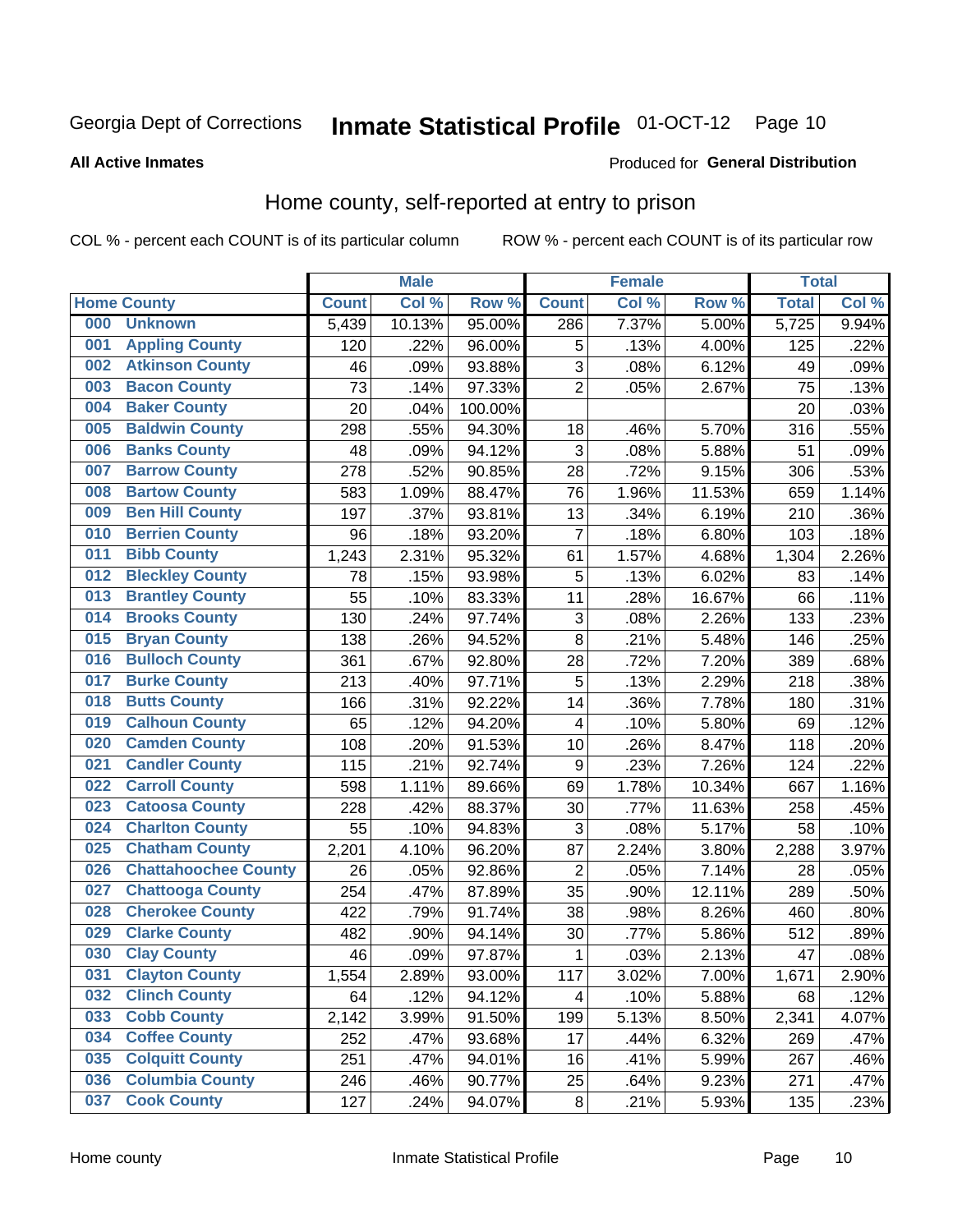# Inmate Statistical Profile 01-OCT-12 Page 11

**All Active Inmates** 

#### Produced for General Distribution

### Home county, self-reported at entry to prison

COL % - percent each COUNT is of its particular column

|     |                         |              | <b>Male</b> |                  |                | <b>Female</b> |                  | <b>Total</b> |        |
|-----|-------------------------|--------------|-------------|------------------|----------------|---------------|------------------|--------------|--------|
|     | <b>Home County</b>      | <b>Count</b> | Col %       | Row <sup>%</sup> | <b>Count</b>   | Col %         | Row <sup>%</sup> | <b>Total</b> | Col %  |
| 038 | <b>Coweta County</b>    | 452          | .84%        | 92.06%           | 39             | 1.01%         | 7.94%            | 491          | .85%   |
| 039 | <b>Crawford County</b>  | 38           | .07%        | 88.37%           | 5              | .13%          | 11.63%           | 43           | .07%   |
| 040 | <b>Crisp County</b>     | 221          | .41%        | 95.67%           | 10             | .26%          | 4.33%            | 231          | .40%   |
| 041 | <b>Dade County</b>      | 73           | .14%        | 91.25%           | $\overline{7}$ | .18%          | 8.75%            | 80           | .14%   |
| 042 | <b>Dawson County</b>    | 85           | .16%        | 90.43%           | 9              | .23%          | 9.57%            | 94           | .16%   |
| 043 | <b>Decatur County</b>   | 291          | .54%        | 91.51%           | 27             | .70%          | 8.49%            | 318          | .55%   |
| 044 | <b>Dekalb County</b>    | 3,203        | 5.97%       | 93.76%           | 213            | 5.49%         | 6.24%            | 3,416        | 5.93%  |
| 045 | <b>Dodge County</b>     | 165          | .31%        | 89.67%           | 19             | .49%          | 10.33%           | 184          | .32%   |
| 046 | <b>Dooly County</b>     | 80           | .15%        | 89.89%           | 9              | .23%          | 10.11%           | 89           | .15%   |
| 047 | <b>Dougherty County</b> | 985          | 1.83%       | 95.54%           | 46             | 1.19%         | 4.46%            | 1,031        | 1.79%  |
| 048 | <b>Douglas County</b>   | 695          | 1.29%       | 90.97%           | 69             | 1.78%         | 9.03%            | 764          | 1.33%  |
| 049 | <b>Early County</b>     | 86           | .16%        | 95.56%           | 4              | .10%          | 4.44%            | 90           | .16%   |
| 050 | <b>Echols County</b>    | 11           | .02%        | 100.00%          |                |               |                  | 11           | .02%   |
| 051 | <b>Effingham County</b> | 199          | .37%        | 94.76%           | 11             | .28%          | 5.24%            | 210          | .36%   |
| 052 | <b>Elbert County</b>    | 153          | .28%        | 92.73%           | 12             | .31%          | 7.27%            | 165          | .29%   |
| 053 | <b>Emanuel County</b>   | 173          | .32%        | 93.01%           | 13             | .34%          | 6.99%            | 186          | .32%   |
| 054 | <b>Evans County</b>     | 83           | .15%        | 95.40%           | 4              | .10%          | 4.60%            | 87           | .15%   |
| 055 | <b>Fannin County</b>    | 98           | .18%        | 89.91%           | 11             | .28%          | 10.09%           | 109          | .19%   |
| 056 | <b>Fayette County</b>   | 179          | .33%        | 89.05%           | 22             | .57%          | 10.95%           | 201          | .35%   |
| 057 | <b>Floyd County</b>     | 690          | 1.29%       | 89.49%           | 81             | 2.09%         | 10.51%           | 771          | 1.34%  |
| 058 | <b>Forsyth County</b>   | 209          | .39%        | 86.36%           | 33             | .85%          | 13.64%           | 242          | .42%   |
| 059 | <b>Franklin County</b>  | 137          | .26%        | 93.20%           | 10             | .26%          | 6.80%            | 147          | .26%   |
| 060 | <b>Fulton County</b>    | 5,552        | 10.34%      | 94.95%           | 295            | 7.61%         | 5.05%            | 5,847        | 10.16% |
| 061 | <b>Gilmer County</b>    | 113          | .21%        | 91.87%           | 10             | .26%          | 8.13%            | 123          | .21%   |
| 062 | <b>Glascock County</b>  | 8            | .01%        | 88.89%           | 1              | .03%          | 11.11%           | 9            | .02%   |
| 063 | <b>Glynn County</b>     | 363          | .68%        | 94.78%           | 20             | .52%          | 5.22%            | 383          | .67%   |
| 064 | <b>Gordon County</b>    | 275          | .51%        | 88.71%           | 35             | .90%          | 11.29%           | 310          | .54%   |
| 065 | <b>Grady County</b>     | 199          | .37%        | 95.22%           | 10             | .26%          | 4.78%            | 209          | .36%   |
| 066 | <b>Greene County</b>    | 111          | .21%        | 93.28%           | 8              | .21%          | 6.72%            | 119          | .21%   |
| 067 | <b>Gwinnett County</b>  | 1,827        | 3.40%       | 92.13%           | 156            | 4.02%         | 7.87%            | 1,983        | 3.44%  |
| 068 | <b>Habersham County</b> | 112          | .21%        | 91.06%           | 11             | .28%          | 8.94%            | 123          | .21%   |
| 069 | <b>Hall County</b>      | 670          | 1.25%       | 91.78%           | 60             | 1.55%         | 8.22%            | 730          | 1.27%  |
| 070 | <b>Hancock County</b>   | 65           | .12%        | 92.86%           | 5              | .13%          | 7.14%            | 70           | .12%   |
| 071 | <b>Haralson County</b>  | 132          | .25%        | 92.96%           | 10             | .26%          | 7.04%            | 142          | .25%   |
| 072 | <b>Harris County</b>    | 115          | .21%        | 94.26%           | 7              | .18%          | 5.74%            | 122          | .21%   |
| 073 | <b>Hart County</b>      | 118          | .22%        | 95.16%           | 6              | .15%          | 4.84%            | 124          | .22%   |
| 074 | <b>Heard County</b>     | 61           | .11%        | 89.71%           | $\overline{7}$ | .18%          | 10.29%           | 68           | .12%   |
| 075 | <b>Henry County</b>     | 581          | 1.08%       | 92.96%           | 44             | 1.13%         | 7.04%            | 625          | 1.09%  |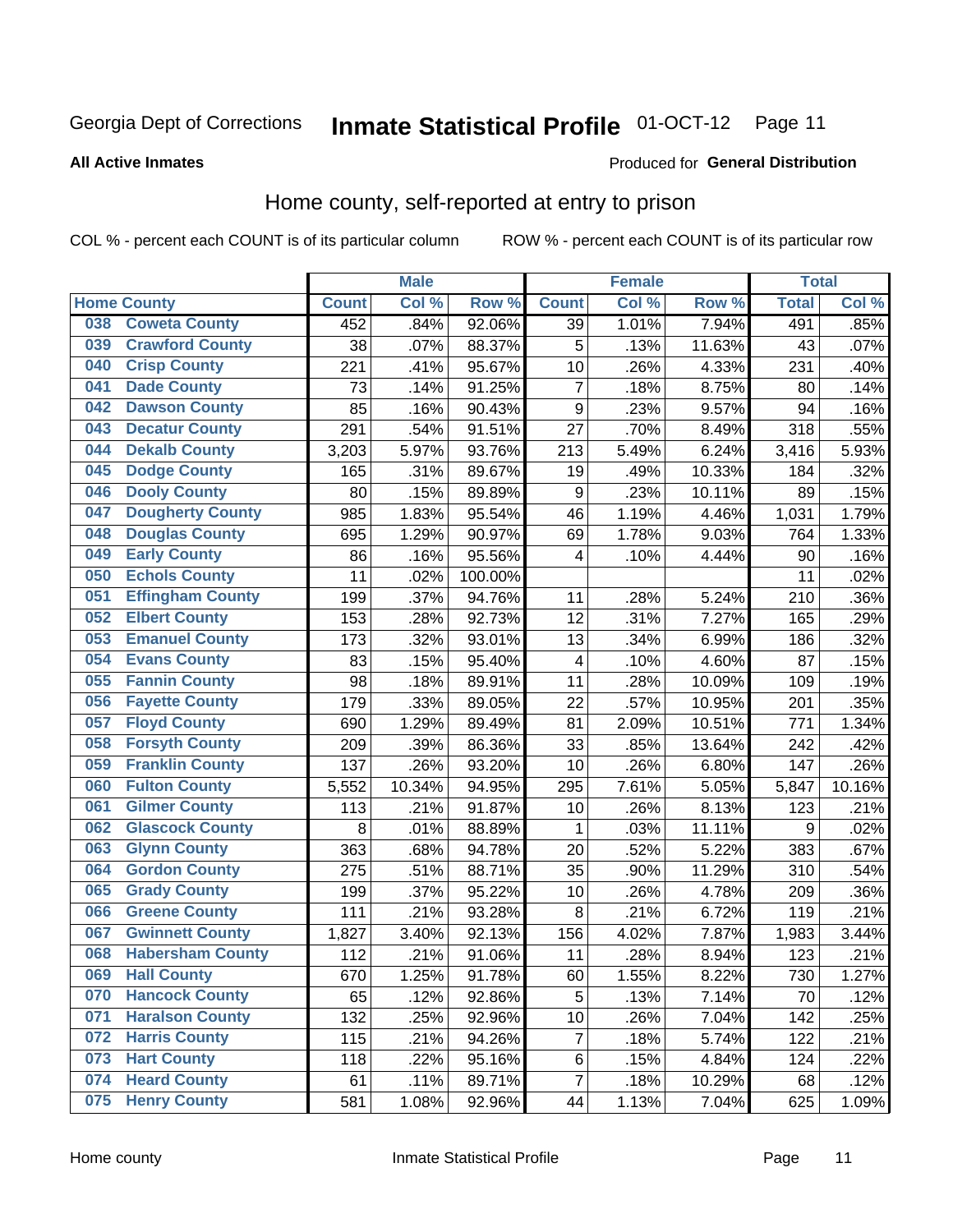# Inmate Statistical Profile 01-OCT-12 Page 12

### **All Active Inmates**

### Produced for General Distribution

### Home county, self-reported at entry to prison

COL % - percent each COUNT is of its particular column

|                  |                          |              | <b>Male</b> |                  |                          | <b>Female</b>     |        | <b>Total</b> |       |
|------------------|--------------------------|--------------|-------------|------------------|--------------------------|-------------------|--------|--------------|-------|
|                  | <b>Home County</b>       | <b>Count</b> | Col %       | Row <sup>%</sup> | <b>Count</b>             | Col %             | Row %  | <b>Total</b> | Col % |
| 076              | <b>Houston County</b>    | 546          | 1.02%       | 91.46%           | 51                       | 1.32%             | 8.54%  | 597          | 1.04% |
| 077              | <b>Irwin County</b>      | 77           | .14%        | 96.25%           | 3                        | .08%              | 3.75%  | 80           | .14%  |
| 078              | <b>Jackson County</b>    | 232          | .43%        | 88.89%           | 29                       | .75%              | 11.11% | 261          | .45%  |
| 079              | <b>Jasper County</b>     | 79           | .15%        | 92.94%           | $\,6$                    | .15%              | 7.06%  | 85           | .15%  |
| 080              | <b>Jeff Davis County</b> | 71           | .13%        | 94.67%           | $\overline{\mathcal{L}}$ | .10%              | 5.33%  | 75           | .13%  |
| 081              | <b>Jefferson County</b>  | 186          | .35%        | 94.90%           | 10                       | .26%              | 5.10%  | 196          | .34%  |
| 082              | <b>Jenkins County</b>    | 74           | .14%        | 94.87%           | 4                        | .10%              | 5.13%  | 78           | .14%  |
| 083              | <b>Johnson County</b>    | 42           | .08%        | 89.36%           | 5                        | .13%              | 10.64% | 47           | .08%  |
| 084              | <b>Jones County</b>      | 137          | .26%        | 92.57%           | 11                       | .28%              | 7.43%  | 148          | .26%  |
| 085              | <b>Lamar County</b>      | 69           | .13%        | 85.19%           | 12                       | .31%              | 14.81% | 81           | .14%  |
| 086              | <b>Lanier County</b>     | 45           | .08%        | 100.00%          |                          |                   |        | 45           | .08%  |
| 087              | <b>Laurens County</b>    | 313          | .58%        | 93.15%           | 23                       | .59%              | 6.85%  | 336          | .58%  |
| 088              | <b>Lee County</b>        | 101          | .19%        | 91.82%           | 9                        | $\overline{.}23%$ | 8.18%  | 110          | .19%  |
| 089              | <b>Liberty County</b>    | 279          | .52%        | 94.26%           | 17                       | .44%              | 5.74%  | 296          | .51%  |
| 090              | <b>Lincoln County</b>    | 25           | .05%        | 80.65%           | $\,6$                    | .15%              | 19.35% | 31           | .05%  |
| 091              | <b>Long County</b>       | 54           | .10%        | 94.74%           | 3                        | .08%              | 5.26%  | 57           | .10%  |
| 092              | <b>Lowndes County</b>    | 523          | .97%        | 94.23%           | 32                       | .83%              | 5.77%  | 555          | .96%  |
| 093              | <b>Lumpkin County</b>    | 89           | .17%        | 90.82%           | $\boldsymbol{9}$         | .23%              | 9.18%  | 98           | .17%  |
| 094              | <b>Macon County</b>      | 85           | .16%        | 96.59%           | 3                        | .08%              | 3.41%  | 88           | .15%  |
| 095              | <b>Madison County</b>    | 153          | .28%        | 92.17%           | 13                       | .34%              | 7.83%  | 166          | .29%  |
| 096              | <b>Marion County</b>     | 52           | .10%        | 91.23%           | 5                        | .13%              | 8.77%  | 57           | .10%  |
| 097              | <b>Mcduffie County</b>   | 178          | .33%        | 93.19%           | 13                       | .34%              | 6.81%  | 191          | .33%  |
| 098              | <b>Mcintosh County</b>   | 74           | .14%        | 97.37%           | $\overline{2}$           | .05%              | 2.63%  | 76           | .13%  |
| 099              | <b>Meriwether County</b> | 188          | .35%        | 94.00%           | 12                       | .31%              | 6.00%  | 200          | .35%  |
| 100              | <b>Miller County</b>     | 34           | .06%        | 100.00%          |                          |                   |        | 34           | .06%  |
| 101              | <b>Mitchell County</b>   | 235          | .44%        | 93.25%           | 17                       | .44%              | 6.75%  | 252          | .44%  |
| 102              | <b>Monroe County</b>     | 146          | .27%        | 94.81%           | $\bf 8$                  | .21%              | 5.19%  | 154          | .27%  |
| 103              | <b>Montgomery County</b> | 75           | .14%        | 93.75%           | 5                        | .13%              | 6.25%  | 80           | .14%  |
| 104              | <b>Morgan County</b>     | 121          | .23%        | 90.98%           | 12                       | .31%              | 9.02%  | 133          | .23%  |
| 105              | <b>Murray County</b>     | 189          | .35%        | 88.32%           | 25                       | .64%              | 11.68% | 214          | .37%  |
| 106              | <b>Muscogee County</b>   | 1,332        | 2.48%       | 95.07%           | 69                       | 1.78%             | 4.93%  | 1,401        | 2.43% |
| 107              | <b>Newton County</b>     | 606          | 1.13%       | 92.10%           | 52                       | 1.34%             | 7.90%  | 658          | 1.14% |
| 108              | <b>Oconee County</b>     | 52           | .10%        | 94.55%           | 3                        | .08%              | 5.45%  | 55           | .10%  |
| 109              | <b>Oglethorpe County</b> | 69           | .13%        | 89.61%           | 8                        | .21%              | 10.39% | 77           | .13%  |
| 110              | <b>Paulding County</b>   | 344          | .64%        | 90.53%           | 36                       | .93%              | 9.47%  | 380          | .66%  |
| 111              | <b>Peach County</b>      | 120          | .22%        | 96.00%           | 5                        | .13%              | 4.00%  | 125          | .22%  |
| $\overline{112}$ | <b>Pickens County</b>    | 115          | .21%        | 88.46%           | 15                       | .39%              | 11.54% | 130          | .23%  |
| 113              | <b>Pierce County</b>     | 77           | .14%        | 90.59%           | $\bf 8$                  | .21%              | 9.41%  | 85           | .15%  |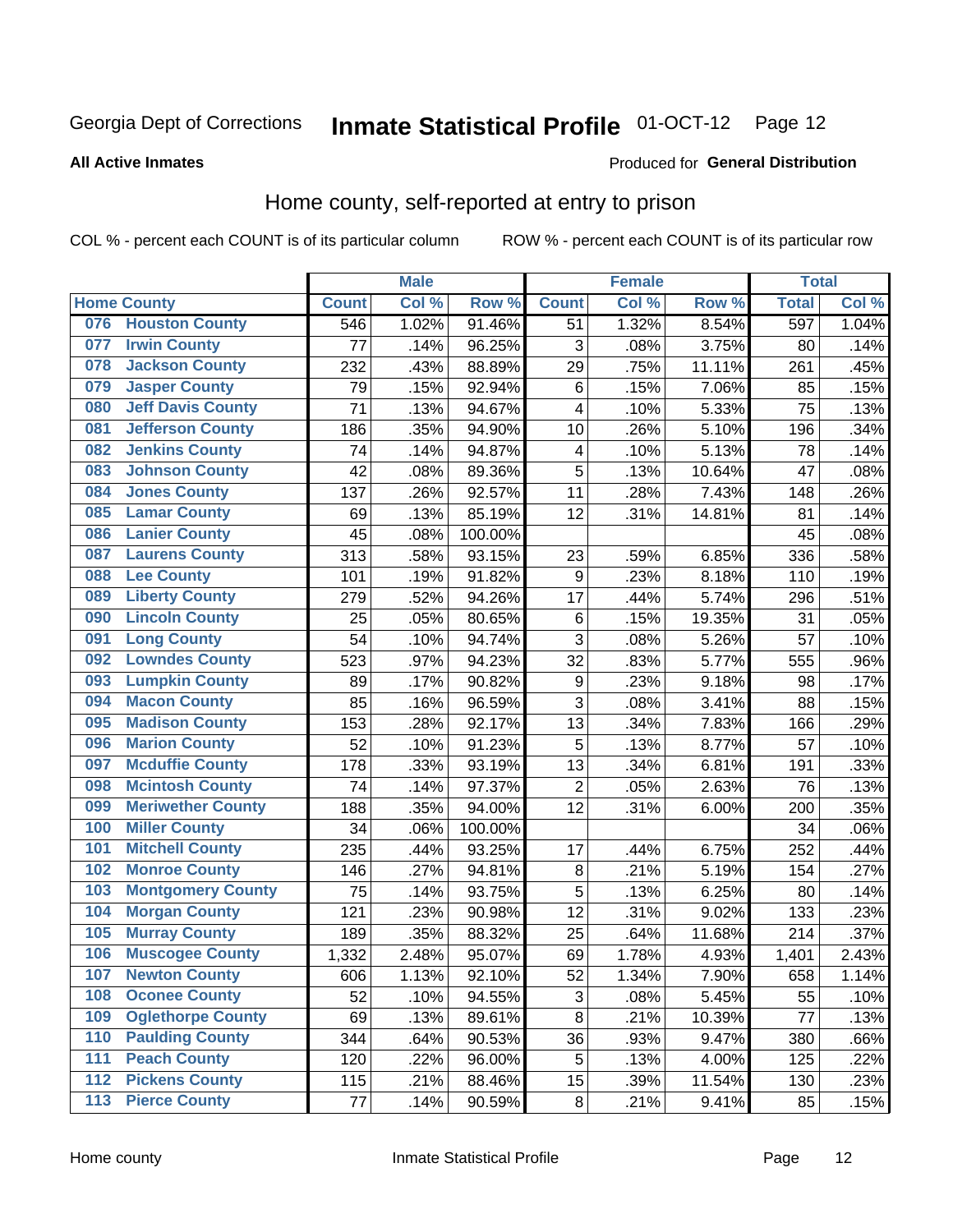# Inmate Statistical Profile 01-OCT-12 Page 13

### **All Active Inmates**

### Produced for General Distribution

### Home county, self-reported at entry to prison

COL % - percent each COUNT is of its particular column

|     |                          |              | <b>Male</b> |         |                  | <b>Female</b> |        | <b>Total</b> |       |
|-----|--------------------------|--------------|-------------|---------|------------------|---------------|--------|--------------|-------|
|     | <b>Home County</b>       | <b>Count</b> | Col %       | Row %   | <b>Count</b>     | Col %         | Row %  | <b>Total</b> | Col % |
| 114 | <b>Pike County</b>       | 58           | .11%        | 93.55%  | 4                | .10%          | 6.45%  | 62           | .11%  |
| 115 | <b>Polk County</b>       | 247          | .46%        | 89.17%  | 30               | .77%          | 10.83% | 277          | .48%  |
| 116 | <b>Pulaski County</b>    | 78           | .15%        | 88.64%  | 10               | .26%          | 11.36% | 88           | .15%  |
| 117 | <b>Putnam County</b>     | 165          | .31%        | 92.70%  | 13               | .34%          | 7.30%  | 178          | .31%  |
| 118 | <b>Quitman County</b>    | 21           | .04%        | 100.00% |                  |               |        | 21           | .04%  |
| 119 | <b>Rabun County</b>      | 51           | .09%        | 83.61%  | 10               | .26%          | 16.39% | 61           | .11%  |
| 120 | <b>Randolph County</b>   | 83           | .15%        | 95.40%  | 4                | .10%          | 4.60%  | 87           | .15%  |
| 121 | <b>Richmond County</b>   | 1,753        | 3.26%       | 94.60%  | 100              | 2.58%         | 5.40%  | 1,853        | 3.22% |
| 122 | <b>Rockdale County</b>   | 375          | .70%        | 91.24%  | 36               | .93%          | 8.76%  | 411          | .71%  |
| 123 | <b>Schley County</b>     | 20           | .04%        | 95.24%  | 1                | .03%          | 4.76%  | 21           | .04%  |
| 124 | <b>Screven County</b>    | 143          | .27%        | 92.86%  | 11               | .28%          | 7.14%  | 154          | .27%  |
| 125 | <b>Seminole County</b>   | 65           | .12%        | 87.84%  | $\boldsymbol{9}$ | .23%          | 12.16% | 74           | .13%  |
| 126 | <b>Spalding County</b>   | 524          | .98%        | 92.25%  | 44               | 1.13%         | 7.75%  | 568          | .99%  |
| 127 | <b>Stephens County</b>   | 150          | .28%        | 92.59%  | 12               | .31%          | 7.41%  | 162          | .28%  |
| 128 | <b>Stewart County</b>    | 36           | .07%        | 94.74%  | $\mathbf 2$      | .05%          | 5.26%  | 38           | .07%  |
| 129 | <b>Sumter County</b>     | 249          | .46%        | 95.77%  | 11               | .28%          | 4.23%  | 260          | .45%  |
| 130 | <b>Talbot County</b>     | 63           | .12%        | 95.45%  | 3                | .08%          | 4.55%  | 66           | .11%  |
| 131 | <b>Taliaferro County</b> | 10           | .02%        | 90.91%  | $\mathbf{1}$     | .03%          | 9.09%  | 11           | .02%  |
| 132 | <b>Tattnall County</b>   | 173          | .32%        | 95.58%  | $\bf 8$          | .21%          | 4.42%  | 181          | .31%  |
| 133 | <b>Taylor County</b>     | 80           | .15%        | 91.95%  | $\overline{7}$   | .18%          | 8.05%  | 87           | .15%  |
| 134 | <b>Telfair County</b>    | 122          | .23%        | 93.13%  | $\boldsymbol{9}$ | .23%          | 6.87%  | 131          | .23%  |
| 135 | <b>Terrell County</b>    | 81           | .15%        | 94.19%  | 5                | .13%          | 5.81%  | 86           | .15%  |
| 136 | <b>Thomas County</b>     | 240          | .45%        | 95.24%  | 12               | .31%          | 4.76%  | 252          | .44%  |
| 137 | <b>Tift County</b>       | 259          | .48%        | 97.37%  | $\overline{7}$   | .18%          | 2.63%  | 266          | .46%  |
| 138 | <b>Toombs County</b>     | 321          | .60%        | 89.92%  | 36               | .93%          | 10.08% | 357          | .62%  |
| 139 | <b>Towns County</b>      | 32           | .06%        | 84.21%  | $\,6$            | .15%          | 15.79% | 38           | .07%  |
| 140 | <b>Treutlen County</b>   | 68           | .13%        | 87.18%  | 10               | .26%          | 12.82% | 78           | .14%  |
| 141 | <b>Troup County</b>      | 555          | 1.03%       | 93.75%  | 37               | .95%          | 6.25%  | 592          | 1.03% |
| 142 | <b>Turner County</b>     | 76           | .14%        | 95.00%  | 4                | .10%          | 5.00%  | 80           | .14%  |
| 143 | <b>Twiggs County</b>     | 60           | .11%        | 90.91%  | $\,6$            | .15%          | 9.09%  | 66           | .11%  |
| 144 | <b>Union County</b>      | 66           | .12%        | 83.54%  | 13               | .34%          | 16.46% | 79           | .14%  |
| 145 | <b>Upson County</b>      | 166          | .31%        | 93.26%  | 12               | .31%          | 6.74%  | 178          | .31%  |
| 146 | <b>Walker County</b>     | 363          | .68%        | 92.13%  | 31               | .80%          | 7.87%  | 394          | .68%  |
| 147 | <b>Walton County</b>     | 428          | .80%        | 91.85%  | 38               | .98%          | 8.15%  | 466          | .81%  |
| 148 | <b>Ware County</b>       | 290          | .54%        | 94.77%  | 16               | .41%          | 5.23%  | 306          | .53%  |
| 149 | <b>Warren County</b>     | 42           | .08%        | 93.33%  | 3                | .08%          | 6.67%  | 45           | .08%  |
| 150 | <b>Washington County</b> | 190          | .35%        | 90.91%  | 19               | .49%          | 9.09%  | 209          | .36%  |
| 151 | <b>Wayne County</b>      | 140          | .26%        | 92.72%  | 11               | .28%          | 7.28%  | 151          | .26%  |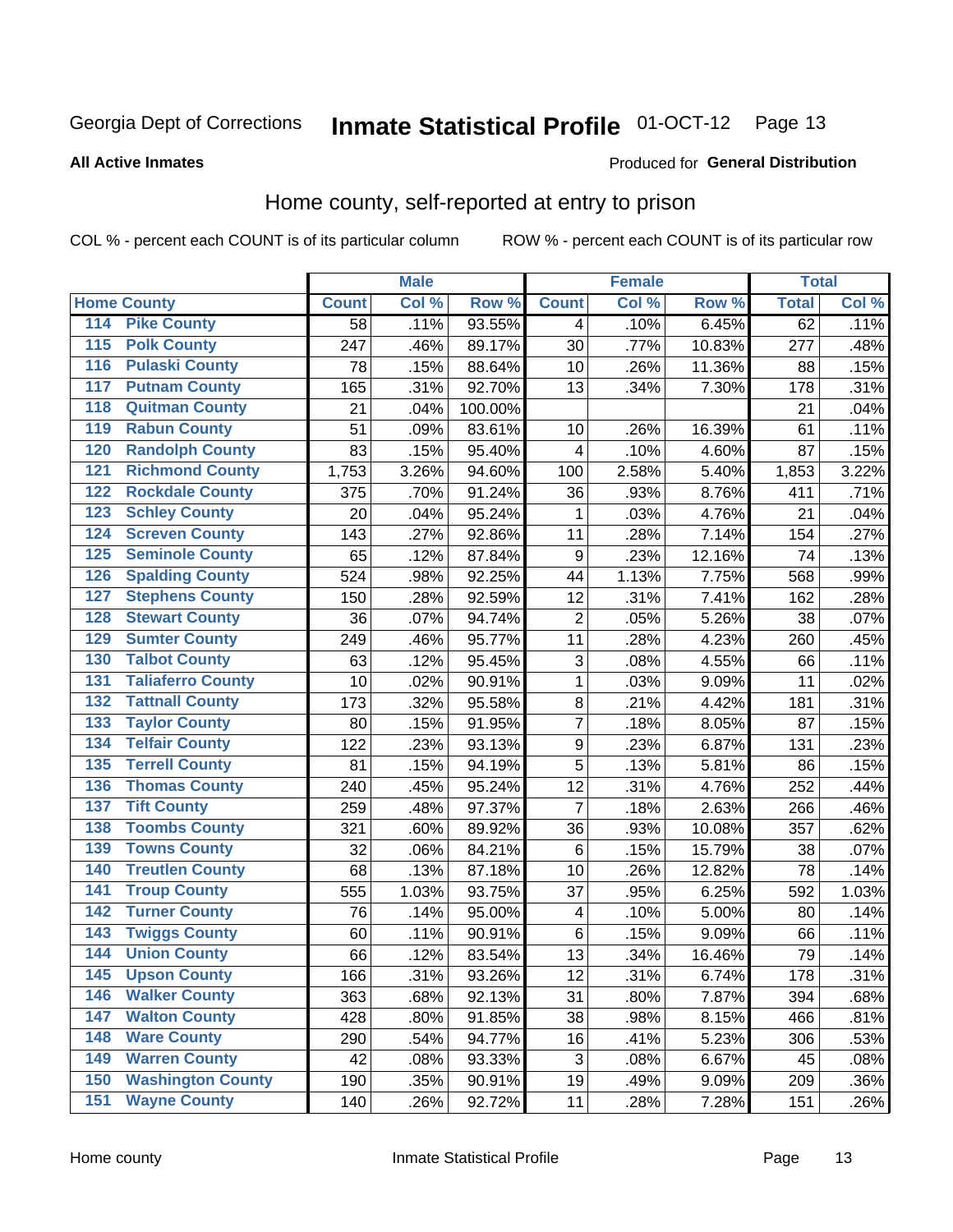# Inmate Statistical Profile 01-OCT-12 Page 14

**All Active Inmates** 

### Produced for General Distribution

### Home county, self-reported at entry to prison

COL % - percent each COUNT is of its particular column

|     |                             |              | <b>Male</b> |         |              | <b>Female</b> |        | <b>Total</b> |       |
|-----|-----------------------------|--------------|-------------|---------|--------------|---------------|--------|--------------|-------|
|     | <b>Home County</b>          | <b>Count</b> | Col %       | Row %   | <b>Count</b> | Col %         | Row %  | <b>Total</b> | Col % |
| 152 | <b>Webster County</b>       | 10           | .02%        | 100.00% |              |               |        | 10           | .02%  |
| 153 | <b>Wheeler County</b>       | 29           | .05%        | 82.86%  | 6            | .15%          | 17.14% | 35           | .06%  |
| 154 | <b>White County</b>         | 86           | .16%        | 92.47%  | 7            | .18%          | 7.53%  | 93           | .16%  |
| 155 | <b>Whitfield County</b>     | 548          | 1.02%       | 90.28%  | 59           | 1.52%         | 9.72%  | 607          | 1.05% |
| 156 | <b>Wilcox County</b>        | 64           | .12%        | 88.89%  | 8            | .21%          | 11.11% | 72           | .13%  |
| 157 | <b>Wilkes County</b>        | 59           | .11%        | 88.06%  | 8            | .21%          | 11.94% | 67           | .12%  |
| 158 | <b>Wilkinson County</b>     | 59           | $.11\%$     | 98.33%  |              | .03%          | 1.67%  | 60           | .10%  |
| 159 | <b>Worth County</b>         | 103          | .19%        | 92.79%  | 8            | .21%          | 7.21%  | 111          | .19%  |
| 999 | <b>Other Custody/Out Of</b> | 282          | .53%        | 91.56%  | 26           | .67%          | 8.44%  | 308          | .53%  |
|     | <b>State</b>                |              |             |         |              |               |        |              |       |
|     | <b>Total Rported</b>        | 53,696       | 100%        | 93.26%  | 3,878        | 100%          | 6.74%  | 57,574       | 100%  |

| ાલવ |            |     |                                                |
|-----|------------|-----|------------------------------------------------|
|     | .696<br>г^ | 070 | $F \rightarrow F \rightarrow A$<br>7. J 74<br> |

|  | Mode (most frequent) | <b>Fulton County</b> | <b>Fulton County</b> | <b>Fulton County</b> |
|--|----------------------|----------------------|----------------------|----------------------|
|--|----------------------|----------------------|----------------------|----------------------|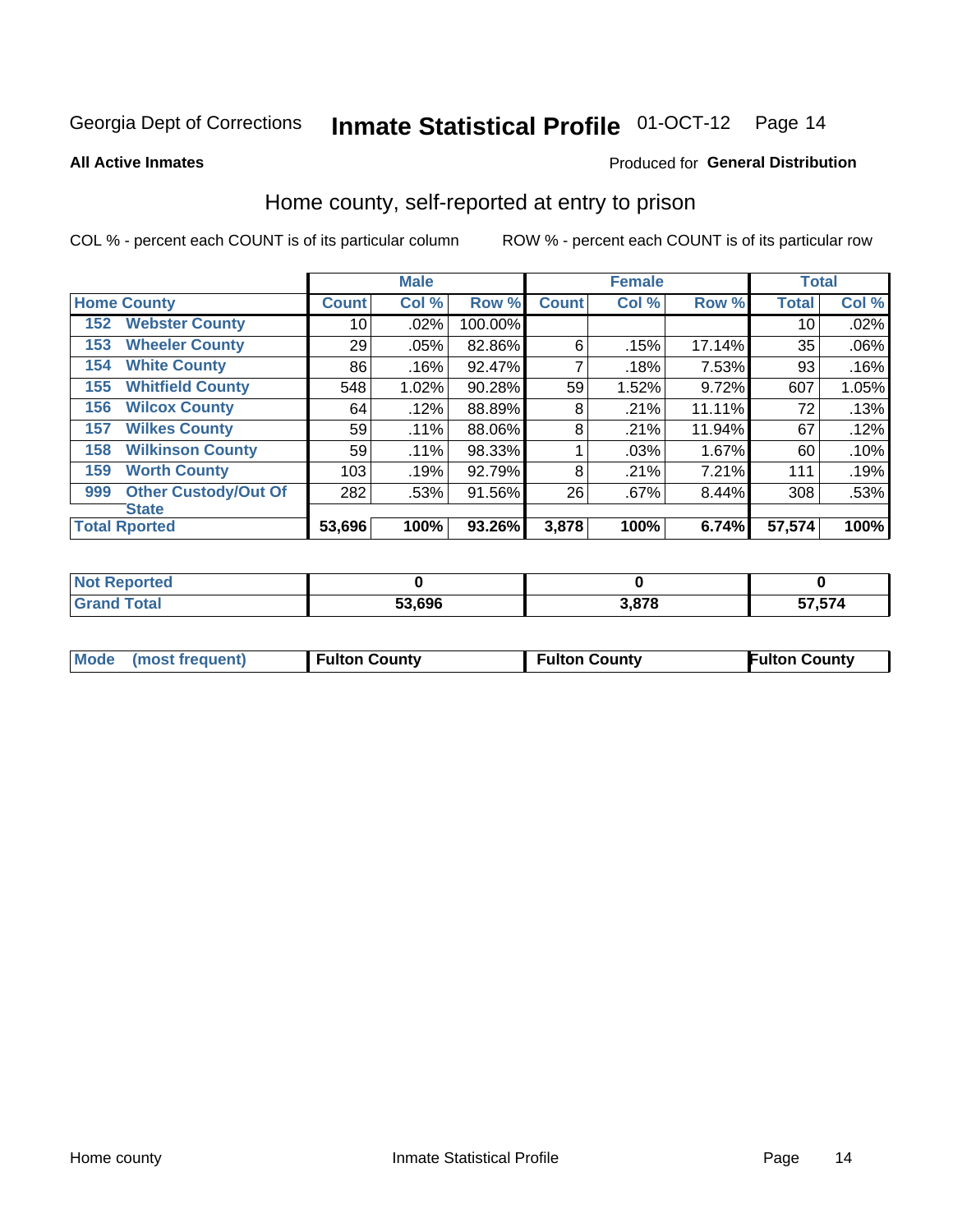# Inmate Statistical Profile 01-OCT-12 Page 15

#### **All Active Inmates**

### **Produced for General Distribution**

### Socioeconomic class, self-reported at entry to prison

COL % - percent each COUNT is of its particular column

|                       |              | <b>Male</b> |        |              | <b>Female</b> |         |        | <b>Total</b> |
|-----------------------|--------------|-------------|--------|--------------|---------------|---------|--------|--------------|
| Socioeconomic Class   | <b>Count</b> | Col %       | Row %  | <b>Count</b> | Col %         | Row %   | Total  | Col %        |
| <b>Welfare</b>        | 2,080        | 9.81%       | 95.76% | 92           | 10.03%        | 4.24%   | 2,172  | 9.82%        |
| <b>Occ Employ</b>     | 886          | 4.18%       | 99.33% | 6            | .65%          | $.67\%$ | 892    | 4.03%        |
| <b>Minimum Std</b>    | 8,745        | 41.25%      | 96.77% | 292          | 31.84%        | 3.23%   | 9,037  | 40.86%       |
| <b>Middle</b><br>4    | 9,491        | 44.76%      | 94.74% | 527          | 57.47%        | 5.26%   | 10,018 | 45.29%       |
| <b>Total Reported</b> | 21,202       | 100%        | 95.85% | 917          | 100%          | 4.15%   | 22,119 | 100%         |

| <b>Not Reported</b> | 32,494 | 2,961 | 35,455 |
|---------------------|--------|-------|--------|
| ™∩tal               | 53.696 | 3,878 | 57,574 |

| ____<br>____ |
|--------------|
|--------------|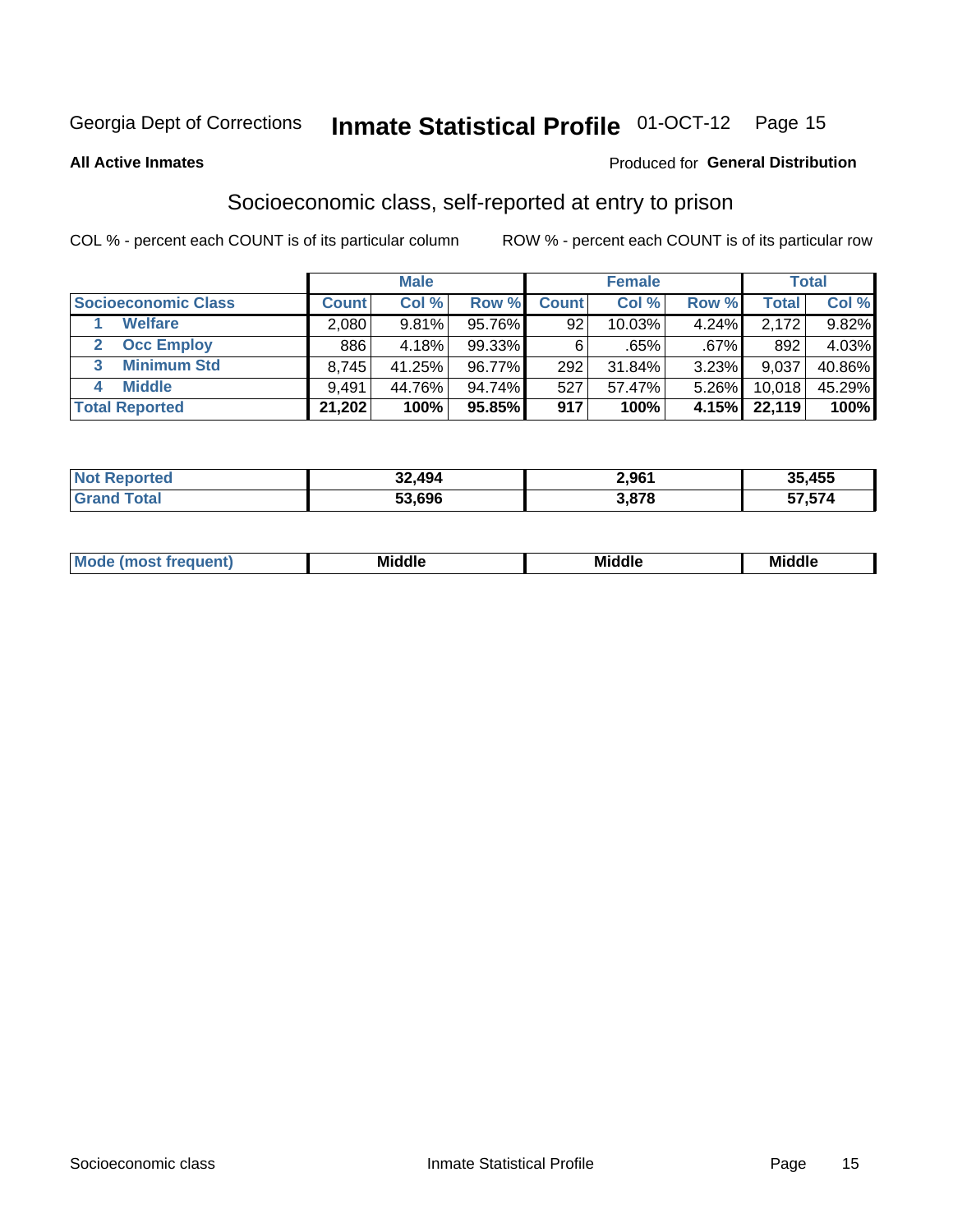# Inmate Statistical Profile 01-OCT-12 Page 16

**All Active Inmates** 

### **Produced for General Distribution**

## Environment to age 16, self-reported at entry to prison

COL % - percent each COUNT is of its particular column

|                              |              | <b>Male</b> |           |              | <b>Female</b> |       |              | <b>Total</b> |
|------------------------------|--------------|-------------|-----------|--------------|---------------|-------|--------------|--------------|
| <b>Environment to age 16</b> | <b>Count</b> | Col %       | Row %     | <b>Count</b> | Col %         | Row % | <b>Total</b> | Col %        |
| <b>Rural/Farm</b>            | 790          | 3.69%       | 96.46%    | 29           | 3.15%         | 3.54% | 819          | $3.67\%$     |
| <b>Rural/Nfarm</b>           | $.156+$      | 5.40%       | 91.75%    | 104          | 11.30%        | 8.25% | 1,260        | 5.65%        |
| S.M.S.A<br>3                 | 7,706        | 36.03%      | $97.71\%$ | 181          | 19.67%        | 2.29% | 7,887        | 35.36%       |
| <b>Urban</b><br>4            | 4,748        | 22.20%      | 93.45%    | 333          | 36.20%        | 6.55% | 5,081        | 22.78%       |
| <b>Small Town</b><br>5.      | 6,988        | 32.67%      | 96.24%    | 273          | 29.67%        | 3.76% | 7,261        | 32.55%       |
| <b>Total Reported</b>        | 21,388       | 100%        | 95.88%    | 920          | 100%          | 4.12% | 22,308       | 100%         |

| <b>Not Reported</b> | 32,308 | 2,958 | 35,266 |
|---------------------|--------|-------|--------|
| Total               | 53,696 | 3.878 | 57,574 |

| Mo | M<br>______ | Irhan<br>rva<br>_____ | M<br>______ |
|----|-------------|-----------------------|-------------|
|    |             |                       |             |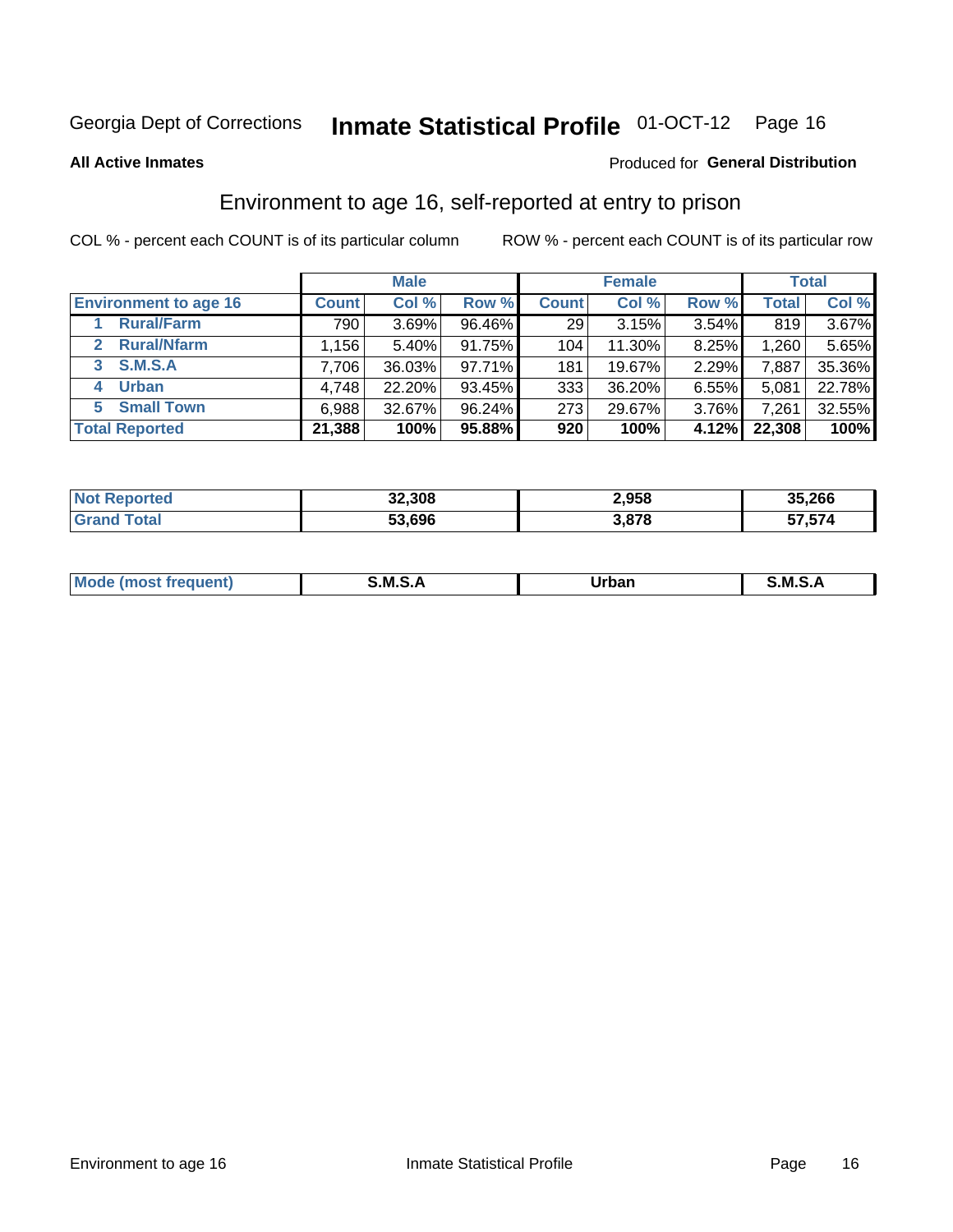# Inmate Statistical Profile 01-OCT-12 Page 17

#### **All Active Inmates**

### Produced for General Distribution

### Guardian status to age 16, self-reported at entry to prison

COL % - percent each COUNT is of its particular column

|                                  |              | <b>Male</b> |           |              | <b>Female</b> |       |                 | <b>Total</b> |
|----------------------------------|--------------|-------------|-----------|--------------|---------------|-------|-----------------|--------------|
| <b>Guardian Status To Age 16</b> | <b>Count</b> | Col %       | Row %     | <b>Count</b> | Col %         | Row % | Total           | Col %        |
| 1 Orphanage                      | 14           | $.08\%$     | 100.00%   |              |               |       | 14 <sub>1</sub> | $.07\%$      |
| 2 Father Only                    | 561          | 3.05%       | $97.57\%$ | 14           | 3.19%         | 2.43% | 575             | 3.06%        |
| <b>3 Both Parents</b>            | 7,133        | 38.81%      | 97.31%    | 197          | 44.87%        | 2.69% | 7,330           | 38.95%       |
| <b>4 Mother Only</b>             | 8,083        | 43.97%      | 98.14%    | 153          | 34.85%        | 1.86% | 8,236           | 43.76%       |
| <b>6 Oth Female</b>              | 478          | 2.60%       | 98.35%    | 8            | 1.82%         | 1.65% | 486             | 2.58%        |
| <b>7 Oth Male</b>                | 82           | .45%        | 98.80%    |              | .23%          | 1.20% | 83              | .44%         |
| 8 Step-Parents                   | 180          | .98%        | 99.45%    |              | .23%          | .55%  | 181             | .96%         |
| 9 Foster Home                    | 305          | 1.66%       | 97.76%    | 7            | 1.59%         | 2.24% | 312             | 1.66%        |
| <b>10 Grand Parents</b>          | 1,545        | 8.41%       | 96.38%    | 58           | 13.21%        | 3.62% | 1,603           | 8.52%        |
| <b>Total Reported</b>            | 18,381       | 100%        | 97.67%    | 439          | 100%          | 2.33% | 18,820          | 100%         |

| Reported<br><b>Not</b> | 35,315 | 3,439 | 38.754 |
|------------------------|--------|-------|--------|
| ⊺otaì                  | 53.696 | 3,878 | 57,574 |

| <b>Mode (most frequent)</b> | วทIv<br>- -<br>MΩ | <b>Roth</b><br>ີ <sup>ລ</sup> າrents | l Mc<br>Only<br>- - |
|-----------------------------|-------------------|--------------------------------------|---------------------|
|                             |                   |                                      |                     |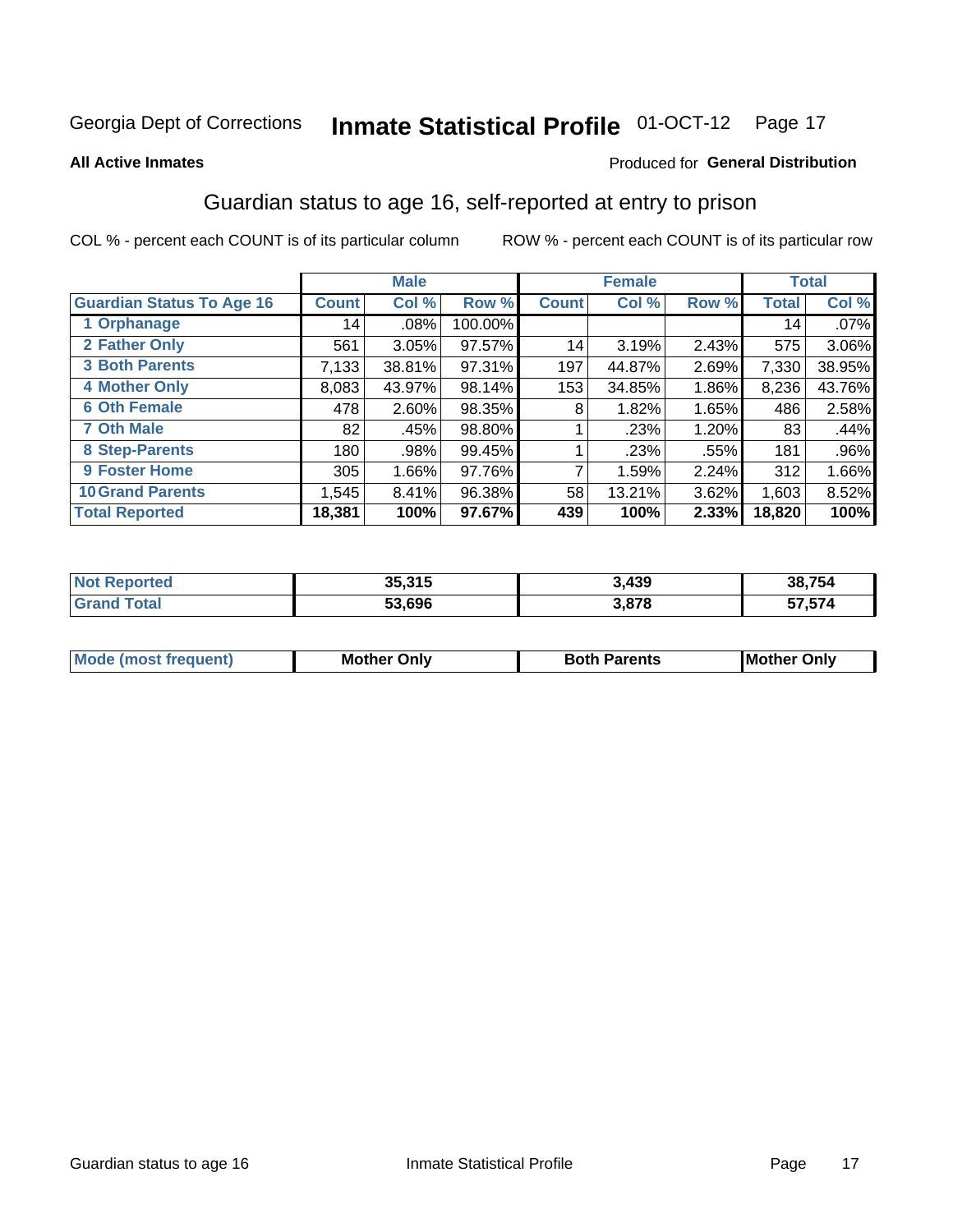#### **Inmate Statistical Profile 01-OCT-12** Page 18

### **All Active Inmates**

### Produced for General Distribution

### Employment status before prison, self-reported at entry to prison

COL % - percent each COUNT is of its particular column

|                                  |         | <b>Male</b> |        |              | <b>Female</b> |        |        | <b>Total</b> |
|----------------------------------|---------|-------------|--------|--------------|---------------|--------|--------|--------------|
| <b>Employment Status</b>         | Count l | Col %       | Row %  | <b>Count</b> | Col %         | Row %  | Total  | Col %        |
| <b>Full Time</b>                 | 21,407  | 48.72%      | 96.32% | 819          | 27.79%        | 3.68%  | 22,226 | 47.40%       |
| <b>Part Time</b><br>$\mathbf{2}$ | 4,355   | 9.91%       | 95.82% | 190          | 6.45%         | 4.18%  | 4,545  | 9.69%        |
| Unempl $<$ 6m<br>3               | 3,460   | 7.87%       | 97.27% | 97           | 3.29%         | 2.73%  | 3,557  | 7.59%        |
| Unempl > 6m<br>4                 | 7,205   | 16.40%      | 84.98% | 1,273        | 43.20%        | 15.02% | 8,478  | 18.08%       |
| <b>Never Workd</b><br>5          | 4,543   | 10.34%      | 96.21% | 179          | 6.07%         | 3.79%  | 4,722  | 10.07%       |
| <b>Student</b><br>6              | 1,023   | 2.33%       | 91.58% | 94           | 3.19%         | 8.42%  | 1,117  | 2.38%        |
| <b>Incapable</b>                 | 1,948   | 4.43%       | 86.85% | 295          | 10.01%        | 13.15% | 2,243  | 4.78%        |
| <b>Total Reported</b>            | 43,941  | 100%        | 93.71% | 2,947        | 100%          | 6.29%  | 46,888 | 100%         |

| <b>TEL</b><br>NO | 9,755  | ດາ<br>ືບ         | 10,686 |
|------------------|--------|------------------|--------|
| $\overline{a}$   | 53.696 | 2070<br>ه ، ه. د | 574    |

| <b>Mode (most frequent)</b> | full "<br>the contract of the contract of the contract of the contract of the contract of the contract of the contract of | 6m | ïme<br>้นเ<br>the contract of the contract of the contract of the contract of the contract of the contract of the contract of |
|-----------------------------|---------------------------------------------------------------------------------------------------------------------------|----|-------------------------------------------------------------------------------------------------------------------------------|
|                             |                                                                                                                           |    |                                                                                                                               |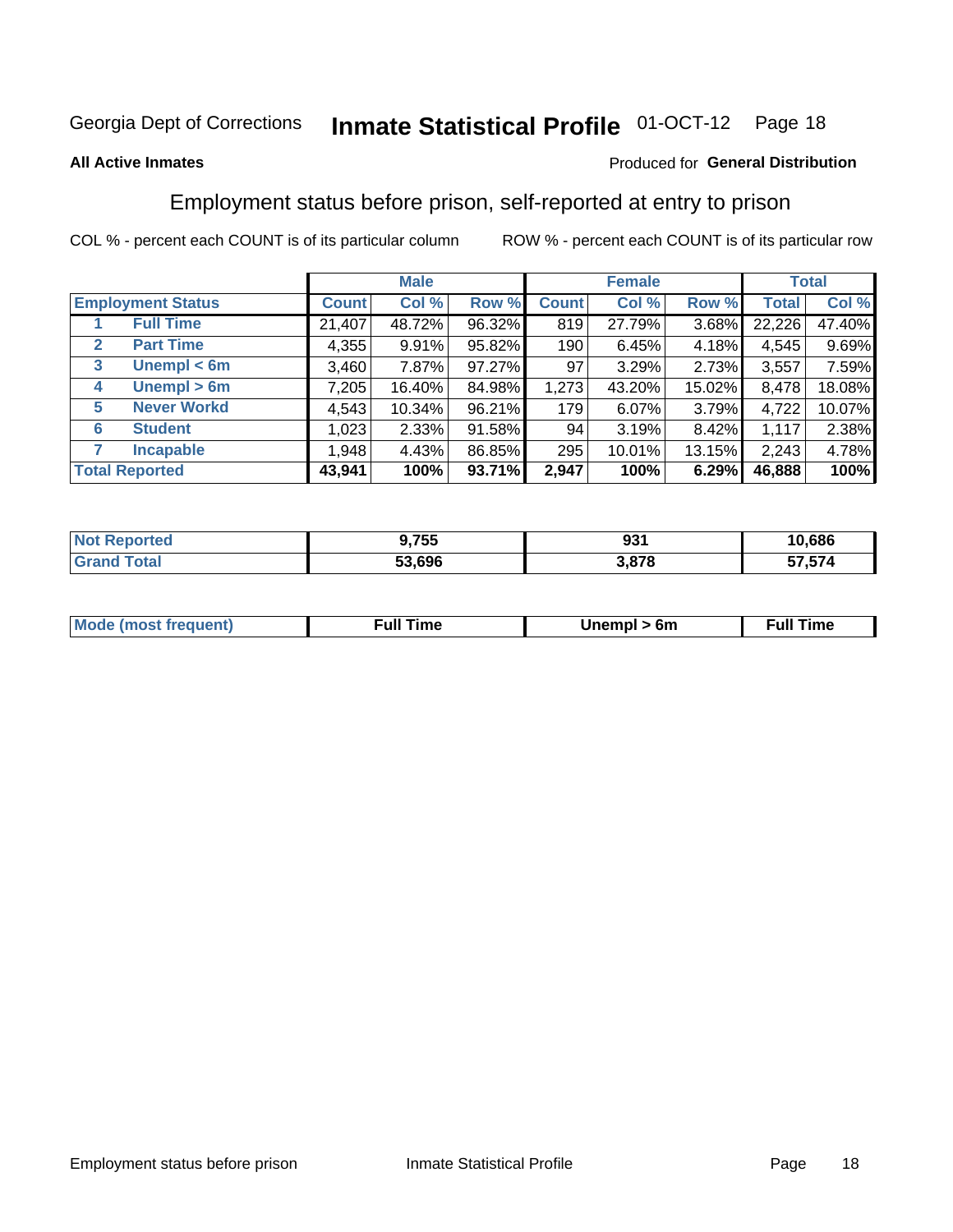# Inmate Statistical Profile 01-OCT-12 Page 19

### **All Active Inmates**

Produced for General Distribution

### Age at admission

COL % - percent each COUNT is of its particular column

|                         |              | <b>Male</b> |        |              | <b>Female</b> |        |              | <b>Total</b> |
|-------------------------|--------------|-------------|--------|--------------|---------------|--------|--------------|--------------|
| <b>Age At Admission</b> | <b>Count</b> | Col %       | Row %  | <b>Count</b> | Col %         | Row %  | <b>Total</b> | Col %        |
| 14                      | 19           | 0.04%       | 95.00% | 1            | 0.03%         | 5.00%  | 20           | 0.03%        |
| $\overline{15}$         | 63           | 0.12%       | 98.44% | $\mathbf 1$  | 0.03%         | 1.56%  | 64           | 0.11%        |
| 16                      | 190          | 0.35%       | 95.96% | 8            | 0.21%         | 4.04%  | 198          | 0.34%        |
| $\overline{17}$         | 750          | 1.40%       | 96.90% | 24           | 0.62%         | 3.10%  | 774          | 1.34%        |
| $\overline{18}$         | 1,584        | 2.95%       | 97.36% | 43           | 1.11%         | 2.64%  | 1,627        | 2.83%        |
| 19                      | 2,263        | 4.21%       | 97.12% | 67           | 1.73%         | 2.88%  | 2,330        | 4.05%        |
| $\overline{20}$         | 2,453        | 4.57%       | 95.19% | 124          | 3.20%         | 4.81%  | 2,577        | 4.48%        |
| $\overline{21}$         | 2,440        | 4.54%       | 94.87% | 132          | 3.40%         | 5.13%  | 2,572        | 4.47%        |
| $\overline{22}$         | 2,434        | 4.53%       | 94.52% | 141          | 3.64%         | 5.48%  | 2,575        | 4.47%        |
| 23                      | 2,179        | 4.06%       | 93.96% | 140          | 3.61%         | 6.04%  | 2,319        | 4.03%        |
| $\overline{24}$         | 2,131        | 3.97%       | 93.63% | 145          | 3.74%         | 6.37%  | 2,276        | 3.95%        |
| 25                      | 2,034        | 3.79%       | 94.25% | 124          | 3.20%         | 5.75%  | 2,158        | 3.75%        |
| $\overline{26}$         | 1,966        | 3.66%       | 94.25% | 120          | 3.10%         | 5.75%  | 2,086        | 3.62%        |
| $\overline{27}$         | 1,927        | 3.59%       | 93.82% | 127          | 3.28%         | 6.18%  | 2,054        | 3.57%        |
| 28                      | 1,861        | 3.47%       | 92.86% | 143          | 3.69%         | 7.14%  | 2,004        | 3.48%        |
| $\overline{29}$         | 1,781        | 3.32%       | 92.47% | 145          | 3.74%         | 7.53%  | 1,926        | 3.35%        |
| 30                      | 1,810        | 3.37%       | 94.07% | 114          | 2.94%         | 5.93%  | 1,924        | 3.34%        |
| $\overline{31}$         | 1,717        | 3.20%       | 92.86% | 132          | 3.40%         | 7.14%  | 1,849        | 3.21%        |
| 32                      | 1,597        | 2.97%       | 92.10% | 137          | 3.53%         | 7.90%  | 1,734        | 3.01%        |
| 33                      | 1,469        | 2.74%       | 92.10% | 126          | 3.25%         | 7.90%  | 1,595        | 2.77%        |
| 34                      | 1,413        | 2.63%       | 91.04% | 139          | 3.59%         | 8.96%  | 1,552        | 2.70%        |
| 35                      | 1,319        | 2.46%       | 92.17% | 112          | 2.89%         | 7.83%  | 1,431        | 2.49%        |
| 36                      | 1,299        | 2.42%       | 91.67% | 118          | 3.04%         | 8.33%  | 1,417        | 2.46%        |
| $\overline{37}$         | 1,213        | 2.26%       | 92.10% | 104          | 2.68%         | 7.90%  | 1,317        | 2.29%        |
| 38                      | 1,186        | 2.21%       | 93.24% | 86           | 2.22%         | 6.76%  | 1,272        | 2.21%        |
| 39                      | 1,148        | 2.14%       | 91.33% | 109          | 2.81%         | 8.67%  | 1,257        | 2.18%        |
| 40                      | 1,136        | 2.12%       | 90.52% | 119          | 3.07%         | 9.48%  | 1,255        | 2.18%        |
| 41                      | 1,091        | 2.03%       | 90.99% | 108          | 2.79%         | 9.01%  | 1,199        | 2.08%        |
| 42                      | 1,046        | 1.95%       | 92.00% | 91           | 2.35%         | 8.00%  | 1,137        | 1.97%        |
| 43                      | 961          | 1.79%       | 91.52% | 89           | 2.30%         | 8.48%  | 1,050        | 1.82%        |
| 44                      | 973          | 1.81%       | 91.19% | 94           | 2.42%         | 8.81%  | 1,067        | 1.85%        |
| 45                      | 888          | 1.65%       | 90.89% | 89           | 2.30%         | 9.11%  | 977          | 1.70%        |
| 46                      | 857          | 1.60%       | 91.76% | 77           | 1.99%         | 8.24%  | 934          | 1.62%        |
| 47                      | 787          | 1.47%       | 90.15% | 86           | 2.22%         | 9.85%  | 873          | 1.52%        |
| 48                      | 739          | 1.38%       | 89.90% | 83           | 2.14%         | 10.10% | 822          | 1.43%        |
| 49                      | 678          | 1.26%       | 92.75% | 53           | 1.37%         | 7.25%  | 731          | 1.27%        |
| 50                      | 638          | 1.19%       | 92.60% | 51           | 1.32%         | 7.40%  | 689          | 1.20%        |
| 51                      | 536          | 1.00%       | 91.94% | 47           | 1.21%         | 8.06%  | 583          | 1.01%        |
| 52                      | 479          | 0.89%       | 90.89% | 48           | 1.24%         | 9.11%  | 527          | 0.92%        |
| 53                      | 459          | 0.85%       | 91.98% | 40           | 1.03%         | 8.02%  | 499          | 0.87%        |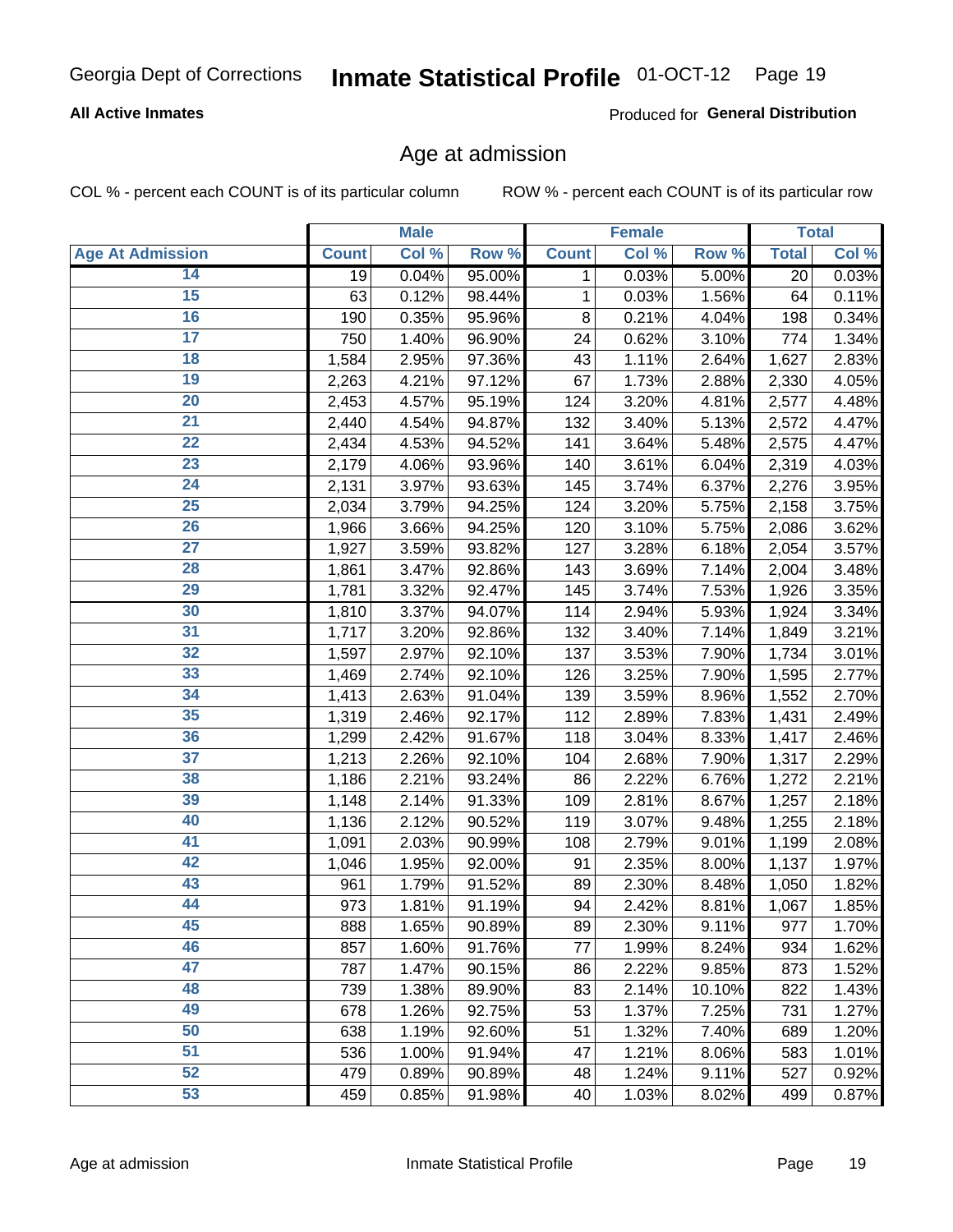# Inmate Statistical Profile 01-OCT-12 Page 20

### **All Active Inmates**

Produced for General Distribution

# Age at admission

COL % - percent each COUNT is of its particular column

|                         | <b>Male</b>    |       | <b>Female</b> |                |       | <b>Total</b> |                |       |
|-------------------------|----------------|-------|---------------|----------------|-------|--------------|----------------|-------|
| <b>Age At Admission</b> | <b>Count</b>   | Col % | Row %         | <b>Count</b>   | Col % | Row %        | <b>Total</b>   | Col % |
| 54                      | 360            | 0.67% | 93.75%        | 24             | 0.62% | 6.25%        | 384            | 0.67% |
| 55                      | 295            | 0.55% | 93.35%        | 21             | 0.54% | 6.65%        | 316            | 0.55% |
| 56                      | 261            | 0.49% | 93.21%        | 19             | 0.49% | 6.79%        | 280            | 0.49% |
| 57                      | 228            | 0.42% | 96.61%        | 8              | 0.21% | 3.39%        | 236            | 0.41% |
| 58                      | 177            | 0.33% | 93.16%        | 13             | 0.34% | 6.84%        | 190            | 0.33% |
| 59                      | 154            | 0.29% | 93.90%        | 10             | 0.26% | 6.10%        | 164            | 0.28% |
| 60                      | 115            | 0.21% | 92.00%        | 10             | 0.26% | 8.00%        | 125            | 0.22% |
| 61                      | 116            | 0.22% | 92.06%        | 10             | 0.26% | 7.94%        | 126            | 0.22% |
| 62                      | 83             | 0.15% | 95.40%        | 4              | 0.10% | 4.60%        | 87             | 0.15% |
| 63                      | 71             | 0.13% | 100.00%       |                |       |              | 71             | 0.12% |
| 64                      | 58             | 0.11% | 93.55%        | 4              | 0.10% | 6.45%        | 62             | 0.11% |
| 65                      | 44             | 0.08% | 89.80%        | 5              | 0.13% | 10.20%       | 49             | 0.09% |
| 66                      | 31             | 0.06% | 91.18%        | 3              | 0.08% | 8.82%        | 34             | 0.06% |
| 67                      | 38             | 0.07% | 97.44%        | 1              | 0.03% | 2.56%        | 39             | 0.07% |
| 68                      | 29             | 0.05% | 93.55%        | $\overline{2}$ | 0.05% | 6.45%        | 31             | 0.05% |
| 69                      | 35             | 0.07% | 100.00%       |                |       |              | 35             | 0.06% |
| 70                      | 18             | 0.03% | 85.71%        | $\overline{3}$ | 0.08% | 14.29%       | 21             | 0.04% |
| $\overline{71}$         | 12             | 0.02% | 100.00%       |                |       |              | 12             | 0.02% |
| $\overline{72}$         | 13             | 0.02% | 92.86%        | 1              | 0.03% | 7.14%        | 14             | 0.02% |
| $\overline{73}$         | 9              | 0.02% | 100.00%       |                |       |              | 9              | 0.02% |
| 74                      | 8              | 0.01% | 100.00%       |                |       |              | 8              | 0.01% |
| 75                      | $\,6$          | 0.01% | 100.00%       |                |       |              | 6              | 0.01% |
| 76                      | $\overline{7}$ | 0.01% | 100.00%       |                |       |              | $\overline{7}$ | 0.01% |
| 77                      | 5              | 0.01% | 83.33%        | 1              | 0.03% | 16.67%       | 6              | 0.01% |
| 78                      | $\overline{3}$ | 0.01% | 100.00%       |                |       |              | $\overline{3}$ | 0.01% |
| 79                      | 1              | 0.01% | 50.00%        | 1              | 0.03% | 50.00%       | $\overline{2}$ | 0.01% |
| 82                      | $\overline{2}$ | 0.01% | 100.00%       |                |       |              | $\overline{2}$ | 0.01% |
| 84                      | $\mathbf{1}$   | 0.01% | 100.00%       |                |       |              | 1              | 0.01% |
| <b>Total Reported</b>   | 53,694         | 100%  | 93.27%        | 3,877          | 100%  | 6.73%        | 57,571         | 100%  |

| 53,696 | 2070<br>1 C | $  -$<br>$-$ |
|--------|-------------|--------------|

| Mean (average)          | 32.11 | 34.24   | 32.25 |
|-------------------------|-------|---------|-------|
| <b>Median (middle)</b>  | 30    | ົ<br>აა | 30    |
| Mode<br>(most frequent) | 20    |         | 20    |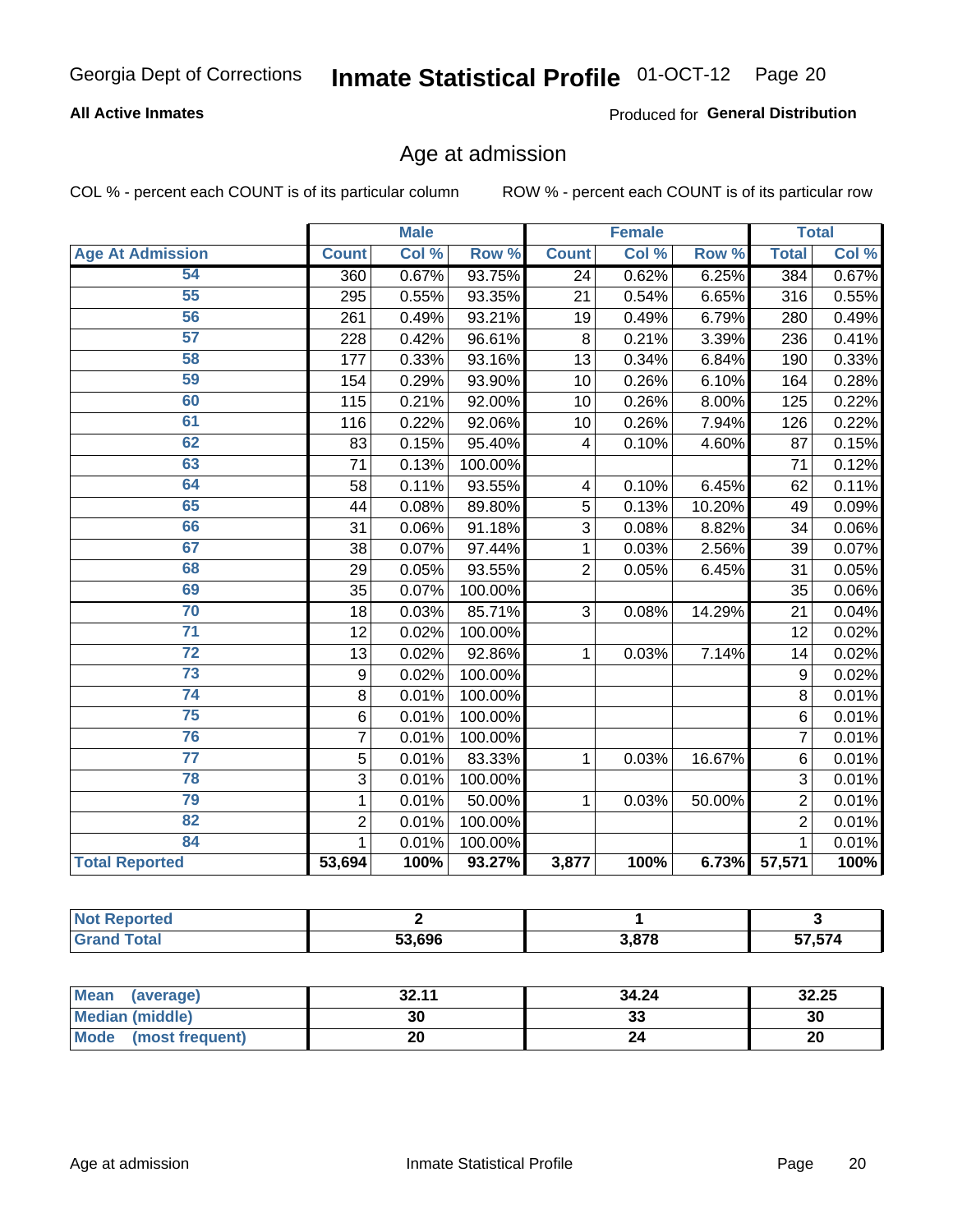# Inmate Statistical Profile 01-OCT-12 Page 21

### **All Active Inmates**

### Produced for General Distribution

### Height, measured at entry to prison

COL % - percent each COUNT is of its particular column

|                       |                         | <b>Male</b> |         |                  | <b>Female</b> |        | <b>Total</b>    |        |
|-----------------------|-------------------------|-------------|---------|------------------|---------------|--------|-----------------|--------|
| <b>Height</b>         | <b>Count</b>            | Col %       | Row %   | <b>Count</b>     | Col %         | Row %  | <b>Total</b>    | Col %  |
| 4'10"                 | 3                       | 0.02%       | 17.65%  | 14               | 6.51%         | 82.35% | $\overline{17}$ | 0.13%  |
| 4'11''                | 11                      | 0.09%       | 13.92%  | 68               | 31.63%        | 86.08% | 79              | 0.62%  |
| 5'02''                | $\sqrt{2}$              | 0.02%       | 66.67%  | 1                | 0.47%         | 33.33% | 3               | 0.02%  |
| 5'03''                | $\overline{\mathbf{c}}$ | 0.02%       | 100.00% |                  |               |        | $\overline{c}$  | 0.02%  |
| 5'05''                | $\boldsymbol{9}$        | 0.07%       | 100.00% |                  |               |        | 9               | 0.07%  |
| 5'06''                | 11                      | 0.09%       | 100.00% |                  |               |        | 11              | 0.09%  |
| 5'07''                | 17                      | 0.14%       | 100.00% |                  |               |        | 17              | 0.13%  |
| 5'08''                | 16                      | 0.13%       | 100.00% |                  |               |        | 16              | 0.13%  |
| 5'09''                | 16                      | 0.13%       | 100.00% |                  |               |        | 16              | 0.13%  |
| 5'10''                | 6,158                   | 48.94%      | 98.73%  | 79               | 36.74%        | 1.27%  | 6,237           | 48.74% |
| 5'11''                | 6,281                   | 49.92%      | 99.16%  | 53               | 24.65%        | 0.84%  | 6,334           | 49.50% |
| 6'00''                | 13                      | 0.10%       | 100.00% |                  |               |        | 13              | 0.10%  |
| 6'01''                | 11                      | 0.09%       | 100.00% |                  |               |        | 11              | 0.09%  |
| 6'02''                | 7                       | 0.06%       | 100.00% |                  |               |        | 7               | 0.05%  |
| 6'03''                | $\overline{\mathbf{c}}$ | 0.02%       | 100.00% |                  |               |        | $\overline{2}$  | 0.02%  |
| 6'04''                | $\overline{\mathbf{c}}$ | 0.02%       | 100.00% |                  |               |        | $\overline{2}$  | 0.02%  |
| 6'05''                | $\overline{c}$          | 0.02%       | 100.00% |                  |               |        | $\overline{2}$  | 0.02%  |
| 6'10''                | 6                       | 0.05%       | 100.00% |                  |               |        | 6               | 0.05%  |
| 6'11''                | 12                      | 0.10%       | 100.00% |                  |               |        | 12              | 0.09%  |
| Seven feet +          | 1                       | 0.01%       | 100.00% |                  |               |        | 1               | 0.01%  |
| <b>Total Reported</b> | 12,582                  | 100%        | 98.32%  | $\overline{215}$ | 100%          | 1.68%  | 12,797          | 100%   |

| <b>Not Reported</b> | 114<br>ี่ 41.า | 3,663 | ----<br>ΔA |
|---------------------|----------------|-------|------------|
| Гоtal               | 53,696         | , 070 | 57.574     |

| <b>Mean</b><br>(average) | 5'10" | 5'06" | 5'10''       |
|--------------------------|-------|-------|--------------|
| Median (middle)          | 544"  | 5'10" | 5'10''       |
| Mode<br>(most frequent)  | 5'11" | 5'10" | <b>5'44"</b> |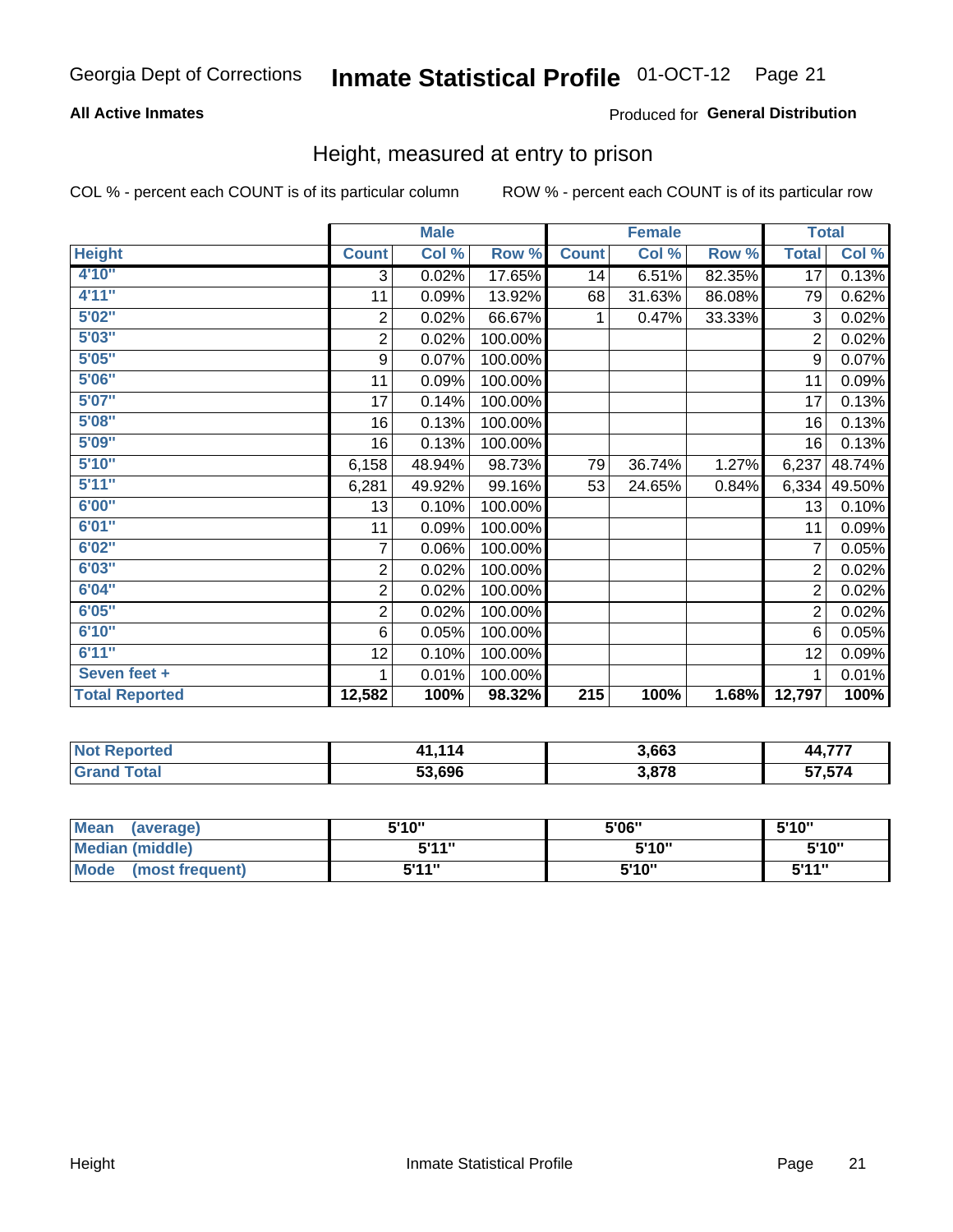#### Inmate Statistical Profile 01-OCT-12 Page 22

### **All Active Inmates**

### Produced for General Distribution

# Weight, measured at entry to prison

COL % - percent each COUNT is of its particular column

|                        |                         | <b>Male</b> |                  |                         | <b>Female</b> |                  | <b>Total</b>    |        |
|------------------------|-------------------------|-------------|------------------|-------------------------|---------------|------------------|-----------------|--------|
| Weight                 | <b>Count</b>            | Col %       | Row <sup>%</sup> | <b>Count</b>            | Col %         | Row <sup>%</sup> | <b>Total</b>    | Col %  |
| <b>Under 80 pounds</b> | 23                      | 0.04%       | 100.00%          |                         |               |                  | 23              | 0.04%  |
| 80 - 89 pounds         | 4                       | 0.01%       | 66.67%           | 2                       | 0.05%         | 33.33%           | $6\phantom{1}6$ | 0.01%  |
| 90 - 99 pounds         | $\overline{3}$          | 0.01%       | 42.86%           | 4                       | 0.10%         | 57.14%           | 7               | 0.01%  |
| 100 - 109 pounds       | 26                      | 0.05%       | 48.15%           | 28                      | 0.73%         | 51.85%           | 54              | 0.09%  |
| 110 - 119 pounds       | 87                      | 0.16%       | 41.04%           | 125                     | 3.25%         | 58.96%           | 212             | 0.37%  |
| 120 - 129 pounds       | 440                     | 0.83%       | 65.19%           | 235                     | 6.12%         | 34.81%           | 675             | 1.19%  |
| 130 - 139 pounds       | 1,429                   | 2.70%       | 79.70%           | 364                     | 9.47%         | 20.30%           | 1,793           | 3.15%  |
| 140 - 149 pounds       | 3,249                   | 6.13%       | 88.14%           | 437                     | 11.37%        | 11.86%           | 3,686           | 6.48%  |
| 150 - 159 pounds       | 5,173                   | 9.76%       | 92.46%           | 422                     | 10.98%        | 7.54%            | 5,595           | 9.84%  |
| 160 - 169 pounds       | 7,104                   | 13.40%      | 93.93%           | 459                     | 11.95%        | 6.07%            | 7,563           | 13.30% |
| 170 - 179 pounds       | 6,744                   | 12.72%      | 95.08%           | 349                     | 9.08%         | 4.92%            | 7,093           | 12.47% |
| 180 - 189 pounds       | 7,124                   | 13.44%      | 95.13%           | 365                     | 9.50%         | 4.87%            | 7,489           | 13.17% |
| 190 - 199 pounds       | 4,947                   | 9.33%       | 95.74%           | 220                     | 5.73%         | 4.26%            | 5,167           | 9.09%  |
| 200 - 209 pounds       | 4,364                   | 8.23%       | 95.37%           | 212                     | 5.52%         | 4.63%            | 4,576           | 8.05%  |
| 210 - 219 pounds       | 3,270                   | 6.17%       | 96.32%           | 125                     | 3.25%         | 3.68%            | 3,395           | 5.97%  |
| 220 - 229 pounds       | 2,620                   | 4.94%       | 95.41%           | 126                     | 3.28%         | 4.59%            | 2,746           | 4.83%  |
| 230 - 239 pounds       | 1,835                   | 3.46%       | 94.69%           | 103                     | 2.68%         | 5.31%            | 1,938           | 3.41%  |
| 240 - 249 pounds       | 1,456                   | 2.75%       | 94.79%           | 80                      | 2.08%         | 5.21%            | 1,536           | 2.70%  |
| 250 - 259 pounds       | 945                     | 1.78%       | 94.03%           | 60                      | 1.56%         | 5.97%            | 1,005           | 1.77%  |
| 260 - 269 pounds       | 679                     | 1.28%       | 94.57%           | 39                      | 1.02%         | 5.43%            | 718             | 1.26%  |
| 270 - 279 pounds       | 446                     | 0.84%       | 96.75%           | 15                      | 0.39%         | 3.25%            | 461             | 0.81%  |
| 280 - 289 pounds       | 318                     | 0.60%       | 92.17%           | 27                      | 0.70%         | 7.83%            | 345             | 0.61%  |
| 290 - 299 pounds       | 180                     | 0.34%       | 92.31%           | 15                      | 0.39%         | 7.69%            | 195             | 0.34%  |
| 300 - 309 pounds       | 187                     | 0.35%       | 91.67%           | 17                      | 0.44%         | 8.33%            | 204             | 0.36%  |
| 310 - 319 pounds       | 96                      | 0.18%       | 98.97%           | $\mathbf 1$             | 0.03%         | 1.03%            | 97              | 0.17%  |
| 320 - 329 pounds       | 95                      | 0.18%       | 98.96%           | $\mathbf{1}$            | 0.03%         | 1.04%            | 96              | 0.17%  |
| 330 - 339 pounds       | 39                      | 0.07%       | 95.12%           | $\overline{c}$          | 0.05%         | 4.88%            | 41              | 0.07%  |
| 340 - 349 pounds       | 33                      | 0.06%       | 97.06%           | $\mathbf{1}$            | 0.03%         | 2.94%            | 34              | 0.06%  |
| 350 - 359 pounds       | 41                      | 0.08%       | 97.62%           | $\mathbf 1$             | 0.03%         | 2.38%            | 42              | 0.07%  |
| 360 - 369 pounds       | 16                      | 0.03%       | 80.00%           | $\overline{\mathbf{4}}$ | 0.10%         | 20.00%           | 20              | 0.04%  |
| 370 - 379 pounds       | 12                      | 0.02%       | 100.00%          |                         |               |                  | 12              | 0.02%  |
| 380 - 389 pounds       | $\boldsymbol{9}$        | 0.02%       | 100.00%          |                         |               |                  | 9               | 0.02%  |
| 390 - 399 pounds       | $\overline{\mathbf{4}}$ | 0.01%       | 100.00%          |                         |               |                  | $\overline{4}$  | 0.01%  |
| 400 pounds and over    | 25                      | 0.05%       | 89.29%           | 3                       | 0.08%         | 10.71%           | 28              | 0.05%  |
| <b>Total Reported</b>  | 53,023                  | 100%        | 93.24%           | 3,842                   | 100%          | 6.76%            | 56,865          | 100%   |

| <b>Not</b><br>ported<br>NGI | 672<br>০ / ১ | 36   | 709    |
|-----------------------------|--------------|------|--------|
| <b>Total</b>                | 53.696       | 2070 | 57,574 |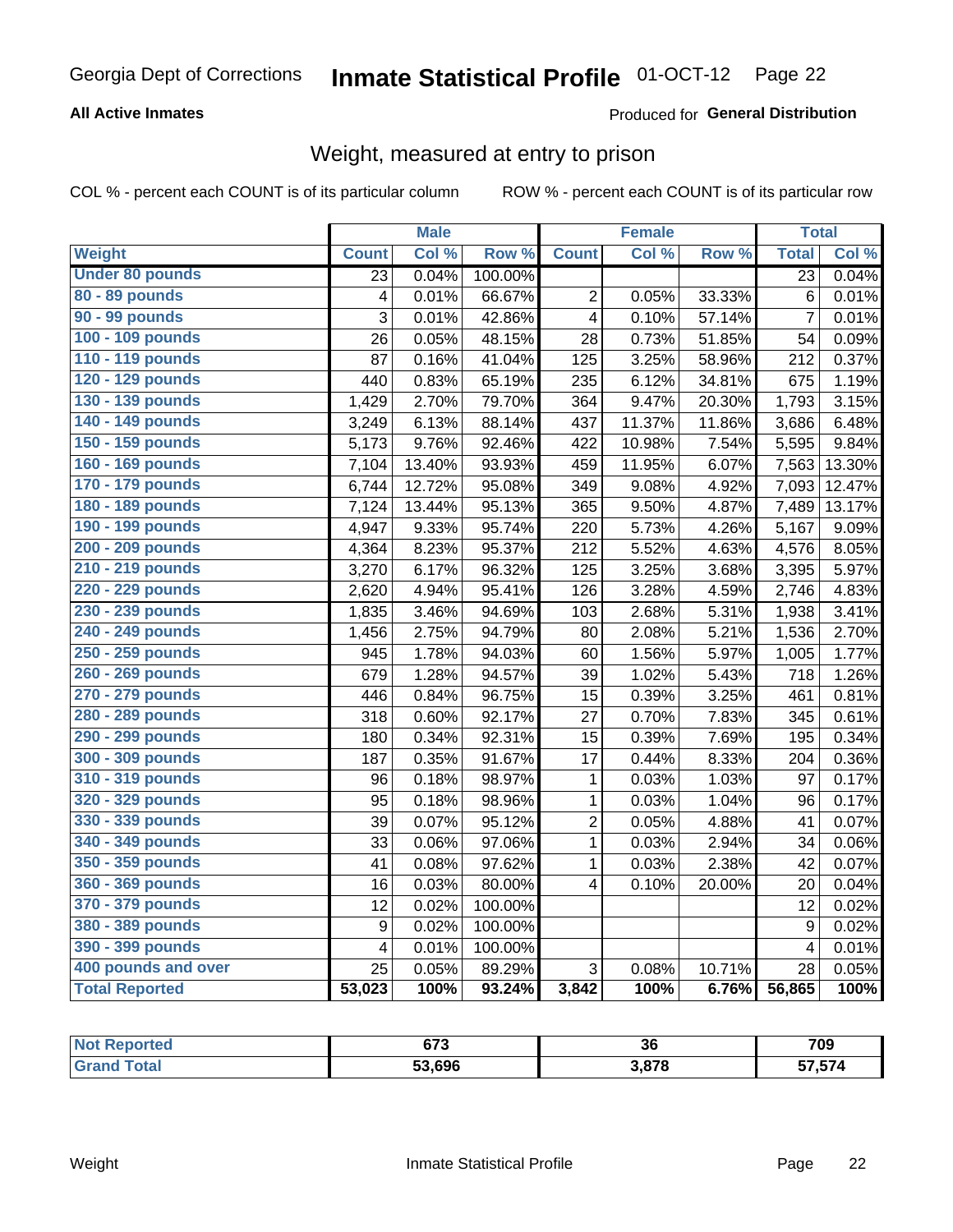#### Inmate Statistical Profile 01-OCT-12 Page 23

### **All Active Inmates**

### Produced for General Distribution

# Weight, measured at entry to prison

COL % - percent each COUNT is of its particular column

|                                | <b>Male</b> | <b>Female</b> | Total |
|--------------------------------|-------------|---------------|-------|
| Mean<br>(average)              | 186         | 171           | 185   |
| <b>Median (middle)</b>         | 180         | 165           | 180   |
| <b>Mode</b><br>(most frequent) | 180         | 150           | 180   |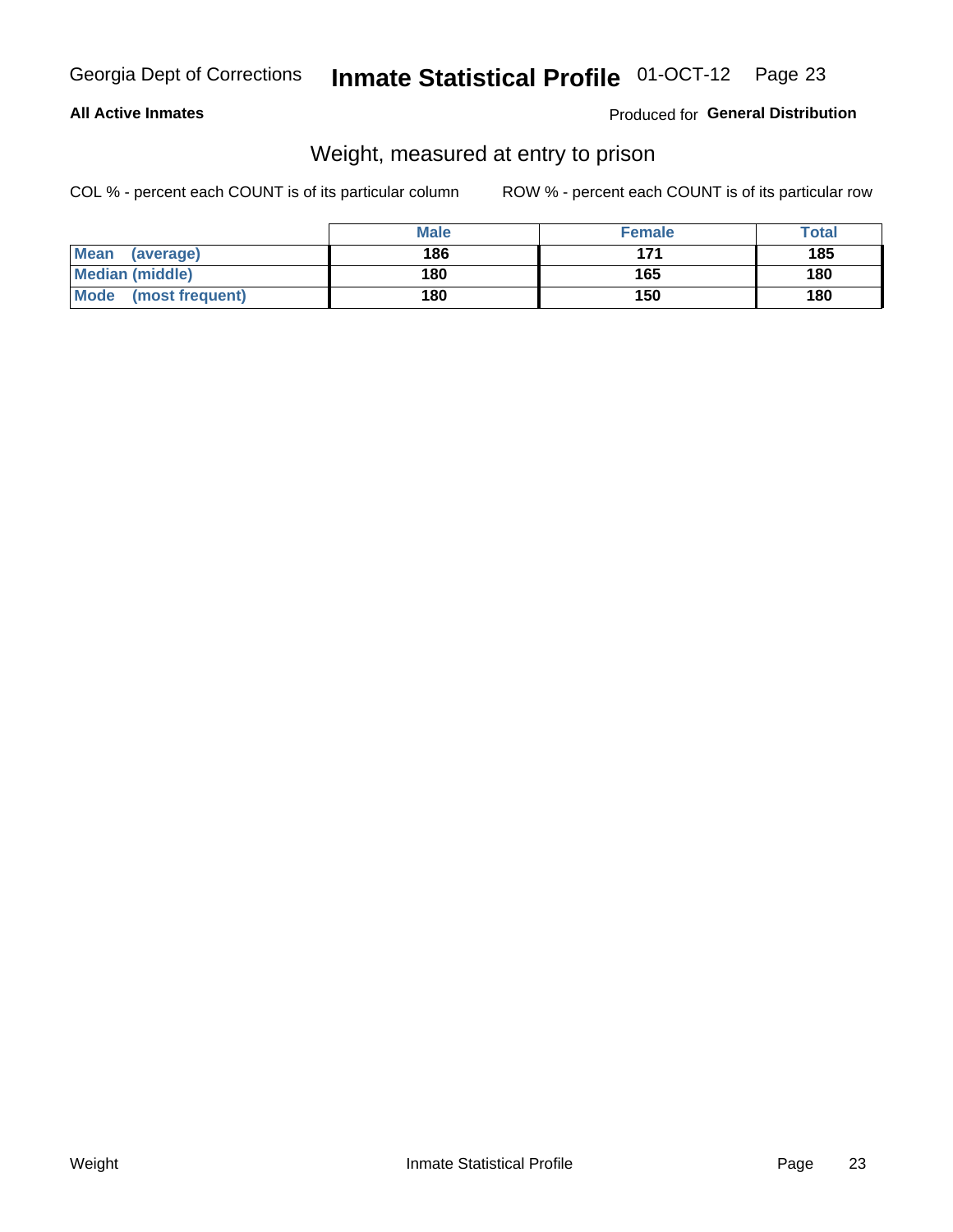# Inmate Statistical Profile 01-OCT-12 Page 24

**All Active Inmates** 

Produced for General Distribution

### Military service

COL % - percent each COUNT is of its particular column

|                          | <b>Male</b>  |         |             | <b>Female</b> |        |       | <b>Total</b> |        |
|--------------------------|--------------|---------|-------------|---------------|--------|-------|--------------|--------|
| <b>Military service</b>  | <b>Count</b> | Col %   | Row % Count |               | Col %  | Row % | <b>Total</b> | Col %  |
| <b>Air Force</b>         | ,620         | 7.40%   | 97.89%      | 35            | 2.79%  | 2.11% | 1,655        | 7.15%  |
| 2<br>Army                | 262          | 1.20%   | 97.76%      | 6             | .48%   | 2.24% | 268          | 1.16%  |
| <b>Navy</b><br>3         | 557          | 2.55%   | 98.93%      | 6             | .48%   | 1.07% | 563          | 2.43%  |
| <b>Marines</b><br>4      | 27           | $.12\%$ | 100.00%     |               |        |       | 27           | .12%   |
| <b>Coast Guard</b><br>5. | 363          | 1.66%   | 99.73%      |               | .08%   | .27%  | 364          | 1.57%  |
| <b>None</b><br>96        | 19,053       | 87.07%  | 94.04%      | .208          | 96.18% | 5.96% | 20,261       | 87.57% |
| <b>Total Reported</b>    | 21,882       | 100%    | 94.57%      | .256          | 100%   | 5.43% | 23,138       | 100%   |

| <b>Not Reported</b> | 31,814 | 2,622 | 34,436 |
|---------------------|--------|-------|--------|
| Total               | 53,696 | 3,878 | 57,574 |

| Mode (most frequent) | Force | <b>Force</b> | <b>orce</b> |
|----------------------|-------|--------------|-------------|
|                      |       |              |             |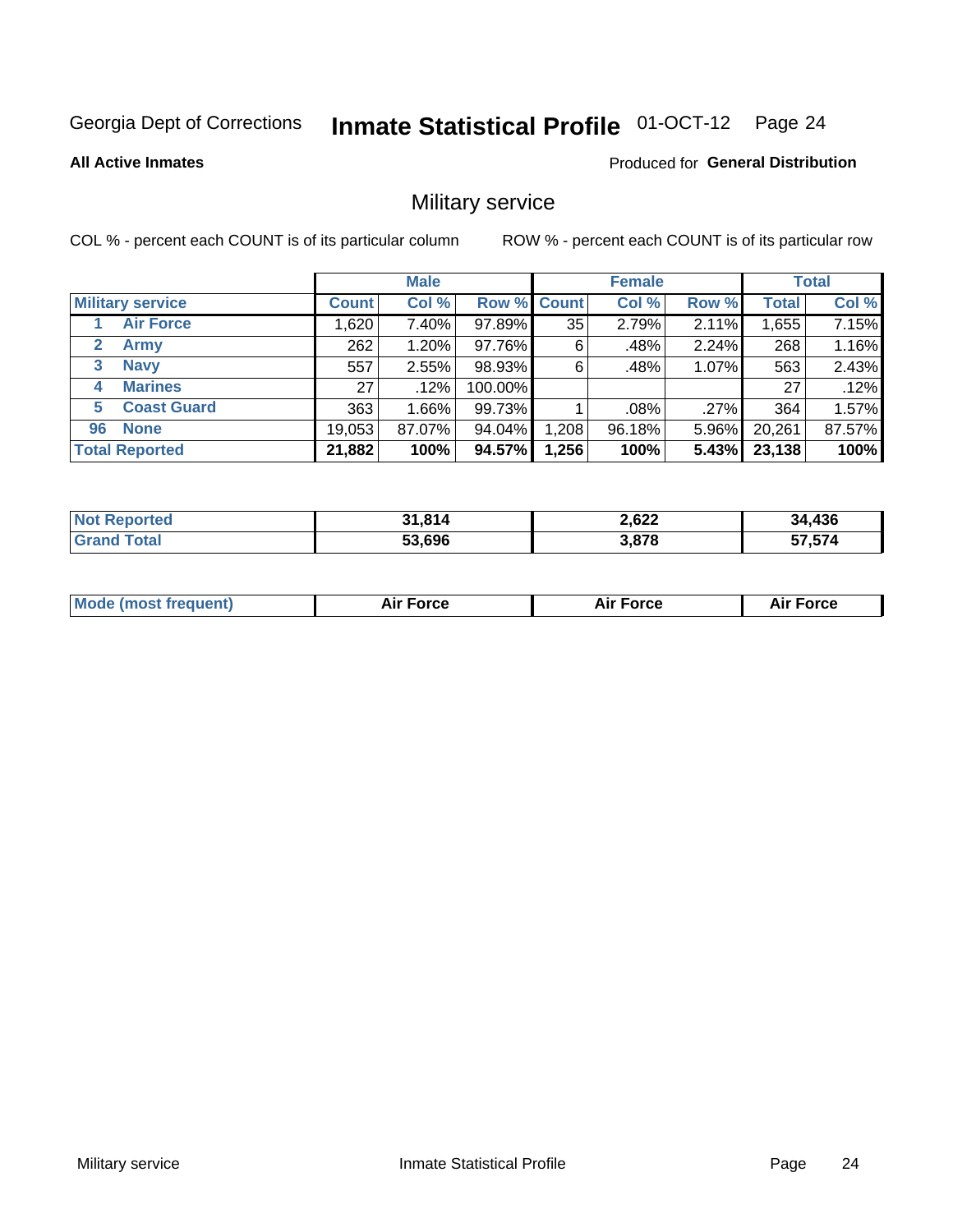# Inmate Statistical Profile 01-OCT-12 Page 25

**All Active Inmates** 

### Produced for General Distribution

### Type of admission to prison

COL % - percent each COUNT is of its particular column

|              |                             |                  | <b>Male</b> |                    |     | <b>Female</b> |        |                | <b>Total</b> |
|--------------|-----------------------------|------------------|-------------|--------------------|-----|---------------|--------|----------------|--------------|
|              | <b>Type of Admission</b>    | <b>Count</b>     | Col %       | <b>Row % Count</b> |     | Col %         | Row %  | <b>Total</b>   | Col %        |
|              | <b>Committed From Court</b> | 43,876           | 81.80%      | 93.53% 3,034       |     | 78.28%        | 6.47%  | 46,910         | 81.56%       |
| $\mathbf{2}$ | <b>Return Appeal/Bond</b>   | 3                | .01%        | 100.00%            |     |               |        |                | .01%         |
| 3            | <b>Parole Rev/New Sent</b>  | 3,105            | 5.79%       | 95.77%             | 137 | 3.53%         | 4.23%  | 3,242          | 5.64%        |
| 4            | <b>Par Rev/No New Sent</b>  | 1,384            | 2.58%       | 95.65%             | 63  | 1.63%         | 4.35%  | 1,447          | 2.52%        |
| 5            | <b>Prob Viol/Total Rev</b>  |                  | .01%        | 100.00%            |     |               |        |                | .01%         |
| 6            | <b>Prob Viol/Partial</b>    | 2,195            | 4.09%       | 88.37%             | 289 | 7.46%         | 11.63% | 2,484          | 4.32%        |
| 7            | <b>Admit Fm Other Cust</b>  | 8                | .01%        | 100.00%            |     |               |        | 8              | .01%         |
| 9            | <b>Prob Rev/Remainder</b>   | 3,005            | 5.60%       | 89.49%             | 353 | 9.11%         | 10.51% | 3,358          | 5.84%        |
| 10           | <b>New Sent/Par Rev Pnd</b> | 8                | .01%        | 100.00%            |     |               |        | 8              | .01%         |
| 11           | <b>Life W/O Parole</b>      | 15 <sub>15</sub> | .03%        | 100.00%            |     |               |        | 15             | .03%         |
| 30           | <b>Par Rev/Rsn Unknown</b>  | 33               | .06%        | 100.00%            |     |               |        | 33             | .06%         |
| 32           | <b>Pb Parole Rescinded</b>  | 2                | .01%        | 100.00%            |     |               |        | 2              | .01%         |
| 33           | <b>Prob Revoc/Spec Cond</b> | $\overline{2}$   | .01%        | 100.00%            |     |               |        | $\overline{2}$ | .01%         |
| 40           | <b>Par Rev/Revoc Center</b> | $\overline{2}$   | .01%        | 100.00%            |     |               |        | 2              | .01%         |
| 50           | <b>Dcys At Risk</b>         |                  | .01%        | 100.00%            |     |               |        |                | .01%         |
|              | <b>Total Reported</b>       | 53,640           | 100%        | 93.26% 3,876       |     | 100%          | 6.74%  | 57,516         | 100%         |

| rteo<br>w.            | 56     |      | 58                                        |
|-----------------------|--------|------|-------------------------------------------|
| $f \wedge f \wedge f$ | 53.696 | 2070 | $F \rightarrow F \rightarrow A$<br>57,574 |

| <b>Mode (most frequent)</b> | Court Cmmt | <b>Court Cmmt</b> | <b>Court Cmmt</b> |
|-----------------------------|------------|-------------------|-------------------|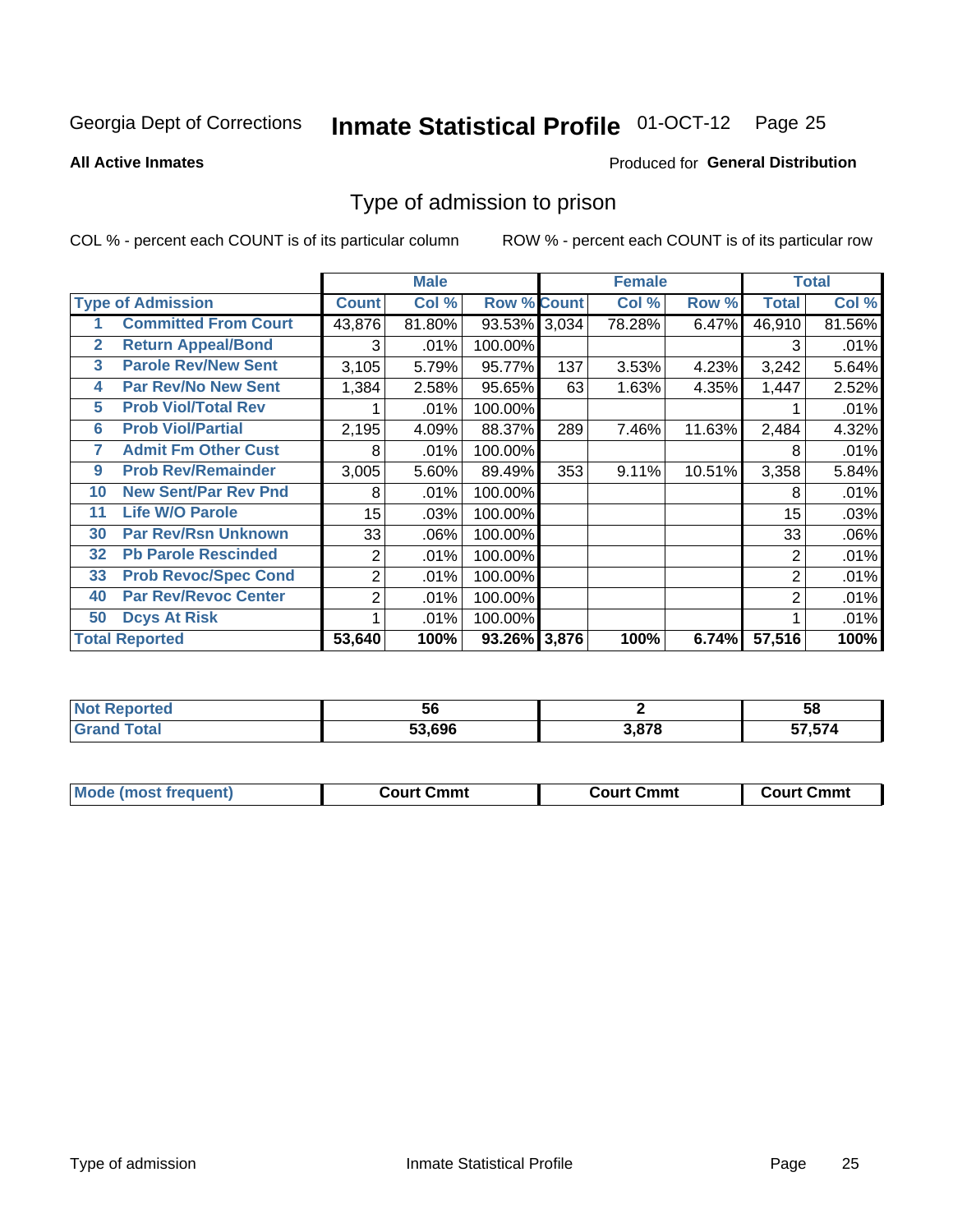# Inmate Statistical Profile 01-OCT-12 Page 26

**All Active Inmates** 

### Produced for General Distribution

### Current / last security status

COL % - percent each COUNT is of its particular column

|                        |                 | <b>Male</b> |                    |       | <b>Female</b> |        |                 | <b>Total</b> |
|------------------------|-----------------|-------------|--------------------|-------|---------------|--------|-----------------|--------------|
| <b>Security Status</b> | <b>Count</b>    | Col %       | <b>Row % Count</b> |       | Col %         | Row %  | <b>Total</b>    | Col %        |
| 1 Wrk Releas           | 2               | .01%        | 66.67%             |       | $.03\%$       | 33.33% | 3               | .01%         |
| 2 Trusty               |                 | $.01\%$     | 100.00%            |       | $.00\%$       |        |                 | .01%         |
| 3 Minimum              | 11,515          | 22.52%      | 87.54%             | 1,639 | 48.78%        | 12.46% | 13,154          | 24.14%       |
| 4 Medium               | 31,063          | 60.75%      | 95.35%             | 1,515 | 45.09%        | 4.65%  | 32,578          | 59.78%       |
| 5 Close                | 8,461           | 16.55%      | 97.63%             | 205   | 6.10%         | 2.37%  | 8,666           | 15.90%       |
| <b>6 Maximum</b>       | 90 <sub>1</sub> | .18%        | 100.00%            |       | .00%          |        | 90 <sub>1</sub> | .17%         |
| <b>Total Reported</b>  | 51,135          | 100%        | 93.83%             | 3,360 | 100%          | 6.17%  | 54,495          | 100%         |

| <b>Still being diagnosed</b> |        |       |        |
|------------------------------|--------|-------|--------|
| <b>Not Reported</b>          | 2,561  | 518   | 3.079  |
| <b>Grand Total</b>           | 53,696 | 3.878 | 57,574 |

| M<br>эш. | NЛ<br>dium | ---<br>. | - -<br>dium<br>Meo |
|----------|------------|----------|--------------------|
|          |            |          |                    |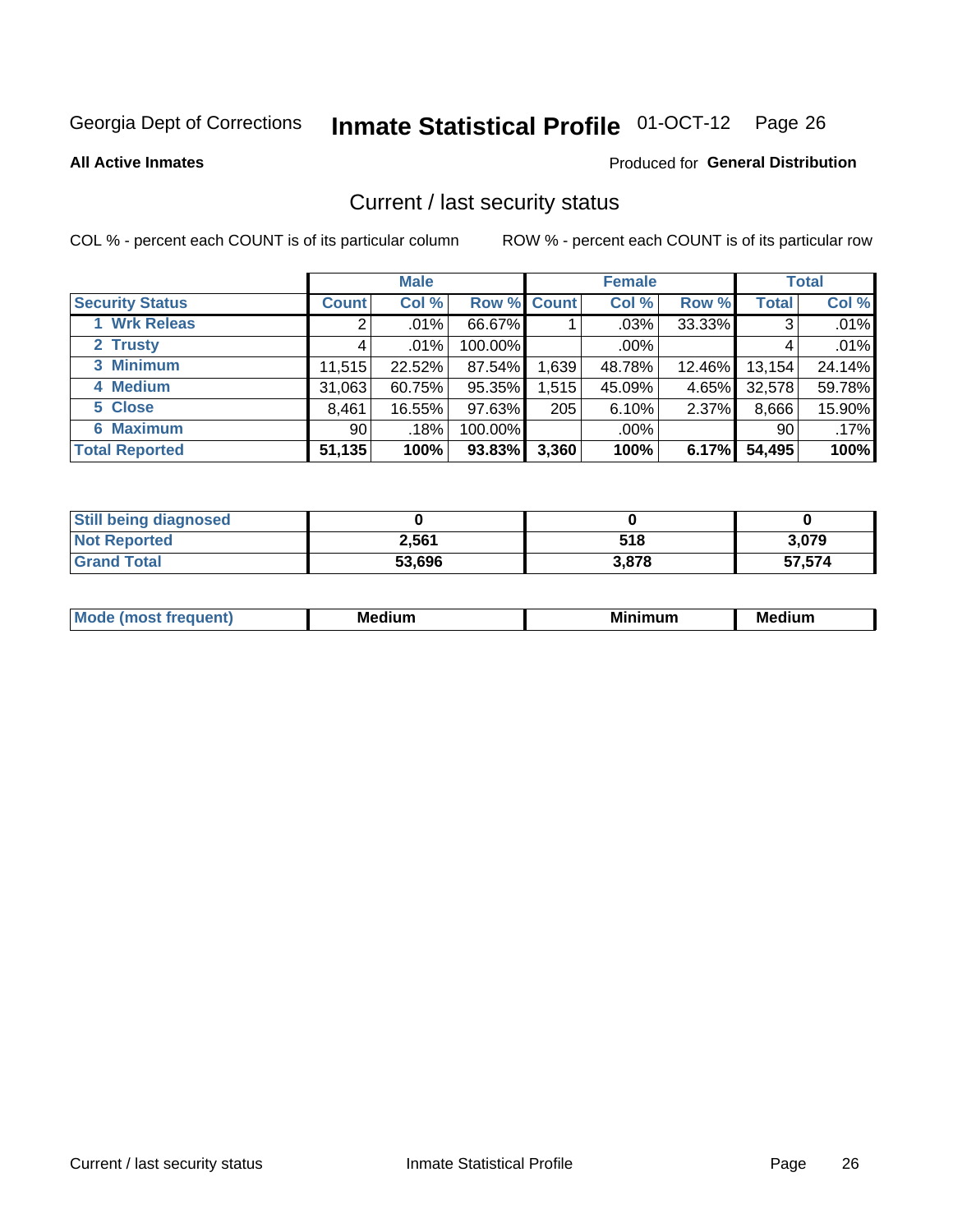# Inmate Statistical Profile 01-OCT-12 Page 27

**All Active Inmates** 

### Produced for General Distribution

# Current / last type of institution

COL % - percent each COUNT is of its particular column

|                                 |                 | <b>Male</b> |             |       | <b>Female</b> |        |              | <b>Total</b> |
|---------------------------------|-----------------|-------------|-------------|-------|---------------|--------|--------------|--------------|
| <b>Type of Institution</b>      | <b>Count</b>    | Col %       | Row % Count |       | Col %         | Row %  | <b>Total</b> | Col %        |
| <b>County Ci</b>                | 5,076           | $9.80\%$    | 100.00%     |       |               |        | 5,076        | 9.17%        |
| <b>State Prison</b>             | 36,587          | 70.60%      | $91.79\%$   | 3,273 | 92.43%        | 8.21%  | 39,860       | 72.00%       |
| <b>Transitional Center</b>      | 1,983           | 3.83%       | 89.40%      | 235   | 6.64%         | 10.60% | 2,218        | 4.01%        |
| <b>Private Prison</b>           | 8,093           | 15.62%      | 100.00%     |       |               |        | 8,093        | 14.62%       |
| <b>Parole Revocation Center</b> | 17 <sub>1</sub> | $.03\%$     | 100.00%     |       |               |        | 17           | .03%         |
| <b>Rsat - Center</b>            | 65              | .13%        | 66.33%      | 33    | .93%          | 33.67% | 98           | .18%         |
| <b>Total Reported</b>           | 51,821          | 100%        | 93.6%       | 3,541 | 100%          | 6.4%   | 55,362       | 100%         |

| ted. | .07E   | 227              | 2.242           |
|------|--------|------------------|-----------------|
|      | טו     | - 991            | 2.Z I Z         |
|      | 53,696 | s 070<br>J.O / O | -- -- 1<br>ו ט. |

|  |  | <b>Mode (most frequent)</b> | <b>State Prison</b> | <b>State Prison</b> | <b>State Prison</b> |
|--|--|-----------------------------|---------------------|---------------------|---------------------|
|--|--|-----------------------------|---------------------|---------------------|---------------------|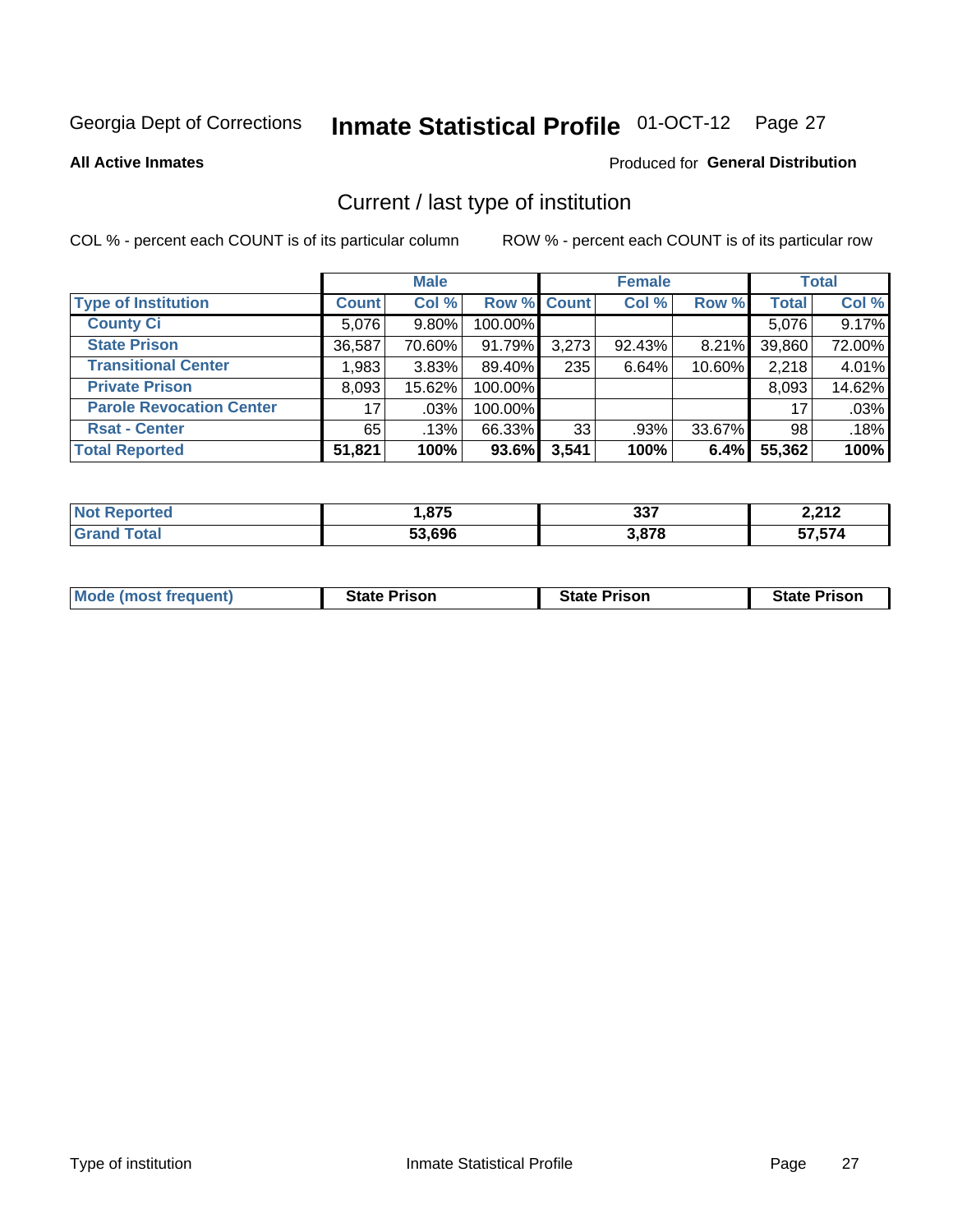#### **Inmate Statistical Profile 01-OCT-12** Page 28

#### **All Active Inmates**

### **Produced for General Distribution**

### Institution type - transitional centers

COL % - percent each COUNT is of its particular column

|                                          |              | <b>Male</b> |         |              | <b>Female</b> |         |              | <b>Total</b> |
|------------------------------------------|--------------|-------------|---------|--------------|---------------|---------|--------------|--------------|
| <b>Institution Type - Trans. Centers</b> | <b>Count</b> | Col %       | Row %   | <b>Count</b> | Col %         | Row %   | <b>Total</b> | Col %        |
| <b>Albany Transitional Ct</b>            | 148          | 6.50%       | 100.00% |              |               |         | 148          | 5.63%        |
| <b>Arrendale State Prison</b>            |              |             |         | 114          | 32.66%        | 100.00% | 114          | 4.34%        |
| <b>Atl. Transitional Ctr (M)</b>         | 252          | 11.06%      | 100.00% |              |               |         | 252          | 9.59%        |
| <b>Augusta Tc</b>                        | 199          | 8.74%       | 100.00% |              |               |         | 199          | 7.58%        |
| <b>Clayton Tc</b>                        | 348          | 15.28%      | 100.00% |              |               |         | 348          | 13.25%       |
| <b>Coastal Tc</b>                        | 248          | 10.89%      | 100.00% |              |               |         | 248          | 9.44%        |
| <b>Columbus Tc</b>                       | 177          | 7.77%       | 100.00% |              |               |         | 177          | 6.74%        |
| <b>Lagrange Tc</b>                       | 153          | 6.72%       | 100.00% |              |               |         | 153          | 5.82%        |
| <b>Macon Transitional Ctr (M)</b>        | 150          | 6.58%       | 100.00% |              |               |         | 150          | 5.71%        |
| <b>Metro Transitional Ctr</b>            |              |             |         | 235          | 67.34%        | 100.00% | 235          | 8.95%        |
| <b>Phillips State Prison</b>             | 295          | 12.95%      | 100.00% |              |               |         | 295          | 11.23%       |
| <b>Smith T.C</b>                         | 204          | 8.96%       | 100.00% |              |               |         | 204          | 7.77%        |
| <b>Valdosta Tc</b>                       | 104          | 4.57%       | 100.00% |              |               |         | 104          | 3.96%        |
| <b>Total Reported</b>                    | 2,278        | 100%        | 86.71%  | 349          | 100%          | 13.29%  | 2,627        | 100%         |

| --<br>ncea |                |            |                    |  |  |
|------------|----------------|------------|--------------------|--|--|
|            | 0.070<br>2,270 | . п<br>J4J | 027<br>'.o∠.<br>-- |  |  |

| Mode (most frequent) | <b>Phillips State Prison</b> | Arrendale State Prison | <b>Phillips State</b><br>Prison |
|----------------------|------------------------------|------------------------|---------------------------------|
|                      |                              |                        |                                 |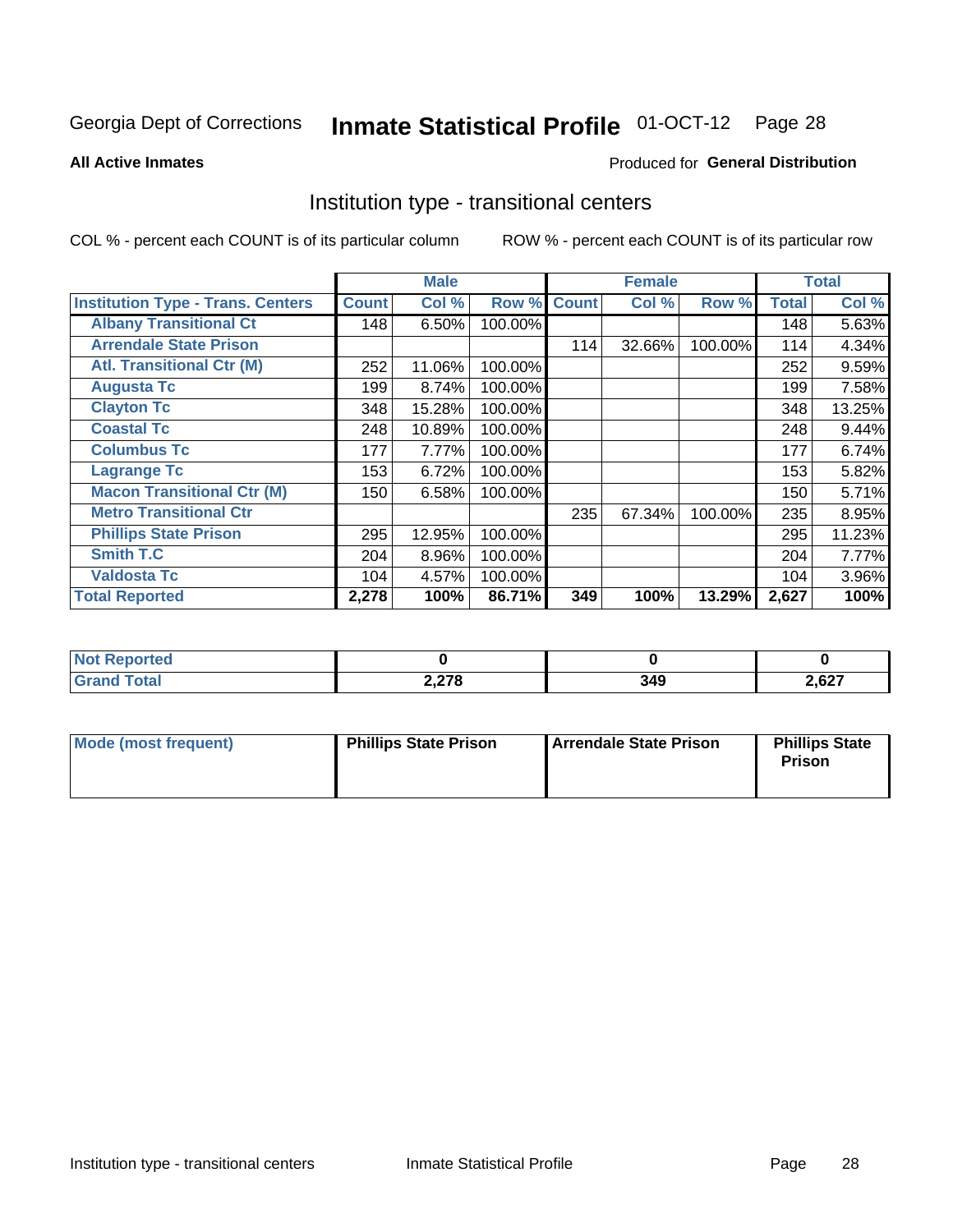# Inmate Statistical Profile 01-OCT-12 Page 29

#### **All Active Inmates**

### Produced for General Distribution

### Institution type - county prisons

COL % - percent each COUNT is of its particular column

|                                          |              | <b>Male</b> |         |              | <b>Female</b> |               |              | <b>Total</b> |
|------------------------------------------|--------------|-------------|---------|--------------|---------------|---------------|--------------|--------------|
| <b>Institution Type - County Prisons</b> | <b>Count</b> | Col %       | Row %   | <b>Count</b> | Col %         | Row %         | <b>Total</b> | Col %        |
| <b>Bulloch County Ci</b>                 | 144          | 2.84%       | 100.00% |              |               |               | 144          | 2.84%        |
| <b>Carroll County Ci</b>                 | 246          | 4.85%       | 100.00% |              |               |               | 246          | 4.85%        |
| <b>Clarke County Ci</b>                  | 109          | 2.15%       | 100.00% |              |               |               | 109          | 2.15%        |
| <b>Clayton County Ci</b>                 | 244          | 4.81%       | 100.00% |              |               |               | 244          | 4.81%        |
| <b>Colquitt County Ci</b>                | 185          | 3.64%       | 100.00% |              |               |               | 185          | 3.64%        |
| <b>Coweta County Ci</b>                  | 206          | 4.06%       | 100.00% |              |               |               | 206          | 4.06%        |
| <b>Decatur County Ci</b>                 | 226          | 4.45%       | 100.00% |              |               |               | 226          | 4.45%        |
| <b>Effingham County Ci</b>               | 192          | 3.78%       | 100.00% |              |               |               | 192          | 3.78%        |
| <b>Floyd County Ci</b>                   | 423          | 8.33%       | 100.00% |              |               |               | 423          | 8.33%        |
| <b>Gwinnett County Ci</b>                | 126          | 2.48%       | 100.00% |              |               |               | 126          | 2.48%        |
| <b>Hall County Ci</b>                    | 199          | 3.92%       | 100.00% |              |               |               | 199          | 3.92%        |
| <b>Harris County Ci</b>                  | 122          | 2.40%       | 100.00% |              |               |               | 122          | 2.40%        |
| <b>Jackson County Ci</b>                 | 146          | 2.88%       | 100.00% |              |               |               | 146          | 2.88%        |
| <b>Jefferson County Ci</b>               | 187          | 3.68%       | 100.00% |              |               |               | 187          | 3.68%        |
| <b>Mitchell County Ci</b>                | 97           | 1.91%       | 100.00% |              |               |               | 97           | 1.91%        |
| <b>Muscogee County Ci</b>                | 531          | 10.46%      | 100.00% |              |               |               | 531          | 10.46%       |
| <b>Richmond County Ci</b>                | 215          | 4.24%       | 100.00% |              |               |               | 215          | 4.24%        |
| <b>Screven County Ci</b>                 | 147          | 2.90%       | 100.00% |              |               |               | 147          | 2.90%        |
| <b>Spalding County Ci</b>                | 386          | 7.60%       | 100.00% |              |               |               | 386          | 7.60%        |
| <b>Sumter County Ci</b>                  | 351          | 6.91%       | 100.00% |              |               |               | 351          | 6.91%        |
| <b>Terrell County Ci</b>                 | 141          | 2.78%       | 100.00% |              |               |               | 141          | 2.78%        |
| <b>Thomas County Ci</b>                  | 181          | 3.57%       | 100.00% |              |               |               | 181          | 3.57%        |
| <b>Troup County Ci</b>                   | 272          | 5.36%       | 100.00% |              |               |               | 272          | 5.36%        |
| <b>Total Reported</b>                    | 5,076        | 100%        | 100%    |              |               | $\frac{9}{6}$ | 5,076        | 100%         |

| <b>Not</b><br>Reported       |     |       |  |
|------------------------------|-----|-------|--|
| <b>Total</b><br><b>Grand</b> | ^"^ | 5,076 |  |

| Mode (most frequent) | Muscogee County Ci | <b>Null</b> | Muscogee County |
|----------------------|--------------------|-------------|-----------------|
|                      |                    |             |                 |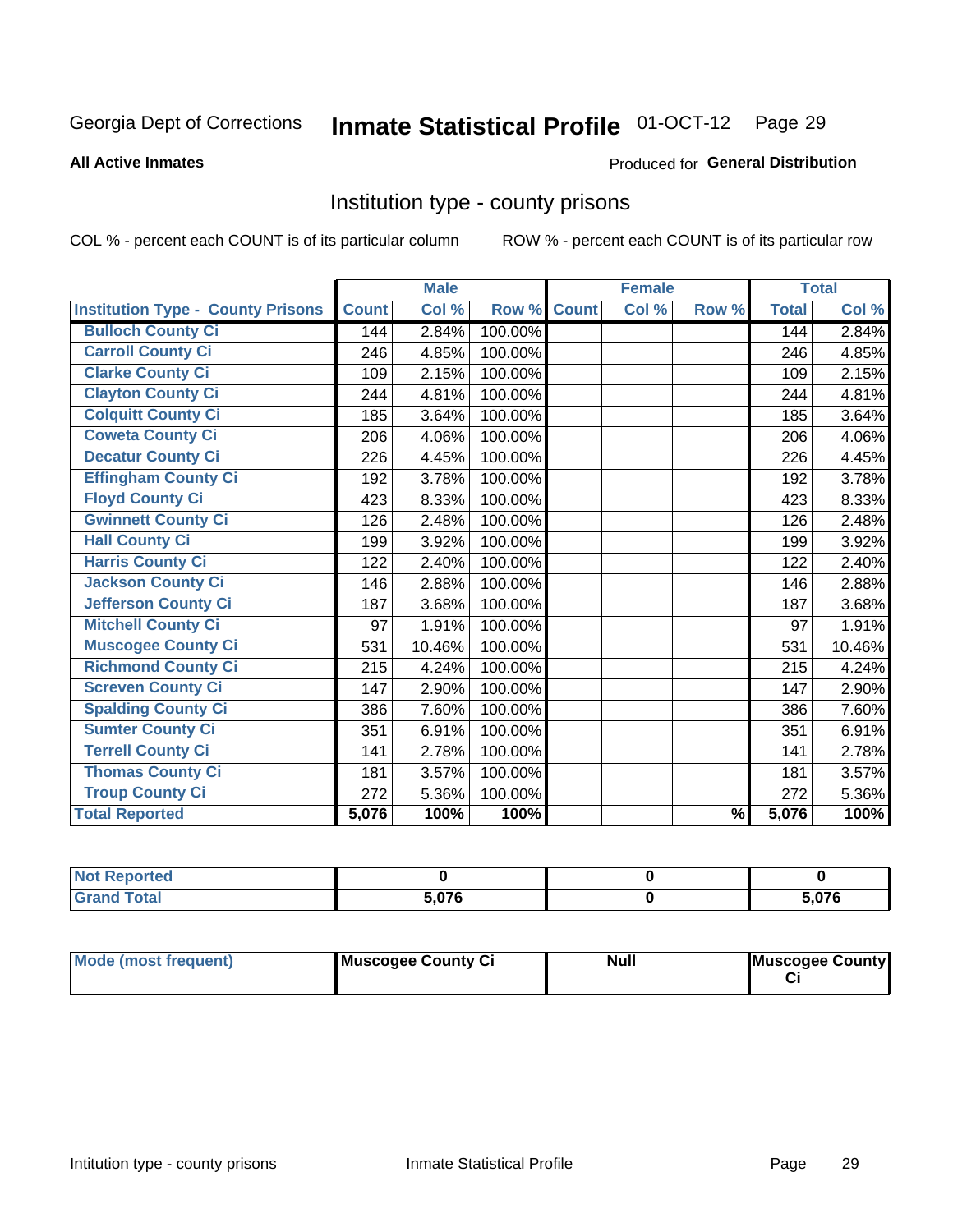#### **Inmate Statistical Profile 01-OCT-12** Page 30

#### **All Active Inmates**

### Produced for General Distribution

### Institution type - state prisons

COL % - percent each COUNT is of its particular column

ROW % - percent each COUNT is of its particular row

|                                         |              | <b>Male</b>                                                                          |         |                | <b>Female</b> |         | <b>Total</b>            |       |
|-----------------------------------------|--------------|--------------------------------------------------------------------------------------|---------|----------------|---------------|---------|-------------------------|-------|
| <b>Institution Type - State Prisons</b> | <b>Count</b> | Col %                                                                                | Row %   | <b>Count</b>   | Col %         | Row %   | <b>Total</b>            | Col % |
| <b>Arrendale State Prison</b>           |              |                                                                                      |         | 1,503          | 45.92%        | 100.00% | 1,503                   | 3.77% |
| <b>Augusta State Med. Prison</b>        | 1,293        | 3.53%                                                                                | 99.69%  | $\overline{4}$ | .12%          | .31%    | 1,297                   | 3.25% |
| <b>Autry State Prison</b>               | 1,717        | 4.69%                                                                                | 100.00% |                |               |         | 1,717                   | 4.31% |
| <b>Baldwin State Prison</b>             | 882          | 2.41%                                                                                | 100.00% |                |               |         | 882                     | 2.21% |
| <b>Burrus Corr Trn Cntr</b>             | 693          | 1.89%                                                                                | 100.00% |                |               |         | 693                     | 1.74% |
| <b>Calhoun State Prison</b>             | 1,681        | 4.59%                                                                                | 100.00% |                |               |         | 1,681                   | 4.22% |
| <b>Central State Prison</b>             | 1,121        | 3.06%                                                                                | 100.00% |                |               |         | 1,121                   | 2.81% |
| <b>Coastal State Prison</b>             | 1,579        | 4.32%                                                                                | 100.00% |                |               |         | 1,579                   | 3.96% |
| <b>Dodge State Prison</b>               | 1,228        | 3.36%                                                                                | 100.00% |                |               |         | 1,228                   | 3.08% |
| <b>Dooly State Prison</b>               | 1,704        | 4.66%                                                                                | 100.00% |                |               |         | 1,704                   | 4.27% |
| <b>Emanuel - Swainsboro</b>             |              |                                                                                      |         | 566            | 17.29%        | 100.00% | 566                     | 1.42% |
| <b>Ga Diag Class Prison</b>             | 2,374        | 6.49%                                                                                | 100.00% |                |               |         | 2,374                   | 5.96% |
| <b>Ga State Prison</b>                  | 1,448        | 3.96%                                                                                | 100.00% |                |               |         | 1,448                   | 3.63% |
| <b>Hancock State Prison</b>             | 1,265        | 3.46%                                                                                | 100.00% |                |               |         | 1,265                   | 3.17% |
| <b>Hays State Prison</b>                | 1,678        | 4.59%                                                                                | 100.00% |                |               |         | 1,678                   | 4.21% |
| <b>Helms Facility</b>                   | 23           | .06%                                                                                 | 58.97%  | 16             | .49%          | 41.03%  | 39                      | .10%  |
| <b>Johnson State Prison</b>             | 1,580        | 4.32%                                                                                | 100.00% |                |               |         | 1,580                   | 3.96% |
| <b>Lee State Prison</b>                 | 754          | 2.06%                                                                                | 100.00% |                |               |         | 754                     | 1.89% |
| Long                                    | 229          | .63%                                                                                 | 100.00% |                |               |         | 229                     | .57%  |
| <b>Macon State Prison</b>               | 1,772        | 4.84%                                                                                | 100.00% |                |               |         | 1,772                   | 4.45% |
| <b>Montgomery State Prison</b>          | 419          | 1.15%                                                                                | 100.00% |                |               |         | 419                     | 1.05% |
| <b>Phillips State Prison</b>            | 1,170        | 3.20%                                                                                | 100.00% |                |               |         | 1,170                   | 2.94% |
| <b>Pulaski State Prison</b>             |              |                                                                                      |         | 1,184          | 36.17%        | 100.00% | 1,184                   | 2.97% |
| <b>Rogers State Prison</b>              | 1,489        | 4.07%                                                                                | 100.00% |                |               |         | 1,489                   | 3.74% |
| <b>Rutledge State Prison</b>            | 632          | 1.73%                                                                                | 100.00% |                |               |         | 632                     | 1.59% |
| <b>Smith State Prison</b>               | 1,608        | 4.40%                                                                                | 100.00% |                |               |         | 1,608                   | 4.03% |
| <b>Telfair State Prison</b>             | 1,416        | 3.87%                                                                                | 100.00% |                |               |         | 1,416                   | 3.55% |
| <b>Valdosta Sp</b>                      | 1,414        | 3.86%                                                                                | 100.00% |                |               |         | 1,414                   | 3.55% |
| <b>Walker State Prison</b>              | 425          | 1.16%                                                                                | 100.00% |                |               |         | 425                     | 1.07% |
| <b>Ware State Prison</b>                | 1,551        | 4.24%                                                                                | 100.00% |                |               |         | 1,551                   | 3.89% |
| <b>Washington State Prison</b>          | 1,564        | 4.27%                                                                                | 100.00% |                |               |         | 1,564                   | 3.92% |
| <b>Wilcox State Prison</b>              | 1,878        | 5.13%                                                                                | 100.00% |                |               |         | 1,878                   | 4.71% |
| <b>Total Reported</b>                   | 36,587       | 100%                                                                                 | 91.79%  | 3,273          | 100%          | 8.21%   | 39,860                  | 100%  |
| <b>Not Reported</b>                     |              | $\overline{\mathbf{0}}$                                                              |         |                | $\pmb{0}$     |         | $\overline{\mathbf{0}}$ |       |
| <b>Grand Total</b>                      |              | 36,587                                                                               |         |                | 3,273         |         | 39,860                  |       |
| <b>Mode (most frequent)</b>             |              | <b>Ga Diag Class Prison</b><br><b>Arrendale State Prison</b><br><b>Ga Diag Class</b> |         |                |               |         |                         |       |

Prison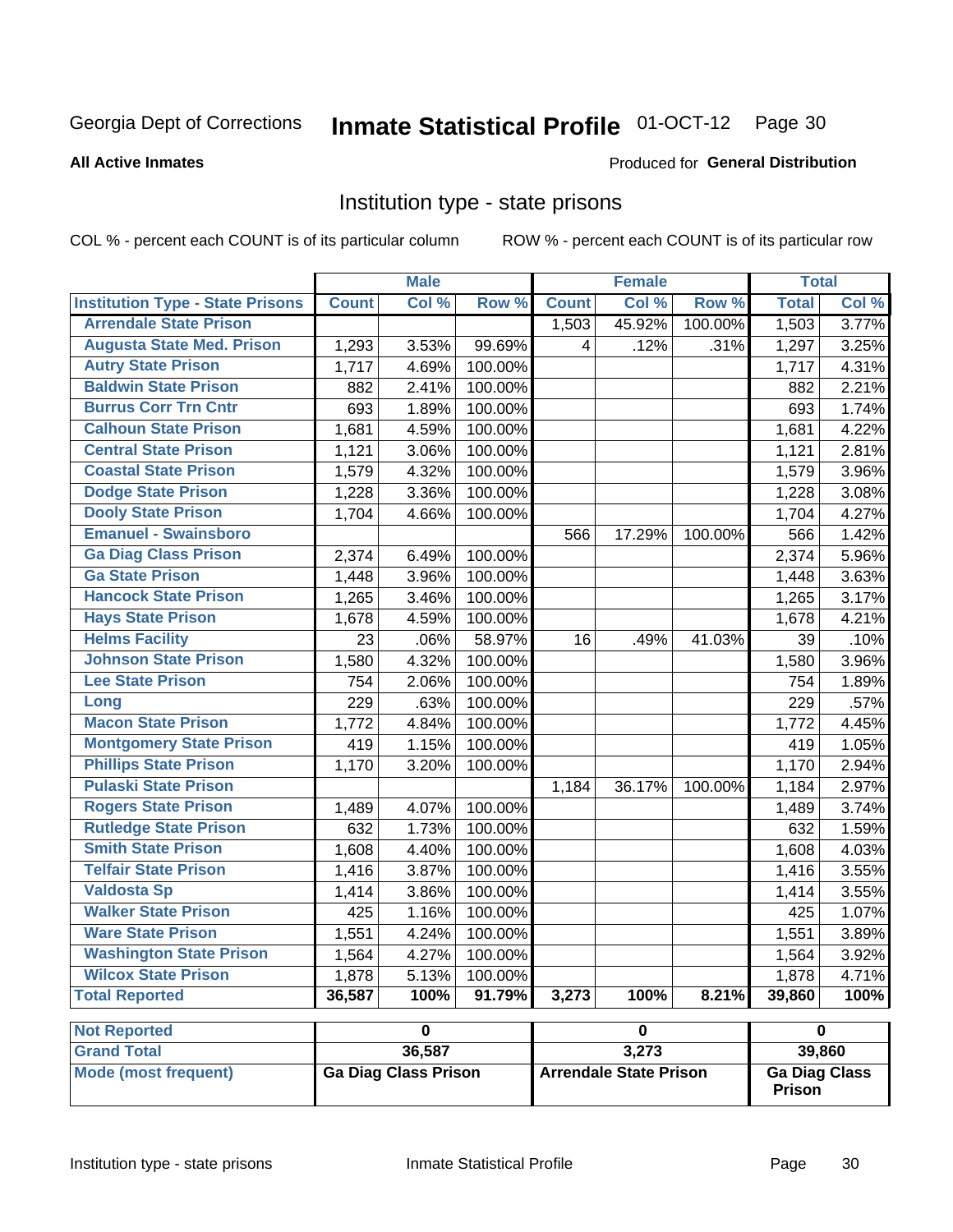# Inmate Statistical Profile 01-OCT-12 Page 31

**All Active Inmates** 

### Produced for General Distribution

### Institution type - private prisons

COL % - percent each COUNT is of its particular column

|                                           |              | <b>Male</b> |             | <b>Female</b> |       |       | <b>Total</b> |
|-------------------------------------------|--------------|-------------|-------------|---------------|-------|-------|--------------|
| <b>Institution Type - Private Prisons</b> | <b>Count</b> | Col %       | Row % Count | Col %         | Row % | Total | Col %        |
| <b>Coffee Corr Facility</b>               | 2.649        | 32.73%      | 100.00%     |               |       | 2,649 | 32.73%       |
| <b>Jenkins Corr Facility</b>              | 1,184        | 14.63%      | 100.00%     |               |       | 1,184 | 14.63%       |
| <b>Riverbend Corr Facility</b>            | 1,502        | 18.56%      | 100.00%     |               |       | 1,502 | 18.56%       |
| <b>Wheeler Corr Facility</b>              | 2,758        | 34.08%      | 100.00%     |               |       | 2,758 | 34.08%       |
| <b>Total Reported</b>                     | 8,093        | 100%        | 100%        |               | %     | 8,093 | 100%         |

| <b>Not</b><br>Reported |       |       |
|------------------------|-------|-------|
| <b>otal</b>            | 8,093 | 8,093 |

| <b>Mode (most frequent)</b> | <b>Wheeler Corr Facility</b> | Null | <b>Wheeler Corr</b><br>Facility |
|-----------------------------|------------------------------|------|---------------------------------|
|-----------------------------|------------------------------|------|---------------------------------|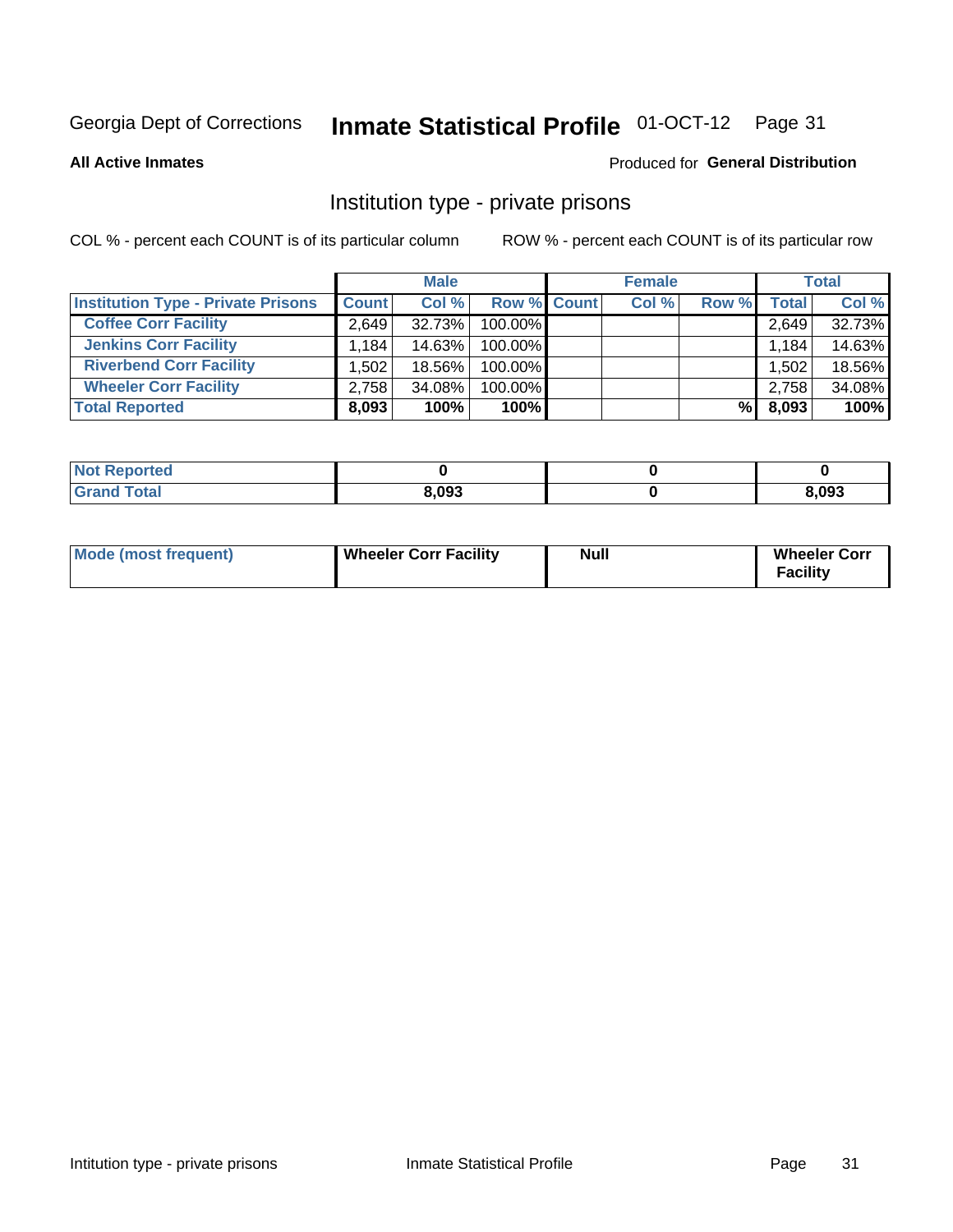# Inmate Statistical Profile 01-OCT-12 Page 32

**All Active Inmates** 

### **Produced for General Distribution**

# Institution type - pre-release centers

COL % - percent each COUNT is of its particular column

|                                                   | <b>Male</b> |             | <b>Female</b> |             | <b>Total</b> |
|---------------------------------------------------|-------------|-------------|---------------|-------------|--------------|
| <b>Institution Type - Prison Annexe   Count  </b> | Col%        | Row % Count | Col%          | Row % Total | Col %        |
| <b>Total Reported</b>                             |             |             |               |             |              |

| <b>Reported</b><br>I NOT |  |  |
|--------------------------|--|--|
| <b>Total</b><br>$C$ ren  |  |  |

| $^{\circ}$ Mo<br>frequent)<br>⊥(mos* | <b>Null</b> | Noll<br><b>vull</b> | <b>Null</b> |
|--------------------------------------|-------------|---------------------|-------------|
|                                      |             |                     |             |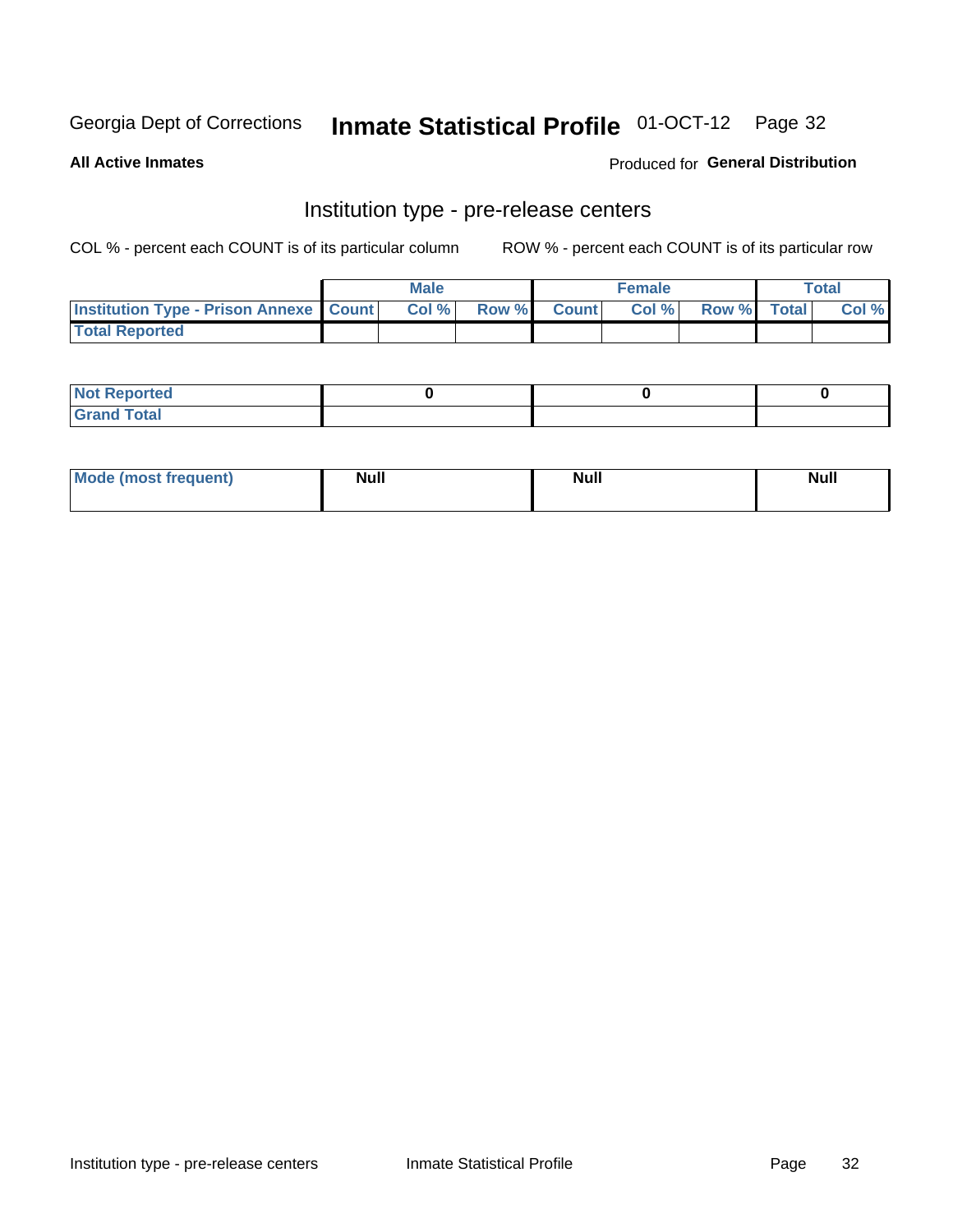# Inmate Statistical Profile 01-OCT-12 Page 33

**All Active Inmates** 

### Produced for General Distribution

## Institution type - inmate boot camp

COL % - percent each COUNT is of its particular column

|                                      |                  | <b>Male</b> |              |              | <b>Female</b> |             | <b>Total</b> |
|--------------------------------------|------------------|-------------|--------------|--------------|---------------|-------------|--------------|
| <b>Institution Type - Boot Camps</b> | <b>I</b> Count I | Col %       | <b>Row %</b> | <b>Count</b> | Col %         | Row % Total | Col %        |
| <b>Total Rported</b>                 |                  |             |              |              |               |             |              |

| <b>Not Reported</b>                   |  |  |
|---------------------------------------|--|--|
| <b>Total</b><br><b>C HAM</b><br>_____ |  |  |

| <b>I Mode (most frequent)</b> | <b>Null</b> | <b>Null</b> | <b>Null</b> |
|-------------------------------|-------------|-------------|-------------|
|                               |             |             |             |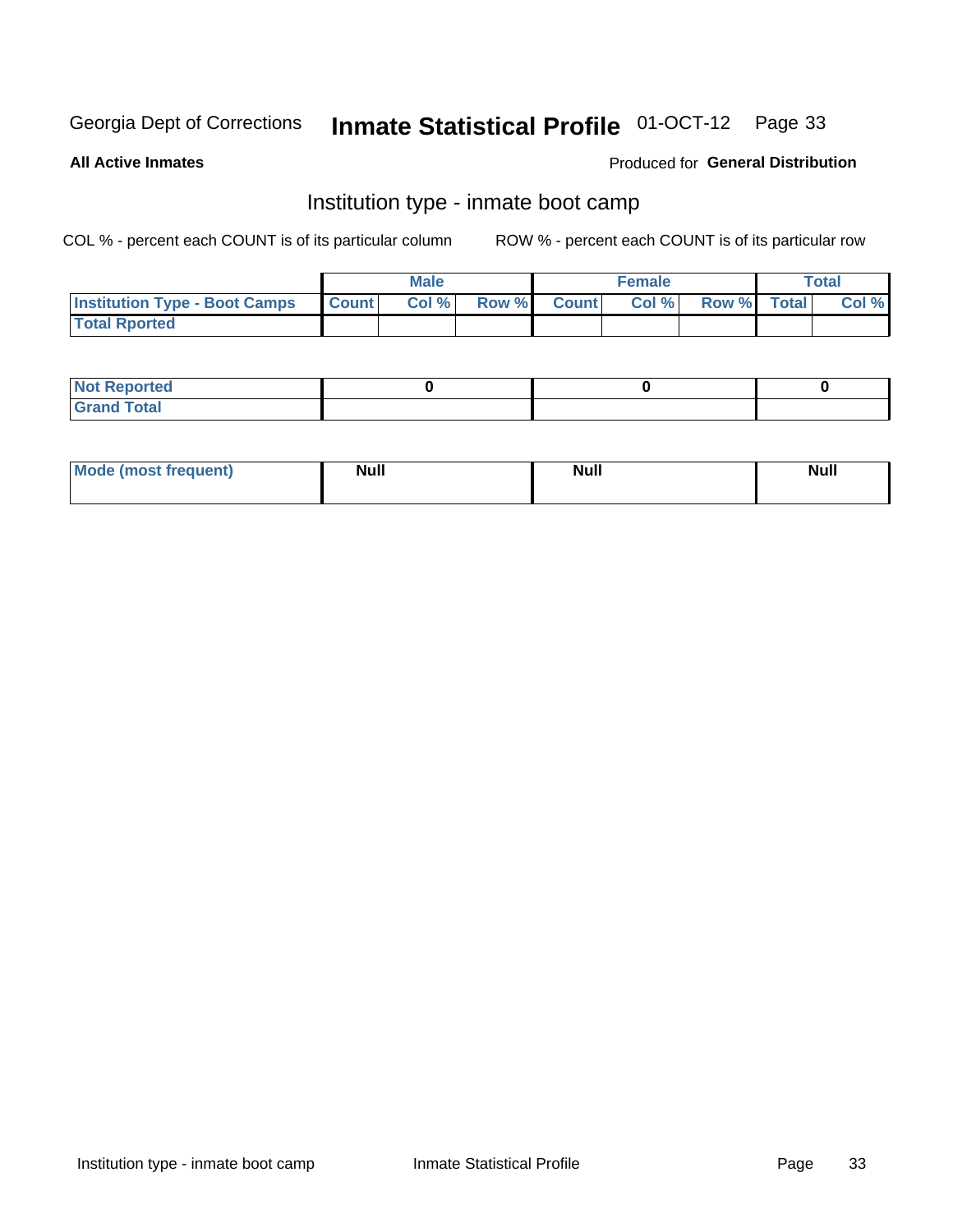# Inmate Statistical Profile 01-OCT-12 Page 34

#### **All Active Inmates**

### Produced for General Distribution

### Number of disciplinary reports

COL % - percent each COUNT is of its particular column

|                                       |              | <b>Male</b> |        |       | <b>Female</b> |          |              | <b>Total</b> |
|---------------------------------------|--------------|-------------|--------|-------|---------------|----------|--------------|--------------|
| <b>Number of Disciplinary Reports</b> | <b>Count</b> | Col %       | Row %  | Count | Col %         | Row %    | <b>Total</b> | Col %        |
| $\bf{0}$                              | 24,650       | 45.91%      | 91.03% | 2,429 | 62.64%        | 8.97%    | 27,079       | 47.03%       |
|                                       | 6,535        | 12.17%      | 93.49% | 455   | 11.73%        | $6.51\%$ | 6,990        | 12.14%       |
| $\overline{2}$                        | 4,058        | 7.56%       | 94.79% | 223   | 5.75%         | $5.21\%$ | 4,281        | 7.44%        |
| 3                                     | 2,572        | 4.79%       | 95.37% | 125   | 3.22%         | 4.63%    | 2,697        | 4.68%        |
| 4                                     | 1,976        | 3.68%       | 94.59% | 113   | 2.91%         | 5.41%    | 2,089        | 3.63%        |
| 5                                     | 1,582        | 2.95%       | 96.00% | 66    | 1.70%         | $4.00\%$ | 1,648        | 2.86%        |
| <b>More Than 5</b>                    | 12,323       | 22.95%      | 96.35% | 467   | 12.04%        | 3.65%    | 12,790       | 22.21%       |
| <b>Total Reported</b>                 | 53,696       | 100%        | 93.26% | 3,878 | 100%          | 6.74%    | 57,574       | 100%         |

| <b>oorted</b><br>NO. |        |      |                |
|----------------------|--------|------|----------------|
| <b>Total</b>         | 53.696 | 2070 | E7 E74<br>,574 |

| Mean (average)         | רר ה<br>3.ZZ | 2.67 | 5.05 |
|------------------------|--------------|------|------|
| <b>Median (middle)</b> |              |      |      |
| Mode (most frequent)   |              |      |      |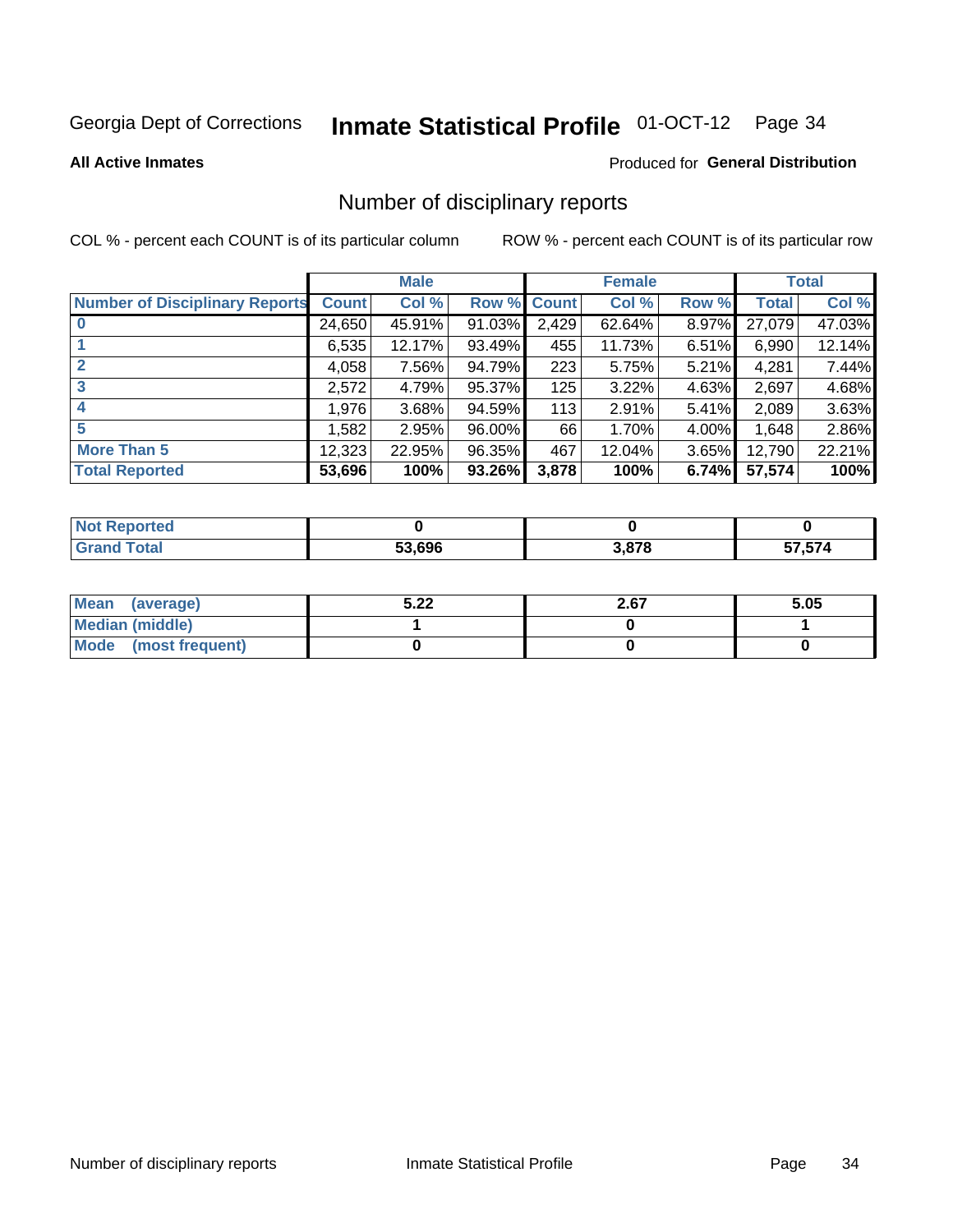# Inmate Statistical Profile 01-OCT-12 Page 35

#### **All Active Inmates**

### **Produced for General Distribution**

## Number of transfers

COL % - percent each COUNT is of its particular column

|                            |         | <b>Male</b> |        |              | <b>Female</b> |           |              | <b>Total</b> |
|----------------------------|---------|-------------|--------|--------------|---------------|-----------|--------------|--------------|
| <b>Number of Transfers</b> | Count l | Col %       | Row %  | <b>Count</b> | Col %         | Row %     | <b>Total</b> | Col %        |
|                            | 4,458   | $8.30\%$    | 82.27% | 961          | 24.78%        | 17.73%    | 5,419        | 9.41%        |
|                            | 548     | 1.02%       | 88.67% | 70           | 1.81%         | $11.33\%$ | 618          | 1.07%        |
| $\mathbf{2}$               | 15,632  | 29.11%      | 92.44% | 1,278        | 32.96%        | 7.56%     | 16,910       | 29.37%       |
| 3                          | 2,957   | 5.51%       | 89.77% | 337          | 8.69%         | 10.23%    | 3,294        | 5.72%        |
| 4                          | 6,647   | 12.38%      | 94.02% | 423          | 10.91%        | 5.98%     | 7,070        | 12.28%       |
| 5                          | 3,248   | 6.05%       | 94.94% | 173          | 4.46%         | $5.06\%$  | 3,421        | 5.94%        |
| <b>More Than 5</b>         | 20,206  | 37.63%      | 96.95% | 636          | 16.40%        | $3.05\%$  | 20,842       | 36.20%       |
| <b>Total Reported</b>      | 53,696  | 100%        | 93.26% | 3,878        | 100.0%        | 6.74%     | 57,574       | 100%         |

| <b>Not Reported</b> |        |       |            |
|---------------------|--------|-------|------------|
| <b>Total</b>        | 53.696 | 3,878 | ,574<br>JI |

| Mean (average)       | 5.89 | 2.99 | 5.69 |
|----------------------|------|------|------|
| Median (middle)      |      |      |      |
| Mode (most frequent) |      |      |      |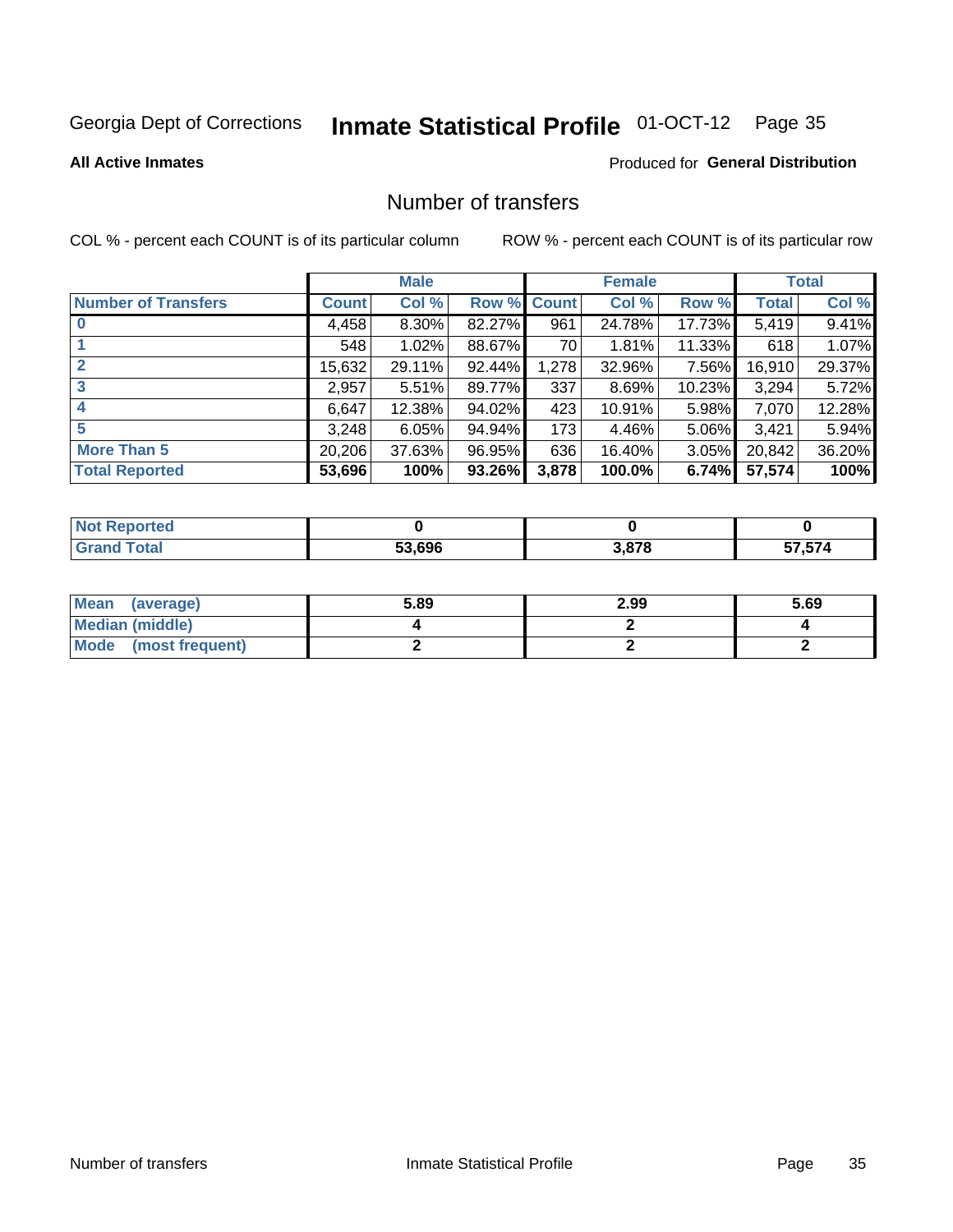# Inmate Statistical Profile 01-OCT-12 Page 36

**All Active Inmates** 

### Produced for General Distribution

# Number of escapes

COL % - percent each COUNT is of its particular column

|                          |              | <b>Male</b> |             |       | <b>Female</b> |       |        | <b>Total</b> |
|--------------------------|--------------|-------------|-------------|-------|---------------|-------|--------|--------------|
| <b>Number of Escapes</b> | <b>Count</b> | Col %       | Row % Count |       | Col %         | Row % | Total  | Col %        |
|                          | 53,079       | 98.85%      | 93.22%      | 3,863 | 99.61%        | 6.78% | 56,942 | 98.90%       |
|                          | 530          | 0.99%       | 97.43%      | 14    | $0.36\%$      | 2.57% | 544    | 0.94%        |
|                          | 77           | 0.14%       | 98.72%      |       | 0.03%         | 1.28% | 78     | 0.14%        |
|                          | 8            | 0.01%       | 100.00%     |       |               |       |        | 0.01%        |
|                          |              | 0.01%       | 100.00%     |       |               |       |        | 0.01%        |
| <b>Total Reported</b>    | 53,696       | 100%        | 93.26%      | 3,878 | 100%          | 6.74% | 57,574 | 100%         |

| <b>orted</b> |        |       |                         |
|--------------|--------|-------|-------------------------|
| Total        | 53.696 | 3,878 | <b>ET ETA</b><br>51.514 |

| Mean (average)       |  | ו ש. |
|----------------------|--|------|
| Median (middle)      |  |      |
| Mode (most frequent) |  |      |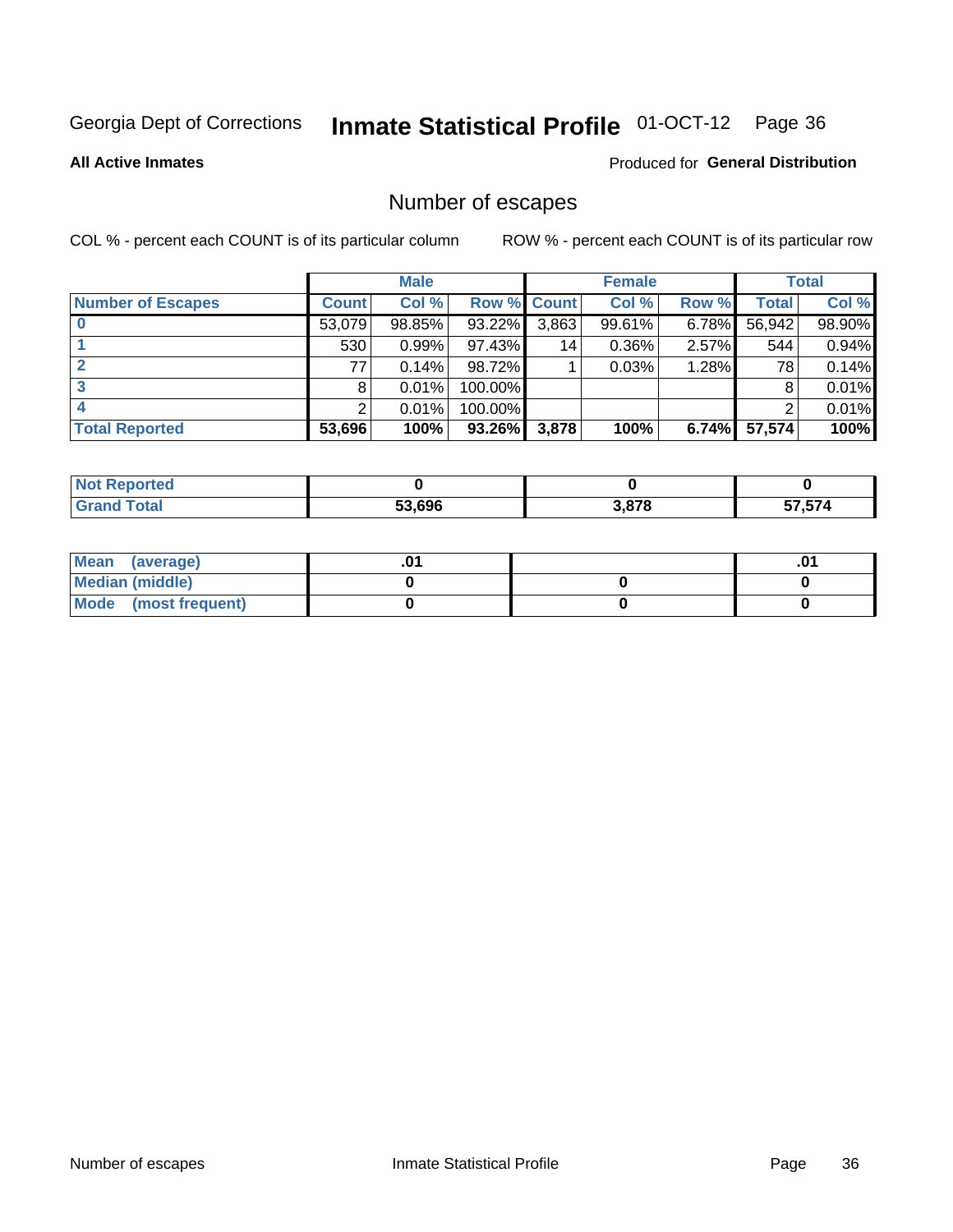# Inmate Statistical Profile 01-OCT-12 Page 37

**All Active Inmates** 

### Produced for General Distribution

## Split sentences - Probation to follow

COL % - percent each COUNT is of its particular column

|                            |              | <b>Male</b> |                    |       | <b>Female</b> |       |              | <b>Total</b> |
|----------------------------|--------------|-------------|--------------------|-------|---------------|-------|--------------|--------------|
| <b>Probation to follow</b> | <b>Count</b> | Col%        | <b>Row % Count</b> |       | Col %         | Row % | <b>Total</b> | Col %        |
| <b>Yes</b>                 | 30.493       | 56.79%      | $92.65\%$ 2.420    |       | 62.40%        |       | 7.35% 32,913 | 57.17%       |
| <b>No</b>                  | 23,203       | 43.21%      | 94.09%             | 1.458 | 37.60%        |       | 5.91% 24,661 | 42.83%       |
| <b>Total Reported</b>      | 53,696       | 100%        | $93.26\%$ 3,878    |       | 100%          |       | 6.74% 57,574 | 100%         |

|  |  | 53.696 | 8.878 | -- -- -<br>,,<br>، ب |
|--|--|--------|-------|----------------------|
|--|--|--------|-------|----------------------|

| M<br>reauent)<br>/٥<br>$\sim$<br>v.,<br>.<br>$\ddotsc$<br>$\cdot$ - $\cdot$ |
|-----------------------------------------------------------------------------|
|-----------------------------------------------------------------------------|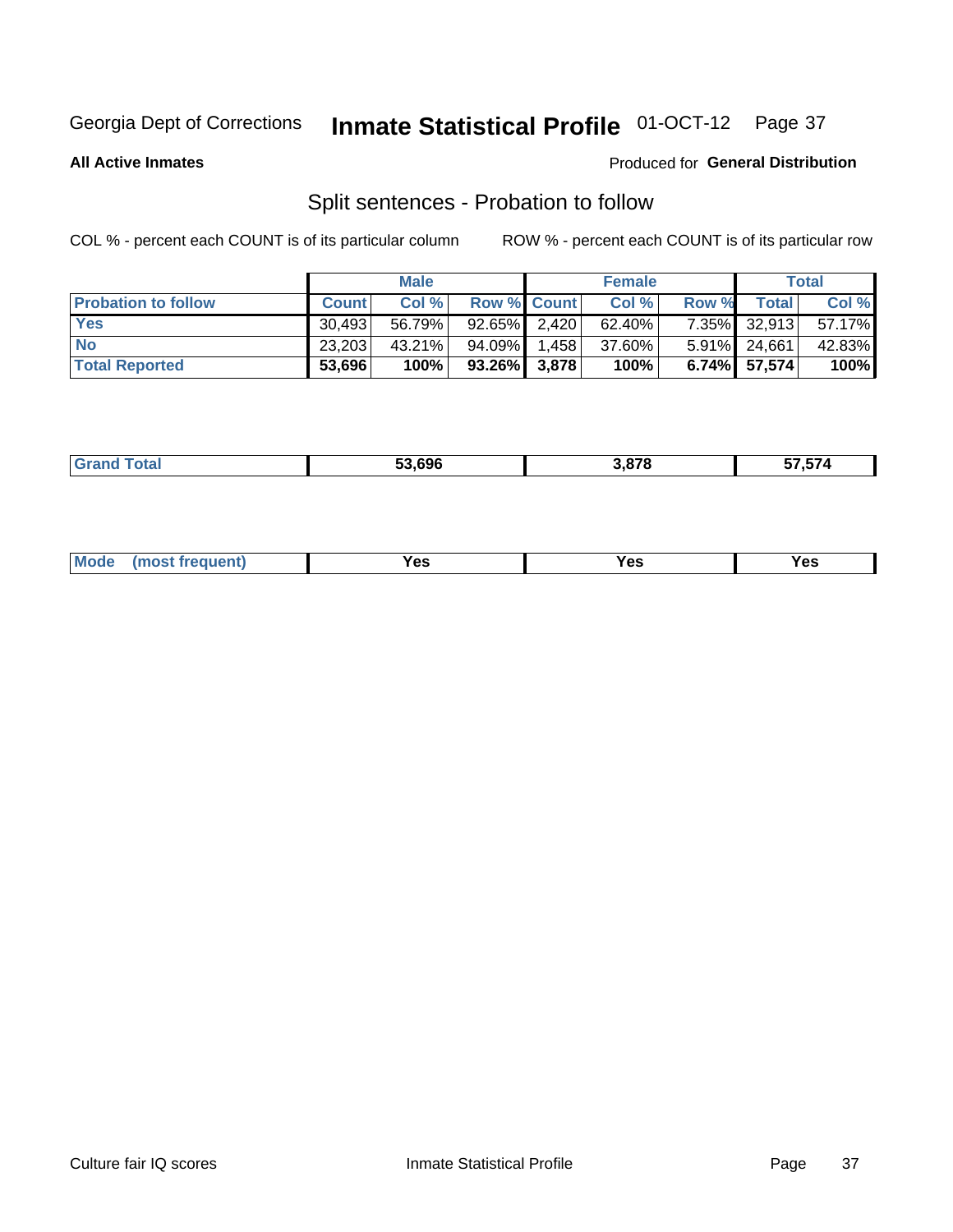# Inmate Statistical Profile 01-OCT-12 Page 38

**All Active Inmates** 

### Produced for General Distribution

## Probable future release type of still active inmates

COL % - percent each COUNT is of its particular column

|                                         |              | <b>Male</b> |                    |     | <b>Female</b> |          | <b>Total</b> |        |
|-----------------------------------------|--------------|-------------|--------------------|-----|---------------|----------|--------------|--------|
| <b>Probable Future Release Type</b>     | <b>Count</b> | Col%        | <b>Row % Count</b> |     | Col %         | Row %    | <b>Total</b> | Col %  |
| <b>Paroled with probation to follow</b> | 7,343        | 13.84%      | 91.63%             | 671 | 17.52%        | $8.37\%$ | 8,014        | 14.09% |
| Paroled w/o probation to follow         | 3,878        | 7.31%       | 92.75%             | 303 | 7.91%         | 7.25%    | 4,181        | 7.35%  |
| <b>Maxout with probation to follow</b>  | 22,232       | 41.91%      | 92.88% 1,705       |     | 44.51%        | 7.12%    | 23,937       | 42.09% |
| <b>Maxout w/o probation to follow</b>   | 11,920       | 22.47%      | $93.59\%$          | 817 | 21.33%        | 6.41%    | 12,737       | 22.40% |
| Life, LWOP or death sentence            | 7,668        | 14.46%      | 95.81%             | 335 | 8.74%         | $4.19\%$ | 8,003        | 14.07% |
| <b>Total Reported</b>                   | 53,041       | 100%        | 93.26% 3,831       |     | 100%          | 6.74%    | 56,872       | 100%   |

| eleased     |        |                 |        |
|-------------|--------|-----------------|--------|
| <b>otal</b> | 53,041 | 9 0 2 1<br>J.OJ | 56,872 |

| <b>Mode (most frequent)</b> | Maxout with PROB follow   Maxout with PROB follow   Maxout with PROB |        |
|-----------------------------|----------------------------------------------------------------------|--------|
|                             |                                                                      | follow |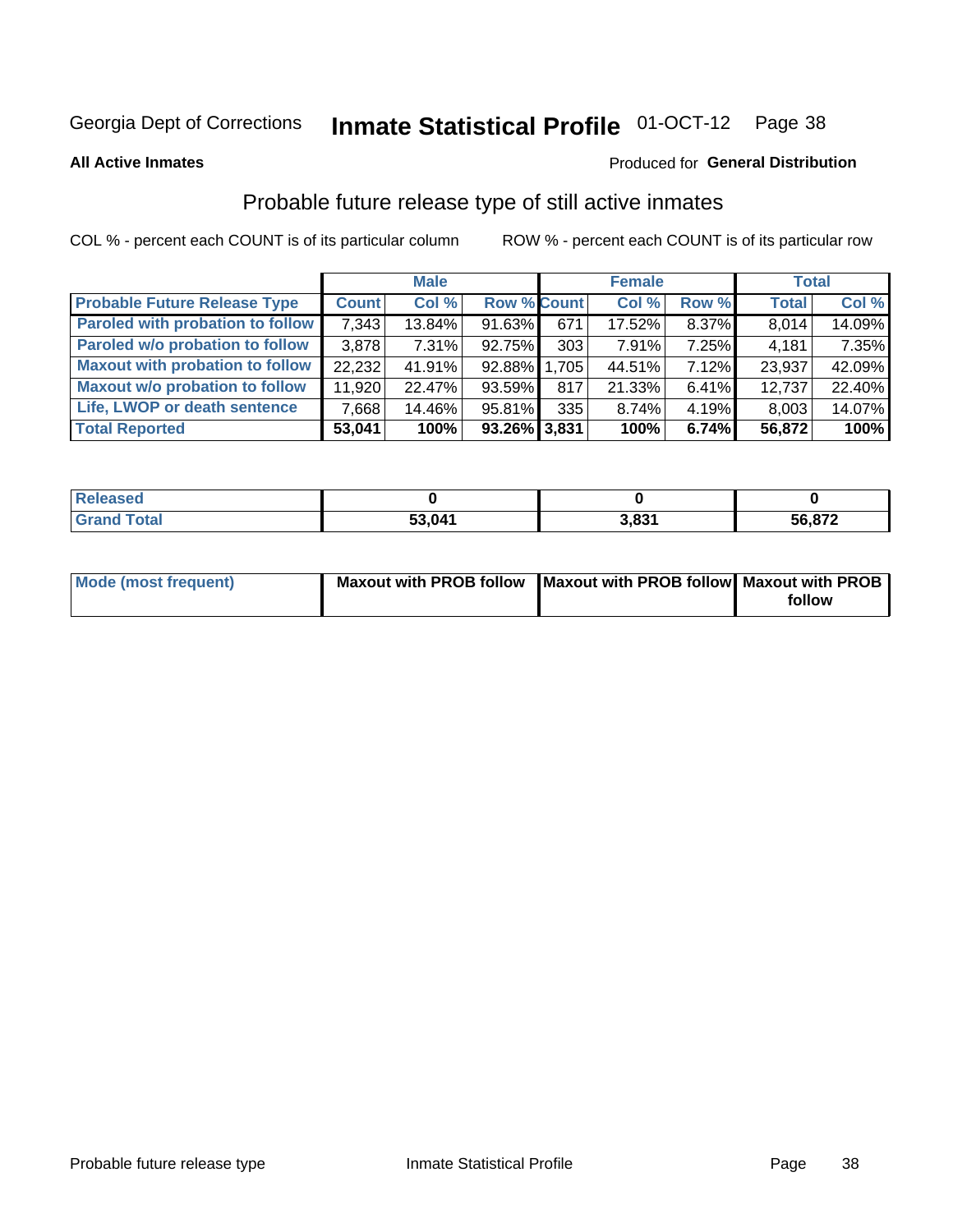## **All Active Inmates**

## Produced for General Distribution

## Time served in current (or last) institution

COL % - percent each COUNT is of its particular column

|                            |              | <b>Male</b> |        |              | <b>Female</b> |        |              | <b>Total</b> |
|----------------------------|--------------|-------------|--------|--------------|---------------|--------|--------------|--------------|
| <b>Time In Institution</b> | <b>Count</b> | Col %       | Row %  | <b>Count</b> | Col %         | Row %  | <b>Total</b> | Col %        |
| 0 to 3 months              | 14,269       | 26.57%      | 92.42% | 1,170        | 30.17%        | 7.58%  | 15,439       | 26.82%       |
| <b>3.01 to 6 months</b>    | 8,897        | 16.57%      | 93.90% | 578          | 14.90%        | 6.10%  | 9,475        | 16.46%       |
| 6.01 to 9 months           | 6,819        | 12.70%      | 94.28% | 414          | 10.68%        | 5.72%  | 7,233        | 12.56%       |
| 9.01 to 12 months          | 4,324        | 8.05%       | 93.84% | 284          | 7.32%         | 6.16%  | 4,608        | 8.00%        |
| 12.01 to 18 months         | 6,616        | 12.32%      | 90.85% | 666          | 17.17%        | 9.15%  | 7,282        | 12.65%       |
| <b>18.01 to 24 months</b>  | 3,077        | 5.73%       | 93.19% | 225          | 5.80%         | 6.81%  | 3,302        | 5.74%        |
| $2.01$ to 3 years          | 4,086        | 7.61%       | 94.30% | 247          | 6.37%         | 5.70%  | 4,333        | 7.53%        |
| $3.01$ to 4 years          | 2,200        | 4.10%       | 95.94% | 93           | 2.40%         | 4.06%  | 2,293        | 3.98%        |
| $4.01$ to 5 years          | 1,128        | 2.10%       | 95.35% | 55           | 1.42%         | 4.65%  | 1,183        | 2.05%        |
| 5.01 to 6 years            | 510          | 0.95%       | 94.62% | 29           | 0.75%         | 5.38%  | 539          | 0.94%        |
| 6.01 to 7 years            | 419          | 0.78%       | 92.90% | 32           | 0.83%         | 7.10%  | 451          | 0.78%        |
| 7.01 to 8 years            | 262          | 0.49%       | 86.47% | 41           | 1.06%         | 13.53% | 303          | 0.53%        |
| 8.01 to 9 years            | 196          | 0.37%       | 95.61% | 9            | 0.23%         | 4.39%  | 205          | 0.36%        |
| 9.01 to 10 years           | 134          | 0.25%       | 97.10% | 4            | 0.10%         | 2.90%  | 138          | 0.24%        |
| Over 10 years              | 759          | 1.41%       | 96.08% | 31           | 0.80%         | 3.92%  | 790          | 1.37%        |
| <b>Total Reported</b>      | 53,696       | 100%        | 93.26% | 3,878        | 100%          | 6.74%  | 57,574       | 100.0%       |

| neo<br><b>NOT</b> |        |     |                   |
|-------------------|--------|-----|-------------------|
|                   | 53.696 | 070 | -- 1<br>، ن<br>J, |

| <b>Mean</b><br>(average) | 19 months | 14 months | 19 months |  |
|--------------------------|-----------|-----------|-----------|--|
| Median (middle)          | ' months  | 7 months  | 7 months  |  |
| Mode (most frequent)     | 0 months  | months    | l months  |  |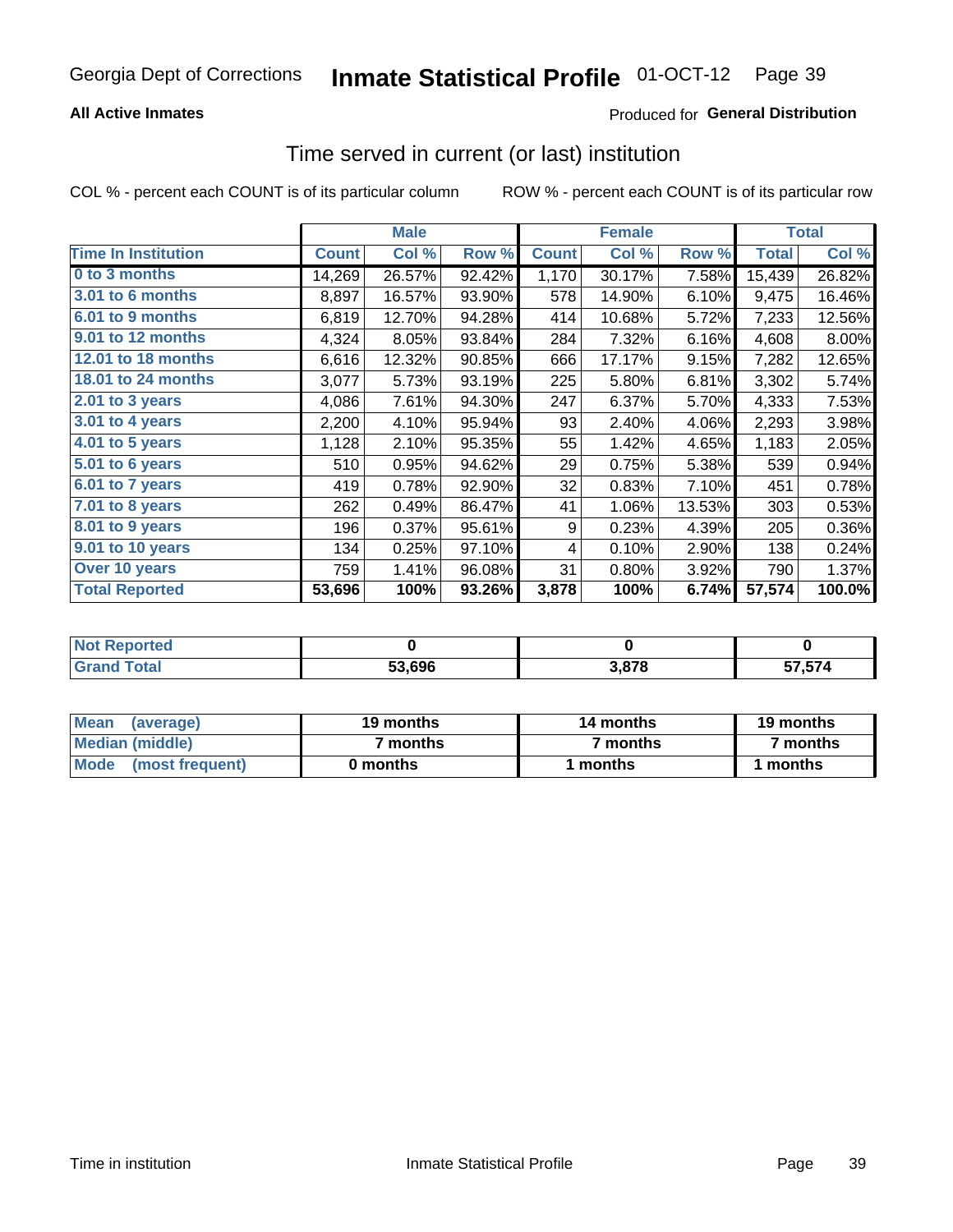#### Inmate Statistical Profile 01-OCT-12 Page 40

#### **All Active Inmates**

### Produced for General Distribution

## Highest grade level attained

COL % - percent each COUNT is of its particular column

|                              |              | <b>Male</b> |         |                | <b>Female</b> |        |              | <b>Total</b> |
|------------------------------|--------------|-------------|---------|----------------|---------------|--------|--------------|--------------|
| <b>Grade Level</b>           | <b>Count</b> | Col %       | Row %   | <b>Count</b>   | Col %         | Row %  | <b>Total</b> | Col %        |
| No school at all             | 24           | 0.05%       | 100.00% |                |               |        | 24           | 0.04%        |
| Grade 1                      | 40           | 0.08%       | 97.56%  | 1              | 0.03%         | 2.44%  | 41           | 0.07%        |
| Grade 2                      | 86           | 0.17%       | 94.51%  | 5              | 0.13%         | 5.49%  | 91           | 0.17%        |
| Grade 3                      | 119          | 0.23%       | 95.20%  | $\,6$          | 0.16%         | 4.80%  | 125          | 0.23%        |
| Grade 4                      | 135          | 0.26%       | 95.74%  | $\,6\,$        | 0.16%         | 4.26%  | 141          | 0.26%        |
| <b>Grade 5</b>               | 188          | 0.37%       | 93.07%  | 14             | 0.38%         | 6.93%  | 202          | 0.37%        |
| Grade 6                      | 706          | 1.38%       | 96.05%  | 29             | 0.78%         | 3.95%  | 735          | 1.34%        |
| <b>Grade 7</b>               | 969          | 1.89%       | 94.17%  | 60             | 1.62%         | 5.83%  | 1,029        | 1.87%        |
| Grade 8                      | 3,428        | 6.68%       | 93.13%  | 253            | 6.82%         | 6.87%  | 3,681        | 6.69%        |
| <b>Grade 9</b>               | 6,310        | 12.30%      | 94.39%  | 375            | 10.11%        | 5.61%  | 6,685        | 12.15%       |
| Grade 10                     | 8,572        | 16.71%      | 95.36%  | 417            | 11.24%        | 4.64%  | 8,989        | 16.34%       |
| Grade 11                     | 8,487        | 16.54%      | 95.08%  | 439            | 11.83%        | 4.92%  | 8,926        | 16.22%       |
| <b>Grade 12 or GED</b>       | 16,838       | 32.82%      | 93.27%  | 1,214          | 32.71%        | 6.73%  | 18,052       | 32.81%       |
| <b>Some tech school</b>      | 313          | 0.61%       | 73.13%  | 115            | 3.10%         | 26.87% | 428          | 0.78%        |
| <b>Completed tech school</b> | 314          | 0.61%       | 76.77%  | 95             | 2.56%         | 23.23% | 409          | 0.74%        |
| College, 1 year              | 1,437        | 2.80%       | 86.99%  | 215            | 5.79%         | 13.01% | 1,652        | 3.00%        |
| College, 2 year              | 1,972        | 3.84%       | 87.22%  | 289            | 7.79%         | 12.78% | 2,261        | 4.11%        |
| College, 3 year              | 521          | 1.02%       | 89.37%  | 62             | 1.67%         | 10.63% | 583          | 1.06%        |
| <b>Bachelor's degree</b>     | 679          | 1.32%       | 88.41%  | 89             | 2.40%         | 11.59% | 768          | 1.40%        |
| <b>Master's degree</b>       | 124          | 0.24%       | 85.52%  | 21             | 0.57%         | 14.48% | 145          | 0.26%        |
| Ph.D. degree                 | 20           | 0.04%       | 95.24%  | 1              | 0.03%         | 4.76%  | 21           | 0.04%        |
| Law degree                   | 18           | 0.04%       | 85.71%  | $\mathbf{3}$   | 0.08%         | 14.29% | 21           | 0.04%        |
| <b>Medical degree</b>        | 8            | 0.02%       | 80.00%  | $\overline{2}$ | 0.05%         | 20.00% | 10           | 0.02%        |
| <b>Total Reported</b>        | 51,308       | 100%        | 93.26%  | 3,711          | 100.0%        | 6.74%  | 55,019       | 100.0%       |

| 2,388  | 167<br>$\sim$ | 2,555  |
|--------|---------------|--------|
| 53.696 | .878          | - -- - |

| <b>Mean</b><br>(average)       | 10.82           | 11.37           | 10.85             |
|--------------------------------|-----------------|-----------------|-------------------|
| Median (middle)                | Grade 11        | Grade 12 or GED | Grade 11          |
| <b>Mode</b><br>(most frequent) | Grade 12 or GED | Grade 12 or GED | I Grade 12 or GED |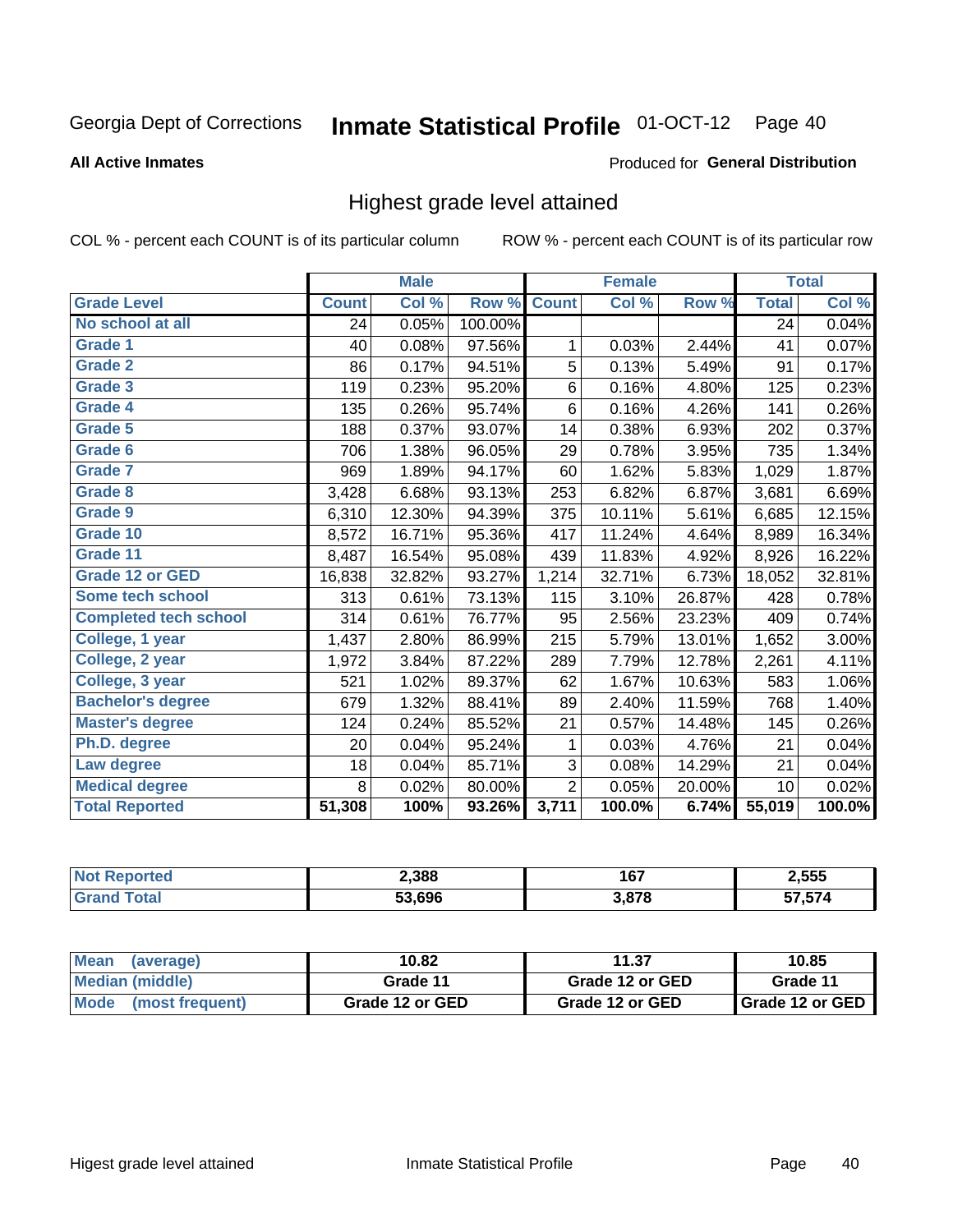# Inmate Statistical Profile 01-OCT-12 Page 41

#### **All Active Inmates**

## **Produced for General Distribution**

## Culture fair IQ scores

COL % - percent each COUNT is of its particular column

|                       |              | <b>Male</b> |        |              | <b>Female</b> |          |              | <b>Total</b> |
|-----------------------|--------------|-------------|--------|--------------|---------------|----------|--------------|--------------|
| <b>IQ Scores</b>      | <b>Count</b> | Col %       | Row %  | <b>Count</b> | Col %         | Row %    | <b>Total</b> | Col %        |
| $60 - 69$             | 903          | 3.22%       | 97.31% | 25           | 1.98%         | 2.69%    | 928          | 3.17%        |
| $70 - 79$             | 2,229        | 7.96%       | 95.22% | 112          | 8.86%         | 4.78%    | 2,341        | 8.00%        |
| $80 - 89$             | 4,273        | 15.25%      | 93.11% | 316          | 25.00%        | 6.89%    | 4,589        | 15.67%       |
| $90 - 99$             | 7,292        | 26.03%      | 94.65% | 412          | 32.59%        | 5.35%    | 7,704        | 26.32%       |
| $100 - 109$           | 7,444        | 26.57%      | 97.61% | 182          | 14.40%        | 2.39%    | 7,626        | 26.05%       |
| $110 - 119$           | 4,808        | 17.16%      | 98.20% | 88           | 6.96%         | $1.80\%$ | 4,896        | 16.72%       |
| $120 - 129$           | 1,006        | 3.59%       | 93.32% | 72           | 5.70%         | 6.68%    | 1,078        | 3.68%        |
| $130 - 139$           | 46           | 0.16%       | 52.27% | 42           | 3.32%         | 47.73%   | 88           | 0.30%        |
| 140 & Up              | 11           | 0.04%       | 42.31% | 15           | 1.19%         | 57.69%   | 26           | 0.09%        |
| <b>Total Reported</b> | 28,012       | 100%        | 95.68% | 1,264        | 100%          | 4.32%    | 29,276       | 100%         |

| <b>Not Reported</b>         | 25,206 | 2,507 | 27,713 |
|-----------------------------|--------|-------|--------|
| <b>Not Valid (under 60)</b> | 478    | 107   | 585    |
| <b>Grand Total</b>          | 53,696 | 3,878 | 57,574 |

| <b>Mean</b><br>(average) | 98  | רח | 98 |
|--------------------------|-----|----|----|
| Median (middle)          | 99  | 94 | 99 |
| Mode<br>(most frequent)  | 103 | 94 | 99 |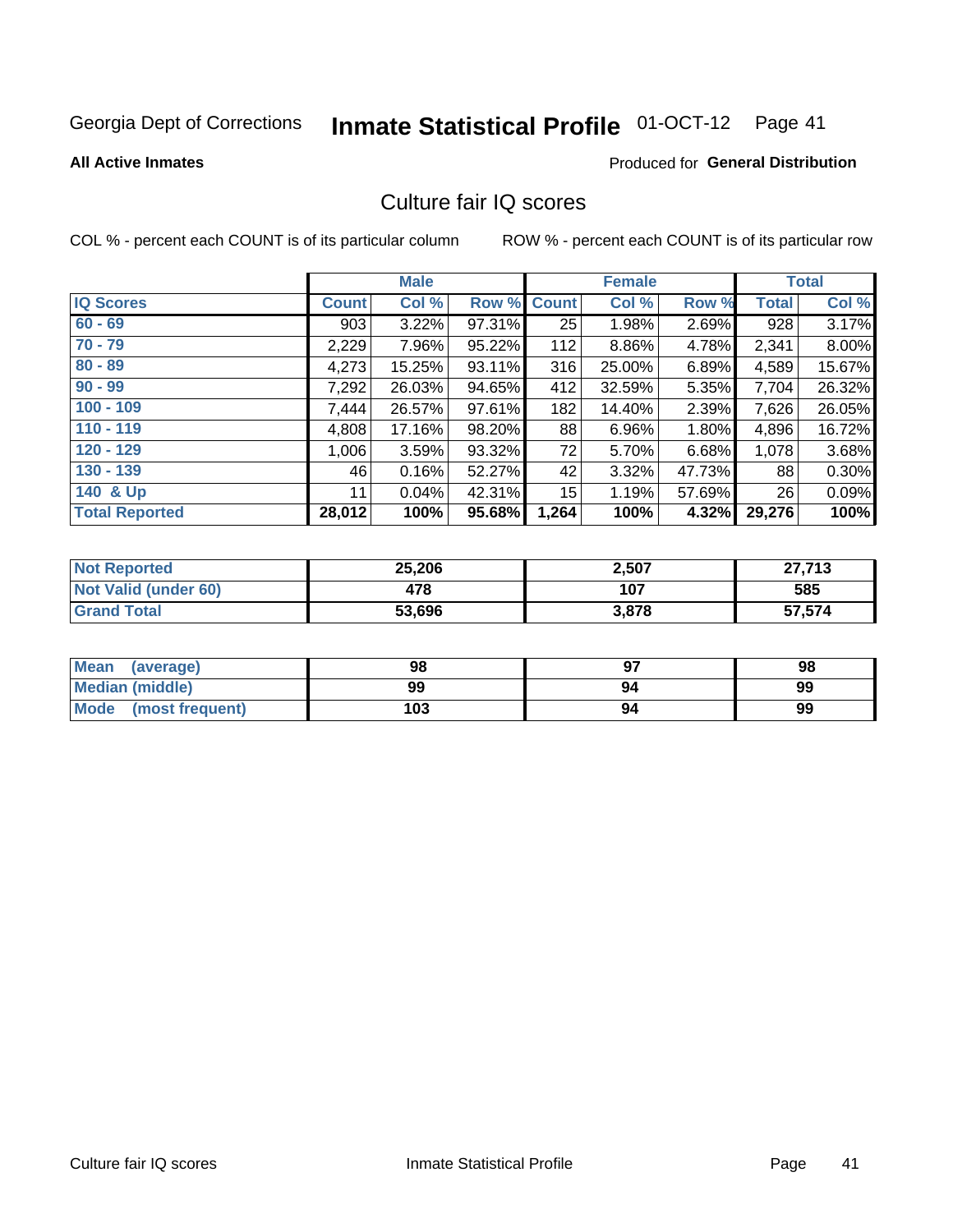#### **Inmate Statistical Profile 01-OCT-12** Page 42

#### **All Active Inmates**

## Produced for General Distribution

## Wide Range Achievement Test (WRAT) reading score

COL % - percent each COUNT is of its particular column

|                           |              | <b>Male</b> |        |              | <b>Female</b> |        |              | <b>Total</b> |
|---------------------------|--------------|-------------|--------|--------------|---------------|--------|--------------|--------------|
| <b>WRAT Reading Score</b> | <b>Count</b> | Col %       | Row %  | <b>Count</b> | Col %         | Row %  | <b>Total</b> | Col %        |
| $0.1$ to $0.9$            | 600          | 2.11%       | 98.52% | 9            | 0.66%         | 1.48%  | 609          | 2.04%        |
| 1.0 to 1.9                | 696          | 2.45%       | 98.03% | 14           | 1.02%         | 1.97%  | 710          | 2.38%        |
| 2.0 to 2.9                | 1,278        | 4.50%       | 97.48% | 33           | 2.40%         | 2.52%  | 1,311        | 4.40%        |
| 3.0 to 3.9                | 2,366        | 8.33%       | 97.33% | 65           | 4.73%         | 2.67%  | 2,431        | 8.16%        |
| 4.0 to 4.9                | 2,720        | 9.57%       | 96.22% | 107          | 7.79%         | 3.78%  | 2,827        | 9.49%        |
| 5.0 to 5.9                | 2,384        | 8.39%       | 96.83% | 78           | 5.68%         | 3.17%  | 2,462        | 8.27%        |
| 6.0 to 6.9                | 2,457        | 8.65%       | 95.86% | 106          | 7.72%         | 4.14%  | 2,563        | 8.60%        |
| 7.0 to 7.9                | 1,173        | 4.13%       | 95.68% | 53           | 3.86%         | 4.32%  | 1,226        | 4.12%        |
| 8.0 to 8.9                | 2,292        | 8.07%       | 96.10% | 93           | 6.77%         | 3.90%  | 2,385        | 8.01%        |
| 9.0 to 9.9                | 1,821        | 6.41%       | 96.71% | 62           | 4.52%         | 3.29%  | 1,883        | 6.32%        |
| 10.0 to 10.9              | 1,554        | 5.47%       | 94.81% | 85           | 6.19%         | 5.19%  | 1,639        | 5.50%        |
| 11.0 to 11.9              | 1,945        | 6.85%       | 94.37% | 116          | 8.45%         | 5.63%  | 2,061        | 6.92%        |
| 12.0 to 12.9              | 5,833        | 20.53%      | 93.63% | 397          | 28.91%        | 6.37%  | 6,230        | 20.92%       |
| 13                        | 1,295        | 4.56%       | 89.31% | 155          | 11.29%        | 10.69% | 1,450        | 4.87%        |
| <b>Total Reported</b>     | 28,414       | 100%        | 95.39% | 1,373        | 100%          | 4.61%  | 29,787       | 100%         |

| тец<br>w. | 25,282 | 2,505 | 27.707<br>101   |
|-----------|--------|-------|-----------------|
|           | 53.696 | 3,878 | -- -- -<br>. טי |

| <b>Mean</b><br>(average) | 8.04       | 9.45 | 8.10 |
|--------------------------|------------|------|------|
| <b>Median (middle)</b>   | י ה<br>0.Z | 10.8 | o.z  |
| Mode<br>(most frequent)  | 12.8       | 12.9 | 12.8 |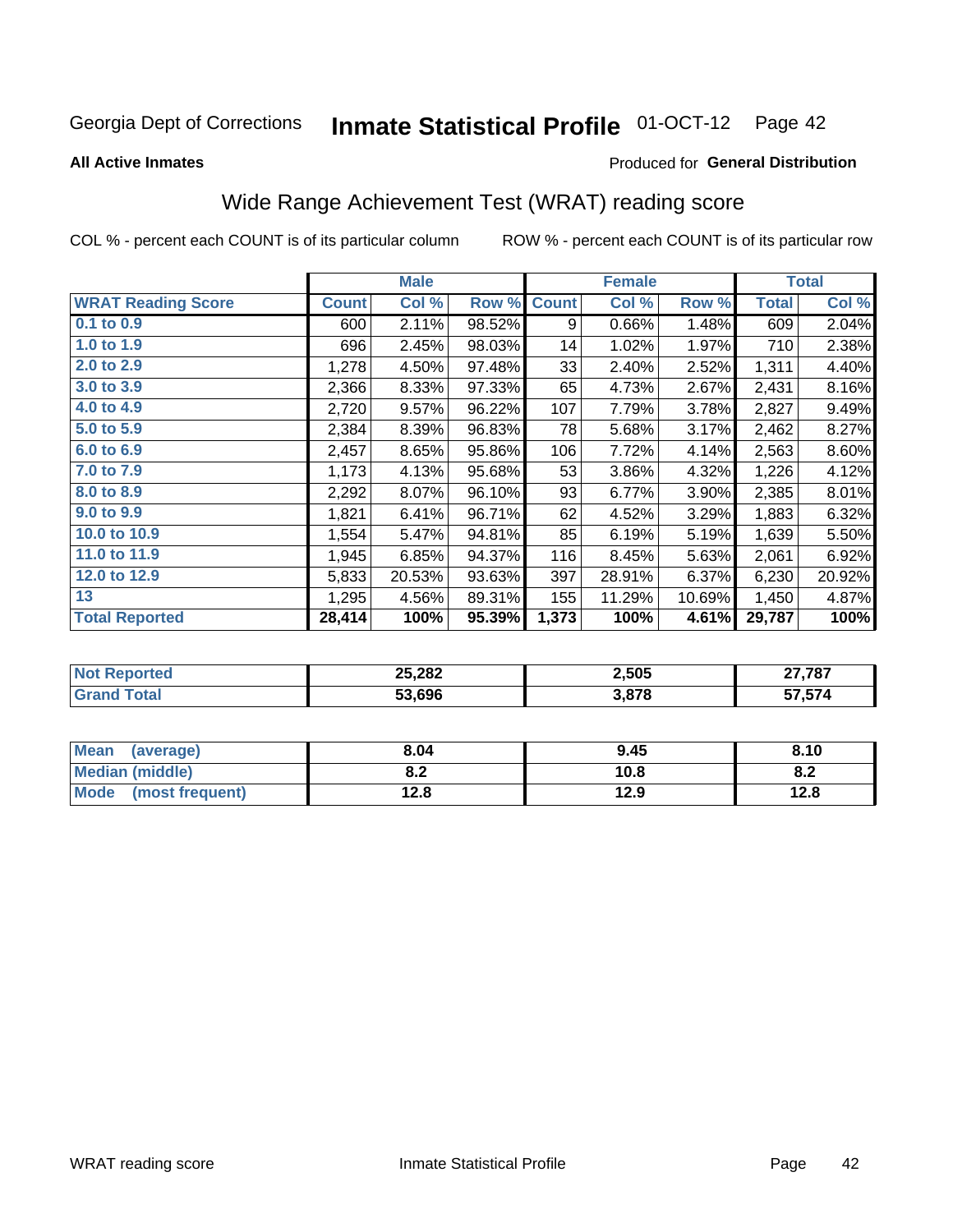#### **Inmate Statistical Profile 01-OCT-12** Page 43

**All Active Inmates** 

### Produced for General Distribution

## Wide Range Achievement Test (WRAT) math score

COL % - percent each COUNT is of its particular column

|                              |              | <b>Male</b> |        |              | <b>Female</b> |        |              | <b>Total</b> |
|------------------------------|--------------|-------------|--------|--------------|---------------|--------|--------------|--------------|
| <b>WRAT Mathematic Score</b> | <b>Count</b> | Col %       | Row %  | <b>Count</b> | Col %         | Row %  | <b>Total</b> | Col %        |
| $0.1$ to $0.9$               | 86           | 0.30%       | 98.85% | 1            | 0.07%         | 1.15%  | 87           | 0.29%        |
| 1.0 to 1.9                   | 205          | 0.72%       | 97.62% | 5            | 0.36%         | 2.38%  | 210          | 0.70%        |
| 2.0 to 2.9                   | 686          | 2.41%       | 96.21% | 27           | 1.97%         | 3.79%  | 713          | 2.39%        |
| 3.0 to 3.9                   | 1,709        | 6.01%       | 97.05% | 52           | 3.79%         | 2.95%  | 1,761        | 5.91%        |
| 4.0 to 4.9                   | 3,341        | 11.76%      | 96.62% | 117          | 8.52%         | 3.38%  | 3,458        | 11.61%       |
| 5.0 to 5.9                   | 4,160        | 14.64%      | 96.36% | 157          | 11.43%        | 3.64%  | 4,317        | 14.49%       |
| 6.0 to 6.9                   | 6,361        | 22.38%      | 96.03% | 263          | 19.16%        | 3.97%  | 6,624        | 22.23%       |
| 7.0 to 7.9                   | 3,233        | 11.38%      | 96.08% | 132          | 9.61%         | 3.92%  | 3,365        | 11.30%       |
| 8.0 to 8.9                   | 2,434        | 8.56%       | 94.09% | 153          | 11.14%        | 5.91%  | 2,587        | 8.68%        |
| 9.0 to 9.9                   | 1,921        | 6.76%       | 94.63% | 109          | 7.94%         | 5.37%  | 2,030        | 6.81%        |
| 10.0 to 10.9                 | 901          | 3.17%       | 96.57% | 32           | 2.33%         | 3.43%  | 933          | 3.13%        |
| 11.0 to 11.9                 | 1,021        | 3.59%       | 91.90% | 90           | 6.55%         | 8.10%  | 1,111        | 3.73%        |
| 12.0 to 12.9                 | 2,203        | 7.75%       | 91.41% | 207          | 15.08%        | 8.59%  | 2,410        | 8.09%        |
| 13                           | 157          | 0.55%       | 84.86% | 28           | 2.04%         | 15.14% | 185          | 0.62%        |
| <b>Total Reported</b>        | 28,418       | 100%        | 95.39% | 1,373        | 100%          | 4.61%  | 29,791       | 100%         |
|                              |              |             |        |              |               |        |              |              |

| <b>Reported</b><br>' NOt | 25,278 | 2,505 | 27,783            |
|--------------------------|--------|-------|-------------------|
| <b>c</b> otal            | 53.696 | 3,878 | -- -- 4<br>57,574 |

| <b>Mean</b><br>(average)       | 7.10 | 8.03 | 7.14 |
|--------------------------------|------|------|------|
| <b>Median (middle)</b>         | כ.ס  |      | υ.ο  |
| <b>Mode</b><br>(most frequent) | ხ. J | 12.9 | ხ.Ე  |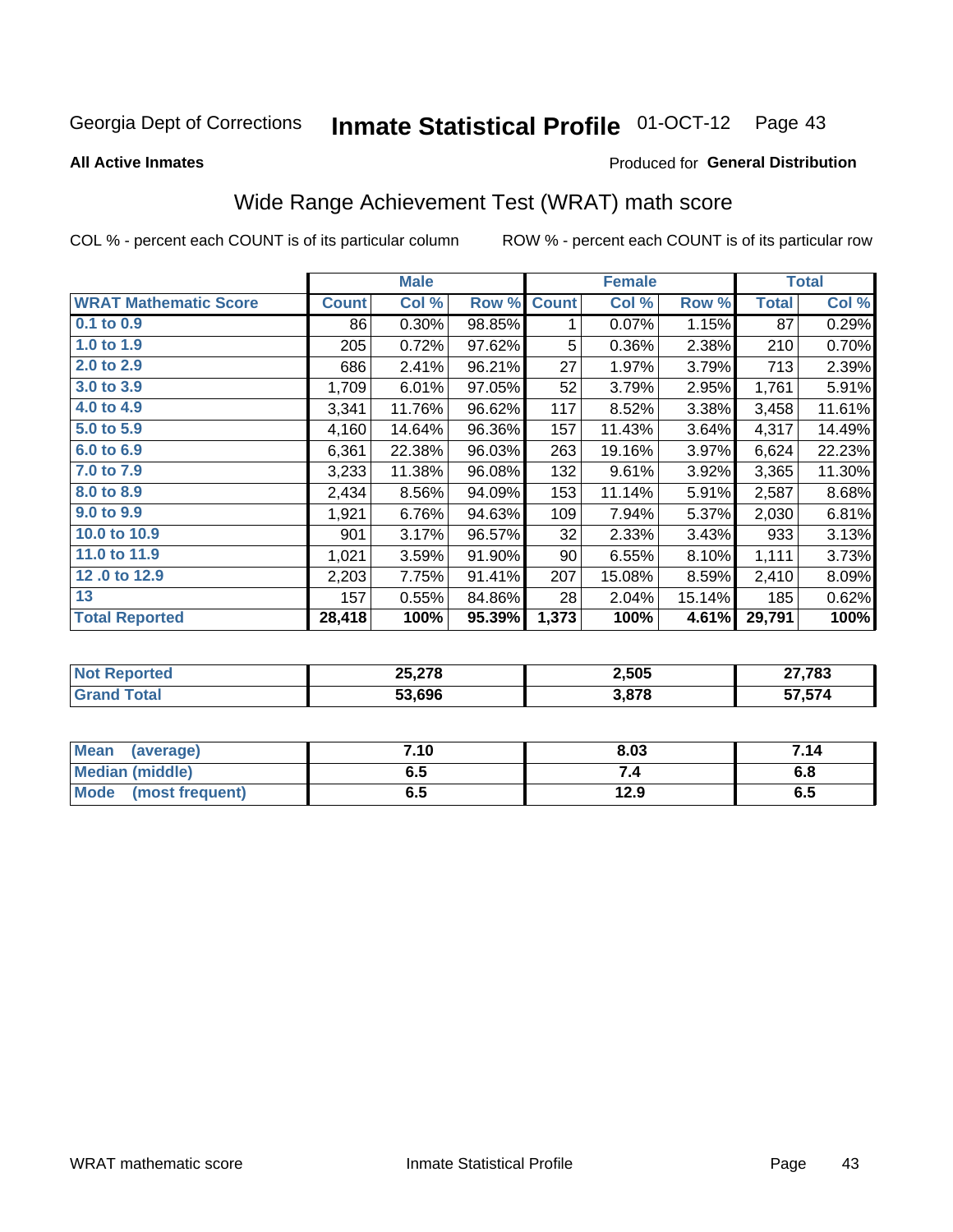#### **Inmate Statistical Profile 01-OCT-12** Page 44

#### **All Active Inmates**

## Produced for General Distribution

## Wide Range Achievement Test (WRAT) spelling score

COL % - percent each COUNT is of its particular column

| <b>WRAT Spelling Score</b><br>Col %<br><b>Count</b><br>Row %<br>Col %<br>Row %<br><b>Total</b><br><b>Count</b><br>$0.1$ to $0.9$<br>2.23%<br>98.76%<br>635<br>0.58%<br>1.24%<br>8<br>643<br>1.0 to 1.9<br>1,072<br>3.77%<br>98.80%<br>13<br>0.95%<br>1.20%<br>1,085<br>2.0 to 2.9<br>31<br>1,817<br>6.39%<br>98.32%<br>2.26%<br>1.68%<br>1,848<br>3.0 to 3.9<br>2,356<br>2,402<br>8.29%<br>98.08%<br>46<br>3.35%<br>1.92%<br>4.0 to 4.9<br>2,468<br>2,400<br>8.45%<br>97.24%<br>4.96%<br>2.76%<br>68<br>5.0 to 5.9<br>3,465<br>3,351<br>96.71%<br>8.31%<br>3.29%<br>11.79%<br>114<br>6.0 to 6.9<br>3,017<br>10.62%<br>96.30%<br>116<br>8.45%<br>3,133<br>3.70%<br>7.0 to 7.9<br>2,400<br>8.45%<br>95.24%<br>120<br>8.75%<br>2,520<br>4.76%<br>8.0 to 8.9<br>2,225<br>7.83%<br>94.80%<br>122<br>8.89%<br>5.20%<br>2,347<br>9.0 to 9.9<br>6.04%<br>95.55%<br>80<br>5.83%<br>4.45%<br>1,717<br>1,797<br>10.0 to 10.9<br>1,606<br>5.65%<br>95.71%<br>72<br>5.25%<br>4.29%<br>1,678<br>11.0 to 11.9<br>5.33%<br>93.40%<br>107<br>7.80%<br>6.60%<br>1,621<br>1,514<br>12.0 to 12.9<br>381<br>9.32%<br>3,705<br>13.04%<br>90.68%<br>27.77%<br>4,086 |  | <b>Male</b> |  | <b>Female</b> |  | <b>Total</b> |
|----------------------------------------------------------------------------------------------------------------------------------------------------------------------------------------------------------------------------------------------------------------------------------------------------------------------------------------------------------------------------------------------------------------------------------------------------------------------------------------------------------------------------------------------------------------------------------------------------------------------------------------------------------------------------------------------------------------------------------------------------------------------------------------------------------------------------------------------------------------------------------------------------------------------------------------------------------------------------------------------------------------------------------------------------------------------------------------------------------------------------------------------|--|-------------|--|---------------|--|--------------|
|                                                                                                                                                                                                                                                                                                                                                                                                                                                                                                                                                                                                                                                                                                                                                                                                                                                                                                                                                                                                                                                                                                                                              |  |             |  |               |  | Col %        |
|                                                                                                                                                                                                                                                                                                                                                                                                                                                                                                                                                                                                                                                                                                                                                                                                                                                                                                                                                                                                                                                                                                                                              |  |             |  |               |  | 2.16%        |
|                                                                                                                                                                                                                                                                                                                                                                                                                                                                                                                                                                                                                                                                                                                                                                                                                                                                                                                                                                                                                                                                                                                                              |  |             |  |               |  | 3.64%        |
|                                                                                                                                                                                                                                                                                                                                                                                                                                                                                                                                                                                                                                                                                                                                                                                                                                                                                                                                                                                                                                                                                                                                              |  |             |  |               |  | 6.20%        |
|                                                                                                                                                                                                                                                                                                                                                                                                                                                                                                                                                                                                                                                                                                                                                                                                                                                                                                                                                                                                                                                                                                                                              |  |             |  |               |  | $8.06\%$     |
|                                                                                                                                                                                                                                                                                                                                                                                                                                                                                                                                                                                                                                                                                                                                                                                                                                                                                                                                                                                                                                                                                                                                              |  |             |  |               |  | 8.29%        |
|                                                                                                                                                                                                                                                                                                                                                                                                                                                                                                                                                                                                                                                                                                                                                                                                                                                                                                                                                                                                                                                                                                                                              |  |             |  |               |  | 11.63%       |
|                                                                                                                                                                                                                                                                                                                                                                                                                                                                                                                                                                                                                                                                                                                                                                                                                                                                                                                                                                                                                                                                                                                                              |  |             |  |               |  | 10.52%       |
|                                                                                                                                                                                                                                                                                                                                                                                                                                                                                                                                                                                                                                                                                                                                                                                                                                                                                                                                                                                                                                                                                                                                              |  |             |  |               |  | 8.46%        |
|                                                                                                                                                                                                                                                                                                                                                                                                                                                                                                                                                                                                                                                                                                                                                                                                                                                                                                                                                                                                                                                                                                                                              |  |             |  |               |  | 7.88%        |
|                                                                                                                                                                                                                                                                                                                                                                                                                                                                                                                                                                                                                                                                                                                                                                                                                                                                                                                                                                                                                                                                                                                                              |  |             |  |               |  | 6.03%        |
|                                                                                                                                                                                                                                                                                                                                                                                                                                                                                                                                                                                                                                                                                                                                                                                                                                                                                                                                                                                                                                                                                                                                              |  |             |  |               |  | 5.63%        |
|                                                                                                                                                                                                                                                                                                                                                                                                                                                                                                                                                                                                                                                                                                                                                                                                                                                                                                                                                                                                                                                                                                                                              |  |             |  |               |  | 5.44%        |
|                                                                                                                                                                                                                                                                                                                                                                                                                                                                                                                                                                                                                                                                                                                                                                                                                                                                                                                                                                                                                                                                                                                                              |  |             |  |               |  | 13.72%       |
| 13<br>2.11%<br>694<br>600<br>86.46%<br>94<br>6.85%<br>13.54%                                                                                                                                                                                                                                                                                                                                                                                                                                                                                                                                                                                                                                                                                                                                                                                                                                                                                                                                                                                                                                                                                 |  |             |  |               |  | 2.33%        |
| 1,372<br><b>Total Reported</b><br>28,415<br>100%<br>4.61%<br>29,787<br>95.39%<br>100%                                                                                                                                                                                                                                                                                                                                                                                                                                                                                                                                                                                                                                                                                                                                                                                                                                                                                                                                                                                                                                                        |  |             |  |               |  | 100%         |

| <b>Reported</b><br><b>NO</b> t | 25,281 | 2,506 | 27,787            |
|--------------------------------|--------|-------|-------------------|
| <b>c</b> otal                  | 53.696 | 3,878 | -- -- 4<br>57,574 |

| <b>Mean</b><br>(average) | ר ה<br>$\mathbf{z}$ | 9.25 | 7. 22.<br>∡د. ا |
|--------------------------|---------------------|------|-----------------|
| Median (middle)          | ν.,                 | 9.6  | ν.,             |
| Mode<br>(most frequent)  | 12.9                | 12.9 | 12.9            |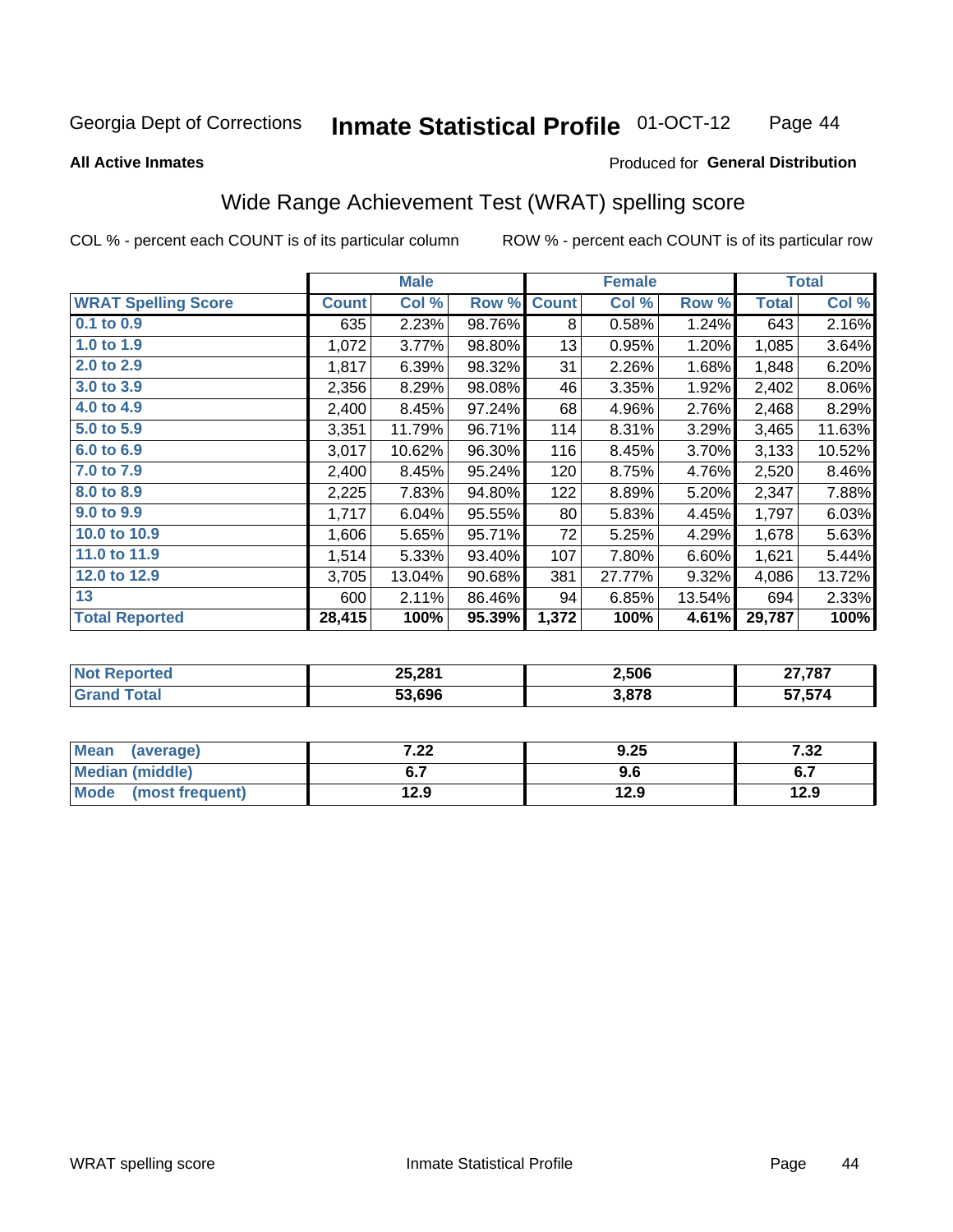### **All Active Inmates**

## Produced for General Distribution

# Scope of substance abuse - summary

COL % - percent each COUNT is of its particular column

|                        |              | <b>Male</b> |           |              | <b>Female</b> |       |              | <b>Total</b> |
|------------------------|--------------|-------------|-----------|--------------|---------------|-------|--------------|--------------|
| <b>Substance Abuse</b> | <b>Count</b> | Col %       | Row %     | <b>Count</b> | Col %         | Row % | <b>Total</b> | Col %        |
| <b>None</b>            | 39,551       | 73.66%      | 92.28%    | 3,309        | 85.33%        | 7.72% | 42,860       | 74.44%       |
| <b>Drugs only</b>      | 7.617        | 14.19%      | $94.59\%$ | 436          | $11.24\%$     | 5.41% | 8,053        | 13.99%       |
| <b>Alcohol only</b>    | .650         | $3.07\%$    | 98.10%    | 32           | 0.83%         | 1.90% | .682         | 2.92%        |
| Drugs and alcohol      | 4,878        | $9.08\%$    | 97.97%    | 101          | $2.60\%$      | 2.03% | 4,979        | 8.65%        |
| <b>Total Reported</b>  | 53,696       | 100%        | $93.26\%$ | 3,878        | 100%          | 6.74% | 57,574       | 100%         |

| <b>Not Reported</b> |        |       |        |
|---------------------|--------|-------|--------|
| <b>Grand Total</b>  | 53.696 | 3.878 | 57,574 |

| <b>Mod</b><br>'one<br>None<br><b>None</b> |
|-------------------------------------------|
|-------------------------------------------|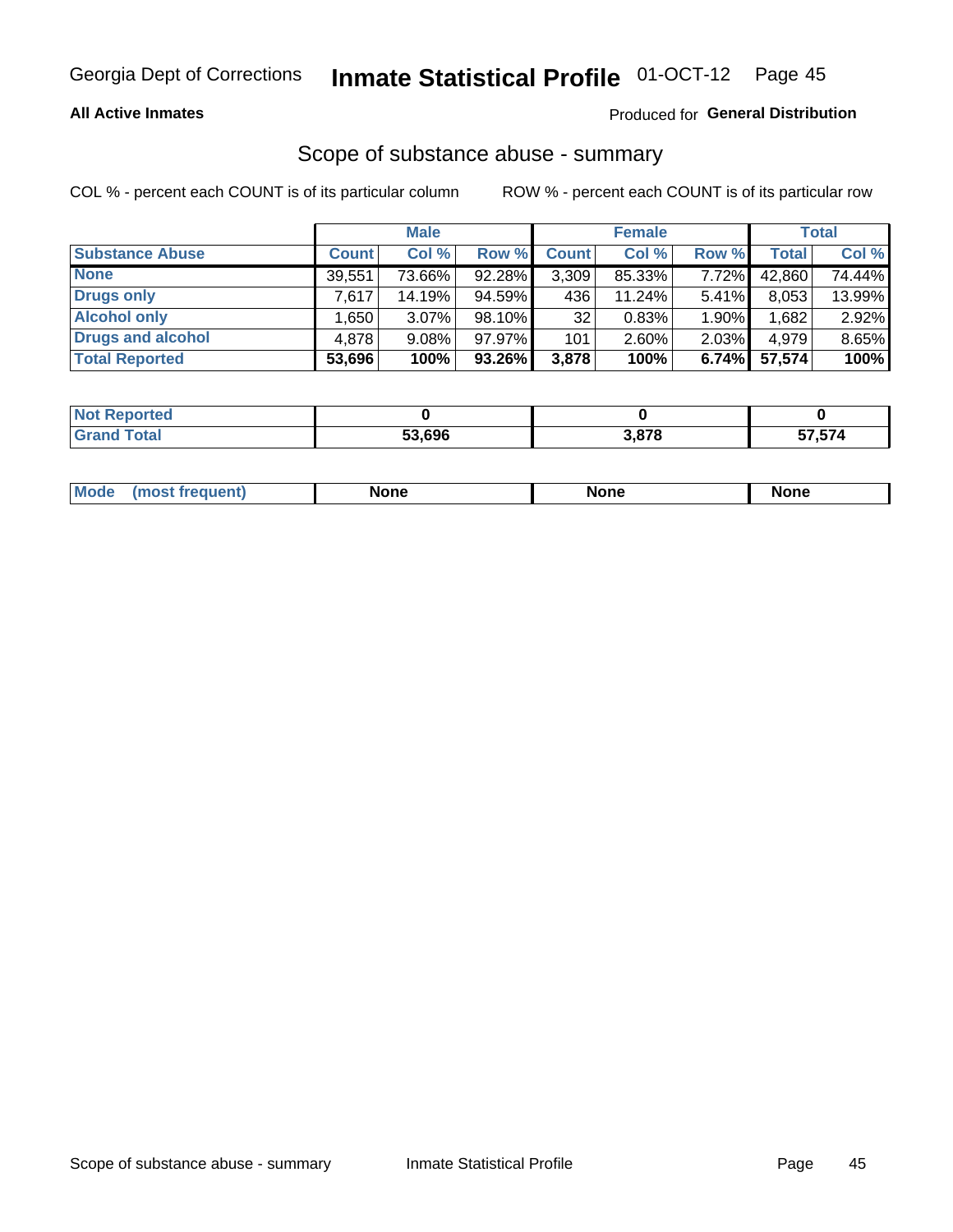## **All Active Inmates**

## Produced for General Distribution

## Scope of substance abuse - detail

COL % - percent each COUNT is of its particular column

|                                      |              | <b>Male</b> |         |              | <b>Female</b> |       |                     | <b>Total</b> |
|--------------------------------------|--------------|-------------|---------|--------------|---------------|-------|---------------------|--------------|
| <b>Substance Abuse</b>               | <b>Count</b> | Col %       | Row %   | <b>Count</b> | Col %         | Row % | <b>Total</b>        | Col %        |
| No drug or alcohol problems          | 39,551       | 73.66%      | 92.28%  | 3,309        | 85.33%        | 7.72% | 42,860              | 74.44%       |
| Drug addiction but no alcohol        | 134          | 0.25%       | 91.16%  | 13           | 0.34%         | 8.84% | 147                 | 0.26%        |
| <b>Drug addiction and alcohol</b>    | 71           | 0.13%       | 98.61%  |              | 0.03%         | 1.39% | 72                  | 0.13%        |
| <b>labuse</b>                        |              |             |         |              |               |       |                     |              |
| <b>Drug addiction and alcoholism</b> | 49           | 0.09%       | 100.00% |              |               |       | 49                  | 0.09%        |
| No drug problem but alcohol          | 1,367        | 2.55%       | 99.06%  | 13           | 0.34%         | 0.94% | 1,380               | 2.40%        |
| <b>labuse</b>                        |              |             |         |              |               |       |                     |              |
| No drug problem but alcoholism       | 283          | 0.53%       | 93.71%  | 19           | 0.49%         | 6.29% | 302                 | 0.52%        |
| Drug experiment but no alcohol       | 3,840        | 7.15%       | 97.07%  | 116          | 2.99%         | 2.93% | 3,956               | 6.87%        |
| <b>Drug experiment &amp; alcohol</b> | 782          | 1.46%       | 98.49%  | 12           | 0.31%         | 1.51% | 794                 | 1.38%        |
| <b>labuse</b>                        |              |             |         |              |               |       |                     |              |
| Drug experiment & alcoholism         | 246          | 0.46%       | 96.09%  | 10           | 0.26%         | 3.91% | 256                 | 0.44%        |
| Drug abuse but no alcohol            | 3,643        | 6.78%       | 92.23%  | 307          | 7.92%         | 7.77% | 3,950               | 6.86%        |
| Drug abuse and alcohol abuse         | 3,148        | 5.86%       | 98.78%  | 39           | 1.01%         | 1.22% | 3,187               | 5.54%        |
| <b>Drug abuse and alcoholism</b>     | 582          | 1.08%       | 93.72%  | 39           | 1.01%         | 6.28% | 621                 | 1.08%        |
| <b>Total Reported</b>                | 53,696       | 100%        | 93.26%  | 3,878        | 100%          | 6.74% | $\overline{57,574}$ | 100.0%       |

| oorted<br>NOT |        |       |        |
|---------------|--------|-------|--------|
| otal          | 53,696 | 3,878 | 57,574 |

| Mode (most frequent) | No drug or alcohol problems No drug or alcohol problems No drug or alcohol |          |
|----------------------|----------------------------------------------------------------------------|----------|
|                      |                                                                            | problems |
|                      |                                                                            |          |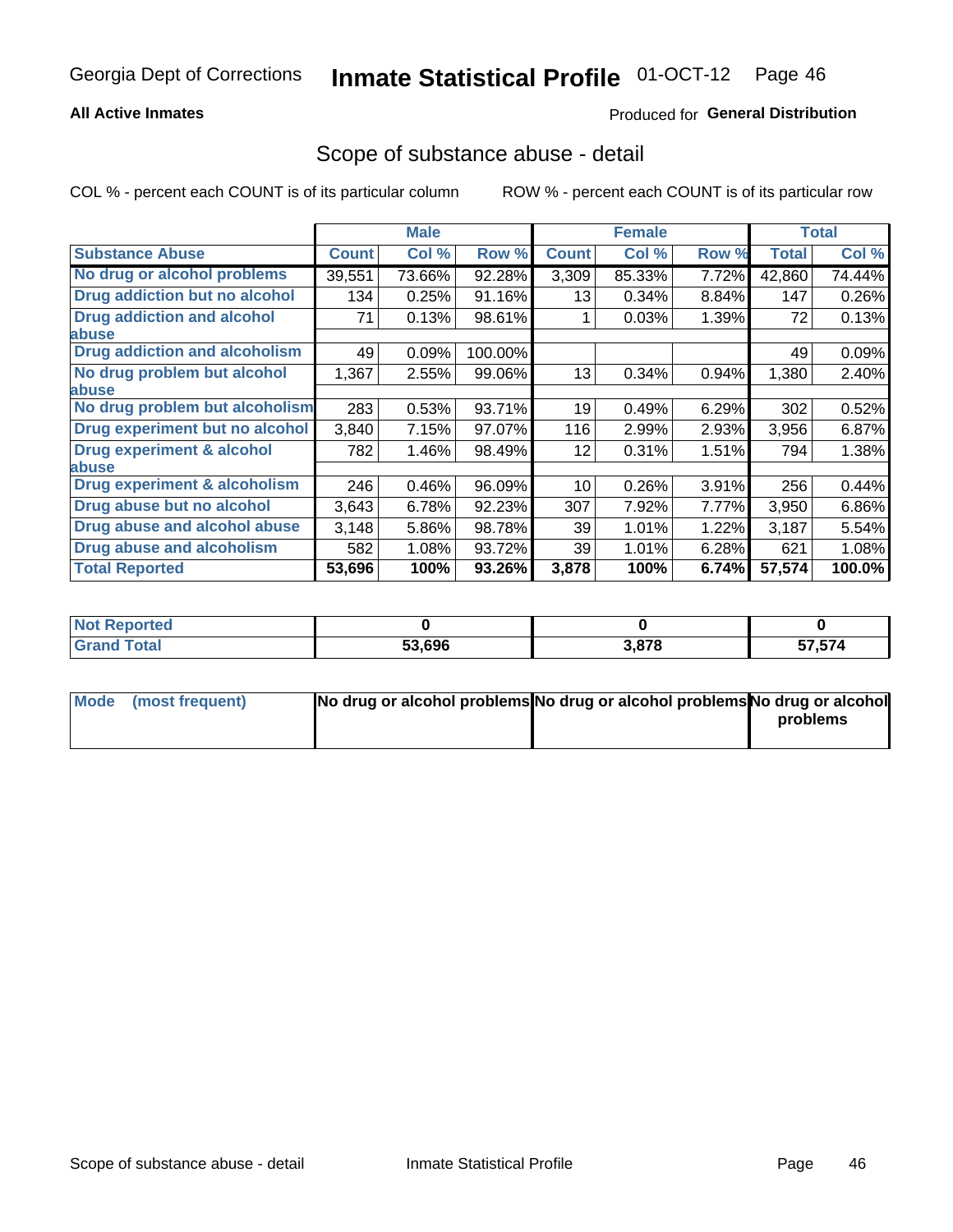# Inmate Statistical Profile 01-OCT-12 Page 47

#### **All Active Inmates**

### **Produced for General Distribution**

## Current / last mental health treatment level

COL % - percent each COUNT is of its particular column

|                                    |              | <b>Male</b> |         |              | <b>Female</b> |        |              | <b>Total</b> |
|------------------------------------|--------------|-------------|---------|--------------|---------------|--------|--------------|--------------|
| <b>Mental Health Treatment Lev</b> | <b>Count</b> | Col %       | Row %   | <b>Count</b> | Col %         | Row %  | <b>Total</b> | Col %        |
| 1 No problem at current time       | 7,651        | 49.74%      | 90.76%  | 779          | 31.85%        | 9.24%  | 8,430        | 47.29%       |
| 2 Receiving outpatient             | 5,622        | 36.55%      | 77.71%  | 1,613        | 65.94%        | 22.29% | 7,235        | 40.58%       |
| <b>Treatment</b>                   |              |             |         |              |               |        |              |              |
| 3 Inpatient, moderate              | 1,728        | 11.23%      | 97.90%  | 37           | 1.51%         | 2.10%  | 1,765        | 9.90%        |
| Treatment                          |              |             |         |              |               |        |              |              |
| 4 Inpatient, intensive             | 359          | 2.33%       | 95.48%  | 17           | 0.70%         | 4.52%  | 376          | 2.11%        |
| <b>Treatment</b>                   |              |             |         |              |               |        |              |              |
| <b>5 Undergoing crisis</b>         | 16           | 0.10%       | 100.00% |              |               |        | 16           | 0.09%        |
| <b>stabilization</b>               |              |             |         |              |               |        |              |              |
| <b>6 Hospital for criminally</b>   | 5            | 0.03%       | 100.00% |              |               |        | 5            | 0.03%        |
| <b>Tinsane</b>                     |              |             |         |              |               |        |              |              |
| <b>Total Evaluated</b>             | 15,381       | 100%        | 86.28%  | 2,446        | 100%          | 13.72% | 17,827       | 100%         |

| Never had MH evaluation | 38,315 | 1,432 | 39,747 |
|-------------------------|--------|-------|--------|
| <b>Grand Total</b>      | 53,696 | 3,878 | 57,574 |

| Median (middle) | <b>Receiving outpatient</b><br>treatment | <b>Receiving outpatient</b><br>treatment | <b>Receiving</b><br>outpatient<br>treatment |  |  |
|-----------------|------------------------------------------|------------------------------------------|---------------------------------------------|--|--|
| <b>Mode</b>     | No problem at current time               | <b>Receiving outpatient</b>              | No problem at                               |  |  |
| (most frequent) |                                          | treatment                                | current time                                |  |  |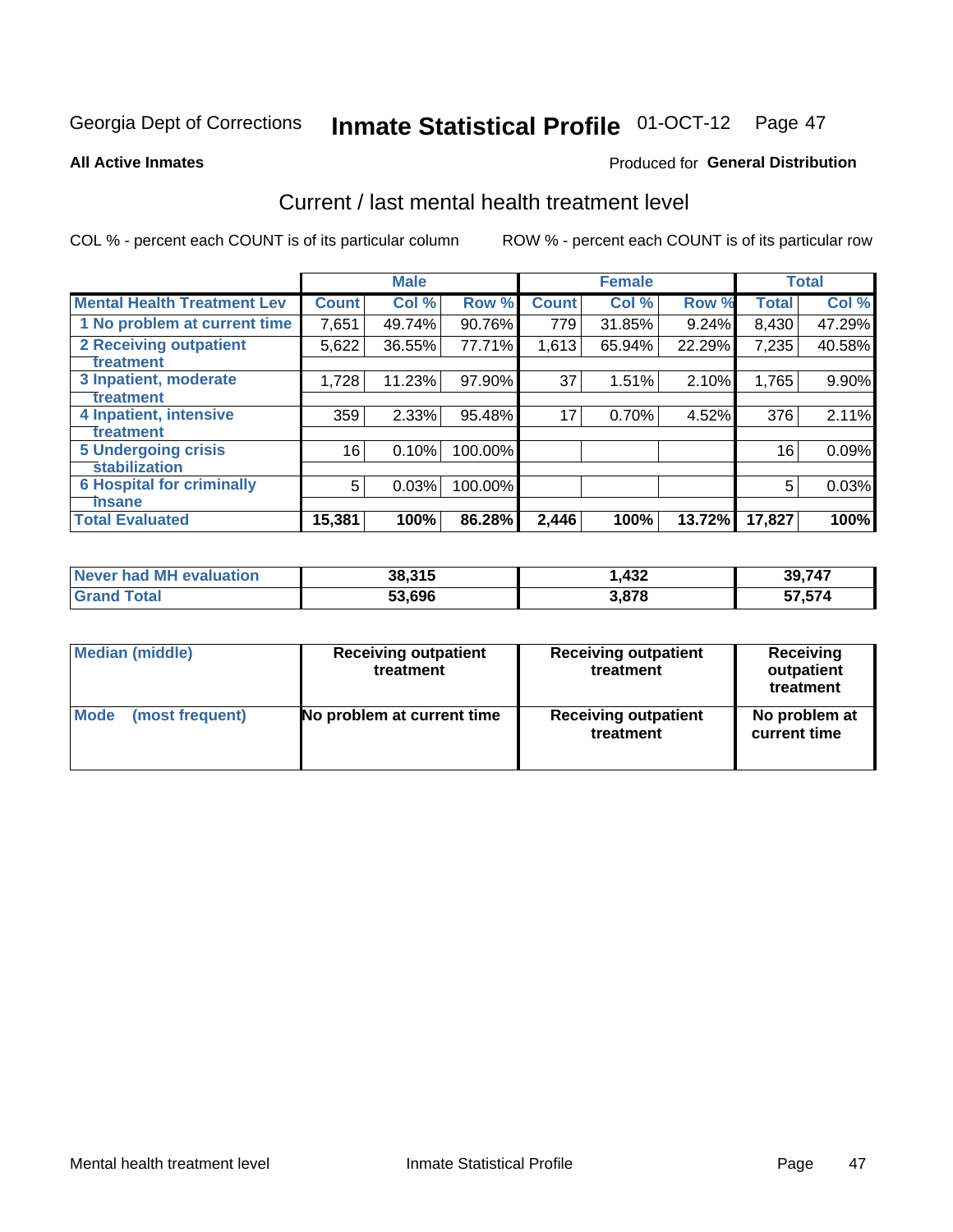## **All Active Inmates**

## Produced for General Distribution

## PULHESDWIT medical scale - 'P' overall condition ('P'hysical)

COL % - percent each COUNT is of its particular column

|                                        | <b>Male</b> |        |              |                                      |       |                                                     | <b>Total</b>     |
|----------------------------------------|-------------|--------|--------------|--------------------------------------|-------|-----------------------------------------------------|------------------|
| <b>Count</b>                           | Col %       |        | <b>Count</b> | Col %                                |       | <b>Total</b>                                        | Col %            |
| 36,240                                 | 74.55%      | 94.83% | 1,976        | 58.69%                               |       | 38,216                                              | 73.53%           |
| 11,211                                 | 23.06%      | 89.70% | 1,287        | 38.22%                               |       | 12,498                                              | 24.05%           |
|                                        |             |        |              |                                      |       |                                                     |                  |
| 1,073                                  | 2.21%       |        | 42           | 1.25%                                |       | 1,115                                               | 2.15%            |
|                                        |             |        |              |                                      |       |                                                     |                  |
| 4 Significant problems requiring<br>78 | 0.16%       |        | 11           | 0.33%                                |       | 89'                                                 | 0.17%            |
|                                        |             |        |              |                                      |       |                                                     |                  |
| 7                                      | 0.01%       |        |              |                                      |       | 7                                                   | 0.01%            |
|                                        |             |        |              |                                      |       |                                                     |                  |
|                                        |             |        | 51           | 1.51%                                |       | 51                                                  | 0.10%            |
| 48,609                                 | 100%        | 93.52% | 3,367        | 100%                                 | 6.48% | 51,976                                              | 100.0%           |
|                                        |             |        |              | Row %<br>96.23%<br>87.64%<br>100.00% |       | <b>Female</b><br>Row %<br>5.17%<br>10.30%<br>12.36% | 3.77%<br>100.00% |

| rtea | 5,087  | <b>RAA</b><br><b></b> | 5.598   |
|------|--------|-----------------------|---------|
|      | 53.696 | 070<br>c              | .<br>-- |

| Mode | (most frequent) | 1 No medical illness | 1 No medical illness | 1 No medical<br>illness |
|------|-----------------|----------------------|----------------------|-------------------------|
|------|-----------------|----------------------|----------------------|-------------------------|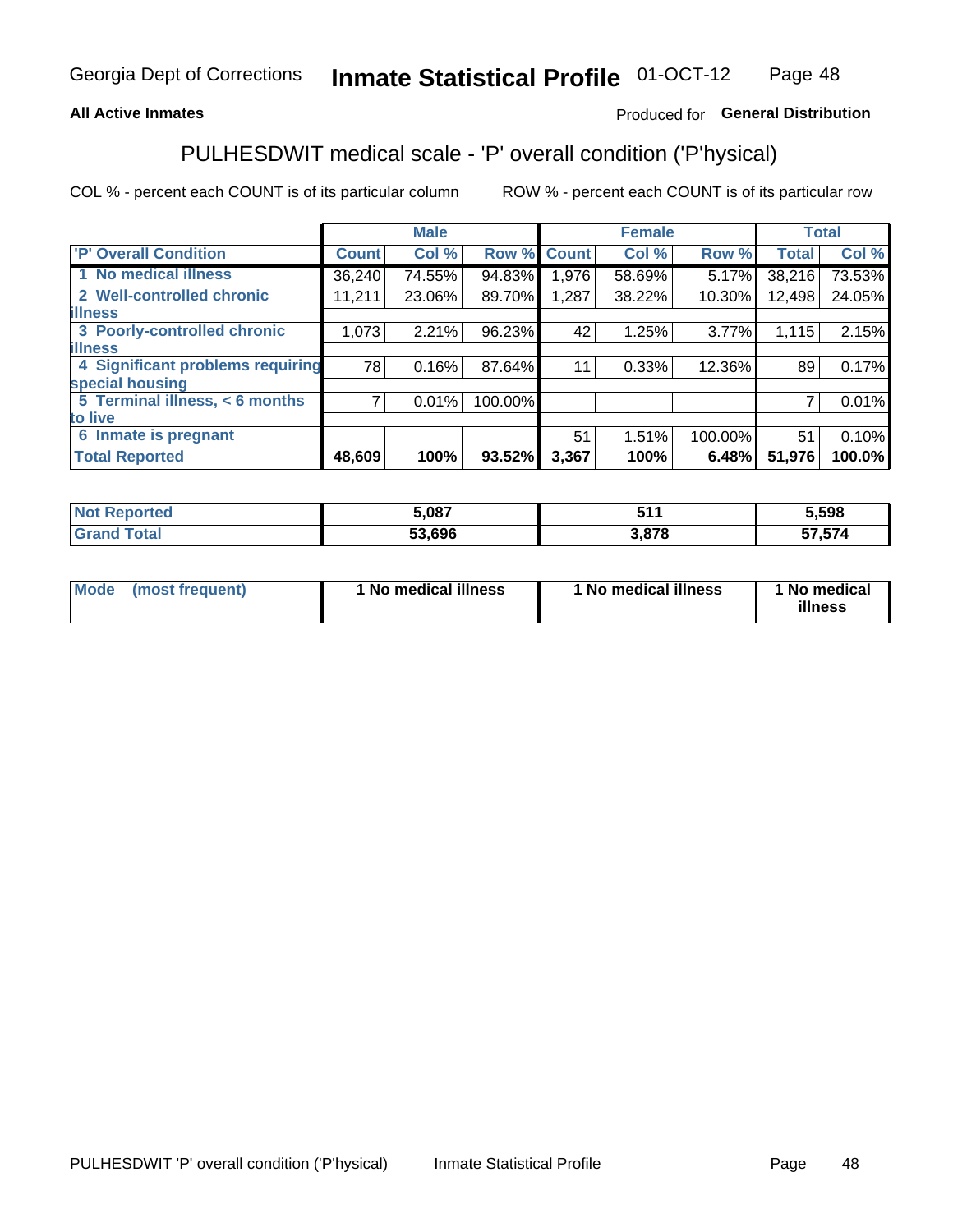### **All Active Inmates**

## Produced for General Distribution

# PULHESDWIT medical scale - 'U' upper body

COL % - percent each COUNT is of its particular column

|                              |              | <b>Male</b> |         |              | <b>Female</b> |       |              | <b>Total</b> |
|------------------------------|--------------|-------------|---------|--------------|---------------|-------|--------------|--------------|
| <b>U' Upper Body</b>         | <b>Count</b> | Col %       | Row %   | <b>Count</b> | Col %         | Row % | <b>Total</b> | Col %        |
| 1 Upper bones, joints,       | 46,330       | 95.45%      | 93.56%  | 3,187        | 94.71%        | 6.44% | 49,517       | 95.40%       |
| muscles all OK               |              |             |         |              |               |       |              |              |
| 2 One or both arms minimally | 1,863        | 3.84%       | 92.09%  | 160          | 4.75%         | 7.91% | 2,023        | 3.90%        |
| limited                      |              |             |         |              |               |       |              |              |
| 3 One or both arms           | 301          | 0.62%       | 95.25%  | 15           | 0.45%         | 4.75% | 316          | 0.61%        |
| <b>moderately limited</b>    |              |             |         |              |               |       |              |              |
| 4 One arm disabled,          | 39           | 0.08%       | 92.86%  | 3            | 0.09%         | 7.14% | 42           | 0.08%        |
| paralyzed, or amputated      |              |             |         |              |               |       |              |              |
| 5 Both arms disabled,        | 6            | 0.01%       | 100.00% |              |               |       | 6            | 0.01%        |
| paralyzed, or amputated      |              |             |         |              |               |       |              |              |
| <b>Total Reported</b>        | 48,539       | 100%        | 93.52%  | 3,365        | 100%          | 6.48% | 51,904       | 100%         |

| <b>Not Reported</b>          | こ イ スフ<br><b>U.IJ.</b> | 513                   | 5,670  |
|------------------------------|------------------------|-----------------------|--------|
| <b>Total</b><br><b>Grand</b> | 53,696                 | - 070<br><b>J.OLO</b> | 57,574 |

| Mode (most frequent) | 1 Upper bones, joints,<br>muscles all OK | 1 Upper bones, joints,<br>muscles all OK | 1 Upper bones,<br>joints, muscles all<br>ΟK |
|----------------------|------------------------------------------|------------------------------------------|---------------------------------------------|
|----------------------|------------------------------------------|------------------------------------------|---------------------------------------------|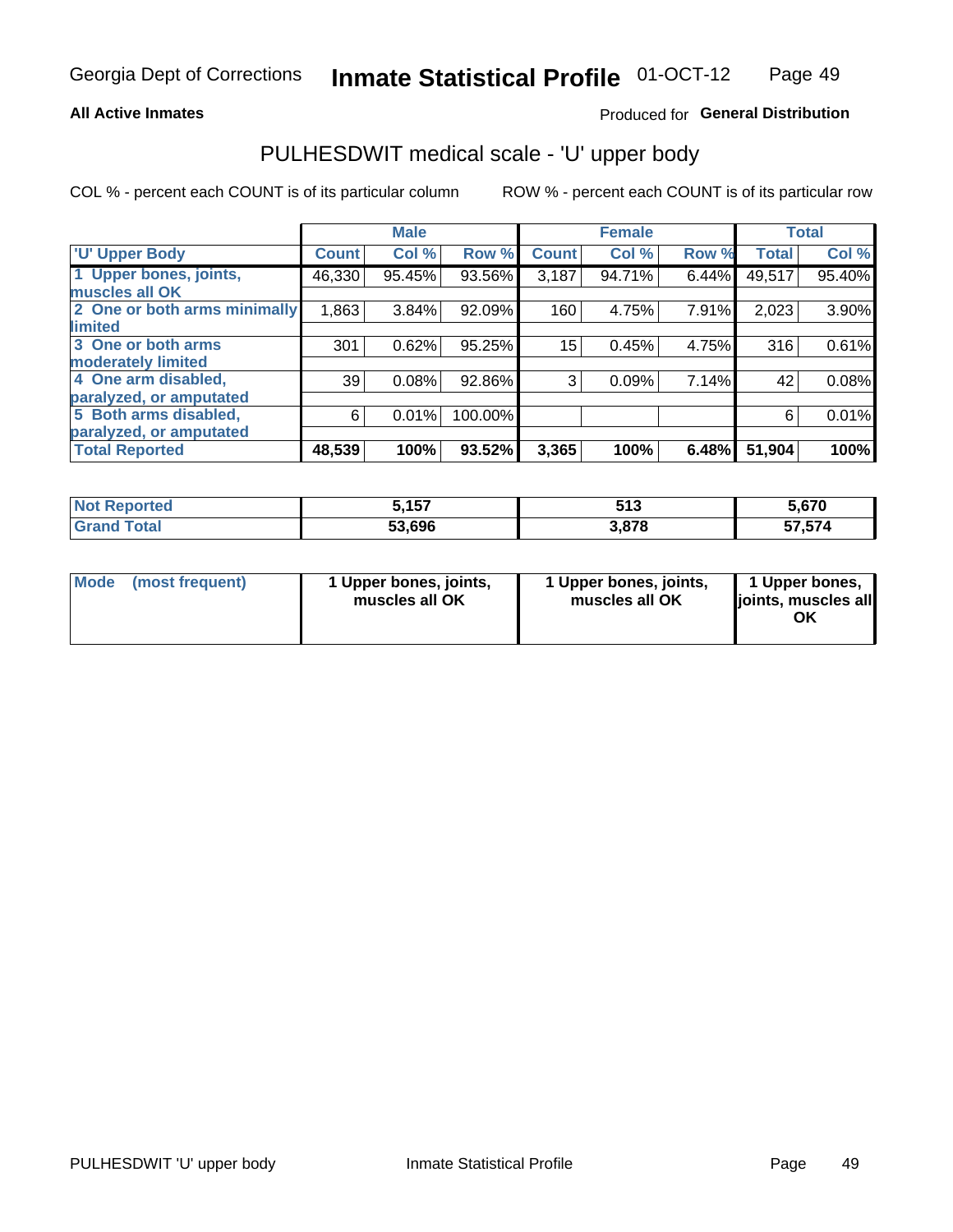### **All Active Inmates**

## Produced for General Distribution

## PULHESDWIT medical scale - 'L' lower body

COL % - percent each COUNT is of its particular column

|                                |              | <b>Male</b> |         |              | <b>Female</b> |        |              | <b>Total</b> |
|--------------------------------|--------------|-------------|---------|--------------|---------------|--------|--------------|--------------|
| 'L' Lower Body                 | <b>Count</b> | Col %       | Row %   | <b>Count</b> | Col %         | Row %  | <b>Total</b> | Col %        |
| 1 Lower bones, joints,         | 43,089       | 88.78%      | 93.94%  | 2,778        | 82.56%        | 6.06%  | 45,867       | 88.37%       |
| muscles all OK                 |              |             |         |              |               |        |              |              |
| 2 One or both legs minimally   | 4,650        | 9.58%       | 89.23%  | 561          | 16.67%        | 10.77% | 5,211        | 10.04%       |
| limited                        |              |             |         |              |               |        |              |              |
| 3 One or both legs             | 684          | 1.41%       | 97.16%  | 20           | 0.59%         | 2.84%  | 704          | 1.36%        |
| moderately limited             |              |             |         |              |               |        |              |              |
| 4 One leg disabled, paralyzed, | 106          | 0.22%       | 94.64%  | 6            | 0.18%         | 5.36%  | 112          | 0.22%        |
| or amputated                   |              |             |         |              |               |        |              |              |
| 5 Both legs disabled,          | 8            | 0.02%       | 100.00% |              |               |        | 8            | 0.02%        |
| paralyzed, or amputated        |              |             |         |              |               |        |              |              |
| <b>Total Reported</b>          | 48,537       | 100%        | 93.52%  | 3,365        | 100%          | 6.48%  | 51,902       | 100.0%       |

| <b>Not Reported</b>          | 5,159  | 513                   | 5,672  |
|------------------------------|--------|-----------------------|--------|
| <b>Total</b><br><b>Grand</b> | 53,696 | - 070<br><b>J.OLO</b> | 57,574 |

|  | Mode (most frequent) | 1 Lower bones, joints,<br>muscles all OK | 1 Lower bones, joints,<br>muscles all OK | 1 Lower bones,<br>joints, muscles all<br>ΟK |
|--|----------------------|------------------------------------------|------------------------------------------|---------------------------------------------|
|--|----------------------|------------------------------------------|------------------------------------------|---------------------------------------------|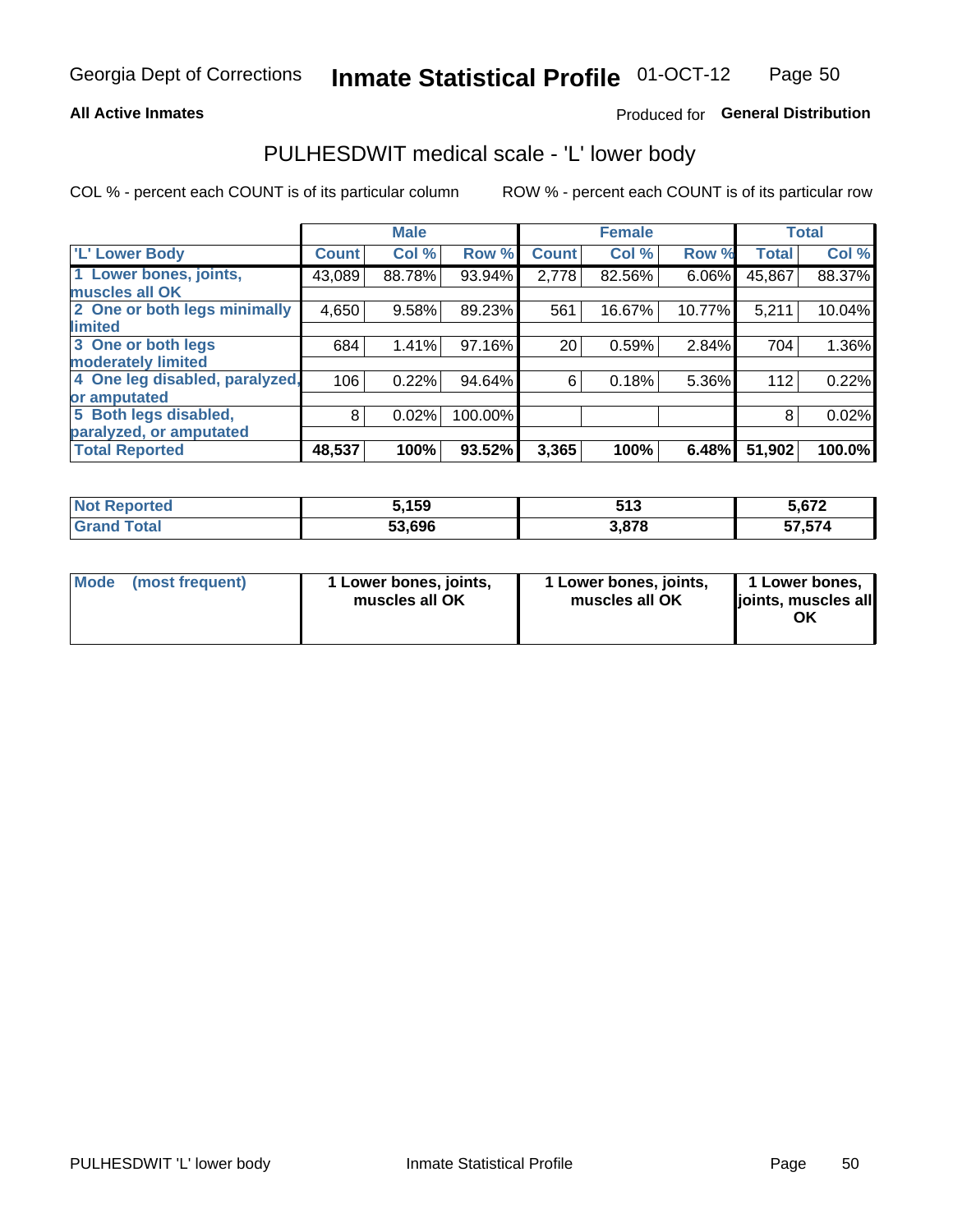### **All Active Inmates**

## Produced for General Distribution

## PULHESDWIT medical scale - 'H' hearing

COL % - percent each COUNT is of its particular column

|                                |                 | <b>Male</b> |                    |       | <b>Female</b> |       | <b>Total</b> |        |
|--------------------------------|-----------------|-------------|--------------------|-------|---------------|-------|--------------|--------|
| <b>'H' Hearing</b>             | <b>Count</b>    | Col %       | <b>Row % Count</b> |       | Col %         | Row % | <b>Total</b> | Col %  |
| 1 Normal hearing both ears     | 47,923          | 98.75%      | 93.52%             | 3,321 | 98.75%        | 6.48% | 51,244       | 98.75% |
| 2 Some loss in one ear with    | 479             | 0.99%       | 93.01%             | 36    | 1.07%         | 6.99% | 515          | 0.99%  |
| other OK, or mild loss in both |                 |             |                    |       |               |       |              |        |
| 3 Total loss in one ear with   | 95              | 0.20%       | 95.96%             | 4     | 0.12%         | 4.04% | 99           | 0.19%  |
| mild loss in other             |                 |             |                    |       |               |       |              |        |
| 4 Severe loss in both ears     | 20 <sub>1</sub> | 0.04%       | 95.24%             |       | 0.03%         | 4.76% | 21           | 0.04%  |
| 5 Total loss in both ears,     | 12              | 0.02%       | 92.31%             |       | 0.03%         | 7.69% | 13           | 0.03%  |
| requiring special housing      |                 |             |                    |       |               |       |              |        |
| <b>Total Reported</b>          | 48,529          | 100%        | 93.52%             | 3,363 | 100%          | 6.48% | 51,892       | 100%   |

| ాorted<br>NOT RADO | 5,167  | .<br>JIJ | 5.682  |
|--------------------|--------|----------|--------|
| Total              | 53.696 | 3,878    | 57,574 |

| Mode (most frequent) | 1 Normal hearing both ears 1 Normal hearing both ears 1 Normal hearing | both ears |
|----------------------|------------------------------------------------------------------------|-----------|
|                      |                                                                        |           |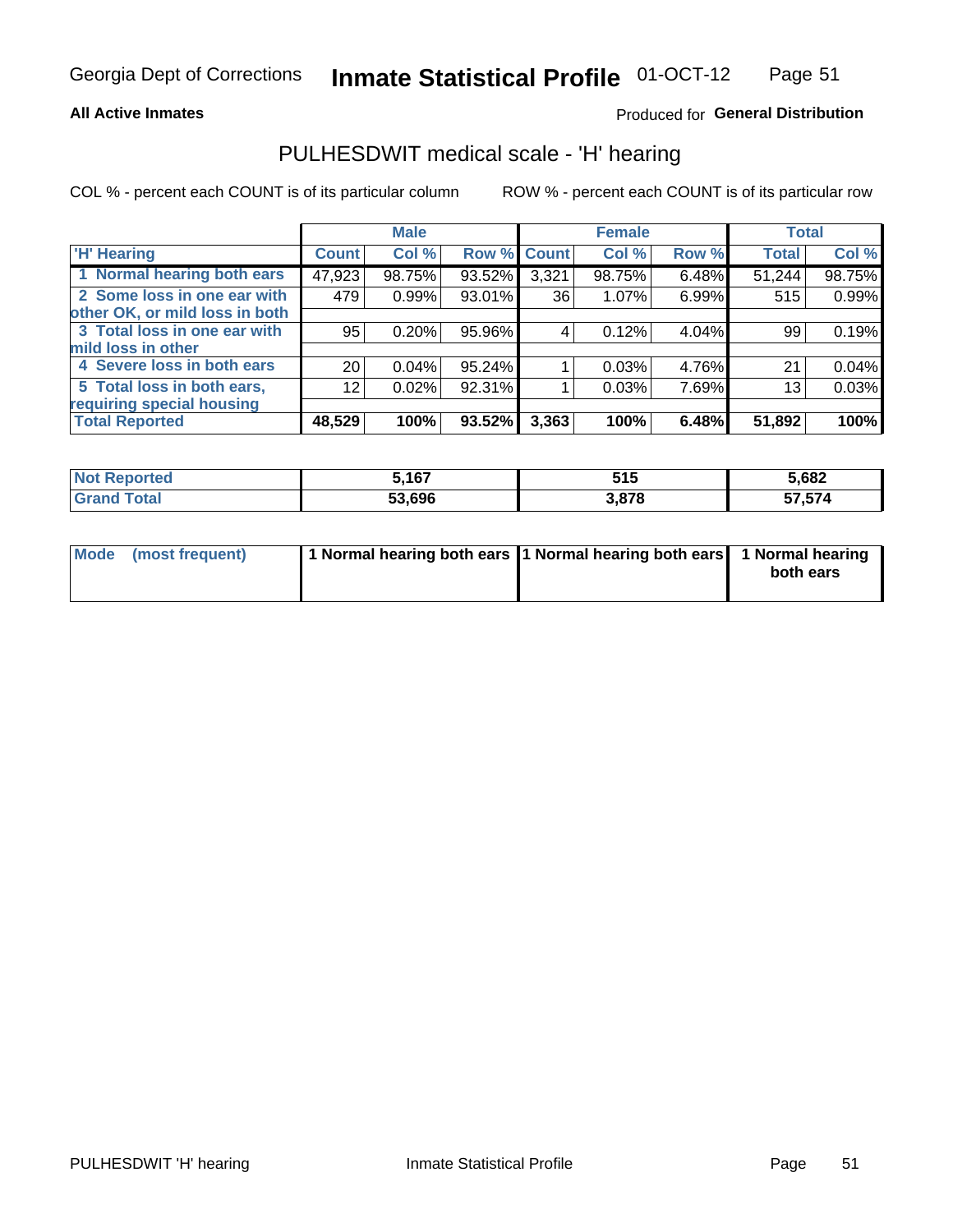### **All Active Inmates**

## Produced for General Distribution

## PULHESDWIT medical scale - 'E' vision

COL % - percent each COUNT is of its particular column

|                                 |                 | <b>Male</b> |        |              | <b>Female</b> |        |              | <b>Total</b> |
|---------------------------------|-----------------|-------------|--------|--------------|---------------|--------|--------------|--------------|
| <b>E' Vision</b>                | <b>Count</b>    | Col %       | Row %  | <b>Count</b> | Col %         | Row %  | <b>Total</b> | Col %        |
| 1 Correctable to 20/40 in both  | 38,245          | 80.31%      | 95.71% | 1,714        | 51.07%        | 4.29%  | 39,959       | 78.38%       |
| eyes                            |                 |             |        |              |               |        |              |              |
| 2 Correctable to 20/70 in one   | 8,366           | 17.57%      | 84.34% | 1,553        | 46.28%        | 15.66% | 9,919        | 19.46%       |
| eye, may be blind in other      |                 |             |        |              |               |        |              |              |
| 3 Correctable to 20/200 in one  | 880             | 1.85%       | 91.48% | 82           | 2.44%         | 8.52%  | 962          | 1.89%        |
| eye, may be blind in other      |                 |             |        |              |               |        |              |              |
| 4 One eye not correctable to    | 122             | 0.26%       | 95.31% | 6            | 0.18%         | 4.69%  | 128          | 0.25%        |
| 20/200, other may be blind      |                 |             |        |              |               |        |              |              |
| 5 Blind in both eyes, requiring | 10 <sup>1</sup> | 0.02%       | 90.91% |              | 0.03%         | 9.09%  | 11           | 0.02%        |
| special housing                 |                 |             |        |              |               |        |              |              |
| <b>Total Reported</b>           | 47,623          | 100%        | 93.42% | 3,356        | 100%          | 6.58%  | 50,979       | 100%         |

| <b>Not Reported</b> | מדה י<br>0.U / J | 522   | 6,595  |
|---------------------|------------------|-------|--------|
| Гоtal               | 53,696           | 3,878 | 57,574 |

| Mode (most frequent) | 1 Correctable to 20/40 in both<br>eves | 1 Correctable to 20/40 in   1 Correctable to  <br>both eves | 20/40 in both eyes |
|----------------------|----------------------------------------|-------------------------------------------------------------|--------------------|
|                      |                                        |                                                             |                    |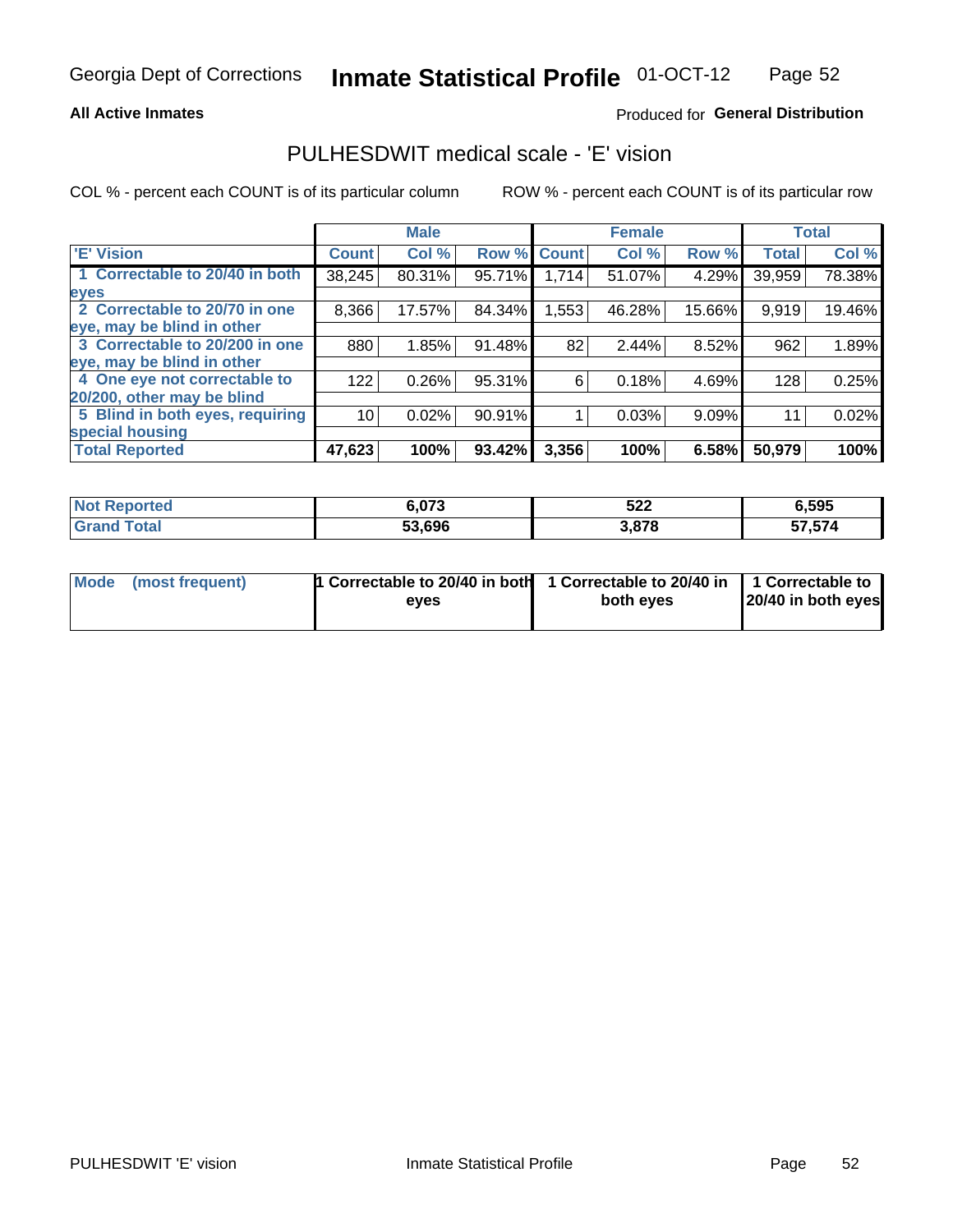### **All Active Inmates**

## Produced for General Distribution

## PULHESDWIT medical scale - 'S' pSychiatric

COL % - percent each COUNT is of its particular column

|                                        |              | <b>Male</b> |         |             | <b>Female</b> |        |              | <b>Total</b> |
|----------------------------------------|--------------|-------------|---------|-------------|---------------|--------|--------------|--------------|
| 'S' pSychiatric                        | <b>Count</b> | Col %       |         | Row % Count | Col %         | Row %  | <b>Total</b> | Col %        |
| 1 No impairment or disorders           | 41,262       | 86.36%      | 95.66%  | 1,872       | 56.83%        | 4.34%  | 43,134       | 84.45%       |
| 2 Stable, or in remission, or          | 5,066        | 10.60%      | 78.30%  | 1,404       | 42.62%        | 21.70% | 6,470        | 12.67%       |
| mild impairment or retardation         |              |             |         |             |               |        |              |              |
| 3 Requires moderate inpatient          | 1,232        | 2.58%       | 98.88%  | 14          | 0.43%         | 1.12%  | 1,246        | 2.44%        |
| treatment                              |              |             |         |             |               |        |              |              |
| 4 Requires intensive inpatient         | 203          | 0.42%       | 98.07%  |             | 0.12%         | 1.93%  | 207          | 0.41%        |
| treatment                              |              |             |         |             |               |        |              |              |
| <b>5 Requires Crisis Stabilization</b> | 18           | 0.04%       | 100.00% |             |               |        | 18           | 0.04%        |
| Unit (CSU) inpatient care              |              |             |         |             |               |        |              |              |
| <b>Total Reported</b>                  | 47,781       | 100%        | 93.55%  | 3,294       | 100%          | 6.45%  | 51,075       | 100.0%       |

| <b>Not Reported</b> | J.J I J | 584   | 6,499             |
|---------------------|---------|-------|-------------------|
| $\mathsf{Total}$    | 53,696  | 3,878 | -- -- 1<br>57,574 |

| Mode            | <b>1 No impairment or disorders</b> | 1 No impairment or | 1 No impairment or |
|-----------------|-------------------------------------|--------------------|--------------------|
| (most frequent) |                                     | disorders          | disorders          |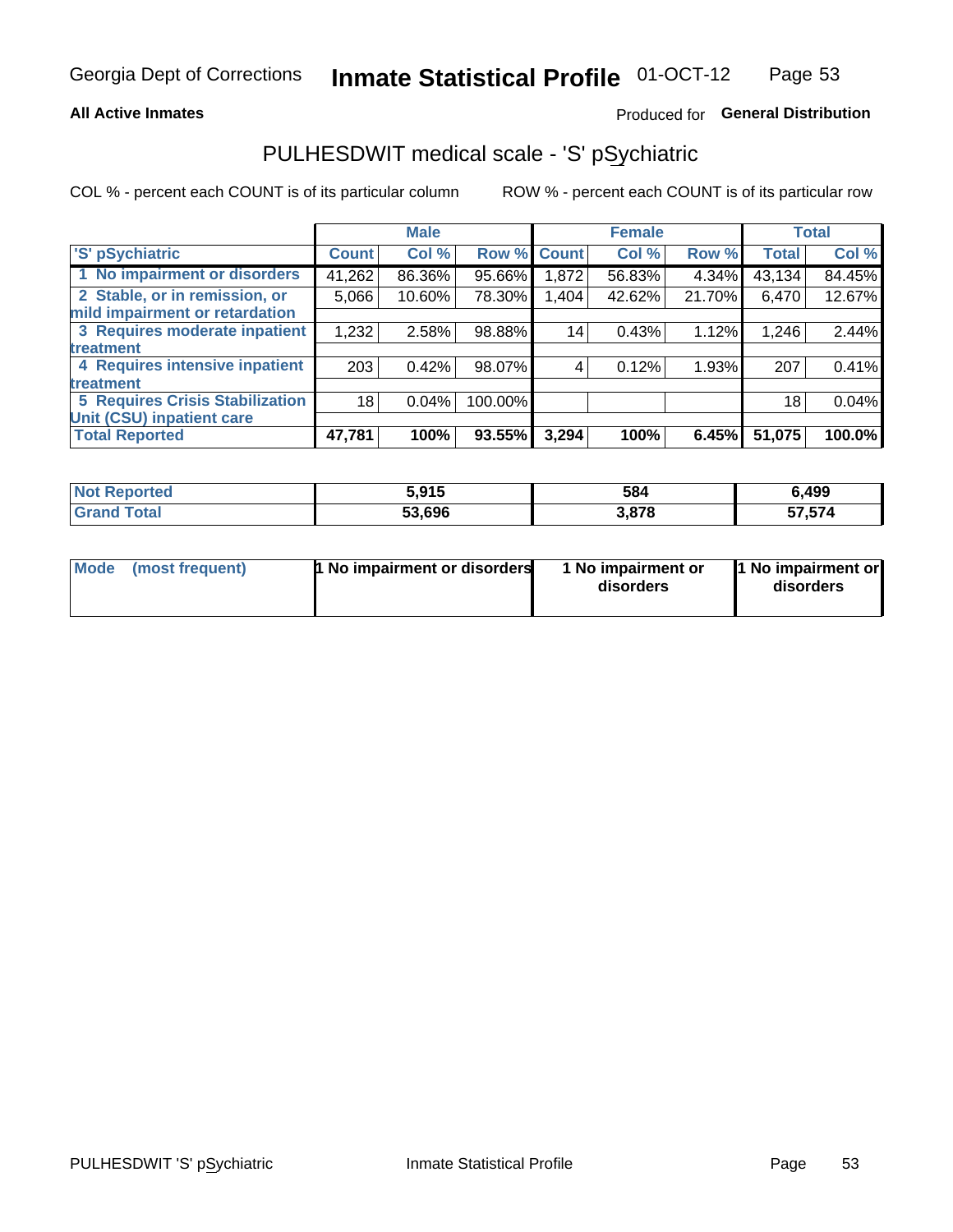### **All Active Inmates**

## Produced for General Distribution

## PULHESDWIT medical scale - 'D' dental

COL % - percent each COUNT is of its particular column

|                                 |              | <b>Male</b> |         |              | <b>Female</b> |       |              | <b>Total</b> |
|---------------------------------|--------------|-------------|---------|--------------|---------------|-------|--------------|--------------|
| 'D' Dental                      | <b>Count</b> | Col %       | Row %   | <b>Count</b> | Col %         | Row % | <b>Total</b> | Col %        |
| 1 Minimal routine dental health | 24,381       | 53.22%      | 92.17%  | 2,071        | 62.68%        | 7.83% | 26,452       | 53.86%       |
| <b>needs</b>                    |              |             |         |              |               |       |              |              |
| 2 Moderate cavities and/or gum  | 16,207       | 35.38%      | 94.13%  | 1,010        | 30.57%        | 5.87% | 17,217       | 35.06%       |
| disease                         |              |             |         |              |               |       |              |              |
| 3 Extensive gum disease         | 5,206        | 11.36%      | 95.91%  | 222          | 6.72%         | 4.09% | 5,428        | 11.05%       |
| and/or widespread decay         |              |             |         |              |               |       |              |              |
| 4 Urgent need for dental        | 14           | 0.03%       | 93.33%  |              | 0.03%         | 6.67% | 15           | 0.03%        |
| <b>services</b>                 |              |             |         |              |               |       |              |              |
| 5 Life-threatening disease or   | 2            | 0.01%       | 100.00% |              |               |       | 2            | 0.01%        |
| extreme pain or infection       |              |             |         |              |               |       |              |              |
| <b>Total Reported</b>           | 45,810       | 100%        | 93.27%  | 3,304        | 100%          | 6.73% | 49,114       | 100.0%       |

| <b>Not Reported</b> | 7,886  | τт.<br>OI. | 8,460  |
|---------------------|--------|------------|--------|
| Total<br>Grand      | 53,696 | 3,878      | 57,574 |

| 1 Minimal routine dental<br>Mode<br>(most frequent)<br>health needs | 1 Minimal routine dental 1 Minimal routine<br>health needs | dental health<br>needs |
|---------------------------------------------------------------------|------------------------------------------------------------|------------------------|
|---------------------------------------------------------------------|------------------------------------------------------------|------------------------|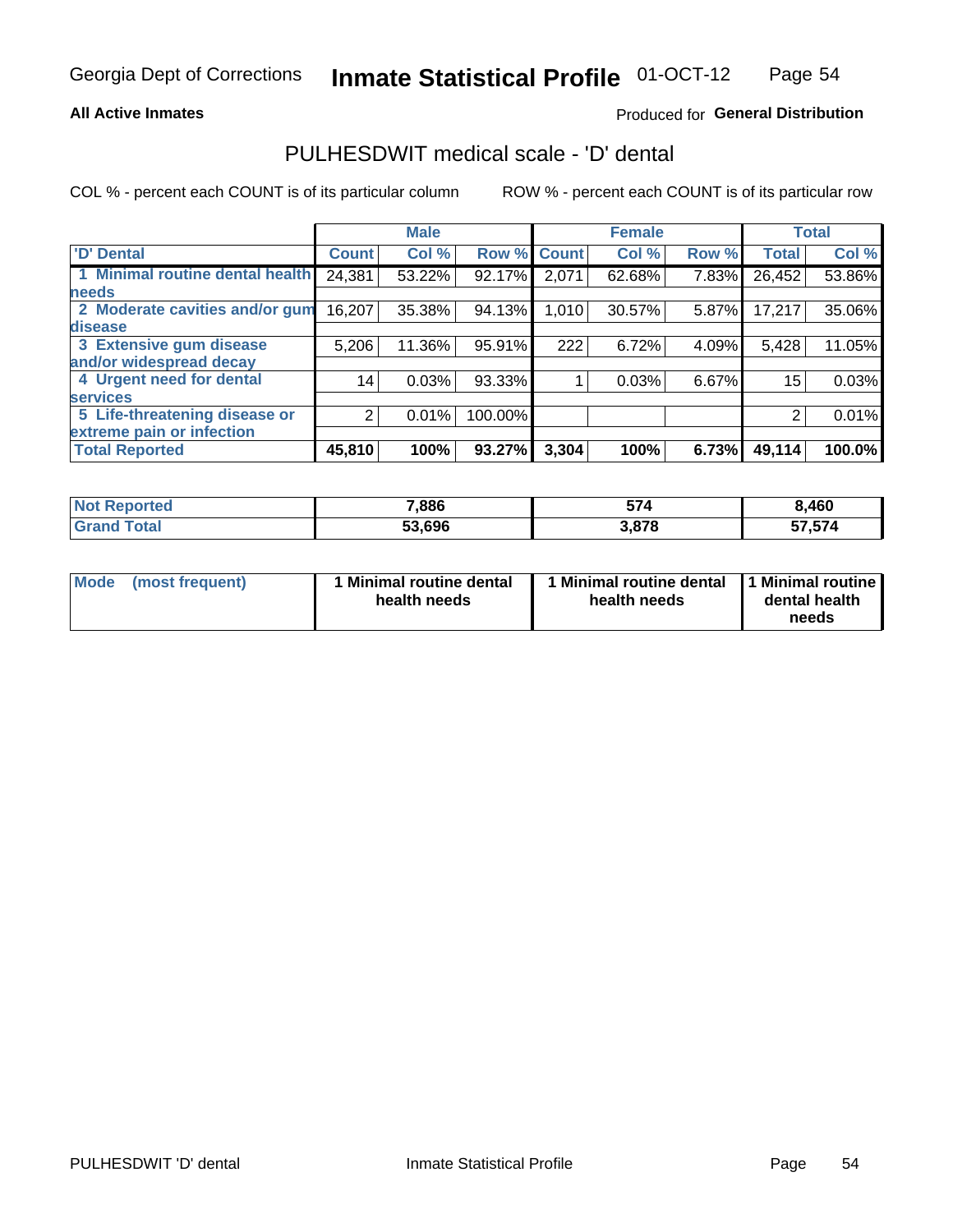### **All Active Inmates**

## Produced for General Distribution

## PULHESDWIT medical scale - 'W' work ability

COL % - percent each COUNT is of its particular column

|                                 |              | <b>Male</b> |        |             | <b>Female</b> |        |              | <b>Total</b> |
|---------------------------------|--------------|-------------|--------|-------------|---------------|--------|--------------|--------------|
| <b>W' work ability</b>          | <b>Count</b> | Col %       |        | Row % Count | Col %         | Row %  | <b>Total</b> | Col %        |
| 1 Unrestricted work or activity | 40,455       | 83.36%      | 93.59% | 2,773       | 82.46%        | 6.41%  | 43,228       | 83.30%       |
| 2 Minor restrictions on type of | 6,387        | 13.16%      | 93.45% | 448         | 13.32%        | 6.55%  | 6,835        | 13.17%       |
| <b>work</b>                     |              |             |        |             |               |        |              |              |
| 3 Moderate restrictions on type | 1,123        | 2.31%       | 94.77% | 62          | 1.84%         | 5.23%  | 1,185        | 2.28%        |
| lof work                        |              |             |        |             |               |        |              |              |
| 4 Major restrictions on type of | 385          | 0.79%       | 89.12% | 47          | 1.40%         | 10.88% | 432          | 0.83%        |
| <b>work</b>                     |              |             |        |             |               |        |              |              |
| 5 Cannot work under any         | 183          | 0.38%       | 84.72% | 33          | 0.98%         | 15.28% | 216          | 0.42%        |
| <b>circumstances</b>            |              |             |        |             |               |        |              |              |
| <b>Total Reported</b>           | 48,533       | 100%        | 93.52% | 3,363       | 100%          | 6.48%  | 51,896       | 100%         |

| <b>Not Reported</b> | 5,163  | E4 E<br>ъ.<br>JIJ | $\sim$<br>১.৮/୪   |
|---------------------|--------|-------------------|-------------------|
| Total               | 53,696 | 3,878             | -- -- 1<br>57,574 |

| Mode            | 1 Unrestricted work or | 1 Unrestricted work or | 1 Unrestricted   |
|-----------------|------------------------|------------------------|------------------|
| (most frequent) | activity               | activity               | work or activity |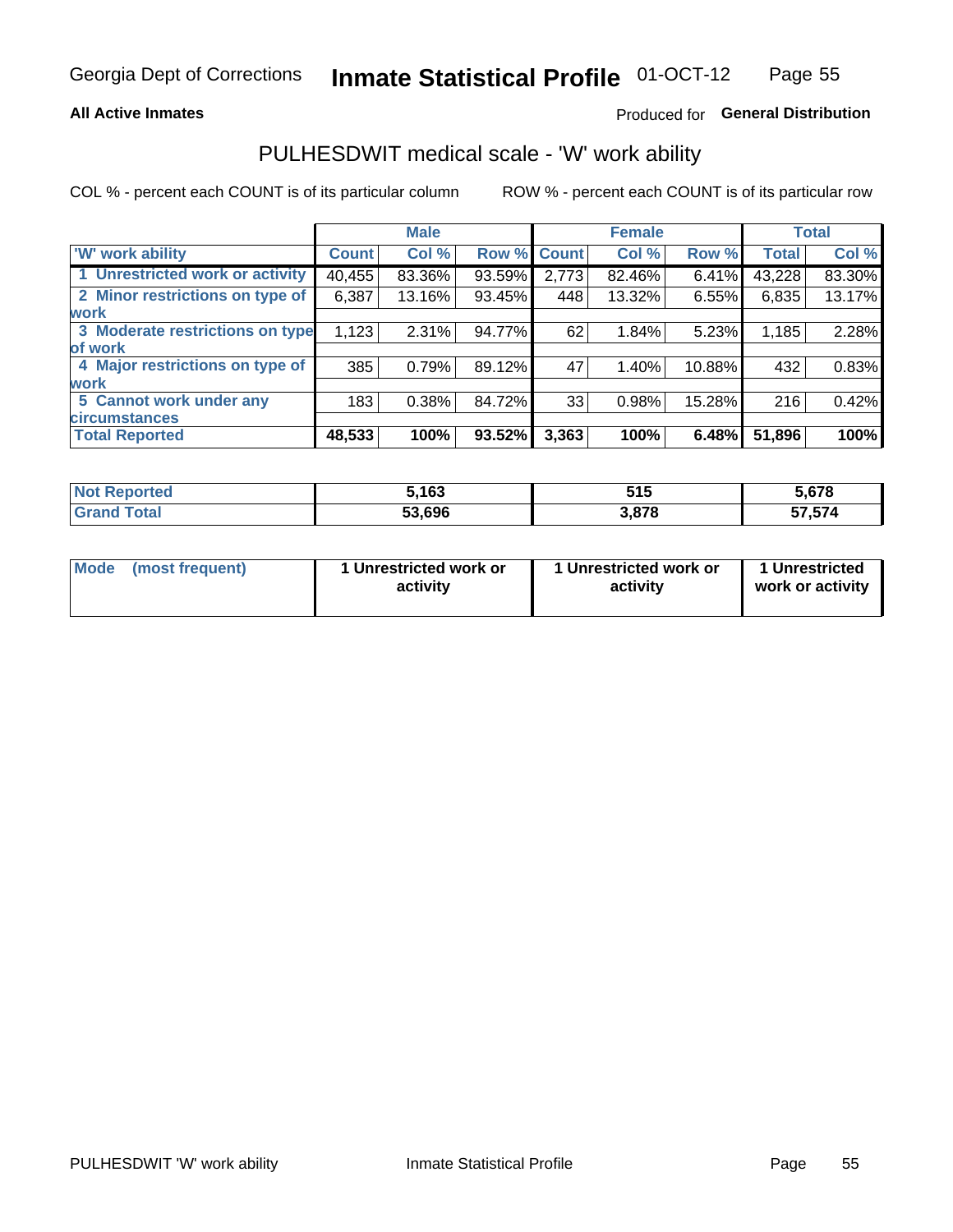### **All Active Inmates**

## Produced for General Distribution

## PULHESDWIT medical scale - 'I' impairment

COL % - percent each COUNT is of its particular column

|                                                              |              | <b>Male</b> |             |       | <b>Female</b> |       |              | <b>Total</b> |
|--------------------------------------------------------------|--------------|-------------|-------------|-------|---------------|-------|--------------|--------------|
| <b>T' Impairment</b>                                         | <b>Count</b> | Col %       | Row % Count |       | Col %         | Row % | <b>Total</b> | Col %        |
| 1 No impairments or<br>disabilities                          | 48,201       | 99.33%      | 93.53%      | 3,332 | 99.11%        | 6.47% | 51,533       | 99.32%       |
| 2 Wheelchair-bound but<br>otherwise OK                       | 227          | 0.47%       | 90.44%      | 24    | 0.71%         | 9.56% | 251          | 0.48%        |
| <b>3 Needs low-level Assisted</b>                            | 39           | 0.08%       | 92.86%      | 3     | 0.09%         | 7.14% | 42           | 0.08%        |
| Living (level I)<br>4 Needs moderate Assisted                | 9            | 0.02%       | 100.00%     |       |               |       | 9            | 0.02%        |
| Living (level II)                                            |              |             |             |       |               |       |              |              |
| <b>5 Needs maximal Assisted</b><br><b>Living (level III)</b> | 49           | 0.10%       | 94.23%      | 3     | 0.09%         | 5.77% | 52           | 0.10%        |
| <b>Total Reported</b>                                        | 48,525       | 100%        | 93.52%      | 3,362 | 100%          | 6.48% | 51,887       | 100%         |

| <b>Not</b><br>Reported | : 4 7 4 | 516   | 5,687                                     |
|------------------------|---------|-------|-------------------------------------------|
| Total                  | 53.696  | 3.878 | $F \rightarrow F \rightarrow A$<br>57.574 |

| Mode | (most frequent) | 1 No impairments or<br>disabilities | 1 No impairments or<br>disabilities | 1 No impairments<br>or disabilities |
|------|-----------------|-------------------------------------|-------------------------------------|-------------------------------------|
|------|-----------------|-------------------------------------|-------------------------------------|-------------------------------------|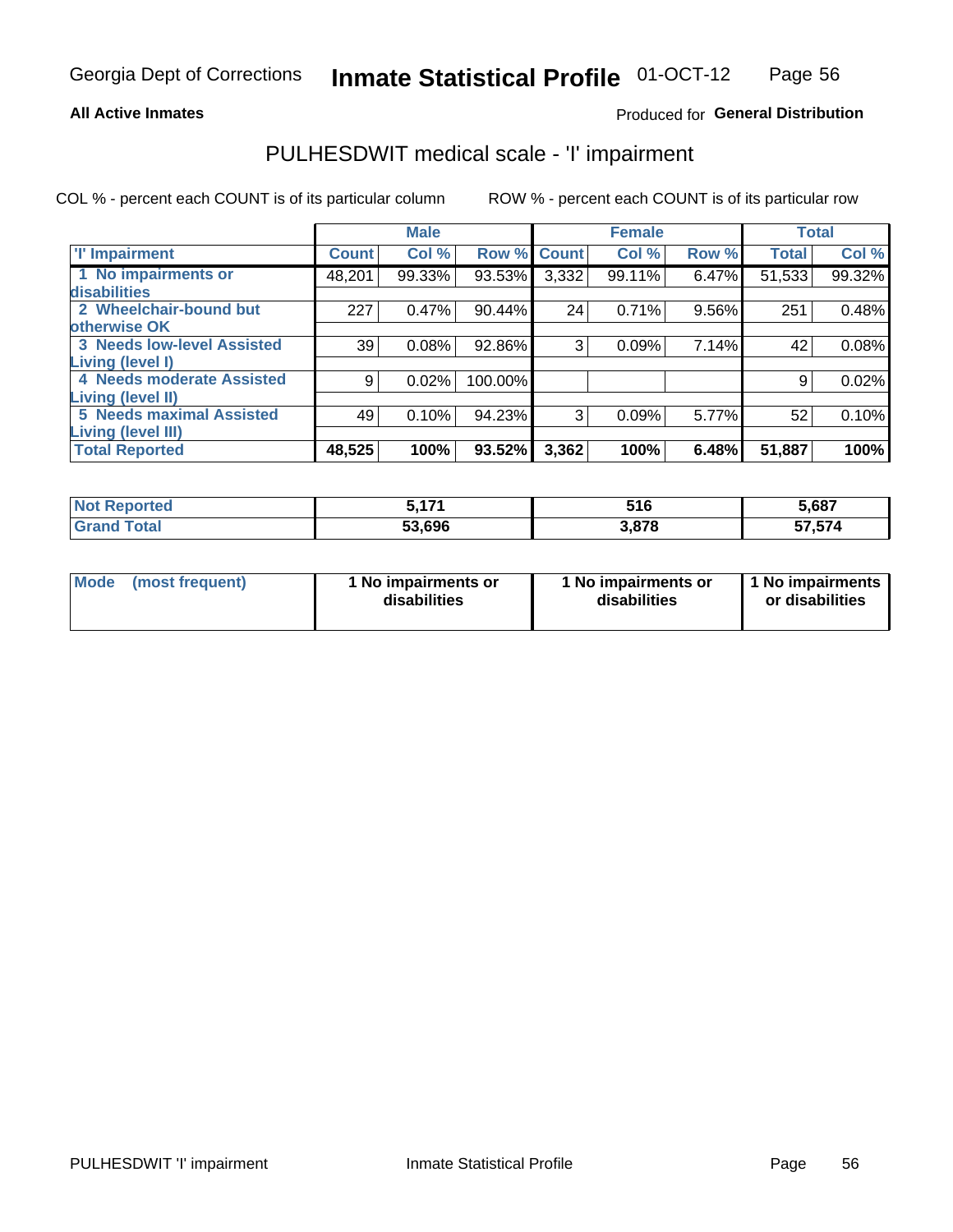### **All Active Inmates**

## Produced fo General Distribution

## PULHESDWIT medical scale - 'T' transportability

COL % - percent each COUNT is of its particular column

|                              |                    | <b>Male</b> |         |              | <b>Female</b> |        |              | <b>Total</b> |
|------------------------------|--------------------|-------------|---------|--------------|---------------|--------|--------------|--------------|
| <b>T' Transportability</b>   | Count <sup>!</sup> | Col %       | Row %   | <b>Count</b> | Col %         | Row %  | <b>Total</b> | Col %        |
| 1 Can be transported in any  | 48,323             | 99.55%      | 93.55%  | 3,334        | 99.52%        | 6.45%  | 51,657       | 99.55%       |
| ordinary approved vehicle    |                    |             |         |              |               |        |              |              |
| 2 Wheelchair-bound, not      | 47                 | 0.10%       | 87.04%  | 7            | 0.21%         | 12.96% | 54           | 0.10%        |
| needing special vehicle      |                    |             |         |              |               |        |              |              |
| 3 Wheelchair-bound, requires | 13                 | 0.03%       | 100.00% |              |               |        | 13           | 0.03%        |
| special vehicle              |                    |             |         |              |               |        |              |              |
| 4 Needs specially-equipped   | 3                  | 0.01%       | 100.00% |              |               |        | 3            | 0.01%        |
| medical vehicle              |                    |             |         |              |               |        |              |              |
| <b>5 Requires ambulance</b>  | 156                | 0.32%       | 94.55%  | 9            | 0.27%         | 5.45%  | 165          | 0.32%        |
| transport                    |                    |             |         |              |               |        |              |              |
| <b>Total Reported</b>        | 48,542             | 100%        | 93.54%  | 3,350        | 100%          | 6.46%  | 51,892       | 100.0%       |

| <b>Not</b><br>Reported | 5,154  | 528   | 5,682             |
|------------------------|--------|-------|-------------------|
| Total                  | 53.696 | 3.878 | -- -- 1<br>51,514 |

|  | Mode (most frequent) | 1 Can be transported in any 1 Can be transported in any<br>ordinary approved vehicle   ordinary approved vehicle   transported in any |  | 1 Can be<br>  ordinary approved  <br>vehicle |
|--|----------------------|---------------------------------------------------------------------------------------------------------------------------------------|--|----------------------------------------------|
|--|----------------------|---------------------------------------------------------------------------------------------------------------------------------------|--|----------------------------------------------|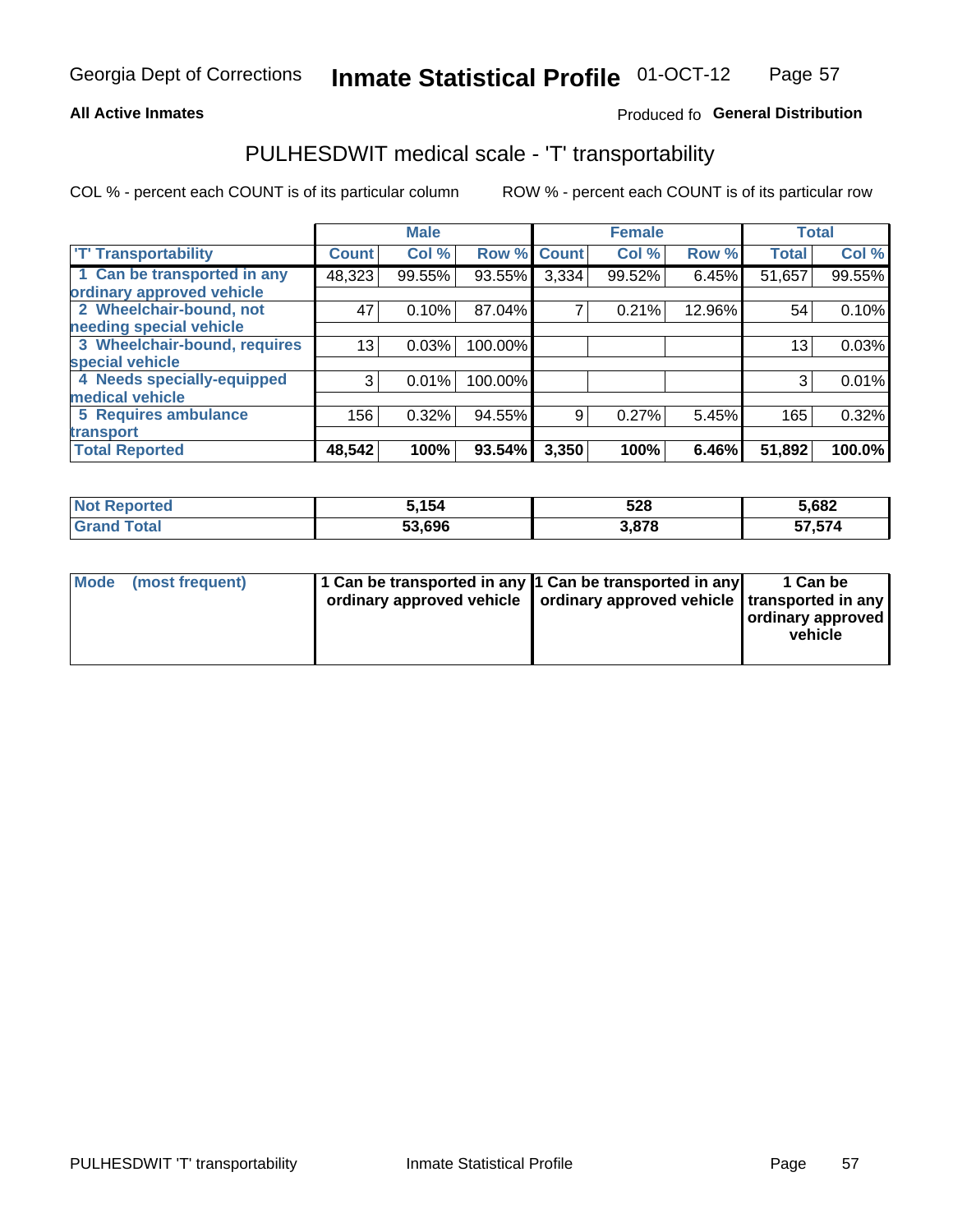## **All Active Inmates**

## Produced for General Distribution

## Criminality in family, self-reported

COL % - percent each COUNT is of its particular column

|                              |              | <b>Male</b> |        |              | <b>Female</b> |          |              | Total  |
|------------------------------|--------------|-------------|--------|--------------|---------------|----------|--------------|--------|
| <b>Criminality In Family</b> | <b>Count</b> | Col%        | Row %  | <b>Count</b> | Col %         | Row %    | <b>Total</b> | Col %  |
| Yes, criminality in family   | 5.277        | $23.27\%$   | 93.27% | 381          | 40.66%        | $6.73\%$ | 5,658        | 23.96% |
| No criminality in family     | 17.397       | 76.73%      | 96.90% | 556          | 59.34%        | $3.10\%$ | 17,953       | 76.04% |
| <b>Total Reported</b>        | 22,674       | 100%        | 96.03% | 937          | 100%          |          | 3.97% 23,611 | 100%   |

| <b>Not Reported</b> | 31,022 | 2,941 | 33,963 |
|---------------------|--------|-------|--------|
| Tota                | 53,696 | 3,878 | 57,574 |

|  | Mode (most frequent) | No criminality in family | No criminality in family | No criminality in<br>family |
|--|----------------------|--------------------------|--------------------------|-----------------------------|
|--|----------------------|--------------------------|--------------------------|-----------------------------|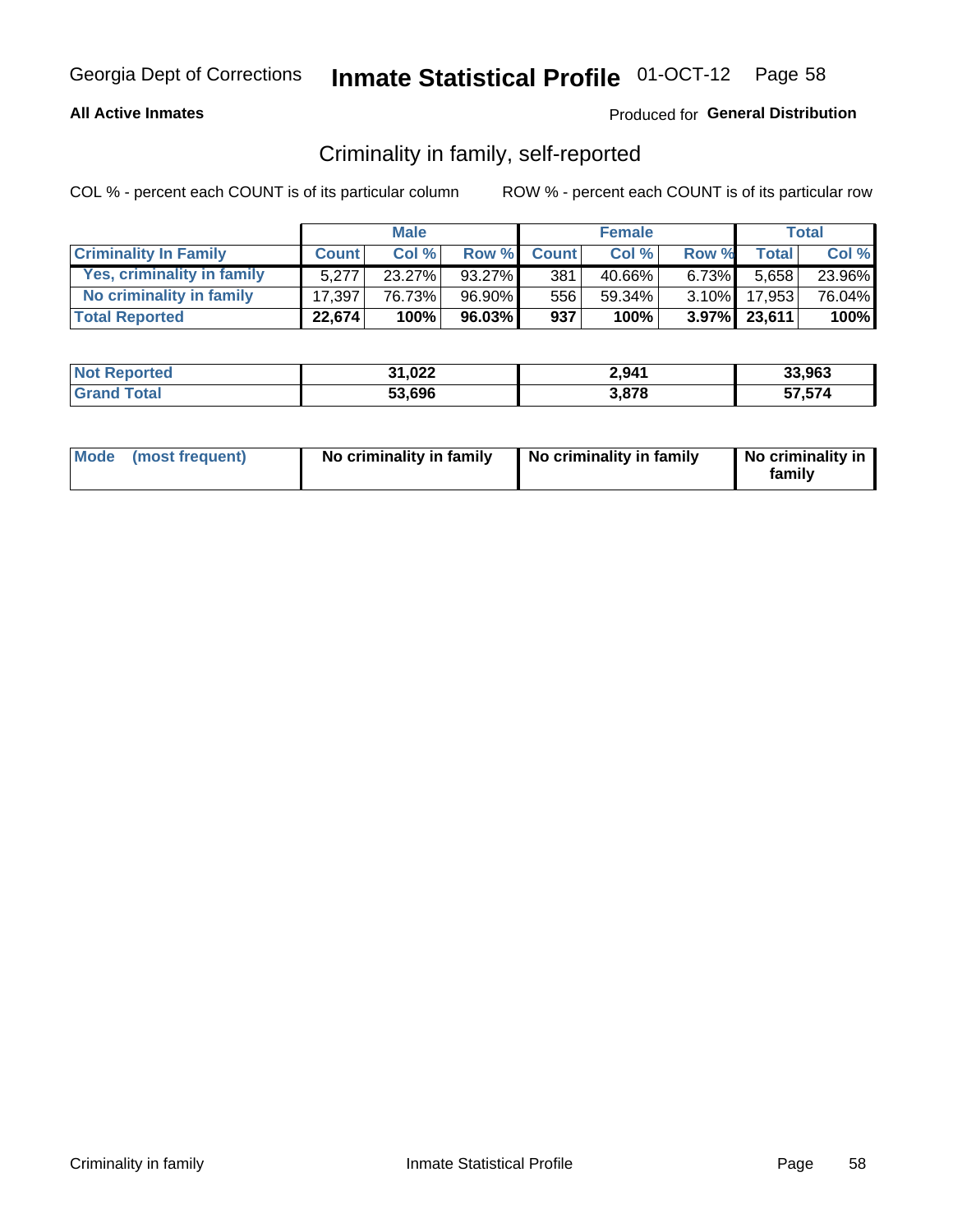## **All Active Inmates**

## Produced for General Distribution

## Alcoholism in family, self-reported

COL % - percent each COUNT is of its particular column

|                             |              | <b>Male</b> |           |              | <b>Female</b> |          |                 | Total   |
|-----------------------------|--------------|-------------|-----------|--------------|---------------|----------|-----------------|---------|
| <b>Alcoholism In Family</b> | <b>Count</b> | Col%        | Row %     | <b>Count</b> | Col%          | Row %    | <b>Total</b>    | Col %   |
| Yes, alcoholism in family   | 3.330        | $14.69\%$   | 93.46%    | 233          | 24.87%        | $6.54\%$ | 3.563           | 15.09%  |
| No alcoholism in family     | 19.344       | 85.31%      | 96.49%    | 704          | 75.13%        |          | 3.51% 20,048    | 84.91%  |
| <b>Total Reported</b>       | 22,674       | 100%        | $96.03\%$ | 937          | 100%          |          | $3.97\%$ 23,611 | $100\%$ |

| <b>Not Reported</b> | 31,022 | 2,941 | 33.963        |
|---------------------|--------|-------|---------------|
| <b>Srand Total</b>  | 53,696 | 3,878 | <b>57,574</b> |

|  | Mode (most frequent) | No alcoholism in family | No alcoholism in family | No alcoholism in<br>family |
|--|----------------------|-------------------------|-------------------------|----------------------------|
|--|----------------------|-------------------------|-------------------------|----------------------------|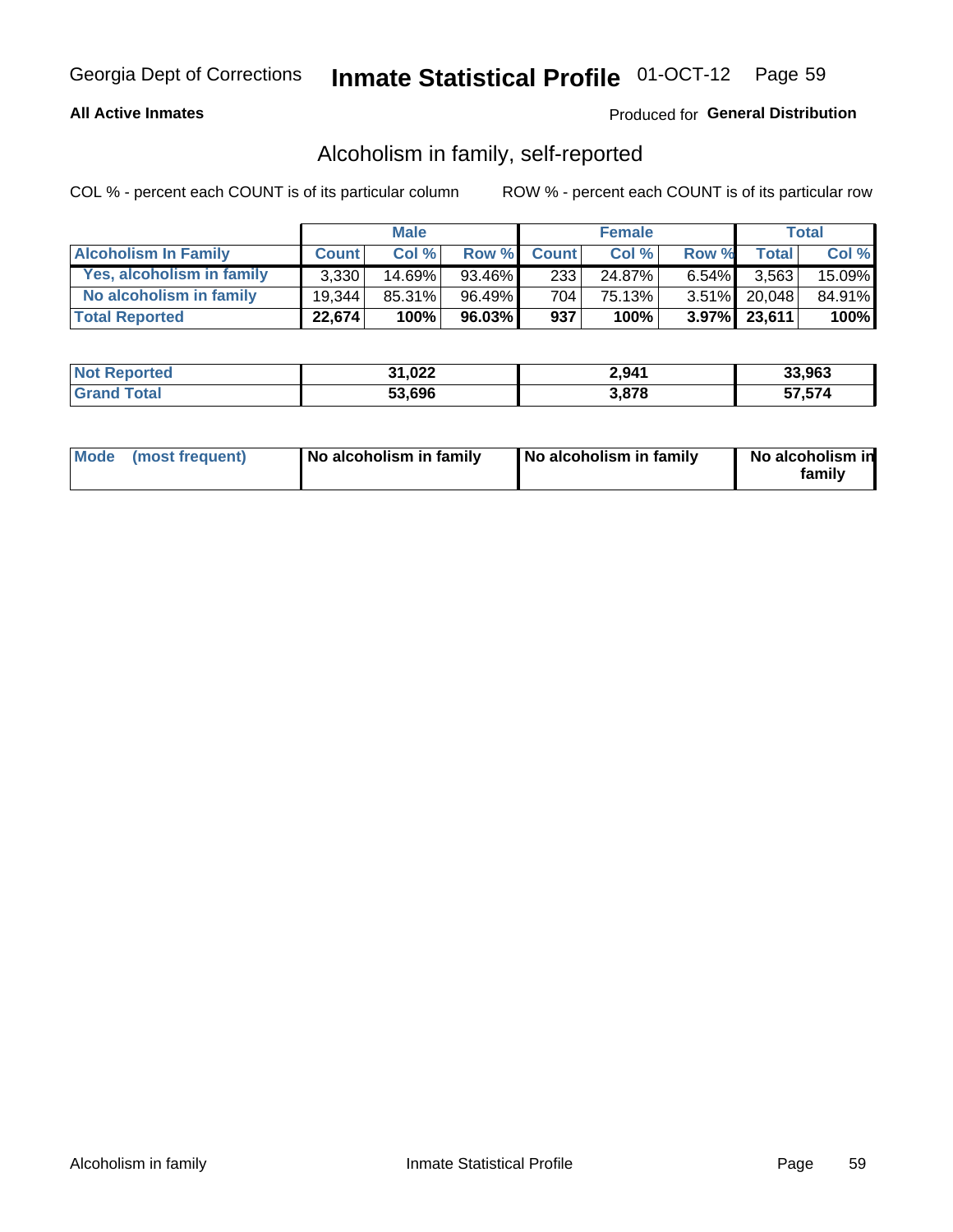## **All Active Inmates**

## Produced for General Distribution

## Drug abuse in family, self-reported

COL % - percent each COUNT is of its particular column

|                           |              | <b>Male</b> |           |              | <b>Female</b> |          |              | <b>Total</b> |
|---------------------------|--------------|-------------|-----------|--------------|---------------|----------|--------------|--------------|
| Drug Abuse In Family      | <b>Count</b> | Col%        | Row %     | <b>Count</b> | Col%          | Row %    | Total        | Col %        |
| Yes, drug abuse in family | 1,858        | 8.19%       | $90.19\%$ | 202          | 21.56%        | $9.81\%$ | 2,060        | $8.72\%$     |
| No drug abuse in family   | 20.816       | 91.81%      | $96.59\%$ | 735 l        | 78.44%        |          | 3.41% 21,551 | 91.28%       |
| <b>Total Reported</b>     | 22,674       | 100%        | 96.03%    | 937          | 100%          |          | 3.97% 23,611 | $100\%$      |

| <b>Not Reported</b> | 31,022<br>21 | 2,941 | 33,963 |
|---------------------|--------------|-------|--------|
| Total               | 53,696       | 3,878 | 57.574 |

|  | Mode (most frequent) | No drug abuse in family | No drug abuse in family | No drug abuse in<br>familv |
|--|----------------------|-------------------------|-------------------------|----------------------------|
|--|----------------------|-------------------------|-------------------------|----------------------------|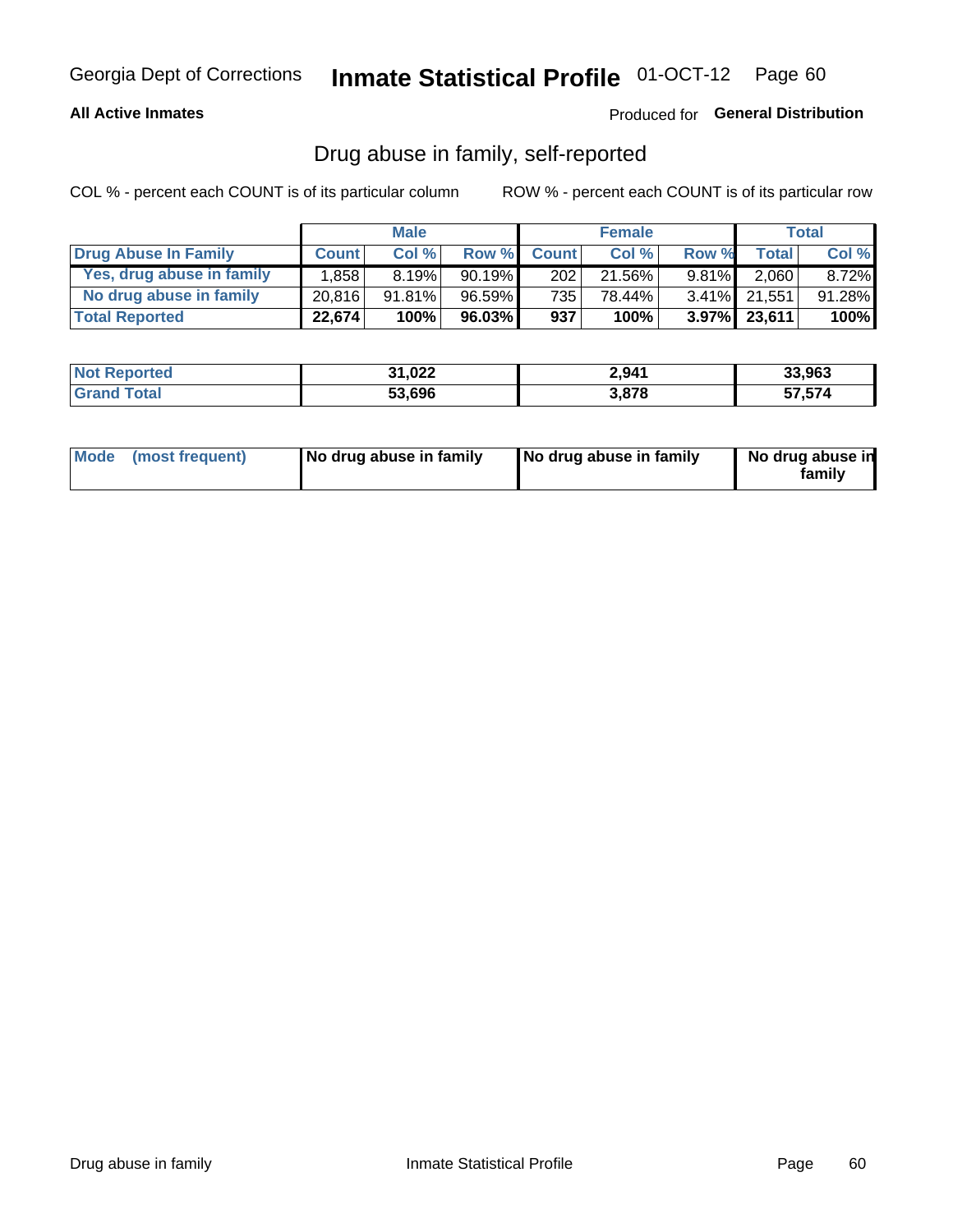## **All Active Inmates**

## Produced for General Distribution

## Subjected to frequent beatings, self-reported

COL % - percent each COUNT is of its particular column

|                            |              | <b>Male</b> |        |                  | <b>Female</b> |          |              | Total  |
|----------------------------|--------------|-------------|--------|------------------|---------------|----------|--------------|--------|
| <b>Frequent beatings</b>   | <b>Count</b> | Col %       | Row %  | <b>Count</b>     | Col %         | Row %    | <b>Total</b> | Col%   |
| Yes, subjected to frequent | ا 062. ا     | 4.68%       | 87.19% | 156 <sub>1</sub> | 16.65%        | 12.81%   | 1,218        | 5.16%  |
| <b>beatings</b>            |              |             |        |                  |               |          |              |        |
| Not subjected to frequent  | 21.612       | 95.32%      | 96.51% | 781              | 83.35%        | $3.49\%$ | 22,393       | 94.84% |
| <b>beatings</b>            |              |             |        |                  |               |          |              |        |
| <b>Total Reported</b>      | 22,674       | 100%        | 96.03% | 937              | 100%          | $3.97\%$ | 23,611       | 100%   |

| <b>Not</b><br>Reported | 31,022 | 2,941 | 33,963 |
|------------------------|--------|-------|--------|
| <b>Grand Total</b>     | 53,696 | 3,878 | 57,574 |

| Mode (most frequent) | Not subjected to frequent<br>beatings | Not subjected to frequent<br>beatings | Not subjected to<br><b>frequent beatings</b> |
|----------------------|---------------------------------------|---------------------------------------|----------------------------------------------|
|                      |                                       |                                       |                                              |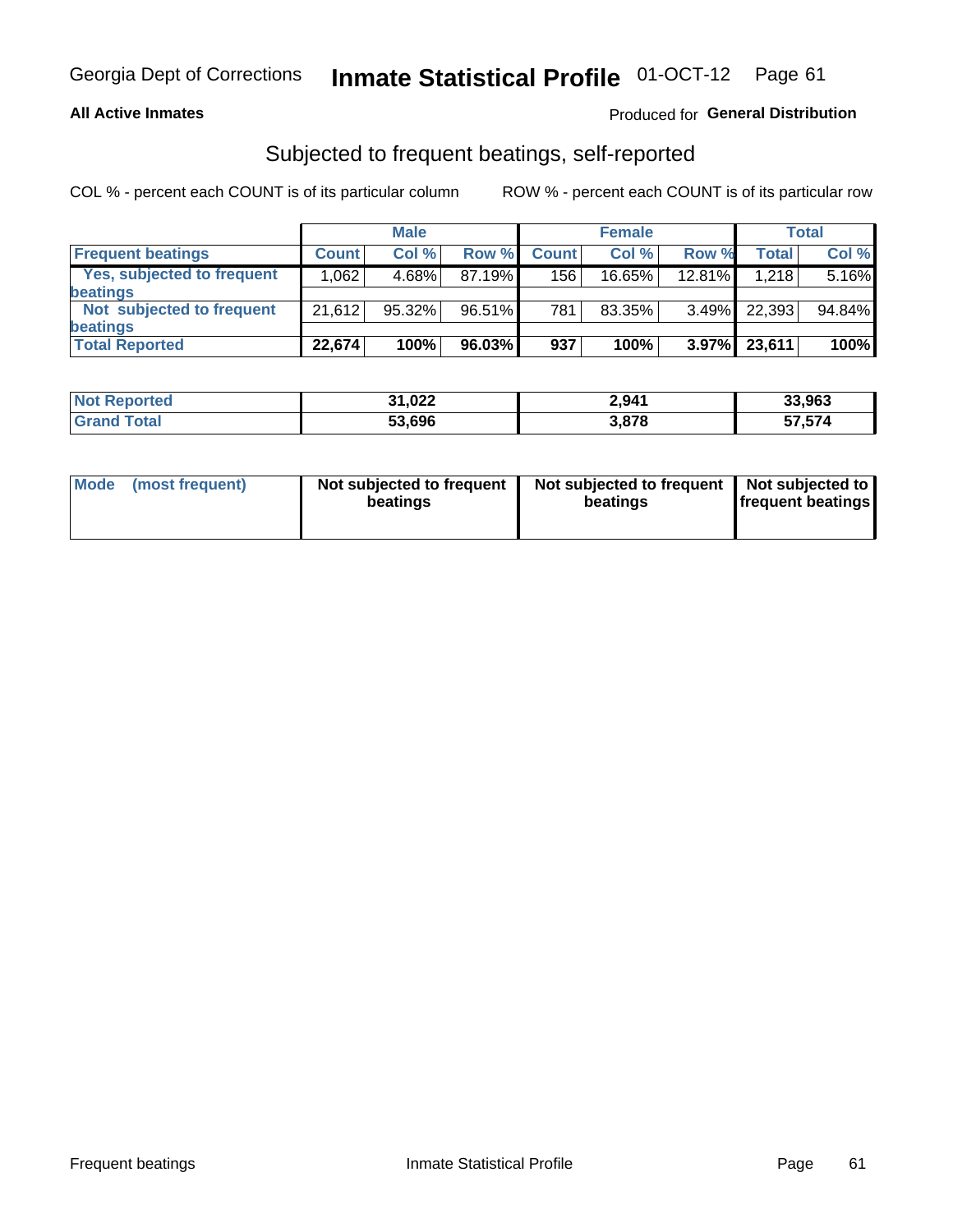## **All Active Inmates**

## Produced for General Distribution

## Father absent during inmate's childhood

COL % - percent each COUNT is of its particular column

|                           |              | <b>Male</b> |                 |              | <b>Female</b> |          |              | Total  |
|---------------------------|--------------|-------------|-----------------|--------------|---------------|----------|--------------|--------|
| <b>Father Absent</b>      | <b>Count</b> | Col%        | Row %           | <b>Count</b> | Col %         | Row %    | <b>Total</b> | Col %  |
| Yes, father was absent    | 10.945       | 48.27%      | 96.95%          | 344          | 36.71%        | $3.05\%$ | 11.289       | 47.81% |
| No, father was not absent | 11.729       | 51.73%      | 95.19% <b>I</b> | 593          | 63.29%        | $4.81\%$ | 12,322       | 52.19% |
| <b>Total Reported</b>     | 22,674       | 100%        | $96.03\%$       | 937          | 100%          |          | 3.97% 23,611 | 100%   |

| <b>Not Reported</b> | 31,022 | 2,941 | 33,963 |
|---------------------|--------|-------|--------|
| <b>Grand Total</b>  | 53,696 | 3,878 | 57,574 |

|  | Mode (most frequent) | No, father was not absent No, father was not absent |  | No, father was not<br>absent |
|--|----------------------|-----------------------------------------------------|--|------------------------------|
|--|----------------------|-----------------------------------------------------|--|------------------------------|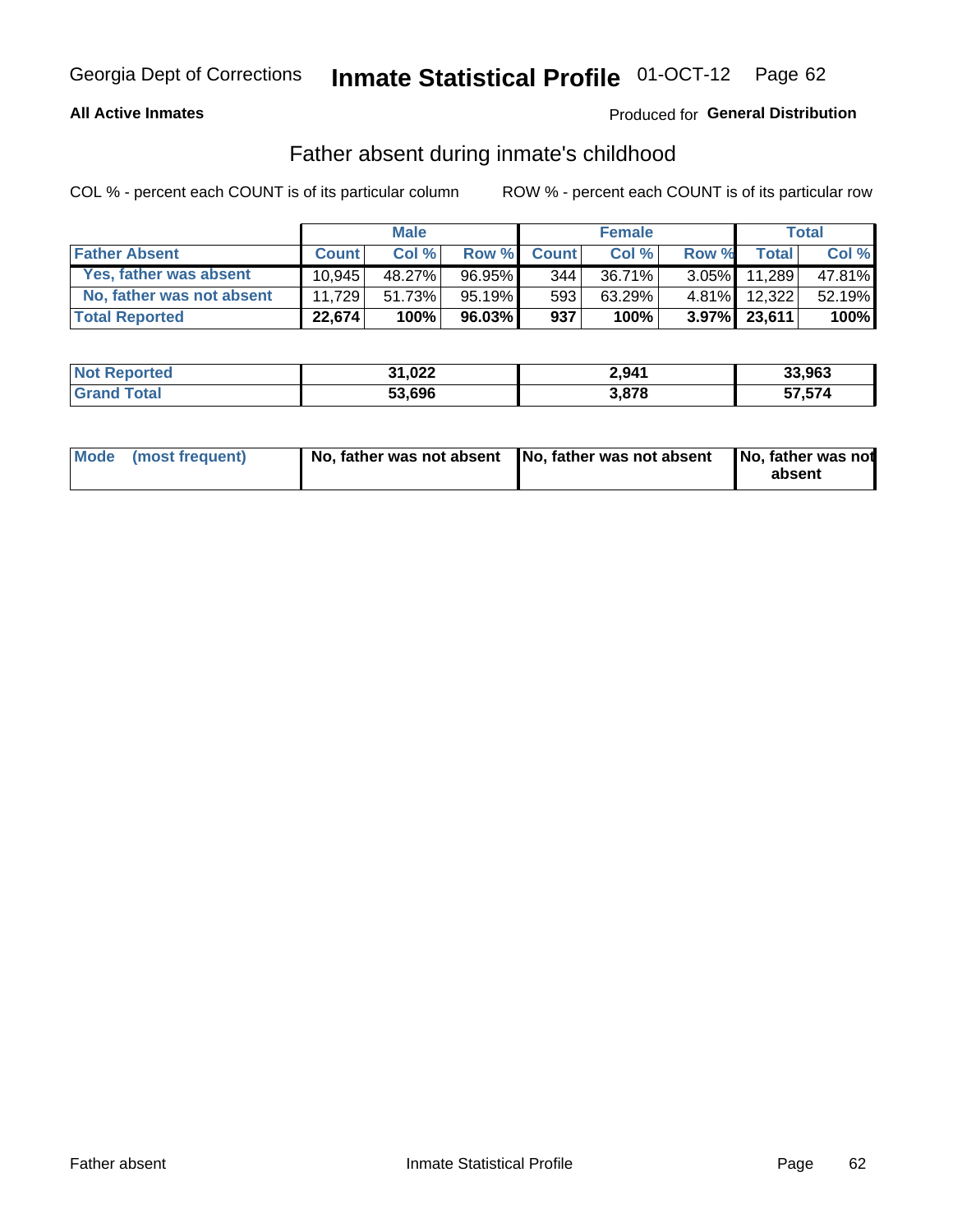## **All Active Inmates**

## Produced for General Distribution

## Mother absent during inmate's childhood

COL % - percent each COUNT is of its particular column

|                           |              | <b>Male</b> |           |              | <b>Female</b> |          |                 | <b>Total</b> |
|---------------------------|--------------|-------------|-----------|--------------|---------------|----------|-----------------|--------------|
| <b>Mother Absent</b>      | <b>Count</b> | Col%        | Row %     | <b>Count</b> | Col%          | Row %    | <b>Total</b> I  | Col %        |
| Yes, mother was absent    | 2.864        | $12.63\%$   | $95.82\%$ | 125          | 13.34%        | $4.18\%$ | 2,989           | 12.66%       |
| No, mother was not absent | 19.810       | 87.37%      | 96.06%    | 812          | 86.66%        | $3.94\%$ | 20.622          | 87.34%       |
| <b>Total Reported</b>     | 22,674       | 100%        | $96.03\%$ | 937          | 100%          |          | $3.97\%$ 23,611 | 100%         |

| <b>Not Reported</b> | 31,022 | 2,941 | 33,963 |
|---------------------|--------|-------|--------|
| <b>Srand Total</b>  | 53,696 | 3,878 | 57,574 |

| Mode (most frequent) | No, mother was not absent   No, mother was not absent   No, mother was | not absent |
|----------------------|------------------------------------------------------------------------|------------|
|                      |                                                                        |            |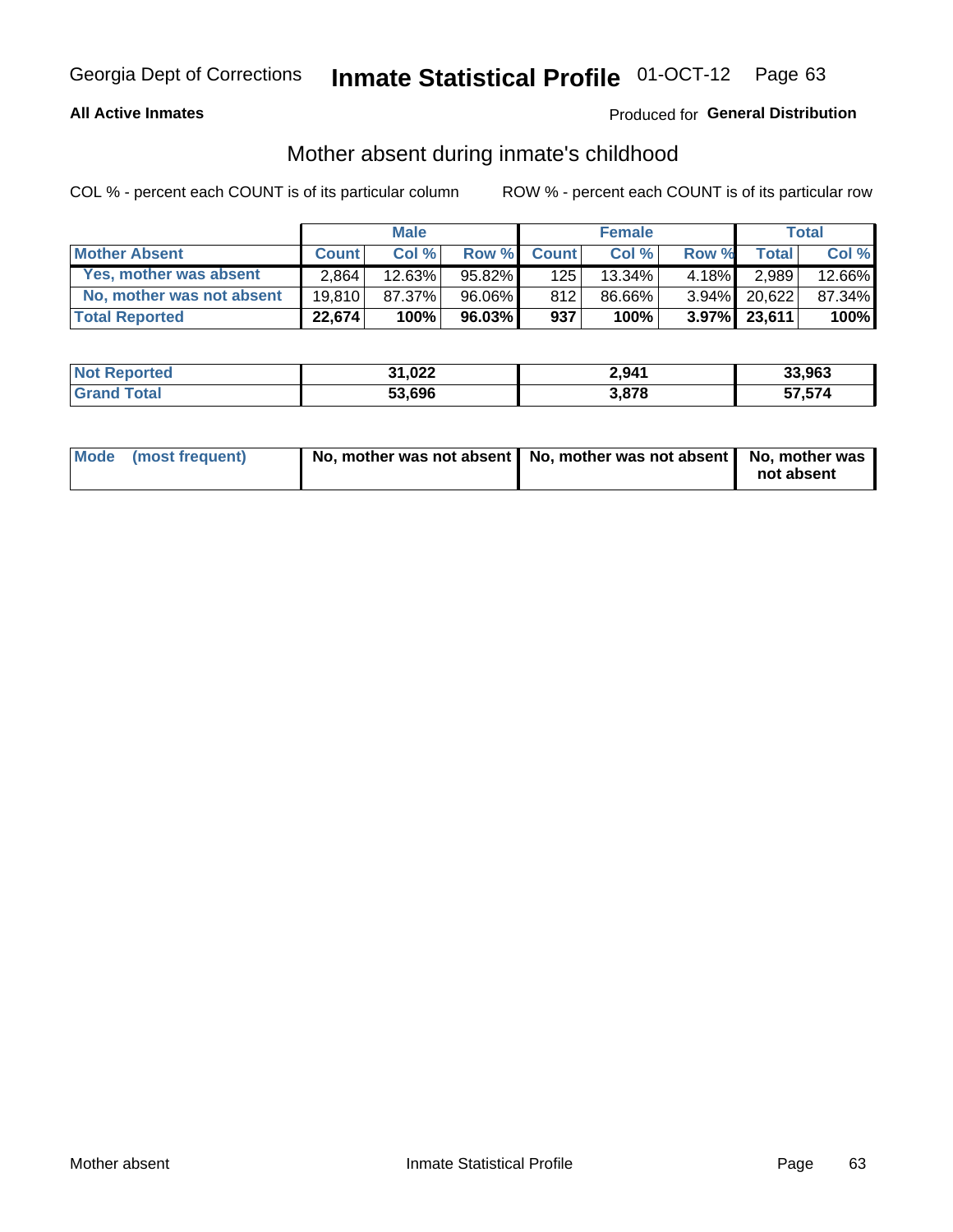## **All Active Inmates**

## Produced for General Distribution

## Inmate diagnosed as manipulative

COL % - percent each COUNT is of its particular column

|                       |              | <b>Male</b> |        |              | <b>Female</b> |          |              | Total  |
|-----------------------|--------------|-------------|--------|--------------|---------------|----------|--------------|--------|
| <b>Manipulative</b>   | <b>Count</b> | Col %       | Row %  | <b>Count</b> | Col%          | Row %    | <b>Total</b> | Col %  |
| Yes, manipulative     | 4.418        | 20.41%      | 99.62% | 17           | 1.82%         | $0.38\%$ | 4.435        | 19.64% |
| No, not manipulative  | 17.231       | 79.59%      | 94.94% | 918          | 98.18%        | $5.06\%$ | 18.149       | 80.36% |
| <b>Total Reported</b> | 21,649       | 100%        | 95.86% | 935          | 100%          | 4.14%    | 22.584       | 100%   |

| <b>Not Reported</b>   | 32,047 | 2,943 | 34,990 |
|-----------------------|--------|-------|--------|
| <b>Srand</b><br>Γotal | 53,696 | 3,878 | 57,574 |

|  | Mode (most frequent) | No, not manipulative | No, not manipulative | No. not<br><b>I</b> manipulative |
|--|----------------------|----------------------|----------------------|----------------------------------|
|--|----------------------|----------------------|----------------------|----------------------------------|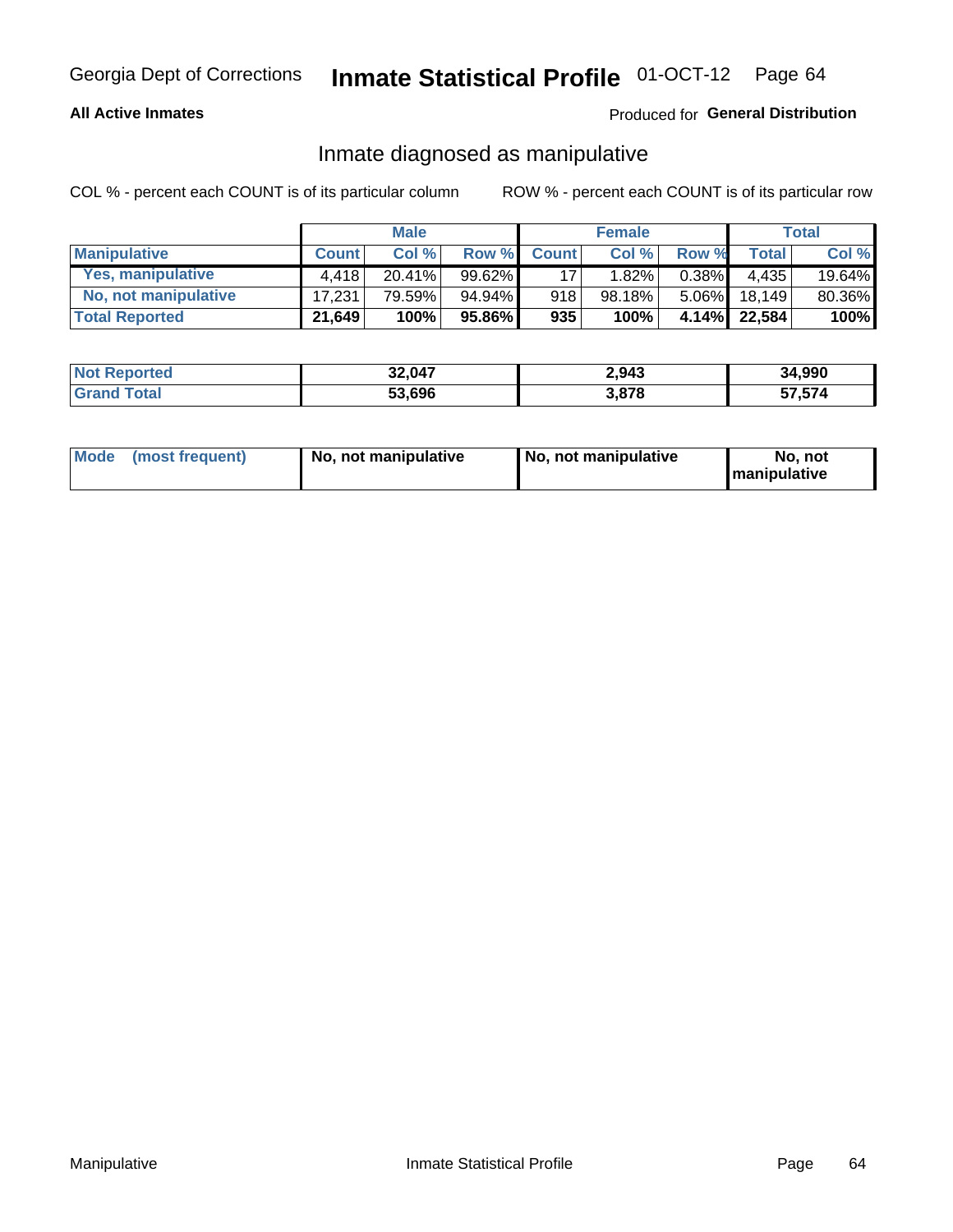## **All Active Inmates**

## Produced for General Distribution

## Inmate diagnosed as assaultive

COL % - percent each COUNT is of its particular column

|                           |              | <b>Male</b> |        |              | <b>Female</b> |          |              | Total  |
|---------------------------|--------------|-------------|--------|--------------|---------------|----------|--------------|--------|
| <b>Assaultive</b>         | <b>Count</b> | Col%        | Row %  | <b>Count</b> | Col %         | Row %    | Total        | Col %  |
| Yes, assaultive           | 12.332       | 56.96%      | 95.79% | 542          | 57.97%        | $4.21\%$ | 12.874       | 57.00% |
| <b>No, not assaultive</b> | 9.317        | $43.04\%$   | 95.95% | 393          | 42.03%        | 4.05%    | 9.710        | 43.00% |
| <b>Total Reported</b>     | 21,649       | 100%        | 95.86% | 935          | 100%          |          | 4.14% 22,584 | 100%   |

| <b>Not Reported</b> | 32,047 | 2,943 | 34,990 |
|---------------------|--------|-------|--------|
| <b>Total</b>        | 53,696 | 3,878 | 57.574 |

| Mode (most frequent)<br>Yes, assaultive | Yes, assaultive | <b>Yes, assaultive</b> |
|-----------------------------------------|-----------------|------------------------|
|-----------------------------------------|-----------------|------------------------|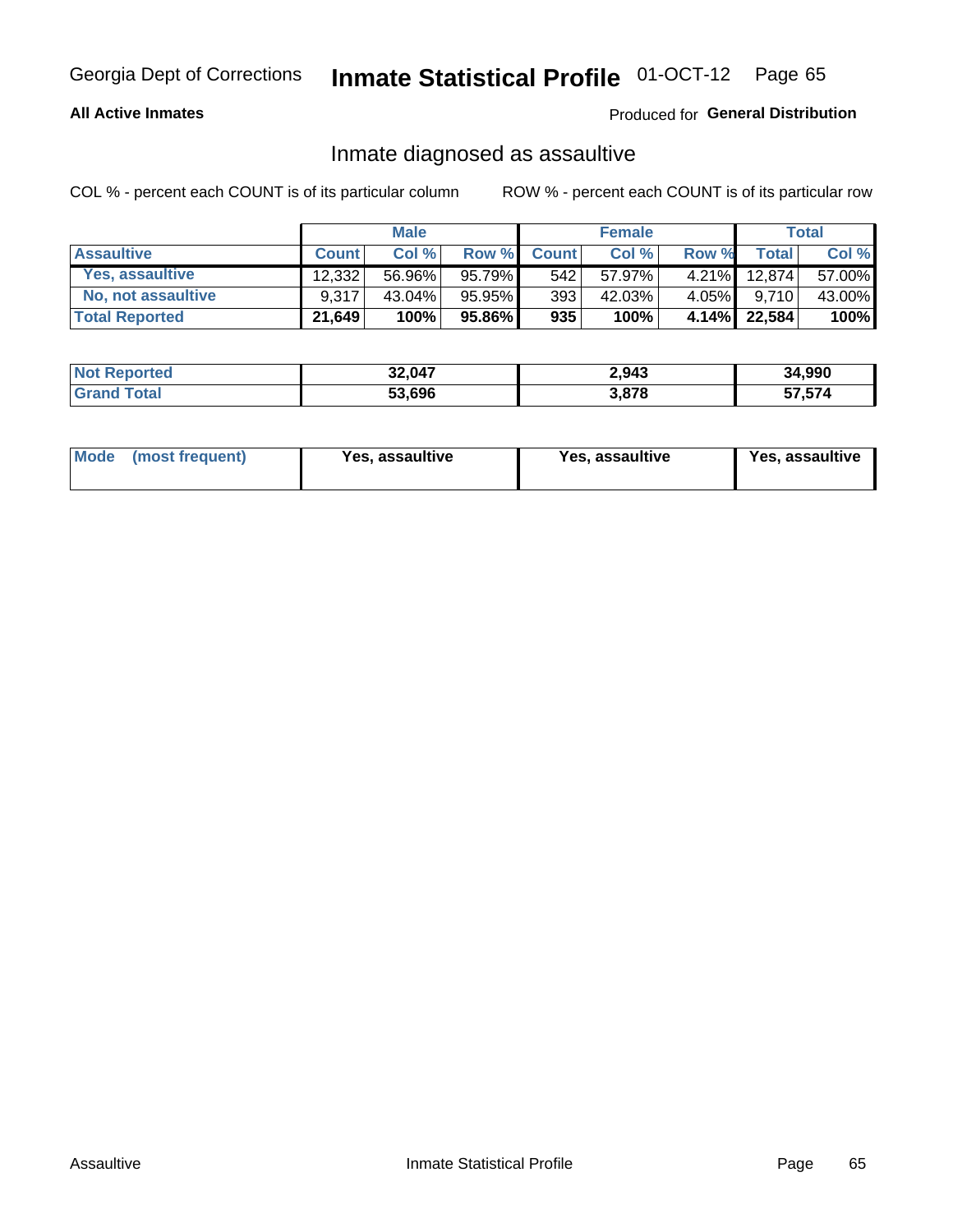#### **Inmate Statistical Profile 01-OCT-12** Page 66

**All Active Inmates** 

## Produced for General Distribution

## Number of prior Georgia incarcerations

COL % - percent each COUNT is of its particular column

|                                       |              | <b>Male</b> |             |       | <b>Female</b> |       |        | <b>Total</b> |
|---------------------------------------|--------------|-------------|-------------|-------|---------------|-------|--------|--------------|
| <b>Num of Prior GA Incarcerations</b> | <b>Count</b> | Col %       | Row % Count |       | Col %         | Row % | Total  | Col %        |
|                                       | 31,103       | 57.92%      | 91.83%      | 2,768 | 71.38%        | 8.17% | 33,871 | 58.83%       |
|                                       | 9,592        | 17.86%      | 95.06%      | 498   | 12.84%        | 4.94% | 10,090 | 17.53%       |
| $\overline{2}$                        | 5,274        | 9.82%       | 95.22%      | 265   | 6.83%         | 4.78% | 5,539  | 9.62%        |
| 3                                     | 3,110        | 5.79%       | 95.55%      | 145   | 3.74%         | 4.45% | 3,255  | 5.65%        |
| $\boldsymbol{4}$                      | 1,892        | 3.52%       | 95.56%      | 88    | 2.27%         | 4.44% | 1,980  | 3.44%        |
| 5                                     | 1,144        | 2.13%       | 96.46%      | 42    | 1.08%         | 3.54% | 1,186  | 2.06%        |
| <b>More Than 5</b>                    | 1,581        | 2.94%       | $95.64\%$   | 72    | 1.86%         | 4.36% | 1,653  | 2.87%        |
| <b>Total Reported</b>                 | 53,696       | 100%        | $93.26\%$   | 3,878 | 100%          | 6.74% | 57,574 | 100%         |

| orted<br>NO. |        |       |     |
|--------------|--------|-------|-----|
| <b>otal</b>  | 53.696 | l 878 | 574 |

| Mean (average)       | l.01 | .oa | .98 |
|----------------------|------|-----|-----|
| Median (middle)      |      |     |     |
| Mode (most frequent) |      |     |     |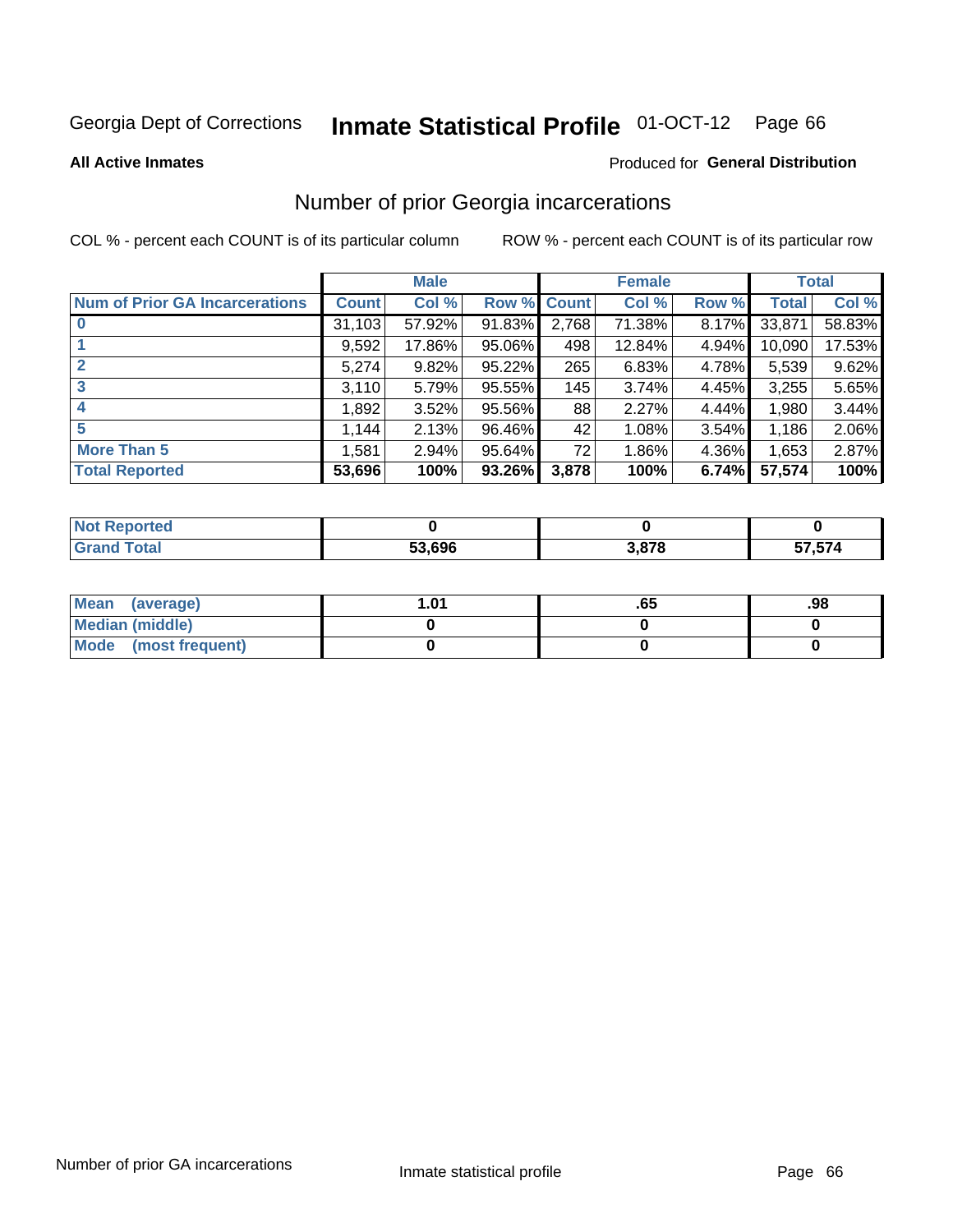#### Inmate Statistical Profile 01-OCT-12 Page 67

#### **All Active Inmates**

### Produced for General Distribution

## Prison sentence in years

COL % - percent each COUNT is of its particular column

ROW % - percent each COUNT is of its particular row

|                                 |                | <b>Male</b> |         |              | <b>Female</b> |        |                | <b>Total</b> |
|---------------------------------|----------------|-------------|---------|--------------|---------------|--------|----------------|--------------|
| <b>Prison Sentence In Years</b> | <b>Count</b>   | Col %       | Row %   | <b>Count</b> | Col %         | Row %  | <b>Total</b>   | Col %        |
| $0 - 1$                         | 1,680          | 3.13%       | 93.07%  | 125          | 3.22%         | 6.93%  | 1,805          | 3.14%        |
| $1.1 - 2$                       | 3,339          | 6.22%       | 90.59%  | 347          | 8.95%         | 9.41%  | 3,686          | 6.40%        |
| $2.1 - 3$                       | 4,039          | 7.52%       | 89.34%  | 482          | 12.43%        | 10.66% | 4,521          | 7.85%        |
| $3.1 - 4$                       | 3,233          | 6.02%       | 90.53%  | 338          | 8.72%         | 9.47%  | 3,571          | 6.20%        |
| $4.1 - 5$                       | 5,444          | 10.14%      | 91.08%  | 533          | 13.74%        | 8.92%  | 5,977          | 10.38%       |
| $5.1 - 6$                       | 2,440          | 4.54%       | 90.37%  | 260          | 6.70%         | 9.63%  | 2,700          | 4.69%        |
| $6.1 - 7$                       | 2,378          | 4.43%       | 91.96%  | 208          | 5.36%         | 8.04%  | 2,586          | 4.49%        |
| $7.1 - 8$                       | 2,153          | 4.01%       | 91.93%  | 189          | 4.87%         | 8.07%  | 2,342          | 4.07%        |
| $8.1 - 9$                       | 1,436          | 2.67%       | 93.31%  | 103          | 2.66%         | 6.69%  | 1,539          | 2.67%        |
| $9.1 - 10$                      | 5,869          | 10.93%      | 94.01%  | 374          | 9.64%         | 5.99%  | 6,243          | 10.84%       |
| $10.1 - 12$                     | 2,745          | 5.11%       | 94.75%  | 152          | 3.92%         | 5.25%  | 2,897          | 5.03%        |
| $12.1 - 15$                     | 3,987          | 7.43%       | 95.73%  | 178          | 4.59%         | 4.27%  | 4,165          | 7.23%        |
| $15.1 - 20$                     | 3,934          | 7.33%       | 96.09%  | 160          | 4.13%         | 3.91%  | 4,094          | 7.11%        |
| 20.1 - Over                     | 3,333          | 6.21%       | 97.29%  | 93           | 2.40%         | 2.71%  | 3,426          | 5.95%        |
| <b>Life</b>                     | 6,860          | 12.78%      | 95.54%  | 320          | 8.25%         | 4.46%  | 7,180          | 12.47%       |
| <b>Life Without Parole</b>      | 730            | 1.36%       | 97.99%  | 15           | 0.39%         | 2.01%  | 745            | 1.29%        |
| <b>Death</b>                    | 94             | 0.18%       | 98.95%  |              | 0.03%         | 1.05%  | 95             | 0.17%        |
| <b>Youthful Offenders</b>       | $\overline{2}$ | 0.01%       | 100.00% |              |               |        | $\overline{2}$ | 0.01%        |
| <b>Total Reported</b>           | 53,696         | 100%        | 93.26%  | 3,878        | 100%          | 6.74%  | 57,574         | 100%         |

| Reported<br>I NOT |      |     |                 |
|-------------------|------|-----|-----------------|
|                   | .696 | 070 | <b>7574</b><br> |

#### **Determinate (numeric) sentences only**

| <b>Mean</b> | $\sim$<br>14.6. | .<br>14.JJ | 14.58 |
|-------------|-----------------|------------|-------|
|             |                 |            |       |

All sentences (including determinate), with life, life without parole, and death sentences figured at 45 years

| $\sim$ $\sim$<br><br>Me<br>Λſ<br>ົ<br>–3.54<br>-3.59<br>---<br>____<br>______ |  |  |  |
|-------------------------------------------------------------------------------|--|--|--|
|                                                                               |  |  |  |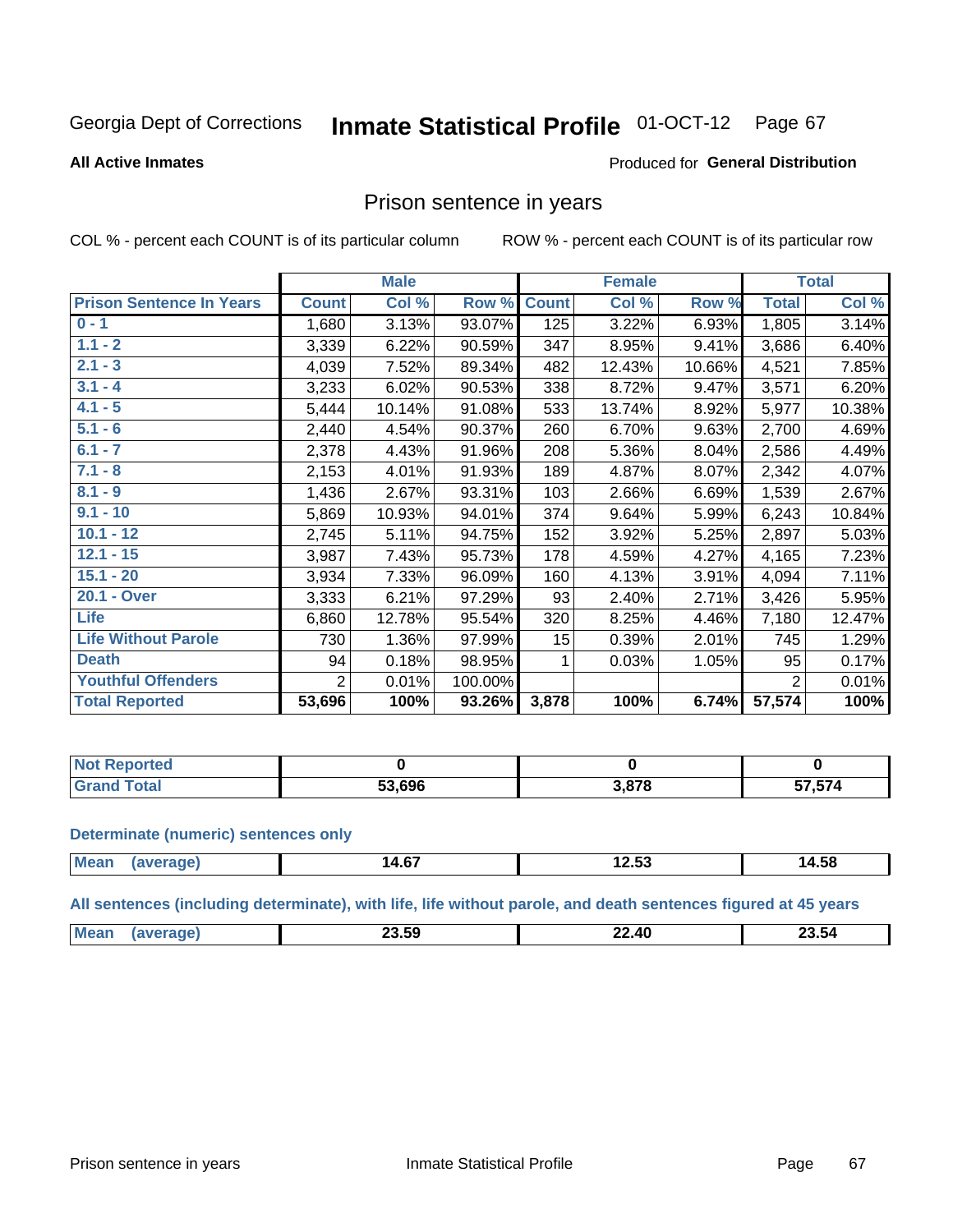#### **Inmate Statistical Profile 01-OCT-12** Page 68

### **All Active Inmates**

### **Produced for General Distribution**

## Primary offense, broken out into felonies vs misdemeanors

COL % - percent each COUNT is of its particular column

|                                  |              | <b>Male</b> |              |                    | <b>Female</b> |       | Total        |        |
|----------------------------------|--------------|-------------|--------------|--------------------|---------------|-------|--------------|--------|
| <b>Felonies and Misdemeanors</b> | <b>Count</b> | Col%        |              | <b>Row % Count</b> | Col%          | Row % | <b>Total</b> | Col %  |
| <b>Felonies</b>                  | 53,518       | 99.81%      | 93.26%       | 3.870              | 99.85%        | 6.74% | 57,388       | 99.82% |
| <b>Misdemeanors</b>              | 100          | .19%        | 94.34%       |                    | .15%          | 5.66% | 106          | 18%    |
| <b>Total Reported</b>            | 53,618       | 100%        | 93.26% 3,876 |                    | 100%          | 6.74% | 57.494       | 100%   |

| <b>Not</b><br><b>eported</b> | $\overline{ }$ |        | 80                   |
|------------------------------|----------------|--------|----------------------|
| Grar<br>™otar                | 53.696         | 53,620 | ---<br>74<br>ד וט ונ |

| <b>Mo</b><br>requent)<br>$\sim$ | nıes | າເes | elonies |
|---------------------------------|------|------|---------|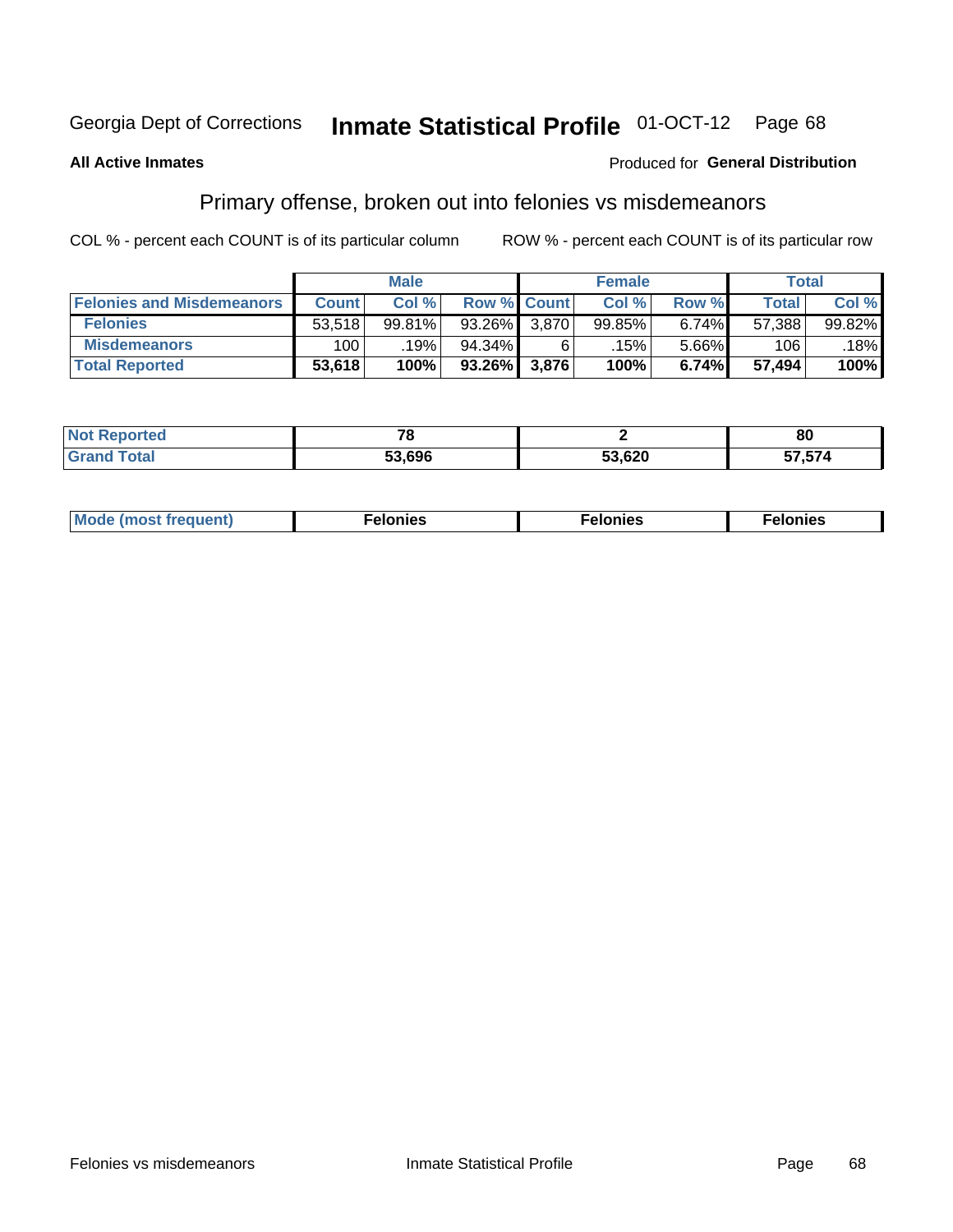#### **All Active Inmates**

### Produced for **General Distribution**

## Primary offense, broken out into six broad crime categories

|                                  |              | <b>Male</b> |        |             | <b>Female</b> |          |              | <b>Total</b> |  |
|----------------------------------|--------------|-------------|--------|-------------|---------------|----------|--------------|--------------|--|
| <b>Crime Categories</b>          | <b>Count</b> | Col %       |        | Row % Count | Col %         | Row %    | <b>Total</b> | Col %        |  |
| <b>Violent</b>                   | 24,981       | 46.75%      | 94.26% | 1,520       | 39.38%        | 5.74%    | 26,501       | 46.25%       |  |
| <b>Sex Crime</b><br>$\mathbf{2}$ | 8,062        | 15.09%      | 98.58% | 116         | $3.01\%$      | $1.42\%$ | 8,178        | 14.27%       |  |
| 3<br><b>Property</b>             | 10,962       | 20.52%      | 89.54% | 1,280       | 33.16%        | 10.46%   | 12,242       | 21.37%       |  |
| <b>Drug</b><br>4                 | 7,109        | 13.30%      | 89.86% | 802         | 20.78%        | 10.14%   | 7,911        | 13.81%       |  |
| <b>Habit/DUI</b><br>5            | 117          | .22%        | 95.90% | 5           | .13%          | 4.10%    | 122          | .21%         |  |
| <b>Other</b><br>6                | 2,203        | 4.12%       | 94.15% | 137         | 3.55%         | 5.85%    | 2,340        | 4.08%        |  |
| <b>Total Reported</b>            | 53,434       | 100%        | 93.26% | 3,860       | 100%          | 6.74%    | 57,294       | 100%         |  |

| <b>Not</b><br><b>Reported</b> | 262    | 18               | 280         |
|-------------------------------|--------|------------------|-------------|
| <b>cotal</b>                  | 53,696 | 2 272<br>J.V / U | 7,574<br>-- |

| Mode<br>freauent)<br>anst tr | .<br>/iolent | <br>Violent | .<br><b>Tiolent</b> |
|------------------------------|--------------|-------------|---------------------|
|                              |              |             |                     |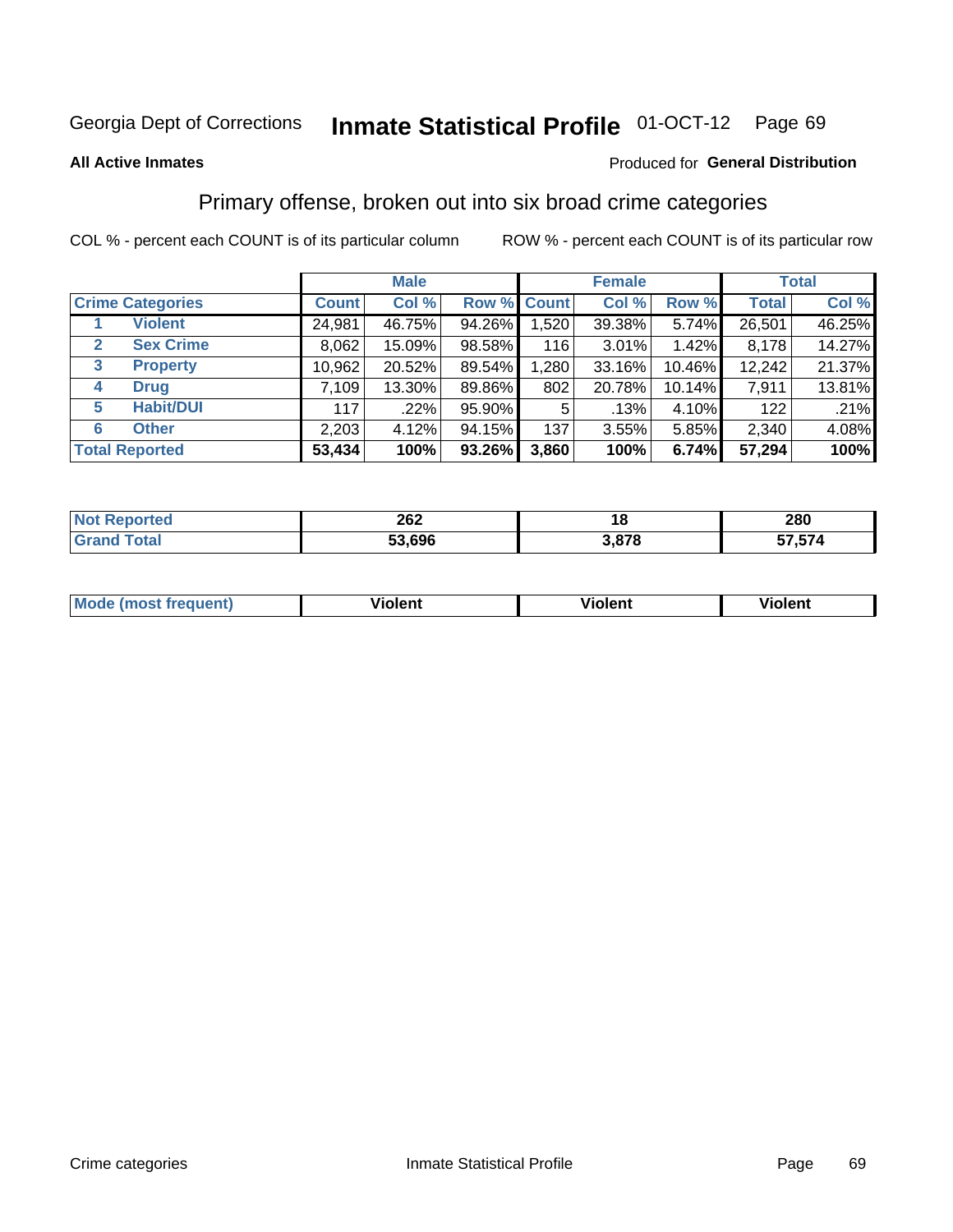#### **All Active Inmates**

### Produced for **General Distribution**

## Primary offense, detailed offense code

|   |                                             |                 | <b>Male</b> |         |                         | <b>Female</b> |        |                | <b>Total</b> |
|---|---------------------------------------------|-----------------|-------------|---------|-------------------------|---------------|--------|----------------|--------------|
|   | <b>Primary Offense</b>                      | <b>Count</b>    | Col %       | Row %   | <b>Count</b>            | Col %         | Row %  | <b>Total</b>   | Col %        |
| F | <b>Abandonment Of Child</b>                 | 2               | .01%        | 100.00% |                         |               |        | $\overline{2}$ | .01%         |
| F | <b>Abuse, Neglect</b><br><b>Elder/Disab</b> | 1               | .01%        | 100.00% |                         |               |        | $\mathbf{1}$   | .01%         |
| F | <b>Agg Aslt W Intnt To Rape</b>             | 54              | .10%        | 100.00% |                         |               |        | 54             | .09%         |
| F | <b>Agg Sex Battery Atmpt</b>                |                 | .01%        | 100.00% |                         |               |        |                | .01%         |
| F | <b>Aggrav Assault</b>                       | 5,136           | 9.58%       | 94.94%  | 274                     | 7.07%         | 5.06%  | 5,410          | 9.41%        |
| F | <b>Aggrav Assault Peace</b><br><b>Ofcr</b>  | 285             | .53%        | 93.75%  | 19                      | .49%          | 6.25%  | 304            | .53%         |
| F | <b>Aggrav Battery</b>                       | 1,078           | 2.01%       | 93.66%  | 73                      | 1.88%         | 6.34%  | 1,151          | 2.00%        |
| F | <b>Aggrav Battery Peace</b><br><b>Ofcr</b>  | 23              | .04%        | 92.00%  | $\overline{2}$          | .05%          | 8.00%  | 25             | .04%         |
| F | <b>Aggrav Ch Molest, Atmpt</b>              | 3               | .01%        | 100.00% |                         |               |        | 3              | .01%         |
| F | <b>Aggrav Child Molestation</b>             | 1,272           | 2.37%       | 98.38%  | 21                      | .54%          | 1.62%  | 1,293          | 2.25%        |
| F | <b>Aggrav Cruelty To</b><br><b>Animals</b>  | 12              | .02%        | 92.31%  | 1                       | .03%          | 7.69%  | 13             | .02%         |
| F | <b>Aggrav Sexual Battery</b>                | 186             | .35%        | 99.47%  | 1                       | .03%          | .53%   | 187            | .33%         |
| F | <b>Aggrav Sodomy</b>                        | 208             | .39%        | 99.05%  | $\overline{2}$          | .05%          | .95%   | 210            | .37%         |
| F | <b>Aggrav Stalking</b>                      | 285             | .53%        | 95.64%  | 13                      | .34%          | 4.36%  | 298            | .52%         |
| F | <b>Aggravated Assault On</b><br>$65+$       | 3               | .01%        | 100.00% |                         |               |        | 3              | .01%         |
| F | <b>Aiding Escape</b>                        | 3               | .01%        | 100.00% |                         |               |        | 3              | .01%         |
| F | <b>Aircraft Hijacking</b>                   | 1               | .01%        | 100.00% |                         |               |        | 1              | .01%         |
| F | <b>Alter Id</b>                             | $\overline{2}$  | .01%        | 100.00% |                         |               |        | $\overline{2}$ | .01%         |
| F | <b>Armed Robbery</b>                        | 5,514           | 10.28%      | 96.70%  | 188                     | 4.85%         | 3.30%  | 5,702          | 9.92%        |
| F | <b>Arson 1st Degree</b>                     | 81              | .15%        | 80.20%  | 20                      | .52%          | 19.80% | 101            | .18%         |
| F | <b>Arson 2nd Degree</b>                     | 7               | .01%        | 77.78%  | $\overline{2}$          | .05%          | 22.22% | 9              | .02%         |
| F | <b>Arson 3rd Degree</b>                     | 3               | .01%        | 100.00% |                         |               |        | 3              | .01%         |
| F | <b>Arson Misc</b>                           | $\overline{2}$  | .01%        | 100.00% |                         |               |        | $\overline{2}$ | .01%         |
| F | <b>Atmpt Aggrav Assault</b>                 | 10              | .02%        | 90.91%  | $\mathbf{1}$            | .03%          | 9.09%  | 11             | .02%         |
| F | <b>Atmpt Aggrav Sodomy</b>                  | 3               | .01%        | 100.00% |                         |               |        | 3              | .01%         |
| F | <b>Atmpt Armed Robbery</b>                  | 94              | .18%        | 95.92%  | $\overline{\mathbf{4}}$ | .10%          | 4.08%  | 98             | .17%         |
| F | <b>Atmpt Burglary</b>                       | 29              | .05%        | 100.00% |                         |               |        | 29             | .05%         |
| F | <b>Atmpt Child Molestation</b>              | $\overline{21}$ | .04%        | 100.00% |                         |               |        | 21             | .04%         |
| F | <b>Atmpt Cruelty To</b><br><b>Children</b>  | 1               | .01%        | 100.00% |                         |               |        | $\mathbf{1}$   | .01%         |
| F | <b>Atmpt Escape</b>                         | 1               | .01%        | 100.00% |                         |               |        | $\mathbf{1}$   | .01%         |
| F | <b>Atmpt Forgery</b>                        | 1               | .01%        | 100.00% |                         |               |        | 1              | .01%         |
| F | <b>Atmpt Kidnap</b>                         | 6               | .01%        | 100.00% |                         |               |        | 6              | .01%         |
| F | <b>Atmpt Murder</b>                         | 42              | .08%        | 95.45%  | $\overline{2}$          | .05%          | 4.55%  | 44             | .08%         |
| F | <b>Atmpt Rape</b>                           | 35              | .07%        | 97.22%  | $\mathbf{1}$            | .03%          | 2.78%  | 36             | .06%         |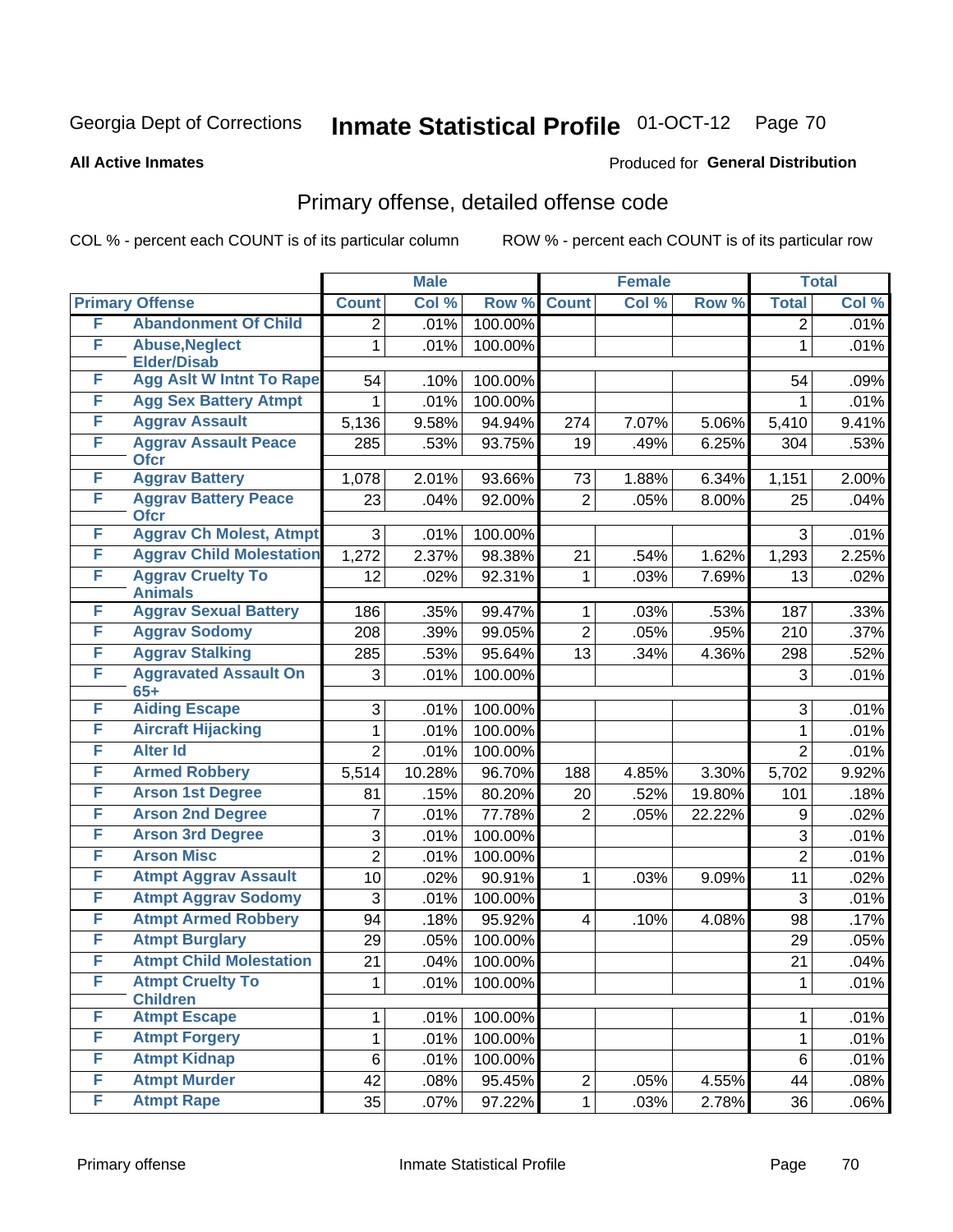**All Active Inmates**

### Produced for **General Distribution**

## Primary offense, detailed offense code

|        |                                            |                | <b>Male</b> |         |                | <b>Female</b> |         |                         | <b>Total</b> |
|--------|--------------------------------------------|----------------|-------------|---------|----------------|---------------|---------|-------------------------|--------------|
|        | <b>Primary Offense</b>                     | <b>Count</b>   | Col %       | Row %   | <b>Count</b>   | Col %         | Row %   | <b>Total</b>            | Col %        |
| F      | <b>Atmpt Robbery</b>                       | 58             | .11%        | 93.55%  | $\overline{4}$ | .10%          | 6.45%   | 62                      | .11%         |
| F      | <b>Atmpt Theft By Taking</b>               | 9              | .02%        | 100.00% |                |               |         | 9                       | .02%         |
| F      | <b>Atmpt Viol Substance</b>                | 25             | .05%        | 89.29%  | 3              | .08%          | 10.71%  | 28                      | .05%         |
| F      | <b>Act</b>                                 |                |             |         |                |               |         |                         |              |
|        | <b>Att/Consprcy Commt</b><br>C/S/Of        | 47             | .09%        | 90.38%  | 5              | .13%          | 9.62%   | 52                      | .09%         |
| F      | <b>Bad Checks</b>                          | 5              | .01%        | 45.45%  | 6              | .15%          | 54.55%  | 11                      | .02%         |
| F      | <b>Bail Jumping</b>                        | 4              | .01%        | 100.00% |                |               |         | $\overline{\mathbf{4}}$ | .01%         |
| F      | <b>Barratry</b>                            | 1              | .01%        | 100.00% |                |               |         | 1                       | .01%         |
| F      | <b>Bestiality</b>                          | 1              | .01%        | 50.00%  | $\mathbf{1}$   | .03%          | 50.00%  | $\overline{2}$          | .01%         |
| F      | <b>Bigamy</b>                              | 1              | .01%        | 100.00% |                |               |         | $\mathbf{1}$            | .01%         |
| F      | <b>Bribery Govt Officer</b>                | 1              | .01%        | 100.00% |                |               |         | 1                       | .01%         |
| F      | <b>Bribery Of Contestant</b>               | 1              | .01%        | 100.00% |                |               |         | 1                       | .01%         |
| F      | <b>Burglary</b>                            | 6,462          | 12.05%      | 96.32%  | 247            | 6.37%         | 3.68%   | 6,709                   | 11.67%       |
| F      | <b>Carry Concealed Weapon</b>              | 6              | .01%        | 100.00% |                |               |         | 6                       | .01%         |
| F      | <b>Carry Weapon At School</b>              | 6              | .01%        | 100.00% |                |               |         | $6\phantom{1}$          | .01%         |
| F      | <b>Child Molestation</b>                   | 2,592          | 4.83%       | 97.85%  | 57             | 1.47%         | 2.15%   | 2,649                   | 4.61%        |
| F      | <b>Chop Shop Violation</b>                 | 1              | .01%        | 100.00% |                |               |         | 1                       | .01%         |
| F      | <b>Cnspire Traffic Cntrl Sub</b>           | 20             | .04%        | 90.91%  | $\overline{2}$ | .05%          | 9.09%   | 22                      | .04%         |
| F      | <b>Cntrbtng Delingency</b><br><b>Minor</b> |                |             |         | $\mathbf 1$    | .03%          | 100.00% | $\mathbf 1$             | .01%         |
| F      | <b>Computer Pornography</b>                | 67             | .12%        | 100.00% |                |               |         | 67                      | .12%         |
| F      | <b>Computer Theft</b>                      | 8              | .01%        | 44.44%  | 10             | .26%          | 55.56%  | 18                      | .03%         |
| F      | <b>Conceal Death Of</b>                    | 8              | .01%        | 80.00%  | $\overline{2}$ | .05%          | 20.00%  | 10                      | .02%         |
|        | <b>Another</b>                             |                |             |         |                |               |         |                         |              |
| F<br>F | <b>Conspiracy</b>                          | 51             | .10%        | 91.07%  | 5              | .13%          | 8.93%   | 56                      | .10%         |
|        | <b>Convsn Paymnts Real</b><br><b>Propy</b> | $\mathbf{1}$   | .01%        | 100.00% |                |               |         | $\mathbf{1}$            | .01%         |
| F      | <b>Convynce Handle</b><br><b>Contrabnd</b> |                |             |         | $\mathbf{1}$   | .03%          | 100.00% | 1                       | .01%         |
| F      | <b>Crmnl Atmpt</b>                         | 3              | .01%        | 100.00% |                |               |         | 3                       | .01%         |
| F      | <b>Crmnl Damage 1st</b>                    | 43             | .08%        | 95.56%  | $\overline{2}$ | .05%          | 4.44%   | 45                      | .08%         |
|        | <b>Degree</b>                              |                |             |         |                |               |         |                         |              |
| F      | <b>Crmnl Damage 2nd</b><br><b>Degree</b>   | 102            | .19%        | 91.89%  | 9              | .23%          | 8.11%   | 111                     | .19%         |
| F      | <b>Crmnl Interfere Govt</b><br><b>Prop</b> | 22             | .04%        | 91.67%  | 2 <sup>1</sup> | .05%          | 8.33%   | 24                      | .04%         |
| F      | <b>Crmnl Poss Explosives</b>               | 1              | .01%        | 100.00% |                |               |         | $\mathbf 1$             | .01%         |
| F      | <b>Crmnl Solicitation</b>                  | $\mathbf{1}$   | .01%        | 100.00% |                |               |         | $\mathbf 1$             | .01%         |
| F      | <b>Crmnl Trespassing</b>                   | $\mathbf{1}$   | .01%        | 100.00% |                |               |         | $\mathbf{1}$            | .01%         |
| F      | <b>Cruelty To Animals</b>                  | $\overline{2}$ | .01%        | 100.00% |                |               |         | $\overline{2}$          | .01%         |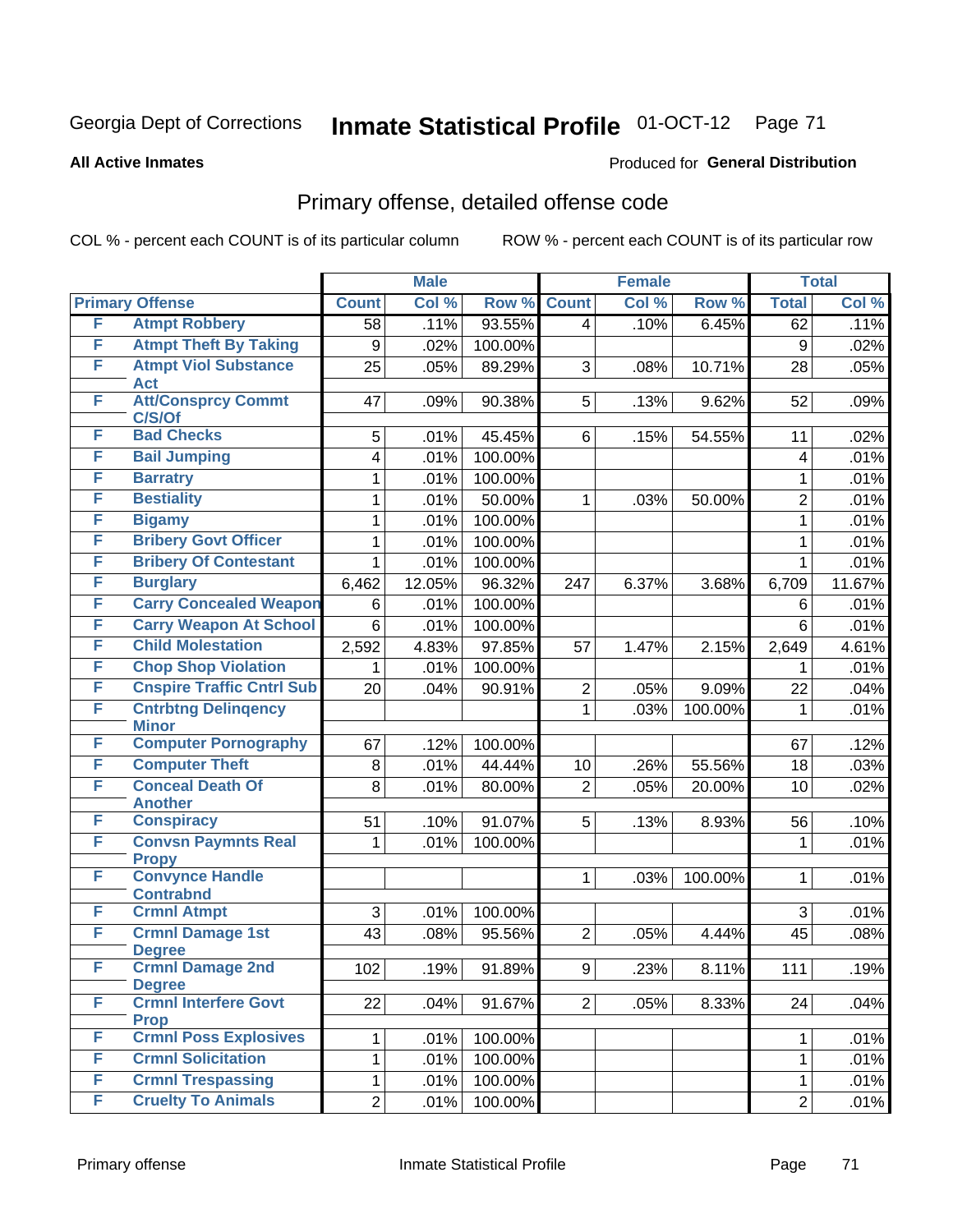#### **All Active Inmates**

### Produced for **General Distribution**

## Primary offense, detailed offense code

|   |                                            |                | <b>Male</b> |         |                 | <b>Female</b> |        |                  | <b>Total</b> |
|---|--------------------------------------------|----------------|-------------|---------|-----------------|---------------|--------|------------------|--------------|
|   | <b>Primary Offense</b>                     | <b>Count</b>   | Col %       | Row %   | <b>Count</b>    | Col %         | Row %  | <b>Total</b>     | Col %        |
| F | <b>Cruelty To Children</b>                 | 282            | .53%        | 74.80%  | 95              | 2.45%         | 25.20% | $\overline{377}$ | .66%         |
| F | <b>Cruelty To Elder Person</b>             | 18             | .03%        | 66.67%  | 9               | .23%          | 33.33% | 27               | .05%         |
| F | <b>Defrauding State</b>                    | $\overline{2}$ | .01%        | 100.00% |                 |               |        | $\overline{2}$   | .01%         |
| F | <b>Destroy/Injur Police Dog</b>            | $\mathbf{1}$   | .01%        | 100.00% |                 |               |        | 1                | .01%         |
| F | <b>Distr Mat Depict Nudity</b>             | 1              | .01%        | 100.00% |                 |               |        | $\mathbf{1}$     | .01%         |
| F | <b>Dogfighting</b>                         | 1              | .01%        | 100.00% |                 |               |        | 1                | .01%         |
| F | <b>Drvng Habtl Violator</b>                | 12             | .02%        | 85.71%  | $\overline{2}$  | .05%          | 14.29% | 14               | .02%         |
| F | <b>Eavesdrop &amp;</b>                     | 1              | .01%        | 100.00% |                 |               |        | 1                | .01%         |
|   | <b>Surveillance</b>                        |                |             |         |                 |               |        |                  |              |
| F | <b>Entering Vehicle</b>                    | 112            | .21%        | 99.12%  | 1               | .03%          | .88%   | 113              | .20%         |
| F | <b>Entice Child, Attempted</b>             | 4              | .01%        | 100.00% |                 |               |        | 4                | .01%         |
| F | <b>Enticing Child-Indec</b><br><b>Purp</b> | 77             | .14%        | 96.25%  | 3               | .08%          | 3.75%  | 80               | .14%         |
| F | <b>Escape</b>                              | 30             | .06%        | 83.33%  | 6               | .15%          | 16.67% | 36               | .06%         |
| F | <b>False Certificates</b>                  | 1              | .01%        | 50.00%  | 1               | .03%          | 50.00% | $\overline{2}$   | .01%         |
| F | <b>False Impris Color Legal</b>            | 1              | .01%        | 100.00% |                 |               |        | 1                | .01%         |
| F | <b>False Imprisonment</b>                  | 184            | .34%        | 96.84%  | $\,6$           | .15%          | 3.16%  | 190              | .33%         |
| F | <b>False Statements Govt</b>               | 23             | .04%        | 69.70%  | 10              | .26%          | 30.30% | 33               | .06%         |
| F | <b>False Swearing</b>                      | 3              | .01%        | 60.00%  | $\overline{2}$  | .05%          | 40.00% | 5                | .01%         |
| F | <b>False Swearng Writtn</b>                | 4              | .01%        | 100.00% |                 |               |        | 4                | .01%         |
|   | <b>Stmt</b>                                |                |             |         |                 |               |        |                  |              |
| F | <b>Family Violence Battery</b>             | 128            | .24%        | 99.22%  | 1               | .03%          | .78%   | 129              | .22%         |
| F | <b>Feticide</b>                            | 1              | .01%        | 100.00% |                 |               |        | 1                | .01%         |
| F | <b>Feticide By Vehicle</b>                 | 1              | .01%        | 25.00%  | 3               | .08%          | 75.00% | 4                | .01%         |
| F | <b>Financial Identity Fraud</b>            | 32             | .06%        | 54.24%  | 27              | .70%          | 45.76% | 59               | .10%         |
| F | <b>Fleeing/Eluding Police</b>              | 211            | .39%        | 93.36%  | 15              | .39%          | 6.64%  | 226              | .39%         |
| F | <b>Forgery 1st Degree</b>                  | 1,236          | 2.31%       | 72.20%  | 476             | 12.28%        | 27.80% | 1,712            | 2.98%        |
| F | <b>Forgery 2nd Degree</b>                  | 22             | .04%        | 81.48%  | 5               | .13%          | 18.52% | 27               | .05%         |
| F | <b>Forgery Credit Card</b>                 | 1              | .01%        | 100.00% |                 |               |        | 1                | .01%         |
| F | <b>Fraudulent Access</b>                   | 5              | .01%        | 100.00% |                 |               |        | 5                | .01%         |
| F | <b>Compute</b><br><b>Fraudulent Checks</b> | 3              | .01%        | 60.00%  | $\overline{2}$  | .05%          | 40.00% | 5                | .01%         |
| F | <b>Fraudulent Credit Card</b>              | 65             | .12%        | 74.71%  | $\overline{22}$ | .57%          | 25.29% | $\overline{87}$  | .15%         |
| F | <b>Gang Participation</b>                  | 36             | .07%        | 100.00% |                 |               |        | 36               | .06%         |
| F | <b>Guard Line</b>                          | $\overline{7}$ | .01%        |         |                 |               | 36.36% |                  |              |
|   | <b>W/Weapon/Drugs</b>                      |                |             | 63.64%  | 4               | .10%          |        | 11               | .02%         |
| F | <b>Habit Traf Viol/Impaired</b>            | 17             | .03%        | 100.00% |                 |               |        | 17               | .03%         |
| F | <b>Habit Traf Viol/Other</b>               | 22             | .04%        | 100.00% |                 |               |        | 22               | .04%         |
| F | <b>Hijacking Motor Vehicle</b>             | 38             | .07%        | 100.00% |                 |               |        | 38               | .07%         |
| F | <b>Hindering Appreh Or Pun</b>             | 5              | .01%        | 83.33%  | 1               | .03%          | 16.67% | 6                | .01%         |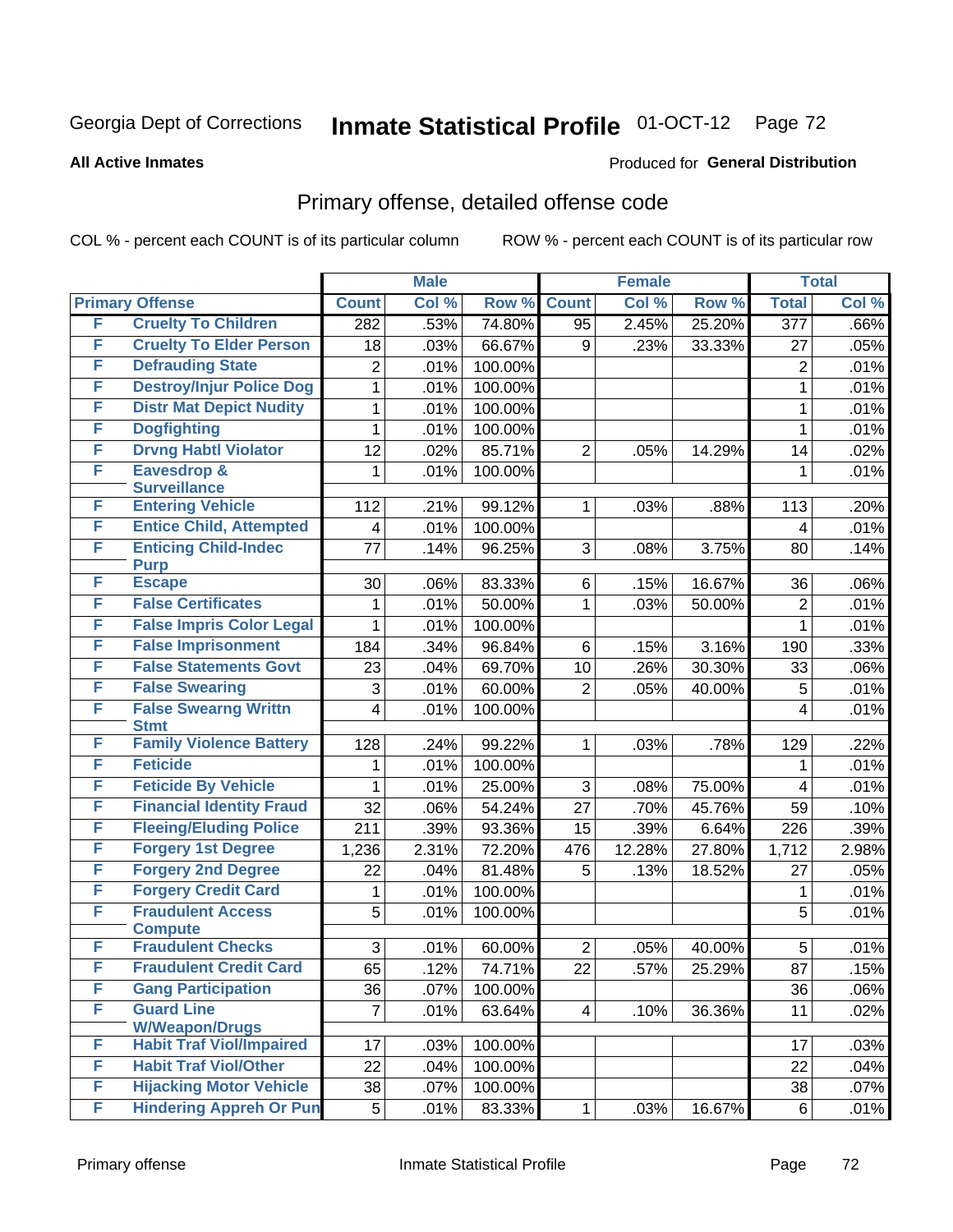#### **All Active Inmates**

### Produced for **General Distribution**

### Primary offense, detailed offense code

|   |                                           | <b>Male</b>    |       | <b>Female</b> |                |       | <b>Total</b> |                |       |
|---|-------------------------------------------|----------------|-------|---------------|----------------|-------|--------------|----------------|-------|
|   | <b>Primary Offense</b>                    | <b>Count</b>   | Col % | Row %         | <b>Count</b>   | Col % | Row %        | <b>Total</b>   | Col % |
| F | <b>Hit-Run W/Injury/Fatality</b>          | 8              | .01%  | 88.89%        | 1              | .03%  | 11.11%       | 9              | .02%  |
| F | <b>Homicide By Vessel</b>                 | 18             | .03%  | 85.71%        | 3              | .08%  | 14.29%       | 21             | .04%  |
| F | <b>Illegal Attm To Obt Drugs</b>          | 8              | .01%  | 57.14%        | 6              | .15%  | 42.86%       | 14             | .02%  |
| F | <b>Impersonating Officer</b>              | 3              | .01%  | 100.00%       |                |       |              | 3              | .01%  |
| F | <b>Impersonation</b>                      | 1              | .01%  | 33.33%        | $\overline{2}$ | .05%  | 66.67%       | 3              | .01%  |
| F | <b>Incest</b>                             | 181            | .34%  | 97.84%        | 4              | .10%  | 2.16%        | 185            | .32%  |
| F | <b>Incest, Atmpt</b>                      | $\overline{2}$ | .01%  | 100.00%       |                |       |              | $\overline{2}$ | .01%  |
| F | <b>Influencing Witness</b>                | 3              | .01%  | 100.00%       |                |       |              | $\overline{3}$ | .01%  |
| F | <b>Injury By Vehicle</b>                  | 99             | .18%  | 85.34%        | 17             | .44%  | 14.66%       | 116            | .20%  |
| F | <b>Interference With</b>                  | 18             | .03%  | 94.74%        | 1              | .03%  | 5.26%        | 19             | .03%  |
|   | <b>Custody</b>                            |                |       |               |                |       |              |                |       |
| F | <b>Involuntary Manslaughter</b>           | 126            | .23%  | 85.14%        | 22             | .57%  | 14.86%       | 148            | .26%  |
| F | <b>Kidnapping</b>                         | 1,555          | 2.90% | 97.07%        | 47             | 1.21% | 2.93%        | 1,602          | 2.79% |
| F | <b>Livestock Theft</b>                    | $\overline{2}$ | .01%  | 100.00%       |                |       |              | $\overline{2}$ | .01%  |
| F | <b>Malicious Conf Sane</b><br><b>Pers</b> |                |       |               | 1              | .03%  | 100.00%      | 1              | .01%  |
| F | <b>Manf Methamph 200-399</b>              | $\overline{4}$ | .01%  | 66.67%        | $\overline{2}$ | .05%  | 33.33%       | 6              | .01%  |
|   | Gm                                        |                |       |               |                |       |              |                |       |
| F | <b>Manf Methamph 28-199</b>               | 26             | .05%  | 81.25%        | 6              | .15%  | 18.75%       | 32             | .06%  |
|   | Gm                                        |                |       |               |                |       |              |                |       |
| F | Manf Methamph 400+ Gm                     | $\overline{2}$ | .01%  | 100.00%       |                |       |              | $\overline{2}$ | .01%  |
| F | <b>Manf Methamph Unspec</b>               | 233            | .43%  | 90.31%        | 25             | .64%  | 9.69%        | 258            | .45%  |
| F | Amt<br><b>Manufact Meth Near</b>          | 12             | .02%  | 75.00%        | 4              | .10%  | 25.00%       | 16             | .03%  |
|   | <b>Child</b>                              |                |       |               |                |       |              |                |       |
| F | <b>Misc Assault/Battery</b>               | 12             | .02%  | 100.00%       |                |       |              | 12             | .02%  |
| F | <b>Misc CorrectionI Inst Off</b>          | $\overline{2}$ | .01%  | 100.00%       |                |       |              | $\overline{2}$ | .01%  |
| F | <b>Misc Criminal Damage</b>               | 1              | .01%  | 100.00%       |                |       |              | 1              | .01%  |
| F | <b>Misc Drugs Trafficking</b>             | 24             | .04%  | 92.31%        | $\overline{2}$ | .05%  | 7.69%        | 26             | .05%  |
| F | <b>Misc Forgery</b>                       | 1              | .01%  | 50.00%        | $\mathbf{1}$   | .03%  | 50.00%       | $\overline{2}$ | .01%  |
| F | <b>Misc Fraud</b>                         | 9              | .02%  | 60.00%        | 6              | .15%  | 40.00%       | 15             | .03%  |
| F | <b>Misc Homicide Offense</b>              | 9              | .02%  | 90.00%        | 1              | .03%  | 10.00%       | 10             | .02%  |
| F | <b>Misc Invasion Of Privacy</b>           | 1              | .01%  | 100.00%       |                |       |              | $\mathbf{1}$   | .01%  |
| F | <b>Misc Mrals/Pblic H/Safty</b>           | $\sqrt{3}$     | .01%  | 100.00%       |                |       |              | 3              | .01%  |
| F | <b>Misc Obscenity</b>                     | 3              | .01%  | 100.00%       |                |       |              | $\overline{3}$ | .01%  |
| F | <b>Misc Public Order</b>                  | 3              | .01%  | 100.00%       |                |       |              | $\overline{3}$ | .01%  |
| F | <b>Misc Sexual Offense</b>                | 19             | .04%  | 100.00%       |                |       |              | 19             | .03%  |
| F | <b>Murder</b>                             | 5,228          | 9.75% | 94.39%        | 311            | 8.02% | 5.61%        | 5,539          | 9.63% |
| F | <b>Murder, Conspire To</b>                | 6              | .01%  | 85.71%        | 1              | .03%  | 14.29%       | $\overline{7}$ | .01%  |
|   | <b>Commit</b>                             |                |       |               |                |       |              |                |       |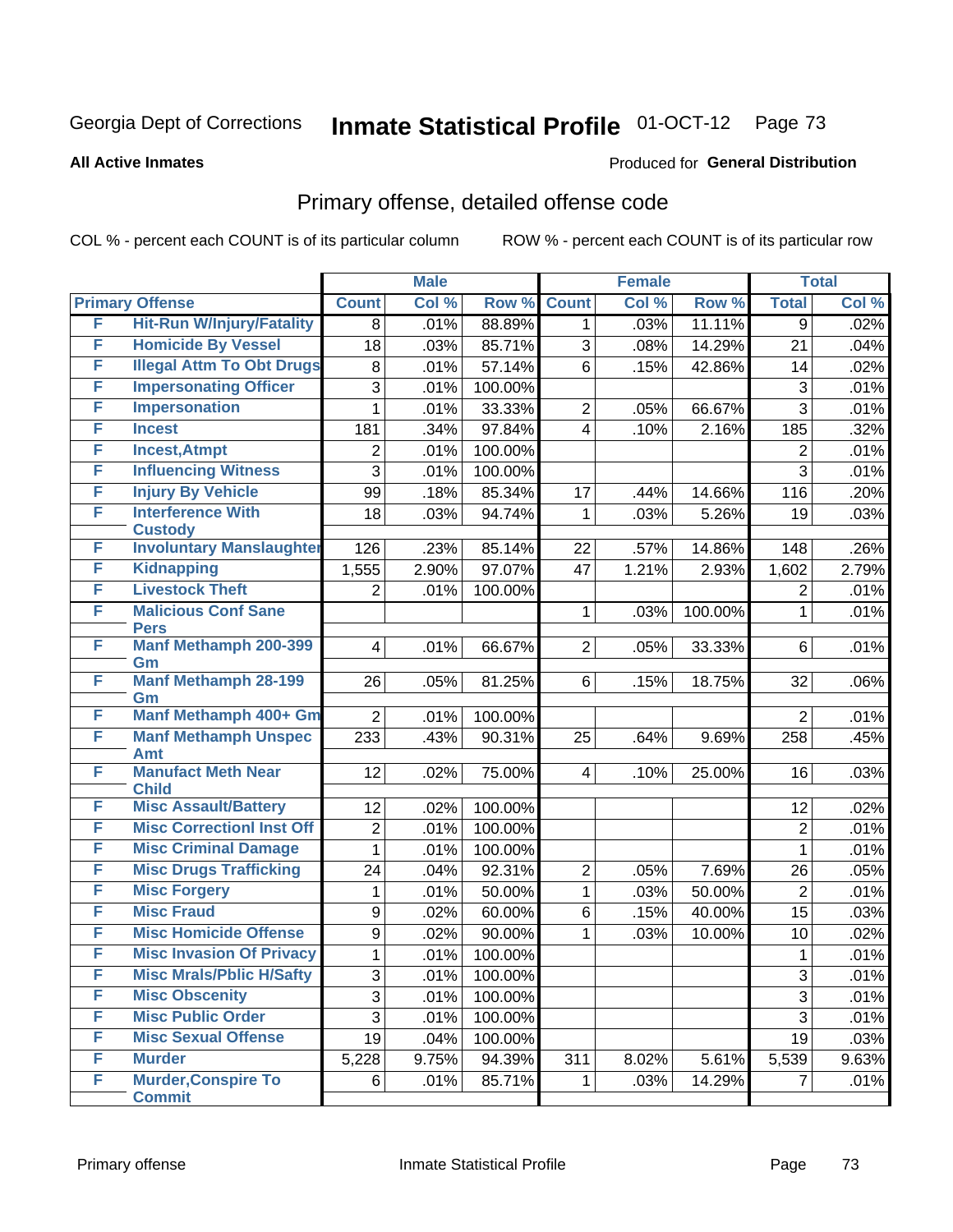#### **All Active Inmates**

### Produced for **General Distribution**

## Primary offense, detailed offense code

|   |                                            |                | <b>Male</b> |         |                         | <b>Female</b> |        |                | <b>Total</b> |
|---|--------------------------------------------|----------------|-------------|---------|-------------------------|---------------|--------|----------------|--------------|
|   | <b>Primary Offense</b>                     | <b>Count</b>   | Col %       | Row %   | <b>Count</b>            | Col %         | Row %  | <b>Total</b>   | Col %        |
| F | <b>Mutiny In Penal Inst</b>                | $\mathbf 1$    | .01%        | 100.00% |                         |               |        | 1              | .01%         |
| F | <b>Obstr Of Law Enf Officer</b>            | 531            | .99%        | 92.99%  | 40                      | 1.03%         | 7.01%  | 571            | $.99\%$      |
| F | <b>P/S/D Of Eavesdrop</b>                  | 1              | .01%        | 100.00% |                         |               |        | 1              | .01%         |
|   | <b>Devise</b>                              |                |             |         |                         |               |        |                |              |
| F | <b>Pandering By</b>                        | $\mathbf{1}$   | .01%        | 100.00% |                         |               |        | 1              | .01%         |
| F | <b>Compulsion</b><br><b>Peeping Tom</b>    | 19             | .04%        | 100.00% |                         |               |        | 19             | .03%         |
| F | <b>Perjury</b>                             | $\mathbf{1}$   | .01%        | 50.00%  | $\mathbf{1}$            | .03%          | 50.00% | $\overline{2}$ | .01%         |
| F | <b>Pimping A Minor Under</b>               | 9              |             | 100.00% |                         |               |        | 9              |              |
|   | 18                                         |                | .02%        |         |                         |               |        |                | .02%         |
| F | <b>Poss Contraband</b>                     | $\overline{2}$ | .01%        | 100.00% |                         |               |        | $\overline{2}$ | .01%         |
|   | <b>Articles</b>                            |                |             |         |                         |               |        |                |              |
| F | <b>Poss Dep Stim Cntrf</b>                 | 63             | .12%        | 74.12%  | 22                      | .57%          | 25.88% | 85             | .15%         |
|   | <b>Drugs</b>                               |                |             |         |                         |               |        |                |              |
| F | <b>Poss Drug Related Matri</b>             | 11             | .02%        | 68.75%  | 5                       | .13%          | 31.25% | 16             | .03%         |
| F | <b>Poss Ephedrine</b>                      | 9              | .02%        | 69.23%  | $\overline{\mathbf{4}}$ | .10%          | 30.77% | 13             | .02%         |
| F | <b>Poss Firearm 1st</b><br><b>Offender</b> | 93             | .17%        | 95.88%  | $\overline{4}$          | .10%          | 4.12%  | 97             | .17%         |
| F | <b>Poss Firearm Convct</b>                 | 985            | 1.84%       | 97.14%  | 29                      | .75%          | 2.86%  | 1,014          | 1.76%        |
|   | <b>Felon</b>                               |                |             |         |                         |               |        |                |              |
| F | <b>Poss Knife During Crime</b>             | $\overline{2}$ | .01%        | 100.00% |                         |               |        | $\overline{2}$ | .01%         |
| F | <b>Poss Mda/Extsy</b>                      | 15             | .03%        | 100.00% |                         |               |        | 15             | .03%         |
| F | <b>Poss Methamphetamine</b>                | 416            | .78%        | 78.79%  | 112                     | 2.89%         | 21.21% | 528            | .92%         |
| F | <b>Poss Narcotics Opiates</b>              | 67             | .12%        | 85.90%  | 11                      | .28%          | 14.10% | 78             | .14%         |
| F | <b>Poss Of Certain</b>                     | 26             | .05%        | 92.86%  | $\overline{2}$          | .05%          | 7.14%  | 28             | .05%         |
|   | <b>Weapons</b>                             |                |             |         |                         |               |        |                |              |
| F | <b>Poss Of Cocaine</b>                     | 841            | 1.57%       | 84.86%  | 150                     | 3.87%         | 15.14% | 991            | 1.72%        |
| F | <b>Poss Of Firearm Dur</b>                 | 488            | .91%        | 95.87%  | 21                      | .54%          | 4.13%  | 509            | .89%         |
| F | <b>Crime</b><br><b>Poss Of Lsd</b>         |                |             |         |                         |               |        |                |              |
|   |                                            | 1              | .01%        | 100.00% |                         |               |        | $\mathbf 1$    | .01%         |
| F | <b>Poss Of Marijuana</b>                   | 103            | .19%        | 94.50%  | 6                       | .15%          | 5.50%  | 109            | .19%         |
| F | <b>Poss Tools Commit</b><br><b>Crime</b>   | 36             | .07%        | 100.00% |                         |               |        | 36             | .06%         |
| F | <b>Poss W Int Dis Other</b>                | 95             | .18%        | 81.90%  | 21                      | .54%          | 18.10% | 116            | .20%         |
|   | <b>Drug</b>                                |                |             |         |                         |               |        |                |              |
| F | <b>Poss W Int Dist Cocaine</b>             | 517            | .96%        | 94.86%  | 28                      | .72%          | 5.14%  | 545            | .95%         |
| F | <b>Poss W Int Dist</b>                     | 895            | 1.67%       | 96.24%  | 35                      | .90%          | 3.76%  | 930            | 1.62%        |
|   | <b>Marijuana</b>                           |                |             |         |                         |               |        |                |              |
| F | <b>Poss W Int Dist Meth</b>                | 277            | .52%        | 81.95%  | 61                      | 1.57%         | 18.05% | 338            | .59%         |
| F | <b>Poss Wpn, Drugs By</b>                  | 43             | .08%        | 93.48%  | 3 <sup>1</sup>          | .08%          | 6.52%  | 46             | .08%         |
| F | <b>Prisnr</b><br><b>Racketeering</b>       | 52             | .10%        | 74.29%  | 18                      | .46%          | 25.71% | 70             | .12%         |
|   |                                            |                |             |         |                         |               |        |                |              |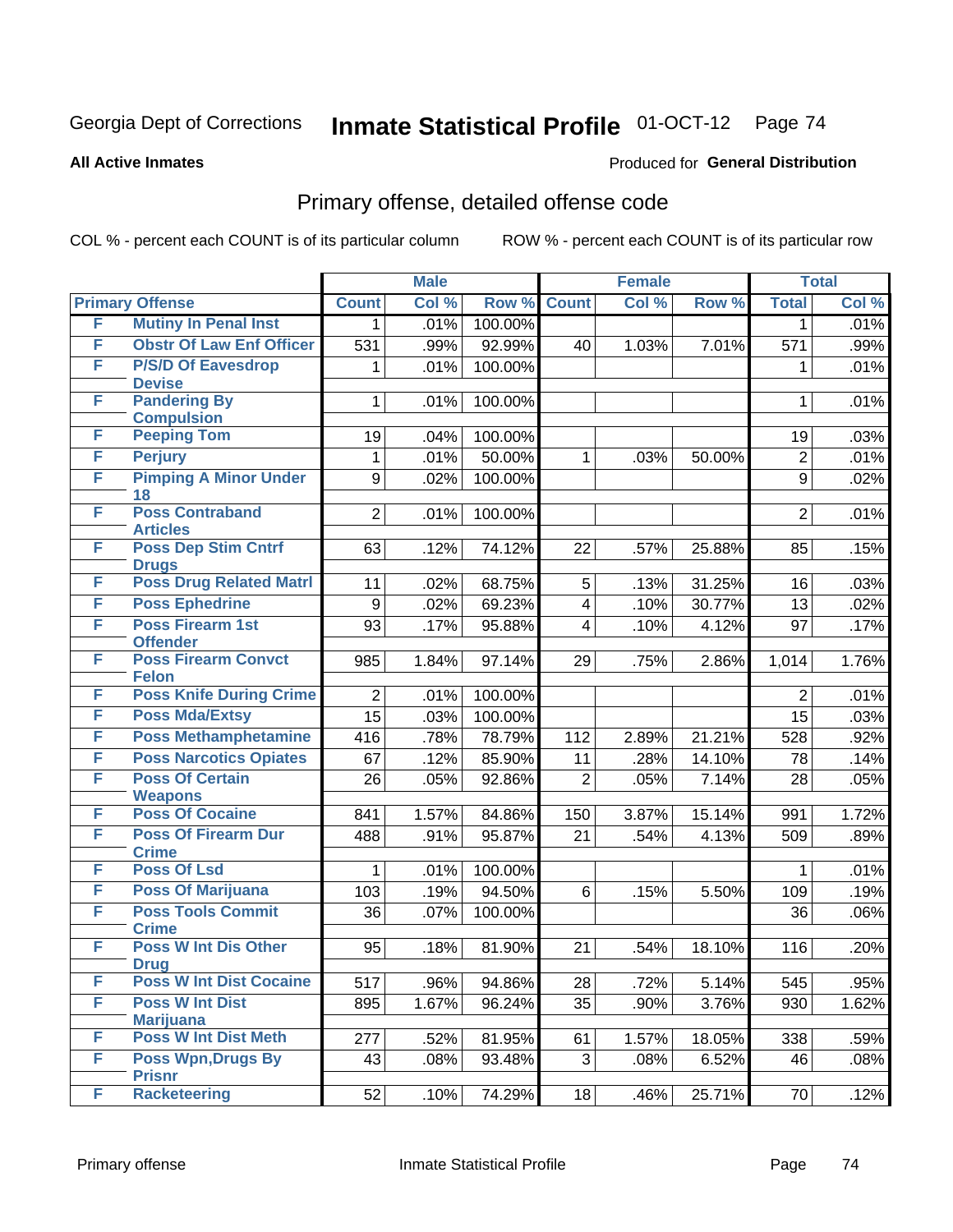#### **All Active Inmates**

#### Produced for **General Distribution**

## Primary offense, detailed offense code

|   |                                             |                         | <b>Male</b> |         |                | <b>Female</b> |        |                | <b>Total</b> |
|---|---------------------------------------------|-------------------------|-------------|---------|----------------|---------------|--------|----------------|--------------|
|   | <b>Primary Offense</b>                      | <b>Count</b>            | Col %       | Row %   | <b>Count</b>   | Col %         | Row %  | <b>Total</b>   | Col %        |
| F | <b>Rape</b>                                 | 1,762                   | 3.29%       | 99.77%  | 4              | .10%          | .23%   | 1,766          | 3.07%        |
| F | <b>Reck Cond Infected</b><br><b>Person</b>  | 10 <sup>1</sup>         | .02%        | 83.33%  | $\overline{2}$ | .05%          | 16.67% | 12             | .02%         |
| F | <b>Reckless Abandonment</b>                 | 3                       | .01%        | 100.00% |                |               |        | 3              | .01%         |
| F | <b>Removal Baggage, Cargo</b><br><b>Etc</b> | $\mathbf{1}$            | .01%        | 100.00% |                |               |        | 1              | .01%         |
| F | <b>Robbery</b>                              | 1,754                   | 3.27%       | 93.20%  | 128            | 3.30%         | 6.80%  | 1,882          | 3.27%        |
| F | <b>Robbery By Force</b>                     | 273                     | .51%        | 90.40%  | 29             | .75%          | 9.60%  | 302            | .53%         |
| F | <b>Robbery By Intimidation</b>              | 285                     | .53%        | 92.53%  | 23             | .59%          | 7.47%  | 308            | .54%         |
| F | <b>Robbery By Sudden</b><br><b>Snatch</b>   | 137                     | .26%        | 90.73%  | 14             | .36%          | 9.27%  | 151            | .26%         |
| F | <b>S/D Of Alcoholic Intox</b>               | 1                       | .01%        | 100.00% |                |               |        | 1              | .01%         |
| F | <b>S/D Cocaine</b>                          | 995                     | 1.86%       | 94.40%  | 59             | 1.52%         | 5.60%  | 1,054          | 1.83%        |
| F | <b>S/D Cont Sub Public</b>                  | 52                      | .10%        | 100.00% |                |               |        | 52             | .09%         |
| F | <b>S/D Cont Sub School</b>                  | 45                      | .08%        | 95.74%  | $\overline{2}$ | .05%          | 4.26%  | 47             | .08%         |
| F | <b>S/D Dep Stim Cntrf Drugs</b>             | 74                      | .14%        | 78.72%  | 20             | .52%          | 21.28% | 94             | .16%         |
| F | <b>S/D Narcotics Opiates</b>                | 31                      | .06%        | 75.61%  | 10             | .26%          | 24.39% | 41             | .07%         |
| F | <b>S/D Of Marijuana</b>                     | 408                     | .76%        | 96.45%  | 15             | .39%          | 3.55%  | 423            | .74%         |
| F | <b>Sale Mda/Extsy</b>                       | 6                       | .01%        | 100.00% |                |               |        | 6              | .01%         |
| F | <b>Sale Methamphetamine</b>                 | 114                     | .21%        | 73.08%  | 42             | 1.08%         | 26.92% | 156            | .27%         |
| F | <b>Sex Exploitation Child</b>               | 140                     | .26%        | 98.59%  | $\overline{2}$ | .05%          | 1.41%  | 142            | .25%         |
| F | <b>Sex Offender Fail Registr</b>            | 388                     | .72%        | 99.49%  | $\overline{2}$ | .05%          | .51%   | 390            | .68%         |
| F | <b>Sex Offender Fail To</b><br><b>Move</b>  | 9                       | .02%        | 100.00% |                |               |        | 9              | .02%         |
| F | Sexl/Asslt/Agn/Pers/Cstd                    | 8                       | .01%        | 100.00% |                |               |        | 8              | .01%         |
| F | <b>Sexual Battery</b>                       | 193                     | .36%        | 99.48%  | $\mathbf{1}$   | .03%          | .52%   | 194            | .34%         |
| F | <b>Simple Battery</b>                       | 17                      | .03%        | 89.47%  | $\overline{2}$ | .05%          | 10.53% | 19             | .03%         |
| F | <b>Sodomy</b>                               | 20                      | .04%        | 100.00% |                |               |        | 20             | .03%         |
| F | <b>Solicit Sodomy From</b><br><b>Minor</b>  | $\overline{\mathbf{4}}$ | .01%        | 100.00% |                |               |        | $\overline{4}$ | .01%         |
| F | <b>Stalking</b>                             | $\overline{\mathbf{4}}$ | .01%        | 100.00% |                |               |        | 4              | .01%         |
| F | <b>Statutory Rape</b>                       | 820                     | 1.53%       | 97.97%  | 17             | .44%          | 2.03%  | 837            | 1.46%        |
| F | <b>Statutory Rape, Atmpt</b>                | 1                       | .01%        | 100.00% |                |               |        | 1              | .01%         |
| F | <b>Tampering With</b><br><b>Evidence</b>    | 12                      | .02%        | 80.00%  | 3              | .08%          | 20.00% | 15             | .03%         |
| F | <b>Terrorist Threats &amp; Acts</b>         | 433                     | .81%        | 96.44%  | 16             | .41%          | 3.56%  | 449            | .78%         |
| F | <b>Theft Bring Prop In State</b>            | 9                       | .02%        | 100.00% |                |               |        | 9              | .02%         |
| F | <b>Theft By Conversion</b>                  | 24                      | .04%        | 82.76%  | 5              | .13%          | 17.24% | 29             | .05%         |
| F | <b>Theft By Deception</b>                   | 52                      | .10%        | 80.00%  | 13             | .34%          | 20.00% | 65             | .11%         |
| F | <b>Theft By Extortion</b>                   | $\mathbf 1$             | .01%        | 100.00% |                |               |        | $\mathbf{1}$   | .01%         |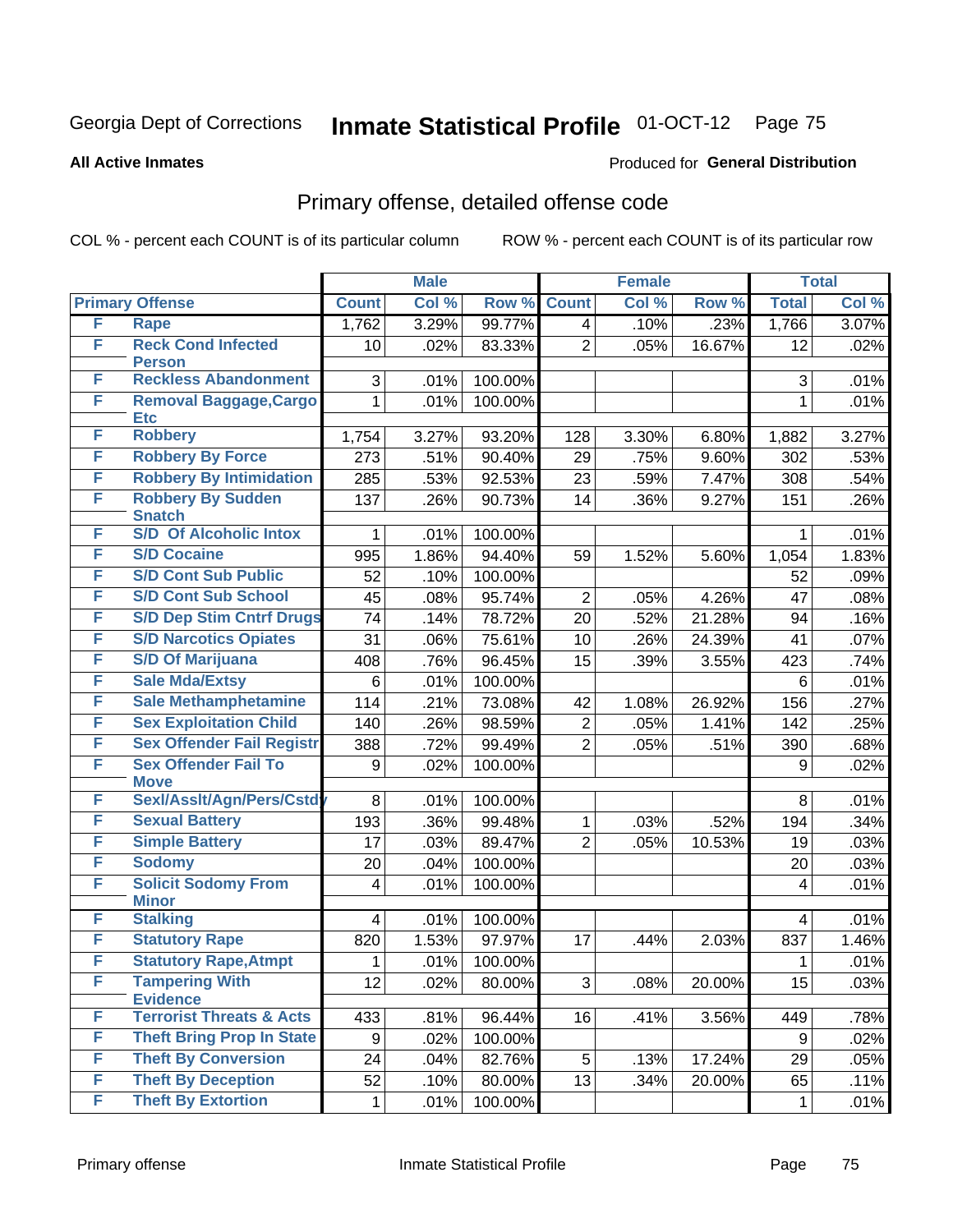#### **All Active Inmates**

#### Produced for **General Distribution**

## Primary offense, detailed offense code

|   |                                            | <b>Male</b>             |       | <b>Female</b> |                         |       | <b>Total</b> |                |       |
|---|--------------------------------------------|-------------------------|-------|---------------|-------------------------|-------|--------------|----------------|-------|
|   | <b>Primary Offense</b>                     | <b>Count</b>            | Col % | Row %         | <b>Count</b>            | Col % | Row %        | <b>Total</b>   | Col % |
| F | <b>Theft By Rec Stolen Prop</b>            | 928                     | 1.73% | 94.60%        | 53                      | 1.37% | 5.40%        | 981            | 1.71% |
| F | <b>Theft By Shoplifting</b>                | 401                     | .75%  | 69.86%        | 173                     | 4.46% | 30.14%       | 574            | 1.00% |
| F | <b>Theft By Taking</b>                     | 1,094                   | 2.04% | 86.21%        | 175                     | 4.51% | 13.79%       | 1,269          | 2.21% |
| F | <b>Theft Credit Card</b>                   | 12                      | .02%  | 70.59%        | 5                       | .13%  | 29.41%       | 17             | .03%  |
| F | <b>Theft Motorveh Or Part</b>              | 88                      | .16%  | 95.65%        | $\overline{\mathbf{4}}$ | .10%  | 4.35%        | 92             | .16%  |
| F | <b>Theft Of Lost Property</b>              | 3                       | .01%  | 100.00%       |                         |       |              | 3              | .01%  |
| F | <b>Theft Of Services</b>                   | 7                       | .01%  | 100.00%       |                         |       |              | $\overline{7}$ | .01%  |
| F | <b>Theft Recv Prop Out</b><br><b>State</b> |                         |       |               | $\mathbf 1$             | .03%  | 100.00%      | 1              | .01%  |
| F | <b>Traf Amphtmine 200-399</b><br>Gm        | 1                       | .01%  | 100.00%       |                         |       |              | 1              | .01%  |
| F | <b>Traf Amphtmine 28-199</b><br>Gm         | 3                       | .01%  | 100.00%       |                         |       |              | 3              | .01%  |
| F | <b>Traf Amphtmine 400+ Gm</b>              | $\overline{2}$          | .01%  | 100.00%       |                         |       |              | $\overline{2}$ | .01%  |
| F | <b>Traf Cocaine 201-400</b><br>Gm          | 218                     | .41%  | 93.97%        | 14                      | .36%  | 6.03%        | 232            | .40%  |
| F | <b>Traf Cocaine 401+ Gm</b>                | 152                     | .28%  | 92.68%        | 12                      | .31%  | 7.32%        | 164            | .29%  |
| F | <b>Traf Cocaine Less 200</b><br>Gm         | 412                     | .77%  | 97.17%        | 12                      | .31%  | 2.83%        | 424            | .74%  |
| F | Traf Marijna 10-2000 Lb                    | 116                     | .22%  | 95.08%        | 6                       | .15%  | 4.92%        | 122            | .21%  |
| F | Traf Marijna 10001+ Lb                     | 5                       | .01%  | 83.33%        | 1                       | .03%  | 16.67%       | 6              | .01%  |
| F | Traf Marijna 2001-10k Lb                   | 3                       | .01%  | 100.00%       |                         |       |              | 3              | .01%  |
| F | <b>Traf Mda/Extsy 200-</b><br>399gm        | 9                       | .02%  | 81.82%        | $\overline{2}$          | .05%  | 18.18%       | 11             | .02%  |
| F | <b>Traf Mda/Extsy 28-199gm</b>             | 21                      | .04%  | 91.30%        | $\overline{2}$          | .05%  | 8.70%        | 23             | .04%  |
| F | Traf Mda/Extsy 400+Gm                      | $\overline{\mathbf{4}}$ | .01%  | 100.00%       |                         |       |              | 4              | .01%  |
| F | <b>Traf Methamph 200-399</b><br>Gm         | 70                      | .13%  | 93.33%        | 5                       | .13%  | 6.67%        | 75             | .13%  |
| F | <b>Traf Methamph 28-199</b><br>Gm          | 215                     | .40%  | 86.35%        | 34                      | .88%  | 13.65%       | 249            | .43%  |
| F | Traf Methamph 400+ Gm                      | 51                      | .10%  | 96.23%        | $\overline{2}$          | .05%  | 3.77%        | 53             | .09%  |
| F | <b>Traf Methamph Unspec</b><br><b>Amt</b>  | 73                      | .14%  | 91.25%        | $\overline{7}$          | .18%  | 8.75%        | 80             | .14%  |
| F | <b>Traf Narcotic 15-28 Gm</b>              | 9                       | .02%  | 100.00%       |                         |       |              | 9              | .02%  |
| F | <b>Traf Narcotic 29+ Gm</b>                | $\overline{7}$          | .01%  | 100.00%       |                         |       |              | $\overline{7}$ | .01%  |
| F | <b>Traf Narcotic Less 14 Gm</b>            | 9                       | .02%  | 90.00%        | 1                       | .03%  | 10.00%       | 10             | .02%  |
| F | <b>Unauth Dist Recrd</b><br><b>Devices</b> | $\overline{4}$          | .01%  | 100.00%       |                         |       |              | 4              | .01%  |
| F | <b>Unknown Offense</b>                     | 14                      | .03%  | 73.68%        | 5 <sup>1</sup>          | .13%  | 26.32%       | 19             | .03%  |
| F | <b>Uniwfl Mfg/Del/Dist N-C S</b>           | 18                      | .03%  | 94.74%        | 1                       | .03%  | 5.26%        | 19             | .03%  |
| F | <b>Use Comm Facity Vio C</b><br><b>Sub</b> | $\overline{4}$          | .01%  | 66.67%        | $\overline{2}$          | .05%  | 33.33%       | 6              | .01%  |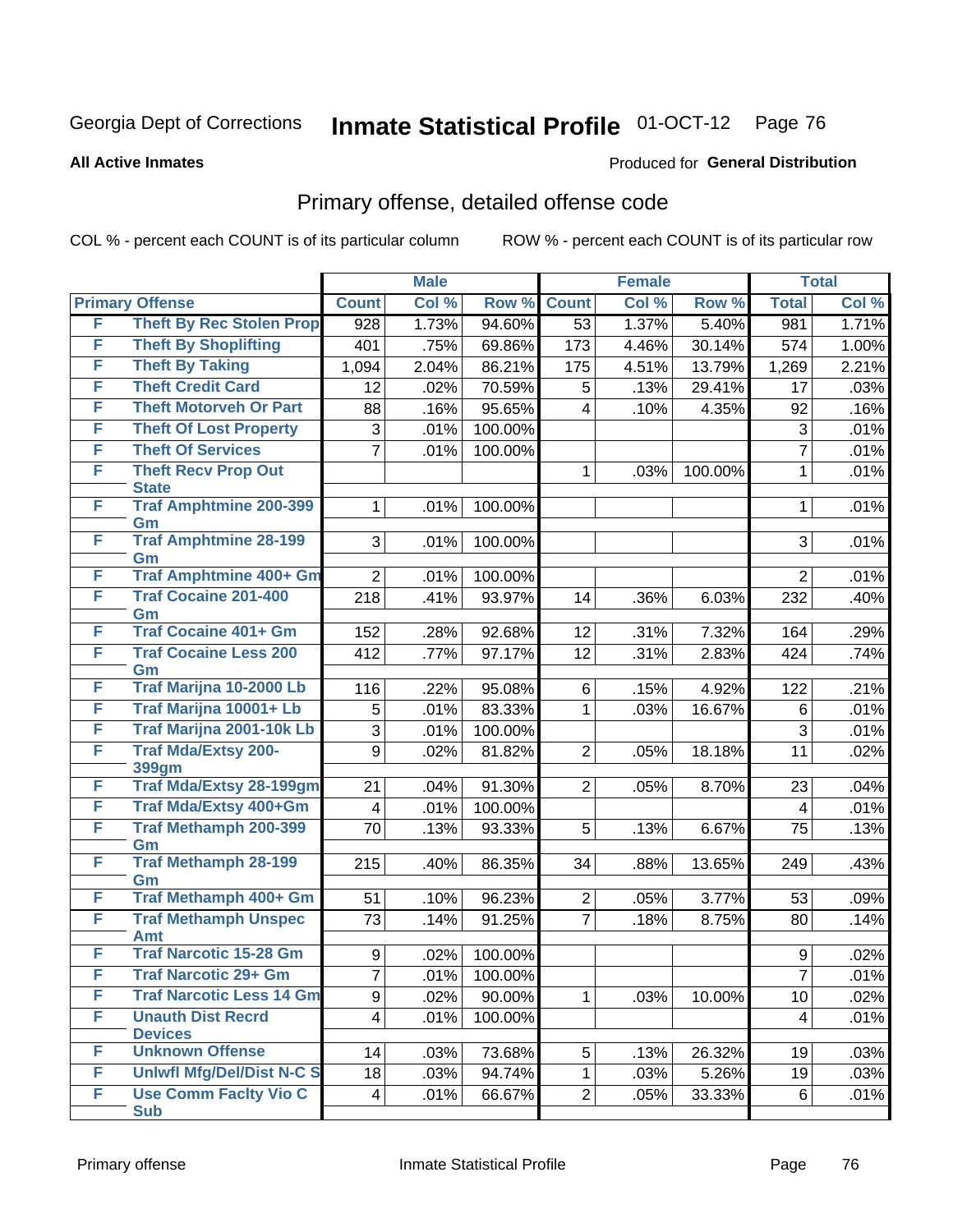#### **All Active Inmates**

### Produced for **General Distribution**

## Primary offense, detailed offense code

|   |                                                     |                | <b>Male</b> |         |              | <b>Female</b> |         |                | <b>Total</b> |
|---|-----------------------------------------------------|----------------|-------------|---------|--------------|---------------|---------|----------------|--------------|
|   | <b>Primary Offense</b>                              | <b>Count</b>   | Col %       | Row %   | <b>Count</b> | Col %         | Row %   | <b>Total</b>   | Col %        |
| F | <b>Vehicular Homicide</b>                           | 314            | .59%        | 85.33%  | 54           | 1.39%         | 14.67%  | 368            | .64%         |
| F | <b>Viol Dngrous Drgs Act</b>                        | 154            | .29%        | 86.52%  | 24           | .62%          | 13.48%  | 178            | .31%         |
| F | <b>Viol Ga Cntrl Sbst Act</b>                       | 134            | .25%        | 86.45%  | 21           | .54%          | 13.55%  | 155            | .27%         |
| F | <b>Viol Ga Securities Act</b>                       | 1              | .01%        | 100.00% |              |               |         | 1              | .01%         |
| F | <b>Viol Motor Vehicle Laws</b>                      | 49             | .09%        | 98.00%  | 1            | .03%          | 2.00%   | 50             | .09%         |
| F | <b>Viol Oath Public Offcr</b>                       | $\overline{2}$ | .01%        | 100.00% |              |               |         | $\overline{2}$ | .01%         |
| F | <b>Violatn Othr States Law</b>                      | $\overline{7}$ | .01%        | 87.50%  | 1            | .03%          | 12.50%  | 8              | .01%         |
| F | <b>Vol Manslaughter Of</b>                          | $\overline{2}$ | .01%        | 100.00% |              |               |         | $\overline{2}$ | .01%         |
|   | <b>Fetus</b>                                        |                |             |         |              |               |         |                |              |
| F | <b>Voluntary Manslaughter</b>                       | 1,052          | 1.96%       | 88.63%  | 135          | 3.48%         | 11.37%  | 1,187          | 2.06%        |
| Μ | <b>Abandonment Of Dep</b><br><b>Child</b>           | 5              | .01%        | 100.00% |              |               |         | 5              | .01%         |
| Μ | <b>Abusive Language</b>                             | 1              | .01%        | 100.00% |              |               |         | 1              | .01%         |
| M | <b>Agg Assault With</b><br><b>Firearm</b>           | $\mathbf{1}$   | .01%        | 100.00% |              |               |         | $\mathbf{1}$   | .01%         |
| Μ | <b>Agg Assault With Knife</b>                       | 1              | .01%        | 100.00% |              |               |         | 1              | .01%         |
| Μ | <b>Assault &amp; Battery</b>                        | 7              | .01%        | 100.00% |              |               |         | $\overline{7}$ | .01%         |
| M | <b>Bad Checks</b>                                   | $\overline{2}$ | .01%        | 66.67%  | 1            | .03%          | 33.33%  | 3              | .01%         |
| M | <b>Burglary</b>                                     | 7              | .01%        | 100.00% |              |               |         | $\overline{7}$ | .01%         |
| M | <b>Cheating &amp; Swindling</b>                     | $\overline{2}$ | .01%        | 100.00% |              |               |         | $\overline{2}$ | .01%         |
| M | <b>Cpwl &amp; Concealed</b>                         | 3              | .01%        | 100.00% |              |               |         | 3              | .01%         |
|   | <b>Weapon</b>                                       |                |             |         |              |               |         |                |              |
| Μ | <b>Crmnl Attempt</b>                                | $\mathbf{1}$   | .01%        | 100.00% |              |               |         | 1              | .01%         |
| M | <b>Crmnl Intfer Govt Prop</b>                       | 1              | .01%        | 100.00% |              |               |         | $\mathbf{1}$   | .01%         |
| M | <b>Cruelty To Children</b>                          | 1              | .01%        | 50.00%  | 1            | .03%          | 50.00%  | $\overline{2}$ | .01%         |
| M | <b>Dui</b>                                          | 9              | .02%        | 90.00%  | 1            | .03%          | 10.00%  | 10             | .02%         |
| M | <b>Escape</b>                                       | 5              | .01%        | 100.00% |              |               |         | 5              | .01%         |
| Μ | <b>Forgery</b>                                      | $\overline{2}$ | .01%        | 100.00% |              |               |         | $\overline{2}$ | .01%         |
| M | <b>Fraudulent Checks</b><br><b>Misc Misdemeanor</b> | 1              | .01%        | 100.00% |              |               |         | $\mathbf{1}$   | .01%         |
| M | <b>Other Misdemeanor</b>                            | 1              | .01%        | 100.00% |              |               |         | $\mathbf{1}$   | .01%         |
| M |                                                     | 8              | .01%        | 100.00% |              |               |         | 8              | .01%         |
| M | <b>Pointing Gun At Another</b>                      | 1              | .01%        | 100.00% |              |               |         | $\mathbf{1}$   | .01%         |
| M | <b>Prostitution</b>                                 |                |             |         | $\mathbf{1}$ | .03%          | 100.00% | $\mathbf{1}$   | .01%         |
| Μ | <b>Public Drunkenness</b>                           | $\overline{2}$ | .01%        | 100.00% |              |               |         | $\overline{2}$ | .01%         |
| M | <b>Public Indecency</b>                             | $\overline{5}$ | .01%        | 100.00% |              |               |         | $\overline{5}$ | .01%         |
| M | <b>S/D Of Marijuana</b>                             | 1              | .01%        | 100.00% |              |               |         | $\mathbf{1}$   | .01%         |
| M | <b>Simple Battery</b>                               | $\mathbf{1}$   | .01%        | 50.00%  | $\mathbf{1}$ | .03%          | 50.00%  | $\overline{2}$ | .01%         |
| M | <b>Theft By Deception &lt;</b><br>\$500             | 1              | .01%        | 100.00% |              |               |         | $\mathbf{1}$   | .01%         |
| M | <b>Theft By Taking -</b>                            | 22             | .04%        | 95.65%  | $\mathbf{1}$ | .03%          | 4.35%   | 23             | .04%         |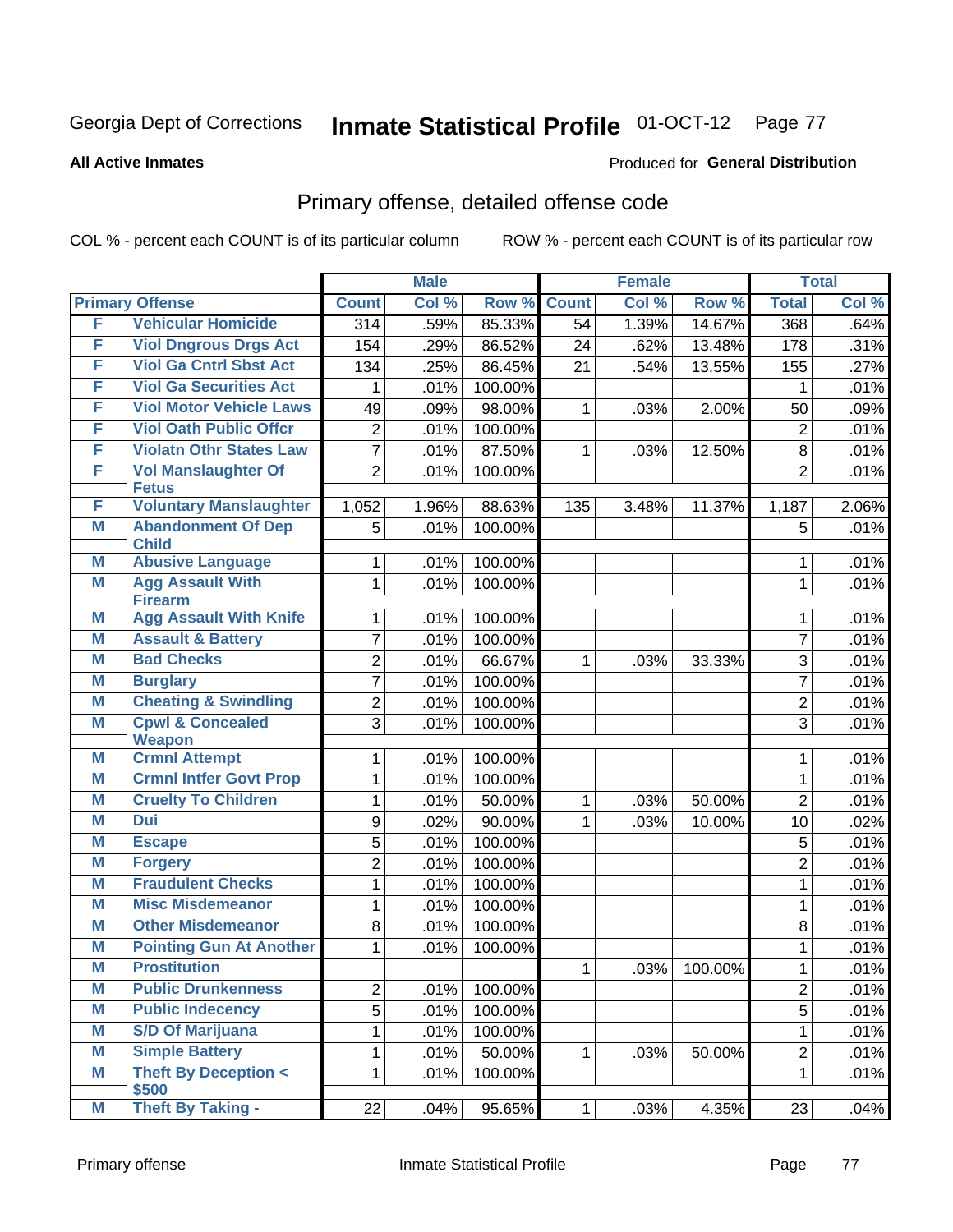**All Active Inmates**

### Produced for **General Distribution**

## Primary offense, detailed offense code

|   |                                   |              | <b>Male</b> |                    |       | <b>Female</b> |       |              | <b>Total</b> |
|---|-----------------------------------|--------------|-------------|--------------------|-------|---------------|-------|--------------|--------------|
|   | <b>Primary Offense</b>            | <b>Count</b> | Col %       | <b>Row % Count</b> |       | Col %         | Row % | <b>Total</b> | Col %        |
|   | Larceny                           |              |             |                    |       |               |       |              |              |
| M | <b>Theft Motor Vehicle, Parts</b> |              | $.01\%$     | 100.00%            |       |               |       |              | .01%         |
| М | <b>Vagrancy</b>                   | 3            | $.01\%$     | 100.00%            |       |               |       | 2            | .01%         |
| М | <b>Viol Motor Veh Law</b>         | 2            | $.01\%$     | 100.00%            |       |               |       |              | .01%         |
| M | <b>Wife Beating</b>               |              | $.01\%$     | 100.00%            |       |               |       |              | .01%         |
| M | <b>Worthless Checks</b>           |              | $.01\%$     | 100.00%            |       |               |       |              | .01%         |
|   | <b>Total Rported</b>              | 53,618       | 101%        | 93.26%             | 3,876 | 100%          | 6.74% | 57,494       | 101%         |

| m.<br>τeα | $\mathbf{z}$ |      | 80                            |
|-----------|--------------|------|-------------------------------|
| _____     | 53,696       | 2070 | $- - - - - -$<br>ר וט.<br>--- |

| Mode (most frequent) | 1601 Burglary | 1701 Forgery 1st Degree | 1601 Burglary |
|----------------------|---------------|-------------------------|---------------|
|                      |               |                         |               |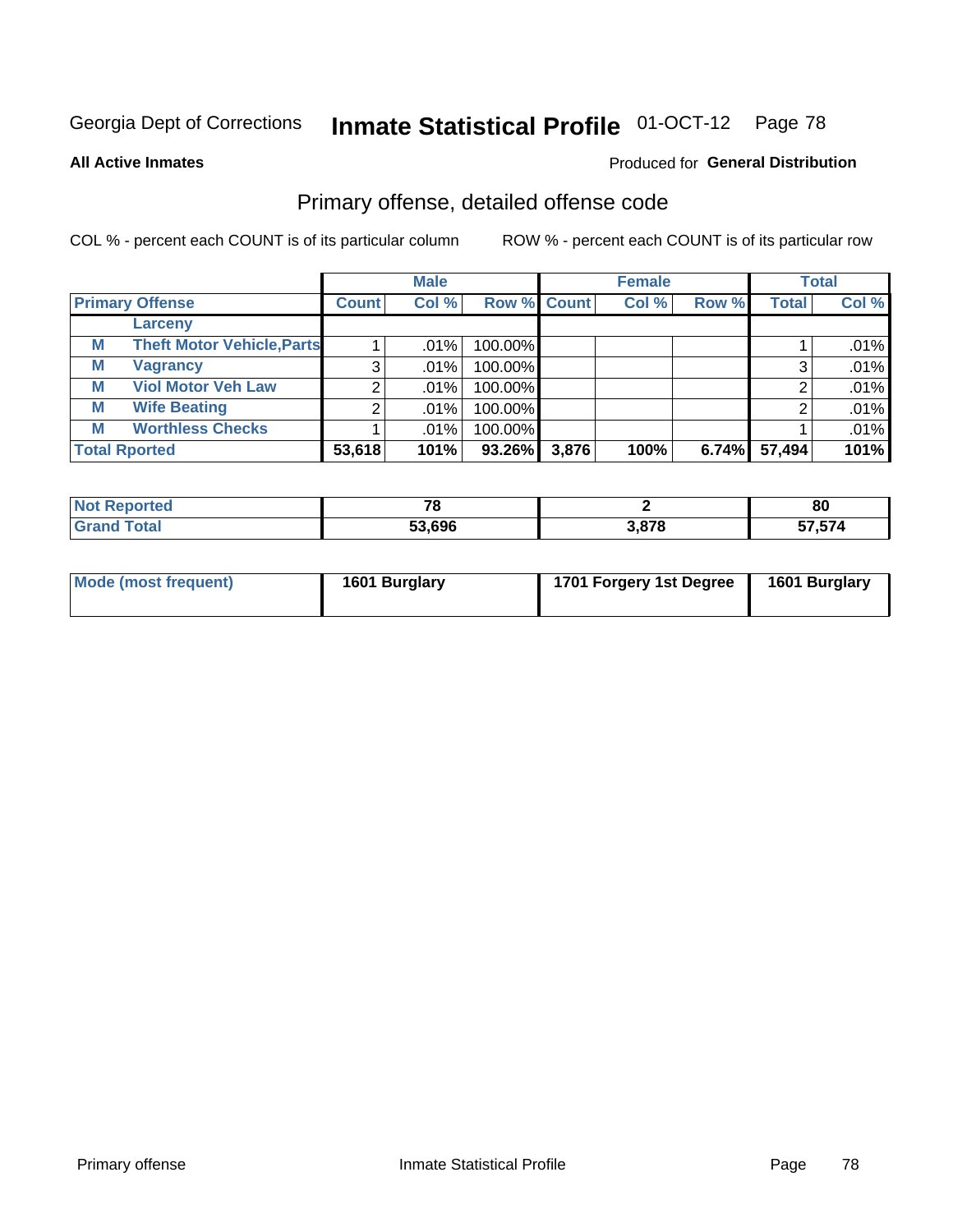#### **All Active Inmates**

#### Produced for **General Distribution**

## County of conviction of primary offense

|     |                             |                  | <b>Male</b> |         |                | <b>Female</b> |        |              | <b>Total</b> |
|-----|-----------------------------|------------------|-------------|---------|----------------|---------------|--------|--------------|--------------|
|     | <b>County of Conviction</b> | <b>Count</b>     | Col %       | Row %   | <b>Count</b>   | Col %         | Row %  | <b>Total</b> | Col %        |
| 000 | <b>Unknown</b>              | $\overline{262}$ | .49%        | 93.57%  | 18             | .46%          | 6.43%  | 280          | .49%         |
| 001 | <b>Appling County</b>       | 101              | .19%        | 97.12%  | 3              | .08%          | 2.88%  | 104          | .18%         |
| 002 | <b>Atkinson County</b>      | 57               | .11%        | 90.48%  | 6              | .15%          | 9.52%  | 63           | .11%         |
| 003 | <b>Bacon County</b>         | 65               | .12%        | 98.48%  | 1              | .03%          | 1.52%  | 66           | .11%         |
| 004 | <b>Baker County</b>         | 15               | .03%        | 100.00% |                |               |        | 15           | .03%         |
| 005 | <b>Baldwin County</b>       | 350              | .65%        | 93.33%  | 25             | .64%          | 6.67%  | 375          | .65%         |
| 006 | <b>Banks County</b>         | 65               | .12%        | 95.59%  | 3              | .08%          | 4.41%  | 68           | .12%         |
| 007 | <b>Barrow County</b>        | 274              | .51%        | 92.26%  | 23             | .59%          | 7.74%  | 297          | .52%         |
| 008 | <b>Bartow County</b>        | 687              | 1.28%       | 88.42%  | 90             | 2.32%         | 11.58% | 777          | 1.35%        |
| 009 | <b>Ben Hill County</b>      | 226              | .42%        | 94.96%  | 12             | .31%          | 5.04%  | 238          | .41%         |
| 010 | <b>Berrien County</b>       | 99               | .18%        | 94.29%  | 6              | .15%          | 5.71%  | 105          | .18%         |
| 011 | <b>Bibb County</b>          | 1,131            | 2.11%       | 94.88%  | 61             | 1.57%         | 5.12%  | 1,192        | 2.07%        |
| 012 | <b>Bleckley County</b>      | 71               | .13%        | 89.87%  | 8              | .21%          | 10.13% | 79           | .14%         |
| 013 | <b>Brantley County</b>      | 70               | .13%        | 90.91%  | $\overline{7}$ | .18%          | 9.09%  | 77           | .13%         |
| 014 | <b>Brooks County</b>        | 61               | .11%        | 95.31%  | 3              | .08%          | 4.69%  | 64           | .11%         |
| 015 | <b>Bryan County</b>         | 128              | .24%        | 99.22%  | 1              | .03%          | .78%   | 129          | .22%         |
| 016 | <b>Bulloch County</b>       | 533              | .99%        | 92.21%  | 45             | 1.16%         | 7.79%  | 578          | 1.00%        |
| 017 | <b>Burke County</b>         | 230              | .43%        | 97.05%  | $\overline{7}$ | .18%          | 2.95%  | 237          | .41%         |
| 018 | <b>Butts County</b>         | 182              | .34%        | 96.30%  | $\overline{7}$ | .18%          | 3.70%  | 189          | .33%         |
| 019 | <b>Calhoun County</b>       | 41               | .08%        | 85.42%  | $\overline{7}$ | .18%          | 14.58% | 48           | .08%         |
| 020 | <b>Camden County</b>        | 159              | .30%        | 92.98%  | 12             | .31%          | 7.02%  | 171          | .30%         |
| 021 | <b>Candler County</b>       | 122              | .23%        | 91.73%  | 11             | .28%          | 8.27%  | 133          | .23%         |
| 022 | <b>Carroll County</b>       | 636              | 1.18%       | 90.21%  | 69             | 1.78%         | 9.79%  | 705          | 1.22%        |
| 023 | <b>Catoosa County</b>       | 354              | .66%        | 89.85%  | 40             | 1.03%         | 10.15% | 394          | .68%         |
| 024 | <b>Charlton County</b>      | 55               | .10%        | 91.67%  | 5              | .13%          | 8.33%  | 60           | .10%         |
| 025 | <b>Chatham County</b>       | 2,419            | 4.50%       | 95.95%  | 102            | 2.63%         | 4.05%  | 2,521        | 4.38%        |
| 026 | <b>Chattahoochee County</b> | 31               | .06%        | 91.18%  | 3              | .08%          | 8.82%  | 34           | .06%         |
| 027 | <b>Chattooga County</b>     | 258              | .48%        | 88.66%  | 33             | .85%          | 11.34% | 291          | .51%         |
| 028 | <b>Cherokee County</b>      | 574              | 1.07%       | 92.43%  | 47             | 1.21%         | 7.57%  | 621          | 1.08%        |
| 029 | <b>Clarke County</b>        | 488              | .91%        | 95.50%  | 23             | .59%          | 4.50%  | 511          | .89%         |
| 030 | <b>Clay County</b>          | 33               | .06%        | 91.67%  | 3              | .08%          | 8.33%  | 36           | .06%         |
| 031 | <b>Clayton County</b>       | 1,602            | 2.98%       | 93.14%  | 118            | 3.04%         | 6.86%  | 1,720        | 2.99%        |
| 032 | <b>Clinch County</b>        | 65               | .12%        | 98.48%  | 1              | .03%          | 1.52%  | 66           | .11%         |
| 033 | <b>Cobb County</b>          | 2,714            | 5.05%       | 91.10%  | 265            | 6.83%         | 8.90%  | 2,979        | 5.17%        |
| 034 | <b>Coffee County</b>        | 250              | .47%        | 92.94%  | 19             | .49%          | 7.06%  | 269          | .47%         |
| 035 | <b>Colquitt County</b>      | 280              | .52%        | 93.96%  | 18             | .46%          | 6.04%  | 298          | .52%         |
| 036 | <b>Columbia County</b>      | 346              | .64%        | 90.34%  | 37             | .95%          | 9.66%  | 383          | .67%         |
| 037 | <b>Cook County</b>          | 136              | .25%        | 95.10%  | $\overline{7}$ | .18%          | 4.90%  | 143          | .25%         |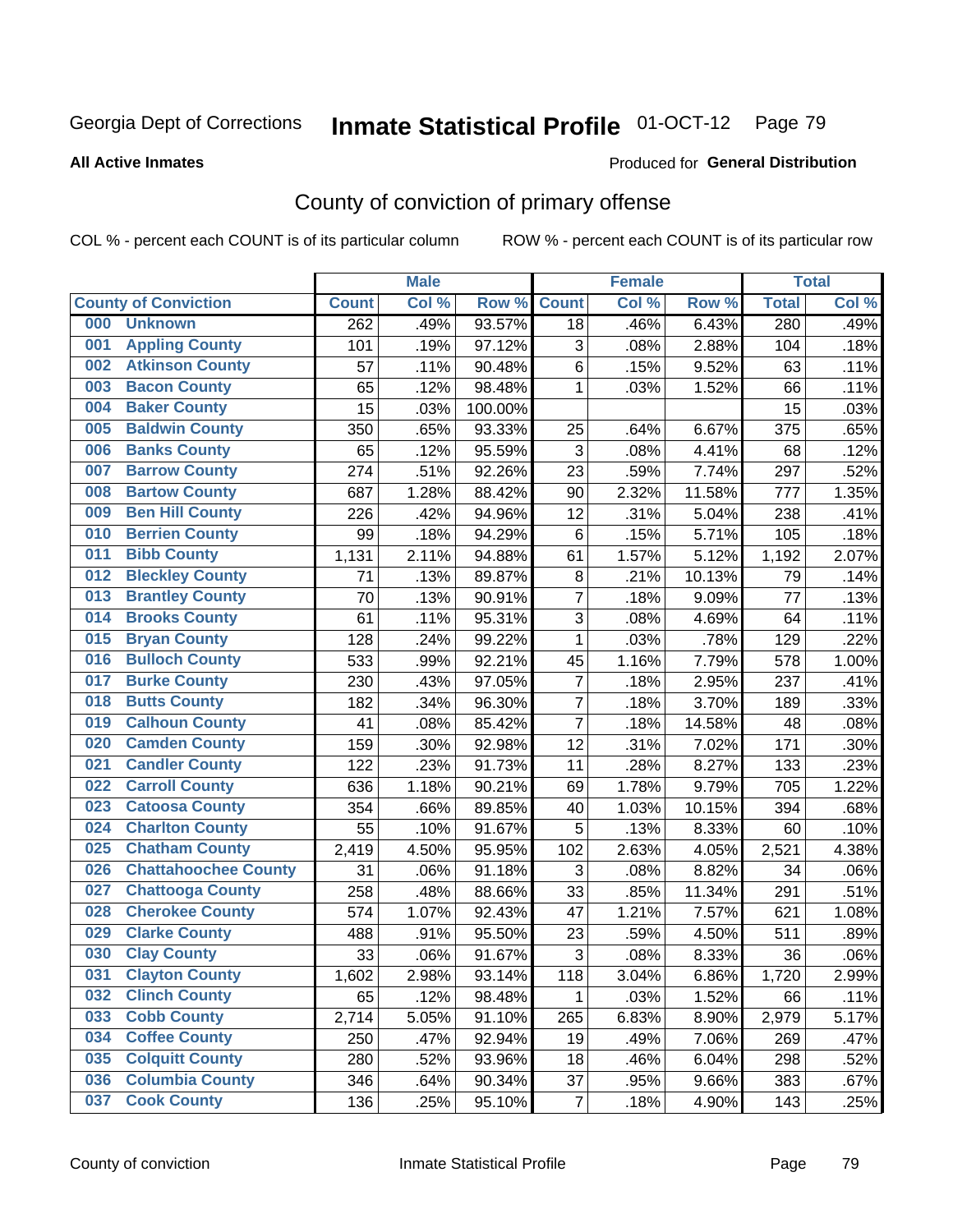#### **All Active Inmates**

#### Produced for **General Distribution**

## County of conviction of primary offense

|                                |              | <b>Male</b> |         |                | <b>Female</b> |        |              | <b>Total</b> |
|--------------------------------|--------------|-------------|---------|----------------|---------------|--------|--------------|--------------|
| <b>County of Conviction</b>    | <b>Count</b> | Col %       | Row %   | <b>Count</b>   | Col %         | Row %  | <b>Total</b> | Col %        |
| <b>Coweta County</b><br>038    | 563          | 1.05%       | 92.14%  | 48             | 1.24%         | 7.86%  | 611          | 1.06%        |
| <b>Crawford County</b><br>039  | 19           | .04%        | 95.00%  | 1              | .03%          | 5.00%  | 20           | .03%         |
| <b>Crisp County</b><br>040     | 280          | .52%        | 93.33%  | 20             | .52%          | 6.67%  | 300          | .52%         |
| <b>Dade County</b><br>041      | 123          | .23%        | 91.79%  | 11             | .28%          | 8.21%  | 134          | .23%         |
| <b>Dawson County</b><br>042    | 128          | .24%        | 92.75%  | 10             | .26%          | 7.25%  | 138          | .24%         |
| 043<br><b>Decatur County</b>   | 317          | .59%        | 91.62%  | 29             | .75%          | 8.38%  | 346          | .60%         |
| <b>Dekalb County</b><br>044    | 3,243        | 6.04%       | 95.49%  | 153            | 3.95%         | 4.51%  | 3,396        | 5.90%        |
| <b>Dodge County</b><br>045     | 172          | .32%        | 95.03%  | 9              | .23%          | 4.97%  | 181          | .31%         |
| <b>Dooly County</b><br>046     | 90           | .17%        | 92.78%  | $\overline{7}$ | .18%          | 7.22%  | 97           | .17%         |
| 047<br><b>Dougherty County</b> | 1,080        | 2.01%       | 94.90%  | 58             | 1.50%         | 5.10%  | 1,138        | 1.98%        |
| <b>Douglas County</b><br>048   | 1,322        | 2.46%       | 89.51%  | 155            | 4.00%         | 10.49% | 1,477        | 2.57%        |
| <b>Early County</b><br>049     | 107          | .20%        | 96.40%  | 4              | .10%          | 3.60%  | 111          | .19%         |
| <b>Echols County</b><br>050    | 10           | .02%        | 100.00% |                |               |        | 10           | .02%         |
| 051<br><b>Effingham County</b> | 198          | .37%        | 92.96%  | 15             | .39%          | 7.04%  | 213          | .37%         |
| <b>Elbert County</b><br>052    | 148          | .28%        | 91.93%  | 13             | .34%          | 8.07%  | 161          | .28%         |
| <b>Emanuel County</b><br>053   | 172          | .32%        | 92.97%  | 13             | .34%          | 7.03%  | 185          | .32%         |
| <b>Evans County</b><br>054     | 102          | .19%        | 97.14%  | 3              | .08%          | 2.86%  | 105          | .18%         |
| <b>Fannin County</b><br>055    | 110          | .20%        | 91.67%  | 10             | .26%          | 8.33%  | 120          | .21%         |
| <b>Fayette County</b><br>056   | 415          | .77%        | 89.44%  | 49             | 1.26%         | 10.56% | 464          | .81%         |
| <b>Floyd County</b><br>057     | 823          | 1.53%       | 90.04%  | 91             | 2.35%         | 9.96%  | 914          | 1.59%        |
| <b>Forsyth County</b><br>058   | 338          | .63%        | 86.45%  | 53             | 1.37%         | 13.55% | 391          | .68%         |
| <b>Franklin County</b><br>059  | 142          | .26%        | 94.04%  | 9              | .23%          | 5.96%  | 151          | .26%         |
| <b>Fulton County</b><br>060    | 5,121        | 9.54%       | 95.92%  | 218            | 5.62%         | 4.08%  | 5,339        | 9.27%        |
| <b>Gilmer County</b><br>061    | 130          | .24%        | 92.86%  | 10             | .26%          | 7.14%  | 140          | .24%         |
| <b>Glascock County</b><br>062  | 10           | .02%        | 90.91%  | $\mathbf 1$    | .03%          | 9.09%  | 11           | .02%         |
| 063<br><b>Glynn County</b>     | 426          | .79%        | 95.09%  | 22             | .57%          | 4.91%  | 448          | .78%         |
| <b>Gordon County</b><br>064    | 345          | .64%        | 90.31%  | 37             | .95%          | 9.69%  | 382          | .66%         |
| <b>Grady County</b><br>065     | 249          | .46%        | 94.32%  | 15             | .39%          | 5.68%  | 264          | .46%         |
| <b>Greene County</b><br>066    | 149          | .28%        | 93.71%  | 10             | .26%          | 6.29%  | 159          | .28%         |
| <b>Gwinnett County</b><br>067  | 2,554        | 4.76%       | 92.97%  | 193            | 4.98%         | 7.03%  | 2,747        | 4.77%        |
| <b>Habersham County</b><br>068 | 111          | .21%        | 94.87%  | 6              | .15%          | 5.13%  | 117          | .20%         |
| 069<br><b>Hall County</b>      | 760          | 1.42%       | 92.57%  | 61             | 1.57%         | 7.43%  | 821          | 1.43%        |
| <b>Hancock County</b><br>070   | 40           | .07%        | 100.00% |                |               |        | 40           | .07%         |
| 071<br><b>Haralson County</b>  | 98           | .18%        | 92.45%  | 8              | .21%          | 7.55%  | 106          | .18%         |
| <b>Harris County</b><br>072    | 123          | .23%        | 96.85%  | 4              | .10%          | 3.15%  | 127          | .22%         |
| <b>Hart County</b><br>073      | 118          | .22%        | 95.93%  | 5              | .13%          | 4.07%  | 123          | .21%         |
| <b>Heard County</b><br>074     | 59           | .11%        | 90.77%  | 6              | .15%          | 9.23%  | 65           | .11%         |
| <b>Henry County</b><br>075     | 632          | 1.18%       | 90.54%  | 66             | 1.70%         | 9.46%  | 698          | 1.21%        |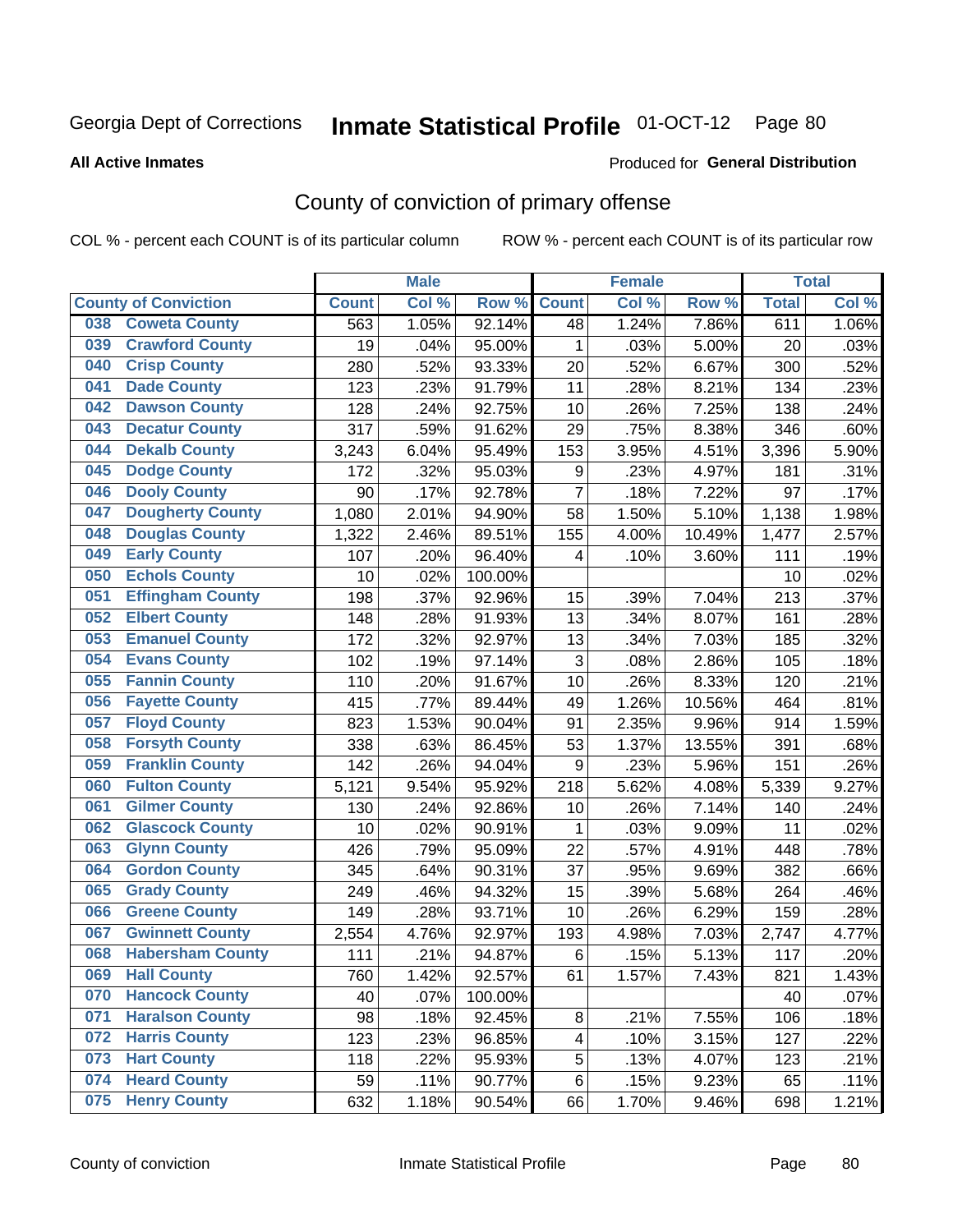#### **All Active Inmates**

#### Produced for **General Distribution**

## County of conviction of primary offense

|       |                             |              | <b>Male</b> |         |                           | <b>Female</b> |        |              | <b>Total</b> |
|-------|-----------------------------|--------------|-------------|---------|---------------------------|---------------|--------|--------------|--------------|
|       | <b>County of Conviction</b> | <b>Count</b> | Col %       | Row %   | <b>Count</b>              | Col %         | Row %  | <b>Total</b> | Col %        |
| 076   | <b>Houston County</b>       | 705          | 1.31%       | 93.75%  | 47                        | 1.21%         | 6.25%  | 752          | 1.31%        |
| 077   | <b>Irwin County</b>         | 80           | .15%        | 95.24%  | 4                         | .10%          | 4.76%  | 84           | .15%         |
| 078   | <b>Jackson County</b>       | 255          | .47%        | 91.07%  | 25                        | .64%          | 8.93%  | 280          | .49%         |
| 079   | <b>Jasper County</b>        | 73           | .14%        | 93.59%  | 5                         | .13%          | 6.41%  | 78           | .14%         |
| 080   | <b>Jeff Davis County</b>    | 70           | .13%        | 92.11%  | 6                         | .15%          | 7.89%  | 76           | .13%         |
| 081   | <b>Jefferson County</b>     | 170          | .32%        | 97.14%  | 5                         | .13%          | 2.86%  | 175          | .30%         |
| 082   | <b>Jenkins County</b>       | 71           | .13%        | 94.67%  | 4                         | .10%          | 5.33%  | 75           | .13%         |
| 083   | <b>Johnson County</b>       | 49           | .09%        | 92.45%  | 4                         | .10%          | 7.55%  | 53           | .09%         |
| 084   | <b>Jones County</b>         | 227          | .42%        | 89.72%  | 26                        | .67%          | 10.28% | 253          | .44%         |
| 085   | <b>Lamar County</b>         | 86           | .16%        | 93.48%  | 6                         | .15%          | 6.52%  | 92           | .16%         |
| 086   | <b>Lanier County</b>        | 48           | .09%        | 94.12%  | 3                         | .08%          | 5.88%  | 51           | .09%         |
| 087   | <b>Laurens County</b>       | 333          | .62%        | 94.60%  | 19                        | .49%          | 5.40%  | 352          | .61%         |
| 088   | <b>Lee County</b>           | 64           | .12%        | 90.14%  | $\overline{7}$            | .18%          | 9.86%  | 71           | .12%         |
| 089   | <b>Liberty County</b>       | 319          | .59%        | 94.10%  | 20                        | .52%          | 5.90%  | 339          | .59%         |
| 090   | <b>Lincoln County</b>       | 27           | .05%        | 90.00%  | $\ensuremath{\mathsf{3}}$ | .08%          | 10.00% | 30           | .05%         |
| 091   | <b>Long County</b>          | 77           | .14%        | 96.25%  | 3                         | .08%          | 3.75%  | 80           | .14%         |
| 092   | <b>Lowndes County</b>       | 565          | 1.05%       | 94.32%  | 34                        | .88%          | 5.68%  | 599          | 1.04%        |
| 093   | <b>Lumpkin County</b>       | 113          | .21%        | 88.98%  | 14                        | .36%          | 11.02% | 127          | .22%         |
| 094   | <b>Macon County</b>         | 69           | .13%        | 95.83%  | $\ensuremath{\mathsf{3}}$ | .08%          | 4.17%  | 72           | .13%         |
| 095   | <b>Madison County</b>       | 109          | .20%        | 93.97%  | $\overline{7}$            | .18%          | 6.03%  | 116          | .20%         |
| 096   | <b>Marion County</b>        | 34           | .06%        | 100.00% |                           |               |        | 34           | .06%         |
| 097   | <b>Mcduffie County</b>      | 201          | .37%        | 92.20%  | 17                        | .44%          | 7.80%  | 218          | .38%         |
| 098   | <b>Mcintosh County</b>      | 77           | .14%        | 97.47%  | $\overline{2}$            | .05%          | 2.53%  | 79           | .14%         |
| 099   | <b>Meriwether County</b>    | 230          | .43%        | 95.83%  | 10                        | .26%          | 4.17%  | 240          | .42%         |
| 100   | <b>Miller County</b>        | 34           | .06%        | 100.00% |                           |               |        | 34           | .06%         |
| 101   | <b>Mitchell County</b>      | 248          | .46%        | 92.54%  | 20                        | .52%          | 7.46%  | 268          | .47%         |
| 102   | <b>Monroe County</b>        | 187          | .35%        | 90.78%  | 19                        | .49%          | 9.22%  | 206          | .36%         |
| 103   | <b>Montgomery County</b>    | 49           | .09%        | 92.45%  | $\overline{\mathbf{4}}$   | .10%          | 7.55%  | 53           | .09%         |
| 104   | <b>Morgan County</b>        | 154          | .29%        | 90.59%  | 16                        | .41%          | 9.41%  | 170          | .30%         |
| 105   | <b>Murray County</b>        | 185          | .34%        | 91.13%  | 18                        | .46%          | 8.87%  | 203          | .35%         |
| 106   | <b>Muscogee County</b>      | 1,568        | 2.92%       | 95.55%  | 73                        | 1.88%         | 4.45%  | 1,641        | 2.85%        |
| 107   | <b>Newton County</b>        | 708          | 1.32%       | 91.71%  | 64                        | 1.65%         | 8.29%  | 772          | 1.34%        |
| 108   | <b>Oconee County</b>        | 54           | .10%        | 94.74%  | 3                         | .08%          | 5.26%  | 57           | .10%         |
| 109   | <b>Oglethorpe County</b>    | 60           | .11%        | 93.75%  | 4                         | .10%          | 6.25%  | 64           | .11%         |
| 110   | <b>Paulding County</b>      | 338          | .63%        | 93.37%  | 24                        | .62%          | 6.63%  | 362          | .63%         |
| 111   | <b>Peach County</b>         | 85           | .16%        | 98.84%  | $\mathbf 1$               | .03%          | 1.16%  | 86           | .15%         |
| 112   | <b>Pickens County</b>       | 118          | .22%        | 92.19%  | 10                        | .26%          | 7.81%  | 128          | .22%         |
| $113$ | <b>Pierce County</b>        | 80           | .15%        | 97.56%  | $\overline{c}$            | .05%          | 2.44%  | 82           | .14%         |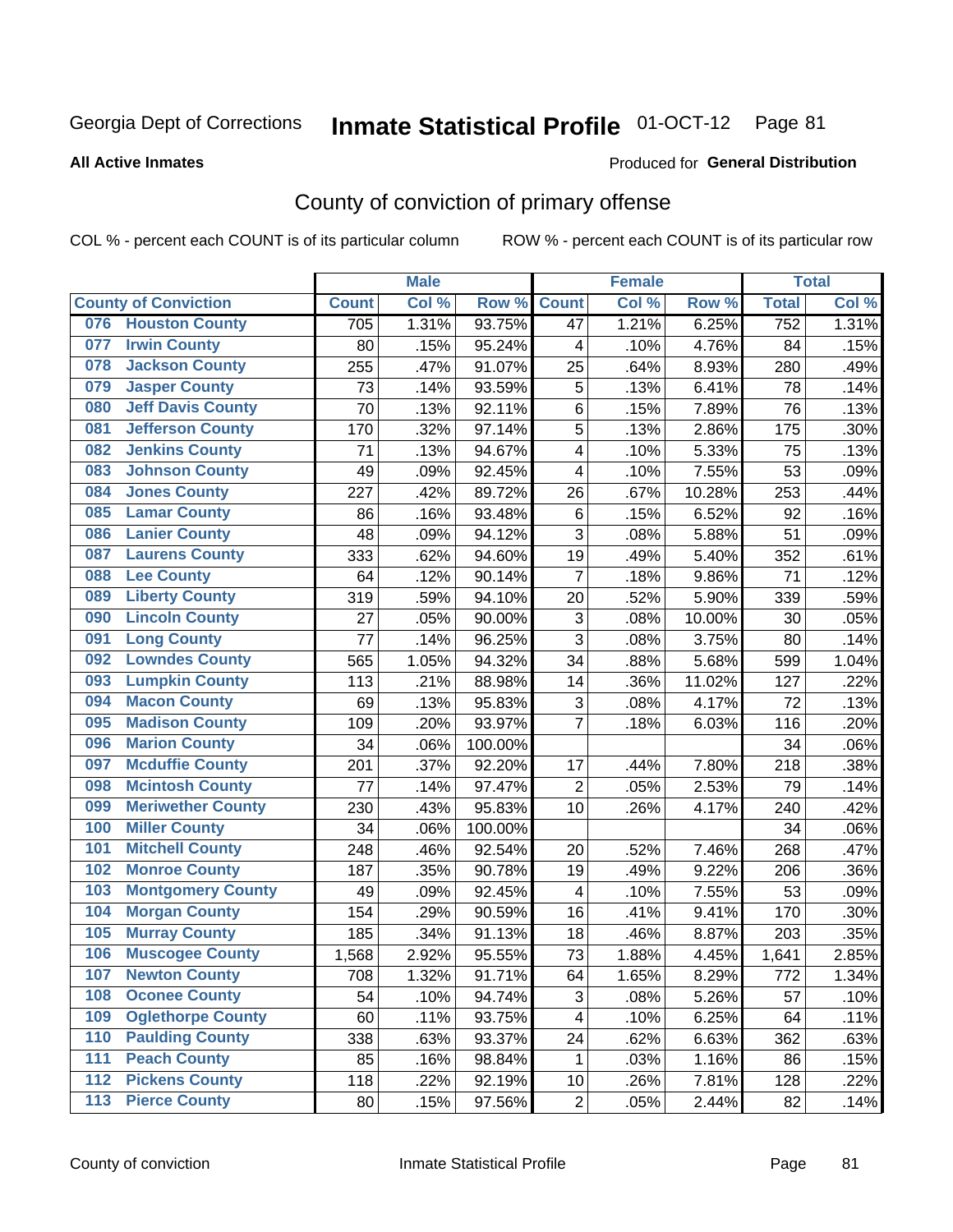#### **All Active Inmates**

#### Produced for **General Distribution**

## County of conviction of primary offense

|                                          |              | <b>Male</b> |         |                  | <b>Female</b> |        |                 | <b>Total</b> |
|------------------------------------------|--------------|-------------|---------|------------------|---------------|--------|-----------------|--------------|
| <b>County of Conviction</b>              | <b>Count</b> | Col %       | Row %   | <b>Count</b>     | Col %         | Row %  | <b>Total</b>    | Col %        |
| <b>Pike County</b><br>114                | 47           | .09%        | 88.68%  | 6                | .15%          | 11.32% | $\overline{53}$ | .09%         |
| <b>Polk County</b><br>$\overline{115}$   | 173          | .32%        | 89.64%  | 20               | .52%          | 10.36% | 193             | .34%         |
| <b>Pulaski County</b><br>116             | 63           | .12%        | 91.30%  | 6                | .15%          | 8.70%  | 69              | .12%         |
| <b>Putnam County</b><br>117              | 175          | .33%        | 93.09%  | 13               | .34%          | 6.91%  | 188             | .33%         |
| <b>Quitman County</b><br>118             | 24           | .04%        | 100.00% |                  |               |        | 24              | .04%         |
| <b>Rabun County</b><br>119               | 53           | .10%        | 84.13%  | 10               | .26%          | 15.87% | 63              | .11%         |
| <b>Randolph County</b><br>120            | 81           | .15%        | 95.29%  | 4                | .10%          | 4.71%  | 85              | .15%         |
| <b>Richmond County</b><br>121            | 1,960        | 3.65%       | 94.37%  | 117              | 3.02%         | 5.63%  | 2,077           | 3.61%        |
| <b>Rockdale County</b><br>122            | 472          | .88%        | 92.01%  | 41               | 1.06%         | 7.99%  | 513             | .89%         |
| <b>Schley County</b><br>123              | 22           | .04%        | 100.00% |                  |               |        | 22              | .04%         |
| <b>Screven County</b><br>124             | 141          | .26%        | 94.00%  | 9                | .23%          | 6.00%  | 150             | .26%         |
| <b>Seminole County</b><br>125            | 73           | .14%        | 90.12%  | 8                | .21%          | 9.88%  | 81              | .14%         |
| <b>Spalding County</b><br>126            | 596          | 1.11%       | 91.69%  | 54               | 1.39%         | 8.31%  | 650             | 1.13%        |
| <b>Stephens County</b><br>127            | 173          | .32%        | 93.51%  | 12               | .31%          | 6.49%  | 185             | .32%         |
| <b>Stewart County</b><br>128             | 32           | .06%        | 91.43%  | 3                | .08%          | 8.57%  | 35              | .06%         |
| <b>Sumter County</b><br>129              | 256          | .48%        | 96.24%  | 10               | .26%          | 3.76%  | 266             | .46%         |
| <b>Talbot County</b><br>130              | 55           | .10%        | 94.83%  | 3                | .08%          | 5.17%  | 58              | .10%         |
| <b>Taliaferro County</b><br>131          | 22           | .04%        | 81.48%  | 5                | .13%          | 18.52% | 27              | .05%         |
| <b>Tattnall County</b><br>132            | 207          | .39%        | 95.39%  | 10               | .26%          | 4.61%  | 217             | .38%         |
| <b>Taylor County</b><br>133              | 88           | .16%        | 95.65%  | 4                | .10%          | 4.35%  | 92              | .16%         |
| <b>Telfair County</b><br>134             | 114          | .21%        | 91.20%  | 11               | .28%          | 8.80%  | 125             | .22%         |
| <b>Terrell County</b><br>135             | 76           | .14%        | 97.44%  | $\boldsymbol{2}$ | .05%          | 2.56%  | 78              | .14%         |
| <b>Thomas County</b><br>136              | 242          | .45%        | 96.41%  | 9                | .23%          | 3.59%  | 251             | .44%         |
| <b>Tift County</b><br>137                | 292          | .54%        | 96.69%  | 10               | .26%          | 3.31%  | 302             | .52%         |
| <b>Toombs County</b><br>138              | 358          | .67%        | 89.05%  | 44               | 1.13%         | 10.95% | 402             | .70%         |
| <b>Towns County</b><br>139               | 43           | .08%        | 82.69%  | 9                | .23%          | 17.31% | 52              | .09%         |
| <b>Treutlen County</b><br>140            | 84           | .16%        | 93.33%  | 6                | .15%          | 6.67%  | 90              | .16%         |
| <b>Troup County</b><br>141               | 676          | 1.26%       | 92.73%  | 53               | 1.37%         | 7.27%  | 729             | 1.27%        |
| <b>Turner County</b><br>142              | 73           | .14%        | 96.05%  | 3                | .08%          | 3.95%  | 76              | .13%         |
| <b>Twiggs County</b><br>$\overline{143}$ | 70           | .13%        | 93.33%  | 5                | .13%          | 6.67%  | 75              | .13%         |
| <b>Union County</b><br>144               | 89           | .17%        | 87.25%  | 13               | .34%          | 12.75% | 102             | .18%         |
| 145<br><b>Upson County</b>               | 181          | .34%        | 95.26%  | 9                | .23%          | 4.74%  | 190             | .33%         |
| <b>Walker County</b><br>146              | 420          | .78%        | 91.50%  | 39               | 1.01%         | 8.50%  | 459             | .80%         |
| <b>Walton County</b><br>147              | 541          | 1.01%       | 90.92%  | 54               | 1.39%         | 9.08%  | 595             | 1.03%        |
| <b>Ware County</b><br>148                | 347          | .65%        | 93.28%  | 25               | .64%          | 6.72%  | 372             | .65%         |
| <b>Warren County</b><br>149              | 48           | .09%        | 96.00%  | $\overline{2}$   | .05%          | 4.00%  | 50              | .09%         |
| <b>Washington County</b><br>150          | 177          | .33%        | 90.77%  | 18               | .46%          | 9.23%  | 195             | .34%         |
| <b>Wayne County</b><br>151               | 120          | .22%        | 90.91%  | 12               | .31%          | 9.09%  | 132             | .23%         |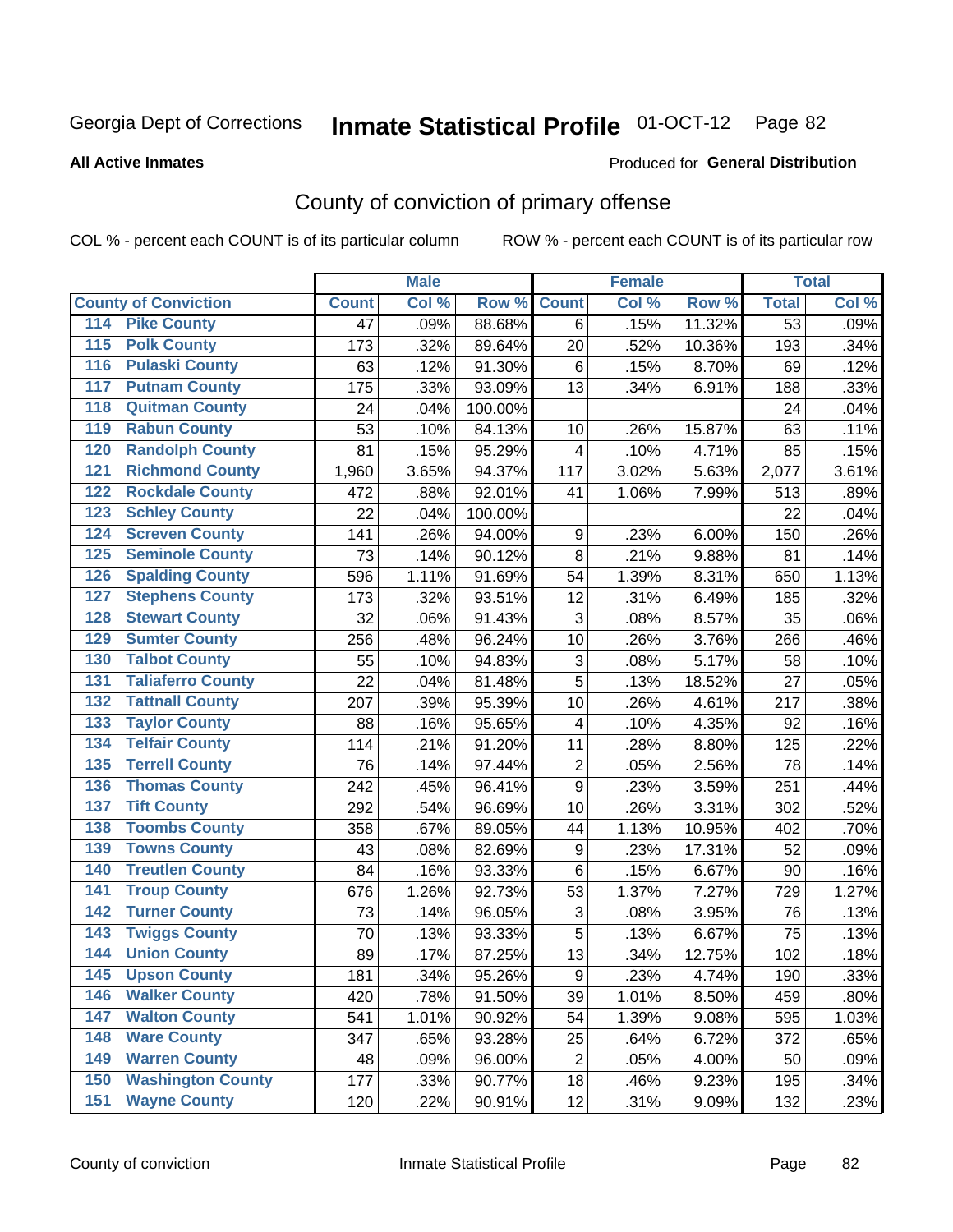**All Active Inmates**

### Produced for **General Distribution**

## County of conviction of primary offense

|                                |              | <b>Male</b> |             |       | <b>Female</b> |        |              | <b>Total</b> |
|--------------------------------|--------------|-------------|-------------|-------|---------------|--------|--------------|--------------|
| <b>County of Conviction</b>    | <b>Count</b> | Col %       | Row % Count |       | Col %         | Row %  | <b>Total</b> | Col %        |
| <b>Webster County</b><br>152   | 10           | .02%        | 100.00%     |       |               |        | 10           | .02%         |
| <b>Wheeler County</b><br>153   | 35           | $.07\%$     | 92.11%      | 3     | .08%          | 7.89%  | 38           | .07%         |
| <b>White County</b><br>154     | 114          | .21%        | 89.06%      | 14    | .36%          | 10.94% | 128          | .22%         |
| <b>Whitfield County</b><br>155 | 650          | 1.21%       | 89.53%      | 76    | 1.96%         | 10.47% | 726          | 1.26%        |
| <b>Wilcox County</b><br>156    | 59           | .11%        | 86.76%      | 9     | .23%          | 13.24% | 68           | .12%         |
| <b>Wilkes County</b><br>157    | 80           | .15%        | 91.95%      |       | .18%          | 8.05%  | 87           | .15%         |
| <b>Wilkinson County</b><br>158 | 52           | .10%        | 96.30%      | 2     | .05%          | 3.70%  | 54           | .09%         |
| <b>Worth County</b><br>159     | 115          | .21%        | 94.26%      |       | .18%          | 5.74%  | 122          | .21%         |
| <b>Total Rported</b>           | 53,696       | 100%        | 93.26%      | 3,878 | 100%          | 6.74%  | 57,574       | 100%         |

| <b>Not Reported</b> |        |       |        |
|---------------------|--------|-------|--------|
| <b>Grand Total</b>  | 53,696 | 3,878 | 57,574 |

| Mode (most frequent) | <b>Fulton County</b> | <b>Cobb County</b> | <b>Fulton County</b> |
|----------------------|----------------------|--------------------|----------------------|
|                      |                      |                    |                      |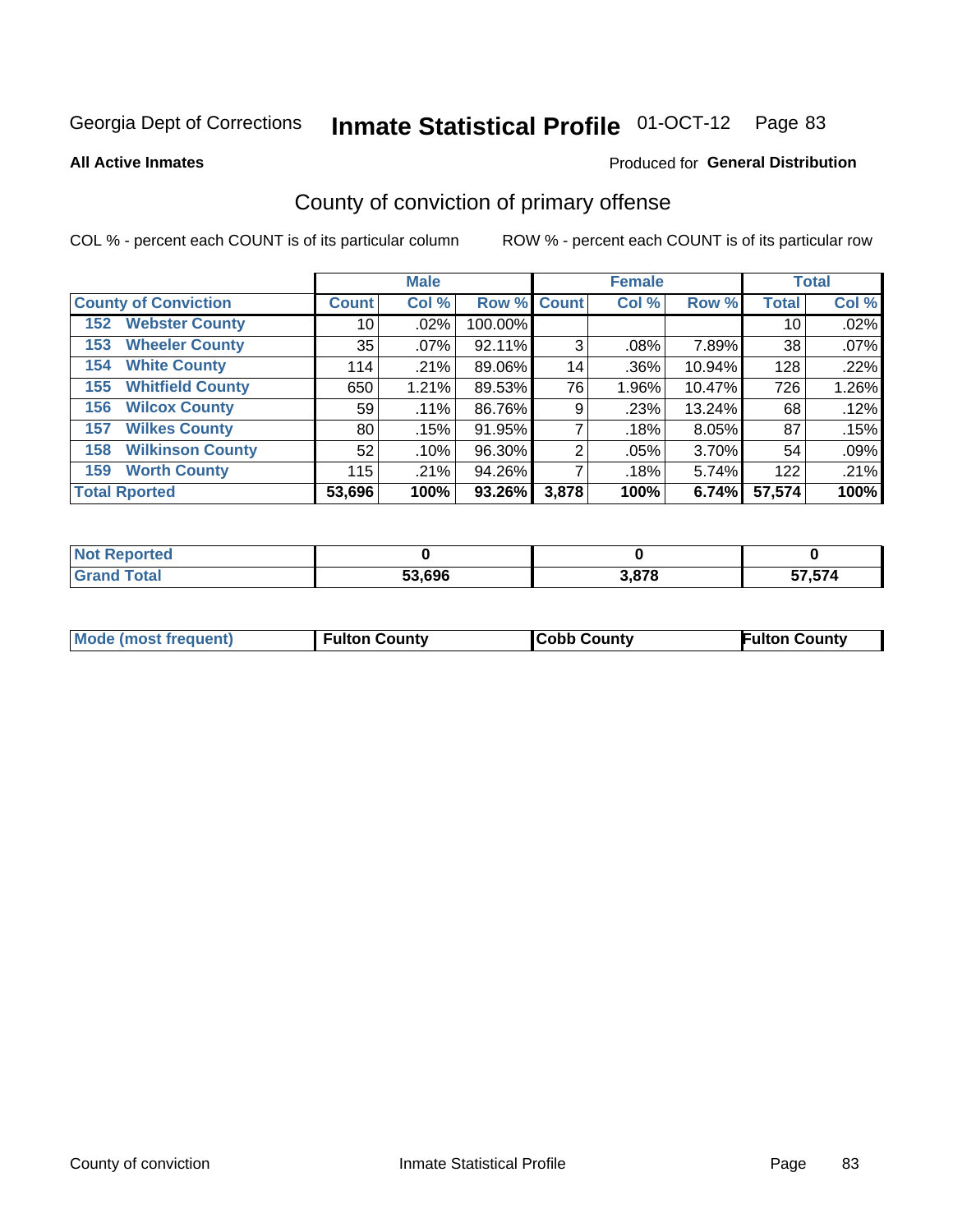#### **All Active Inmates**

#### Produced for **General Distribution**

## Circuit of conviction of primary offense

|                         |                                 |              | <b>Male</b> |        |              | <b>Female</b> |        |              | <b>Total</b> |
|-------------------------|---------------------------------|--------------|-------------|--------|--------------|---------------|--------|--------------|--------------|
|                         | <b>Circuit of Conviction</b>    | <b>Count</b> | Col %       | Row %  | <b>Count</b> | Col %         | Row %  | <b>Total</b> | Col %        |
| $\overline{1}$          | <b>Alapaha Circuit</b>          | 405          | .76%        | 94.63% | 23           | .60%          | 5.37%  | 428          | .75%         |
| $\overline{2}$          | <b>Alcovy Circuit</b>           | 1,249        | 2.34%       | 91.37% | 118          | 3.06%         | 8.63%  | 1,367        | 2.39%        |
| 3                       | <b>Atlanta Circuit</b>          | 5,121        | 9.58%       | 95.92% | 218          | 5.65%         | 4.08%  | 5,339        | 9.32%        |
| 4                       | <b>Atlantic Circuit</b>         | 910          | 1.70%       | 95.89% | 39           | 1.01%         | 4.11%  | 949          | 1.66%        |
| 5                       | <b>Augusta Circuit</b>          | 2,536        | 4.75%       | 94.03% | 161          | 4.17%         | 5.97%  | 2,697        | 4.71%        |
| 6                       | <b>Blue Ridge Circuit</b>       | 574          | 1.07%       | 92.43% | 47           | 1.22%         | 7.57%  | 621          | 1.08%        |
| $\overline{\mathbf{7}}$ | <b>Brunswick Circuit</b>        | 876          | 1.64%       | 94.09% | 55           | 1.42%         | 5.91%  | 931          | 1.62%        |
| 8                       | <b>Chattahoochee Circuit</b>    | 1,899        | 3.55%       | 95.62% | 87           | 2.25%         | 4.38%  | 1,986        | 3.47%        |
| $\overline{9}$          | <b>Cherokee Circuit</b>         | 1,032        | 1.93%       | 89.04% | 127          | 3.29%         | 10.96% | 1,159        | 2.02%        |
| 10                      | <b>Clayton Circuit</b>          | 1,602        | 3.00%       | 93.14% | 118          | 3.06%         | 6.86%  | 1,720        | 3.00%        |
| 11                      | <b>Cobb Circuit</b>             | 2,714        | 5.08%       | 91.10% | 265          | 6.87%         | 8.90%  | 2,979        | 5.20%        |
| 12                      | <b>Conasauga Circuit</b>        | 835          | 1.56%       | 89.88% | 94           | 2.44%         | 10.12% | 929          | 1.62%        |
| 13                      | <b>Cordele Circuit</b>          | 655          | 1.23%       | 93.17% | 48           | 1.24%         | 6.83%  | 703          | 1.23%        |
| $\overline{14}$         | <b>Coweta Circuit</b>           | 2,164        | 4.05%       | 92.09% | 186          | 4.82%         | 7.91%  | 2,350        | 4.10%        |
| 15                      | <b>Dougherty Circuit</b>        | 1,080        | 2.02%       | 94.90% | 58           | 1.50%         | 5.10%  | 1,138        | 1.99%        |
| 16                      | <b>Dublin Circuit</b>           | 536          | 1.00%       | 94.04% | 34           | .88%          | 5.96%  | 570          | .99%         |
| 17                      | <b>Eastern Circuit</b>          | 2,419        | 4.53%       | 95.95% | 102          | 2.64%         | 4.05%  | 2,521        | 4.40%        |
| 18                      | <b>Flint Circuit</b>            | 632          | 1.18%       | 90.54% | 66           | 1.71%         | 9.46%  | 698          | 1.22%        |
| 19                      | <b>Griffin Circuit</b>          | 1,239        | 2.32%       | 91.30% | 118          | 3.06%         | 8.70%  | 1,357        | 2.37%        |
| 20                      | <b>Gwinnett Circuit</b>         | 2,554        | 4.78%       | 92.97% | 193          | 5.00%         | 7.03%  | 2,747        | 4.79%        |
| $\overline{21}$         | <b>Houston Circuit</b>          | 705          | 1.32%       | 93.75% | 47           | 1.22%         | 6.25%  | 752          | 1.31%        |
| $\overline{22}$         | <b>Lookout Mountain Circuit</b> | 1,155        | 2.16%       | 90.38% | 123          | 3.19%         | 9.62%  | 1,278        | 2.23%        |
| 23                      | <b>Macon Circuit</b>            | 1,235        | 2.31%       | 95.15% | 63           | 1.63%         | 4.85%  | 1,298        | 2.27%        |
| 24                      | <b>Middle Circuit</b>           | 999          | 1.87%       | 91.65% | 91           | 2.36%         | 8.35%  | 1,090        | 1.90%        |
| 25                      | <b>Mountain Circuit</b>         | 337          | .63%        | 92.33% | 28           | .73%          | 7.67%  | 365          | .64%         |
| 26                      | <b>Northeastern Circuit</b>     | 888          | 1.66%       | 92.60% | 71           | 1.84%         | 7.40%  | 959          | 1.67%        |
| $\overline{27}$         | <b>Northern Circuit</b>         | 577          | 1.08%       | 93.82% | 38           | .98%          | 6.18%  | 615          | 1.07%        |
| 28                      | <b>Ocmulgee Circuit</b>         | 1,220        | 2.28%       | 92.63% | 97           | 2.51%         | 7.37%  | 1,317        | 2.30%        |
| 29                      | <b>Oconee Circuit</b>           | 504          | .94%        | 92.48% | 41           | 1.06%         | 7.52%  | 545          | .95%         |
| 30                      | <b>Ogeechee Circuit</b>         | 943          | 1.76%       | 92.81% | 73           | 1.89%         | 7.19%  | 1,016        | 1.77%        |
| $\overline{31}$         | <b>Pataula Circuit</b>          | 428          | .80%        | 95.32% | 21           | .54%          | 4.68%  | 449          | .78%         |
| 32                      | <b>Piedmont Circuit</b>         | 594          | 1.11%       | 92.09% | 51           | 1.32%         | 7.91%  | 645          | 1.13%        |
| 33                      | <b>Rome Circuit</b>             | 823          | 1.54%       | 90.04% | 91           | 2.36%         | 9.96%  | 914          | 1.60%        |
| 34                      | <b>South Georgia Circuit</b>    | 870          | 1.63%       | 92.45% | 71           | 1.84%         | 7.55%  | 941          | 1.64%        |
| 35                      | <b>Southern Circuit</b>         | 1,158        | 2.17%       | 94.76% | 64           | 1.66%         | 5.24%  | 1,222        | 2.13%        |
| 36                      | <b>Southwestern Circuit</b>     | 453          | .85%        | 95.17% | 23           | .60%          | 4.83%  | 476          | .83%         |
| 37                      | <b>Stone Mountain Circuit</b>   | 3,243        | 6.07%       | 95.49% | 153          | 3.96%         | 4.51%  | 3,396        | 5.93%        |
| 38                      | <b>Tallapoosa Circuit</b>       | 271          | .51%        | 90.64% | 28           | .73%          | 9.36%  | 299          | .52%         |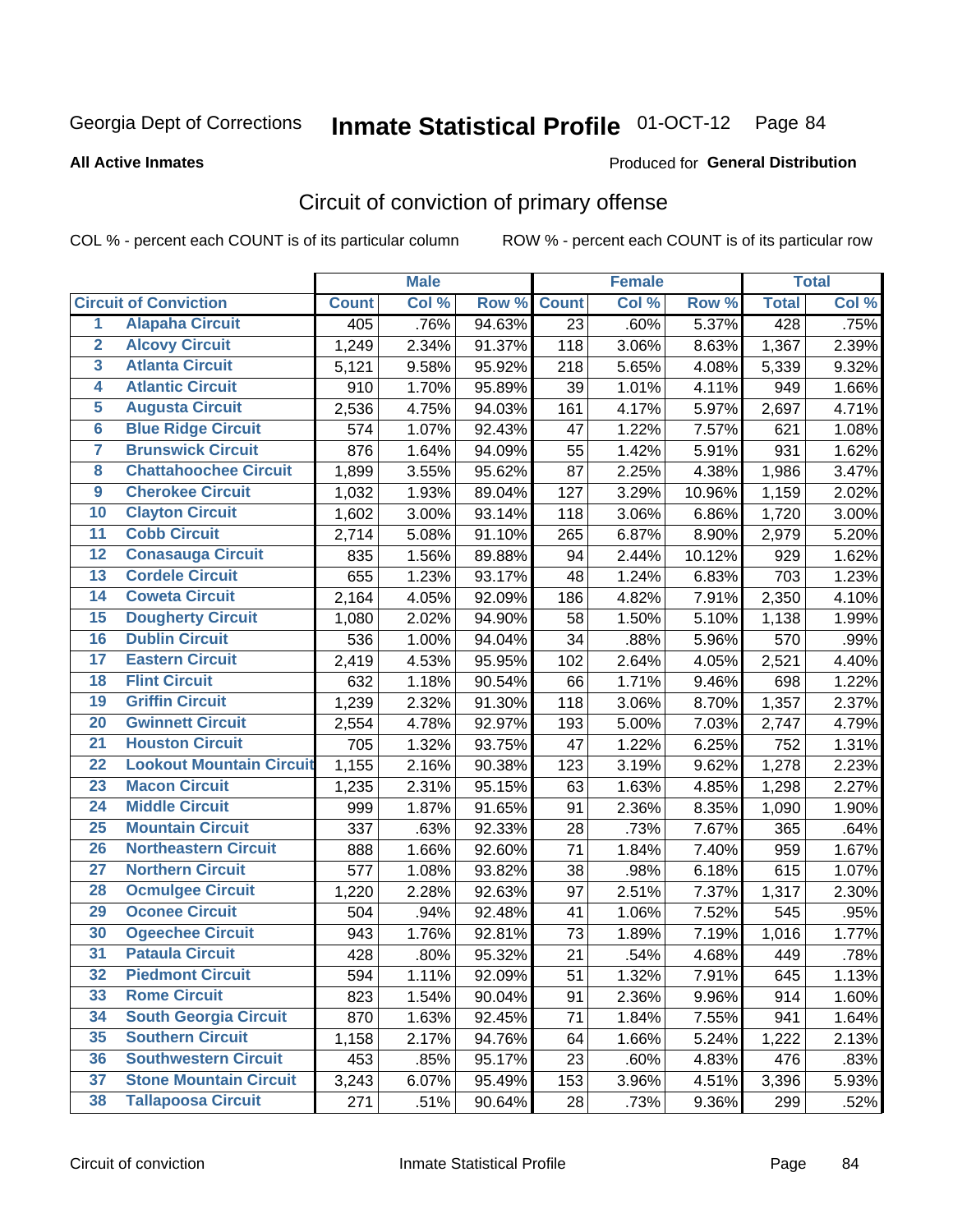**All Active Inmates**

#### Produced for **General Distribution**

## Circuit of conviction of primary offense

|    |                              |              | <b>Male</b> |        |              | <b>Female</b> |        |              | <b>Total</b> |
|----|------------------------------|--------------|-------------|--------|--------------|---------------|--------|--------------|--------------|
|    | <b>Circuit of Conviction</b> | <b>Count</b> | Col %       | Row %  | <b>Count</b> | Col %         | Row %  | <b>Total</b> | Col %        |
| 39 | <b>Tifton Circuit</b>        | 560          | 1.05%       | 95.89% | 24           | .62%          | 4.11%  | 584          | 1.02%        |
| 40 | <b>Toombs Circuit</b>        | 388          | .73%        | 91.73% | 35           | .91%          | 8.27%  | 423          | .74%         |
| 41 | <b>Waycross Circuit</b>      | 867          | 1.62%       | 93.63% | 59           | 1.53%         | 6.37%  | 926          | 1.62%        |
| 42 | <b>Western Circuit</b>       | 542          | 1.01%       | 95.42% | 26           | $.67\%$       | 4.58%  | 568          | .99%         |
| 43 | <b>Rockdale Circuit</b>      | 472          | .88%        | 92.01% | 41           | 1.06%         | 7.99%  | 513          | $.90\%$      |
| 44 | <b>Douglas Circuit</b>       | 1,322        | 2.47%       | 89.51% | 155          | 4.02%         | 10.49% | 1,477        | 2.58%        |
| 45 | <b>Appalachian Circuit</b>   | 358          | .67%        | 92.27% | 30           | .78%          | 7.73%  | 388          | .68%         |
| 46 | <b>Enotah Circuit</b>        | 359          | .67%        | 87.78% | 50           | 1.30%         | 12.22% | 409          | .71%         |
| 47 | <b>Bell-Forsyth Circuit</b>  | 338          | .63%        | 86.45% | 53           | 1.37%         | 13.55% | 391          | .68%         |
| 48 | <b>Towaliga Circuit</b>      | 455          | .85%        | 93.43% | 32           | .83%          | 6.57%  | 487          | .85%         |
| 49 | <b>Paulding Circuit</b>      | 338          | .63%        | 93.37% | 24           | .62%          | 6.63%  | 362          | .63%         |
|    | <b>Total Rported</b>         | 53,434       | 100%        | 93.26% | 3,860        | 100%          | 6.74%  | 57,294       | 100%         |

| тео | 262<br>$\sim$ $\sim$ | 10         | 280                 |
|-----|----------------------|------------|---------------------|
|     | 53.696               | 2070<br>70 | $- - - - -$<br>574. |

| M | . | -----<br>oг | ----<br>пLс |
|---|---|-------------|-------------|
|   |   | <b>OUNN</b> |             |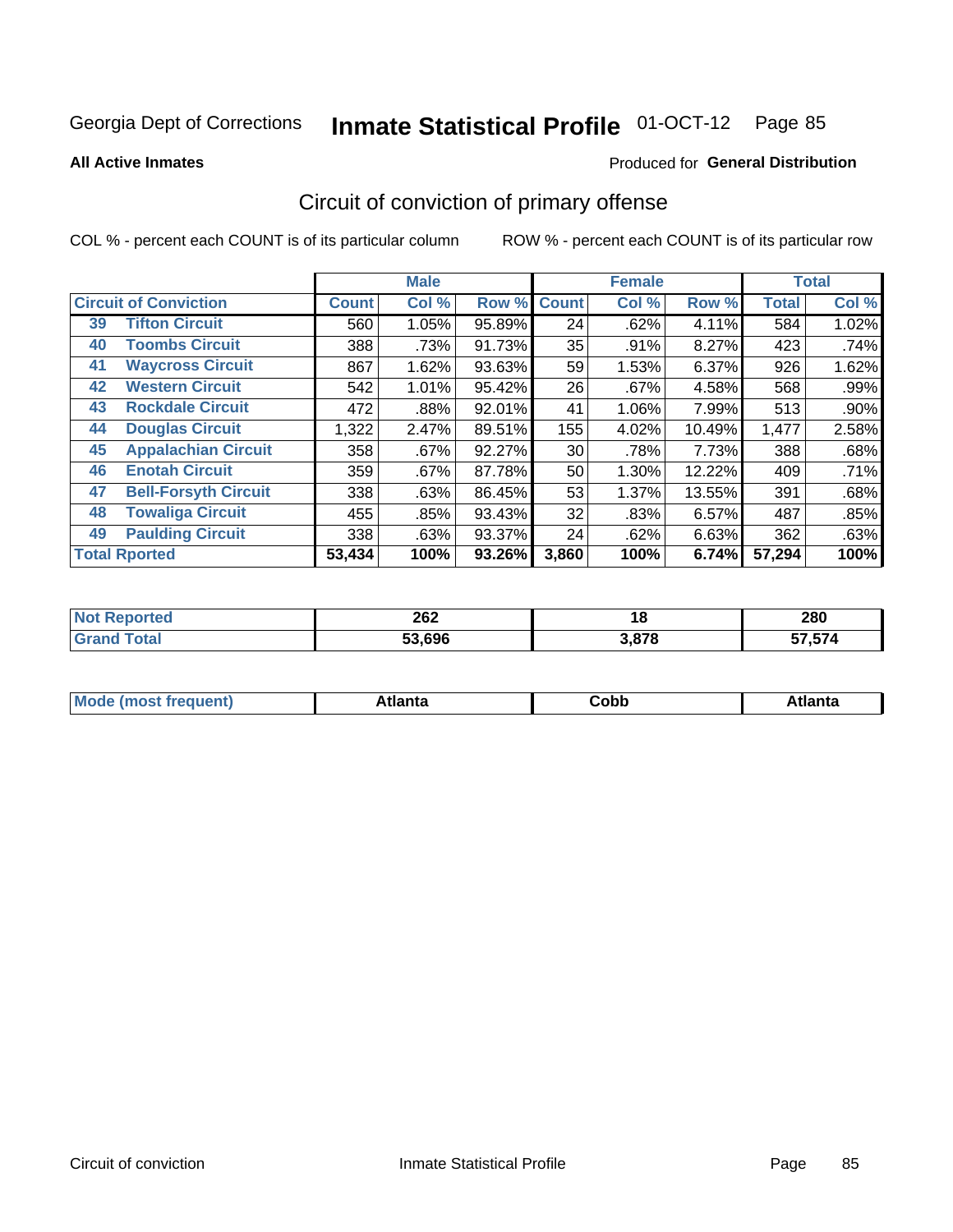### **All Active Inmates**

### Produced for **General Distribution**

### Years served (jail + prison) in this incarceration

|                              |              | <b>Male</b> |        |                | <b>Female</b> |                  |              | <b>Total</b> |
|------------------------------|--------------|-------------|--------|----------------|---------------|------------------|--------------|--------------|
| <b>Years Served</b>          | <b>Count</b> | Col %       | Row %  | <b>Count</b>   | Col %         | Row <sub>%</sub> | <b>Total</b> | Col %        |
| Less than one year           | 10,971       | 20.45%      | 91.61% | 1,005          | 25.93%        | 8.39%            | 11,976       | 20.82%       |
| 1 to 1.99 years              | 9,244        | 17.23%      | 91.61% | 847            | 21.85%        | 8.39%            | 10,091       | 17.55%       |
| $2$ to 2.99 years            | 6,233        | 11.62%      | 92.11% | 534            | 13.78%        | 7.89%            | 6,767        | 11.77%       |
| $3$ to $3.99$ years          | 4,877        | 9.09%       | 92.77% | 380            | 9.80%         | 7.23%            | 5,257        | 9.14%        |
| $\overline{4}$ to 4.99 years | 3,848        | 7.17%       | 93.53% | 266            | 6.86%         | 6.47%            | 4,114        | 7.15%        |
| 5 to 5.99 years              | 3,027        | 5.64%       | 94.21% | 186            | 4.80%         | 5.79%            | 3,213        | 5.59%        |
| 6 to 6.99 years              | 2,129        | 3.97%       | 93.95% | 137            | 3.53%         | 6.05%            | 2,266        | 3.94%        |
| 7 to 7.99 years              | 1,585        | 2.95%       | 95.25% | 79             | 2.04%         | 4.75%            | 1,664        | 2.89%        |
| <b>8 to 8.99 years</b>       | 1,429        | 2.66%       | 95.08% | 74             | 1.91%         | 4.92%            | 1,503        | 2.61%        |
| 9 to 9.99 years              | 1,374        | 2.56%       | 94.76% | 76             | 1.96%         | 5.24%            | 1,450        | 2.52%        |
| 10 to 10.99 years            | 953          | 1.78%       | 95.68% | 43             | 1.11%         | 4.32%            | 996          | 1.73%        |
| 11 to 11.99 years            | 918          | 1.71%       | 96.63% | 32             | 0.83%         | 3.37%            | 950          | 1.65%        |
| 12 to 12.99 years            | 780          | 1.45%       | 95.94% | 33             | 0.85%         | 4.06%            | 813          | 1.41%        |
| 13 to 13.99 years            | 704          | 1.31%       | 96.04% | 29             | 0.75%         | 3.96%            | 733          | 1.27%        |
| 14 to 14.99 years            | 725          | 1.35%       | 96.15% | 29             | 0.75%         | 3.85%            | 754          | 1.31%        |
| 15 to 15.99 years            | 693          | 1.29%       | 97.06% | 21             | 0.54%         | 2.94%            | 714          | 1.24%        |
| 16 to 16.99 years            | 552          | 1.03%       | 96.67% | 19             | 0.49%         | 3.33%            | 571          | 0.99%        |
| 17 to 17.99 years            | 529          | 0.99%       | 97.96% | 11             | 0.28%         | 2.04%            | 540          | 0.94%        |
| 18 to 18.99 years            | 446          | 0.83%       | 95.50% | 21             | 0.54%         | 4.50%            | 467          | 0.81%        |
| 19 to 19.99 years            | 405          | 0.76%       | 98.54% | $\,6$          | 0.15%         | 1.46%            | 411          | 0.71%        |
| 20 to 20.99 years            | 295          | 0.55%       | 95.78% | 13             | 0.34%         | 4.22%            | 308          | 0.54%        |
| 21 to 21.99 years            | 286          | 0.53%       | 97.28% | 8              | 0.21%         | 2.72%            | 294          | 0.51%        |
| 22 to 22.99 years            | 196          | 0.37%       | 96.55% | 7              | 0.18%         | 3.45%            | 203          | 0.35%        |
| 23 to 23.99 years            | 198          | 0.37%       | 99.00% | $\overline{2}$ | 0.05%         | 1.00%            | 200          | 0.35%        |
| 24 to 24.99 years            | 174          | 0.32%       | 97.75% | 4              | 0.10%         | 2.25%            | 178          | 0.31%        |
| 25 to 25.99 years            | 141          | 0.26%       | 99.30% | 1              | 0.03%         | 0.70%            | 142          | 0.25%        |
| 26 to 26.99 years            | 118          | 0.22%       | 98.33% | $\overline{c}$ | 0.05%         | 1.67%            | 120          | 0.21%        |
| 27 to 27.99 years            | 98           | 0.18%       | 98.00% | 2              | 0.05%         | 2.00%            | 100          | 0.17%        |
| 28 to 28.99 years            | 89           | 0.17%       | 98.89% | 1              | 0.03%         | 1.11%            | 90           | 0.16%        |
| 29 to 29.99 years            | 64           | 0.12%       | 98.46% | $\mathbf{1}$   | 0.03%         | 1.54%            | 65           | 0.11%        |
| Thirty + years               | 557          | 1.04%       | 98.76% | 7              | 0.18%         | 1.24%            | 564          | 0.98%        |
| <b>Total Reported</b>        | 53,638       | 100%        | 93.26% | 3,876          | 100%          | 6.74%            | 57,514       | 100%         |

| <b>rted</b>                                    | гο<br>ว๐      |                 | 60     |
|------------------------------------------------|---------------|-----------------|--------|
| $\mathsf{d}$ $\mathsf{d}$ $\mathsf{d}$<br>Grai | 53.696<br>ບບ. | 2070<br>J.O / O | 57,574 |
|                                                |               |                 |        |

| <b>Mean</b><br>(average) | 5.54               | 3.61               | 5.41          |
|--------------------------|--------------------|--------------------|---------------|
| <b>Median (middle)</b>   | 3.06               | 2.13               | 2.98          |
| Mode (most frequent)     | Less than one year | Less than one year | Less than one |
|                          |                    |                    | vear          |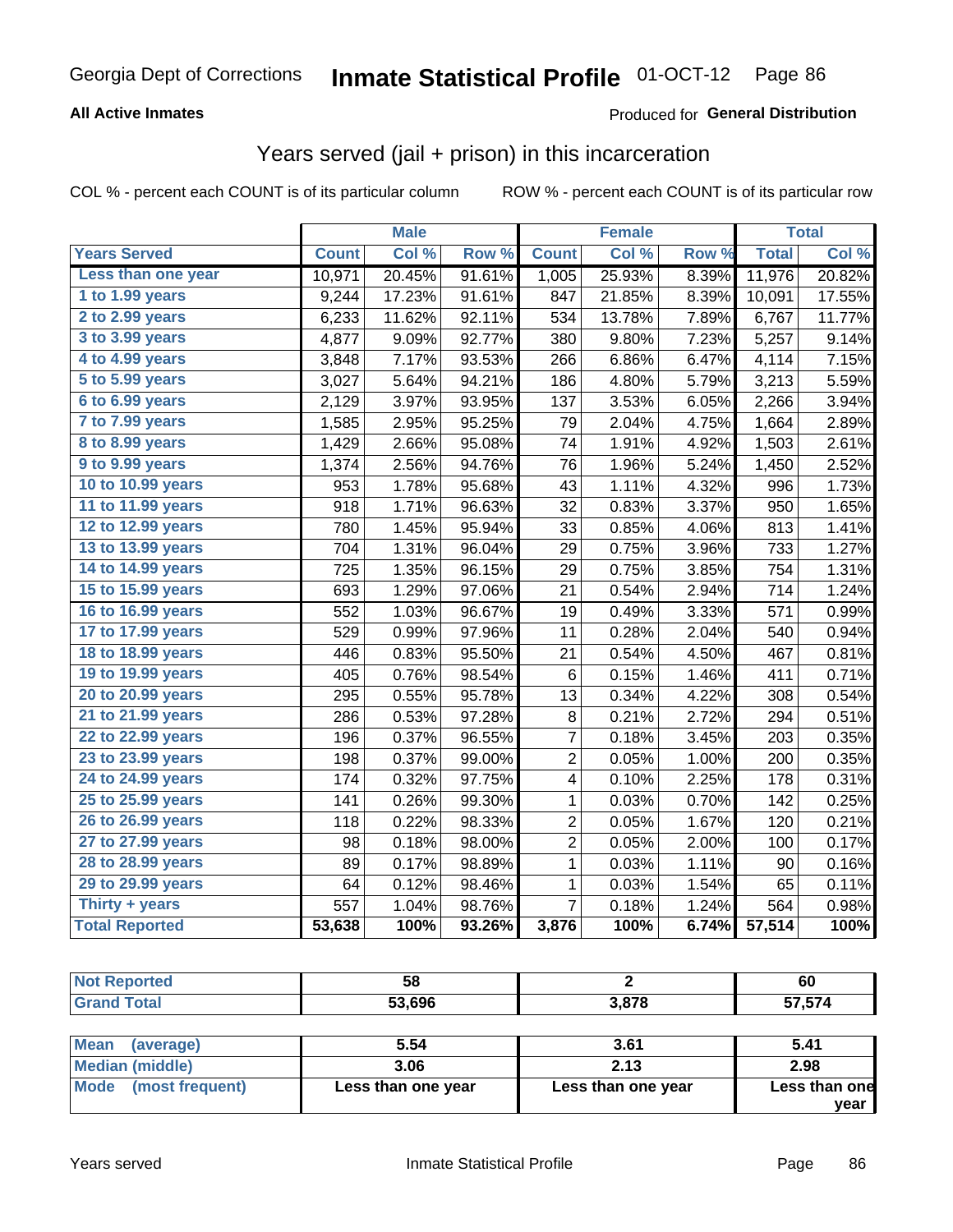### **All Active Inmates**

Produced for **General Distribution**

### Results of most recent HIV tests

|                         |              | <b>Male</b> |           |              | <b>Female</b> |          |        | Total  |
|-------------------------|--------------|-------------|-----------|--------------|---------------|----------|--------|--------|
| <b>HIV Test Results</b> | <b>Count</b> | Col%        | Row %I    | <b>Count</b> | Col %         | Row %    | Total  | Col %  |
| <b>Positive</b>         | 791          | 1.58%       | 91.87%    | 70           | $2.02\%$      | $8.13\%$ | 861    | 1.61%  |
| <b>Negative</b>         | 49,335       | 98.42%      | 93.57%    | 3,393        | $97.98\%$     | $6.43\%$ | 52,728 | 98.39% |
| Indeterminate           | ີ            | 0.01%       | 100.00%   |              |               |          |        | 0.01%  |
| <b>Total Reported</b>   | 50,129       | 100%        | $93.54\%$ | 3,463        | 100%          | $6.46\%$ | 53,592 | 100.0% |

| <b>Not Reported</b> | 3,567  | . .<br>415 | 3,982  |
|---------------------|--------|------------|--------|
| <b>Grand Total</b>  | 53,696 | 3,878      | 57,574 |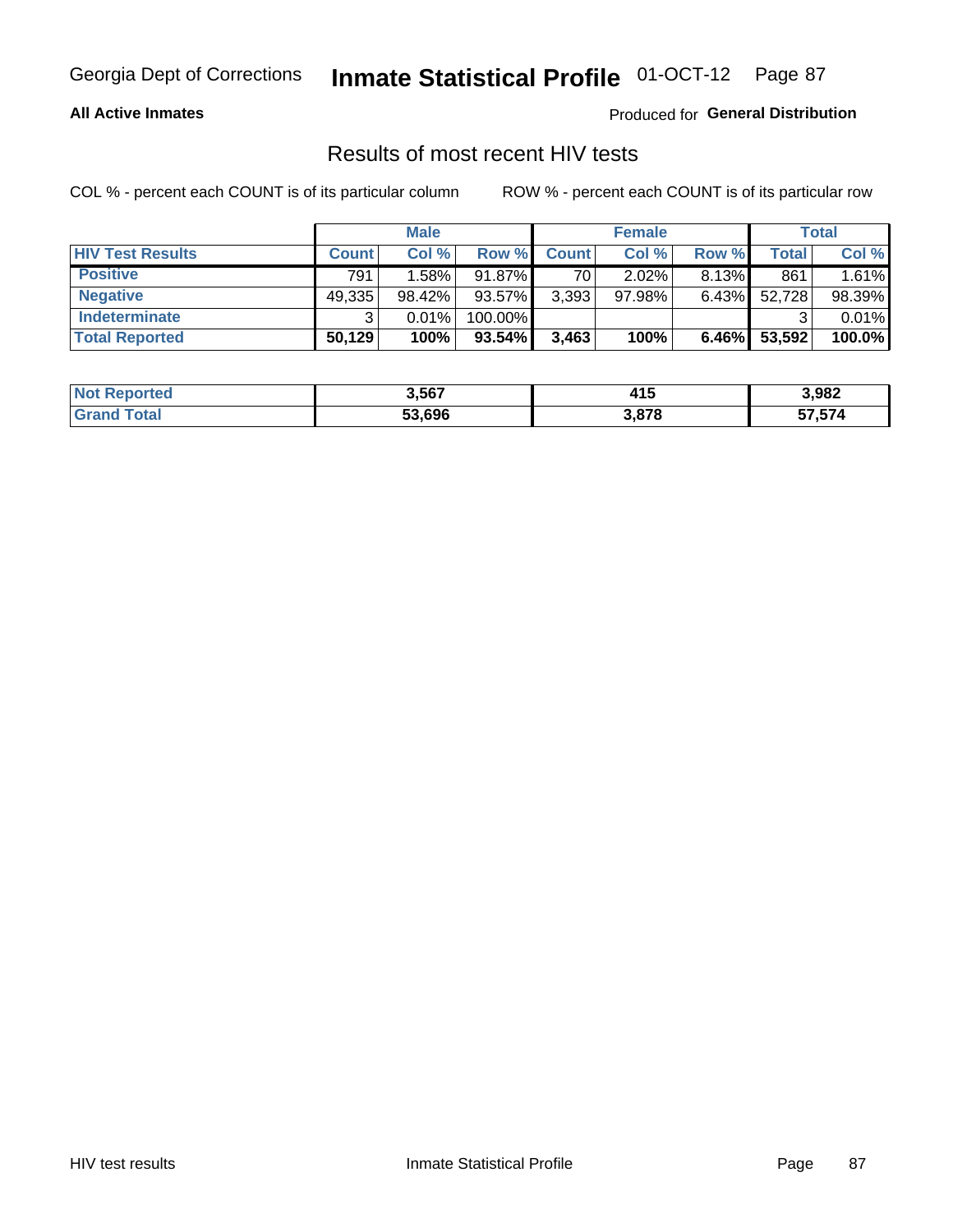### **All Active Inmates**

### Produced for **General Distribution**

### Results of most recent tuberculosis test

|                                  | <b>Male</b>  |           |           | <b>Female</b> |           |          | Total        |        |
|----------------------------------|--------------|-----------|-----------|---------------|-----------|----------|--------------|--------|
| <b>Tuberculosis Test Results</b> | <b>Count</b> | Col%      | Row %     | <b>Count</b>  | Col %     | Row %    | <b>Total</b> | Col %  |
| <b>Positive on current test</b>  | 9.317        | 18.50%    | 97.67%    | 222           | 6.39%     | 2.33%    | 9,539        | 17.72% |
| <b>Positive on previous test</b> | 50           | $0.10\%$  | 100.00%   |               |           |          | 50           | 0.09%  |
| <b>Negative</b>                  | 40,989       | $81.40\%$ | 92.65%    | 3,254         | $93.61\%$ | $7.35\%$ | 44,243       | 82.19% |
| <b>Total Reported</b>            | 50,356       | 100%      | $93.54\%$ | 3.476         | 100%      | $6.46\%$ | 53,832       | 100%   |

| <b>Not Reported</b> | 3,340  | 402   | 3,742<br>.        |
|---------------------|--------|-------|-------------------|
| Total<br>Gran       | 53,696 | 3,878 | -- -- 1<br>57.57ª |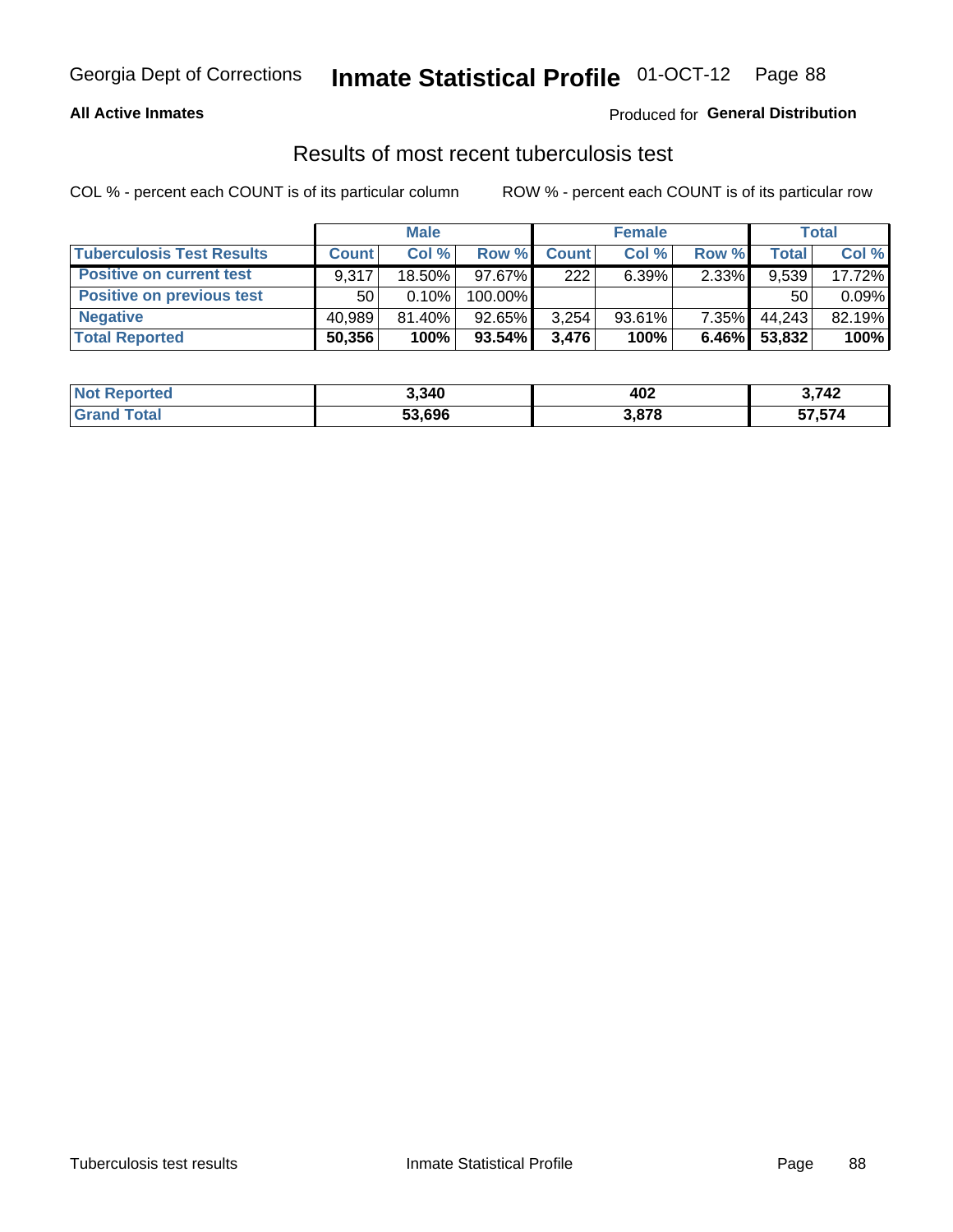### **All Active Inmates**

Produced for **General Distribution**

### Results of most recent syphilis test

|                                 | <b>Male</b>  |           |           | <b>Female</b> |           |          | Total   |        |
|---------------------------------|--------------|-----------|-----------|---------------|-----------|----------|---------|--------|
| <b>Syphilis Test Results</b>    | <b>Count</b> | Col%      | Row %     | <b>Count</b>  | Col %     | Row %    | Total I | Col %  |
| <b>Positive on current test</b> | 404          | $1.40\%$  | 93.52%    | 28            | $1.88\%$  | $6.48\%$ | 432     | 1.42%  |
| <b>Negative</b>                 | 28.515       | $98.60\%$ | 95.13%    | .459          | $98.12\%$ | $4.87\%$ | 29,974  | 98.58% |
| <b>Total Reported</b>           | 28,919       | 100%      | $95.11\%$ | 1,487         | 100%      | 4.89%    | 30,406  | 100%   |

| <b>Not Reported</b> | 24,777 | 2,391 | 27,168 |
|---------------------|--------|-------|--------|
| <b>Grand Total</b>  | 53.696 | 3,878 | 57,574 |